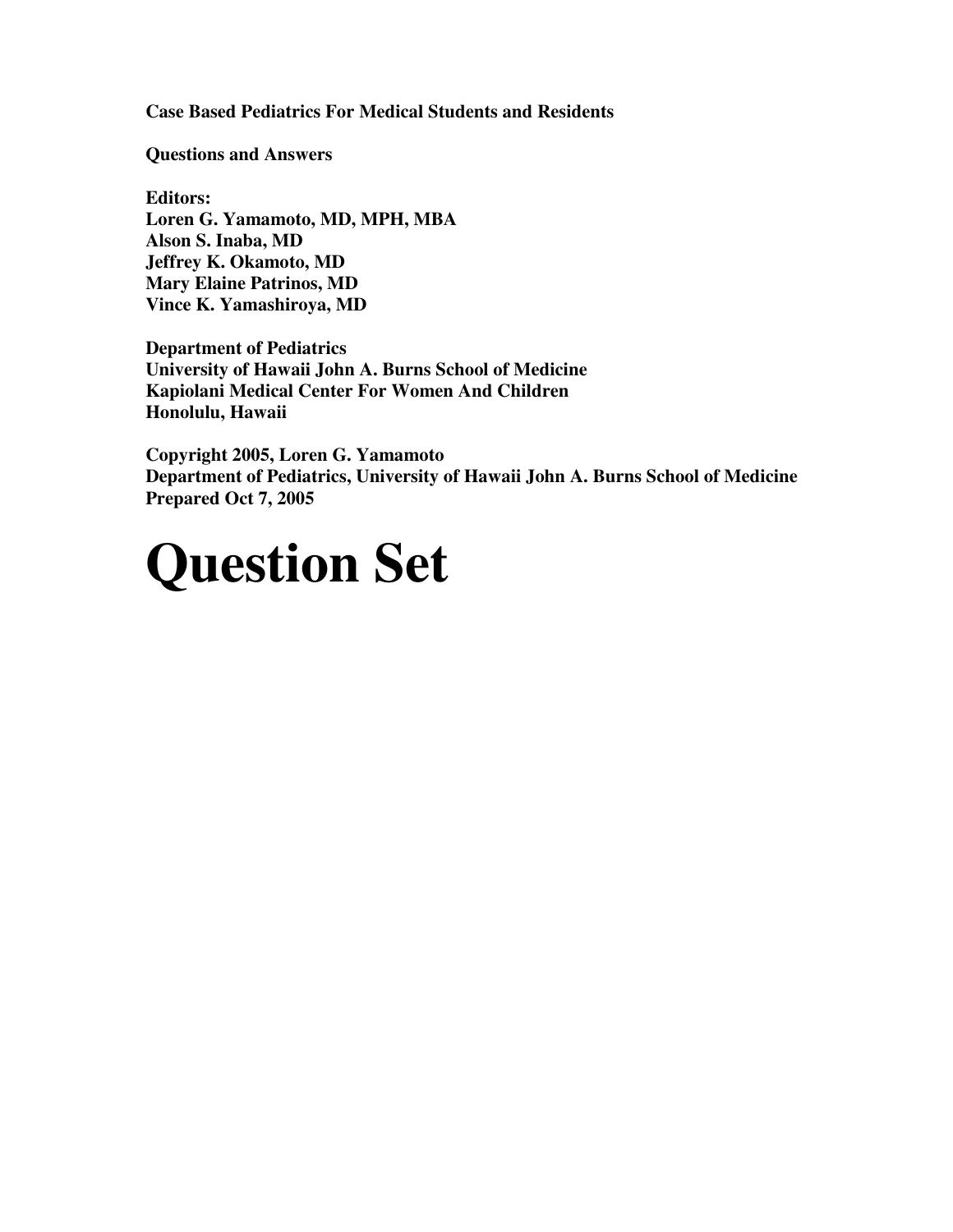# **Section I. Office Primary Care**

# **Chapter I.1. Pediatric Primary Care**

1. True/False: When caring for pediatric patients, it is always more appropriate to use pediatric subspecialists than specialists who may be primarily trained to work with adults.

2. True/False: There is a standard for after hours accessibility that all pediatricians adhere to.

3. True/False: There is variability in the use of pediatric subspecialty care that results from factors other than availability of specialists.

- 4. If a pediatric subspecialist is not available, the pediatrician has the following choices:
	- a. Evaluate and manage the patient without referral.
	- b. Use a specialist who does not have pediatric subspecialty training.
	- c. Send the patient to a pediatric subspecialist regardless of cost and inconvenience.
	- d. All of the above.

5. Pediatricians may be concerned about giving after hours telephone advice to parents who call. This concern may be dealt with by:

- a. Refusing to talk with parents after hours.
- b. Referring all parents who call to take their child to the ER.
- c. Only giving advice to parents who are familiar and reliable.
- d. Ignoring concerns and giving advice to any parent who calls.
- e. All of the above may be considered appropriate.

## **Chapter I.2. Growth Monitoring**

1. What is the formula for calculating BMI?

2. At what age does the uterine environment play a role in the growth of a child versus the influence on growth by the genetic makeup?

- 3. What are two ways failure to thrive are recognized in a growth chart?
- 4. What percentile of BMI is considered the cutoff point for being overweight?

5. What is the approximate weight gain in grams per day for a healthy term infant from birth to 3 months of age?

6. At what age does rebound occur in BMI? If a child rebounds early, what is this predictive of?

7. What is a weakness of using BMI to identify obesity?

8. How do the growth curves for congenital pathologic short stature, constitutional growth delay, and familial short stature look like?

9. What is the formula used to estimate a child's adult height (Tanner's height prediction formula)?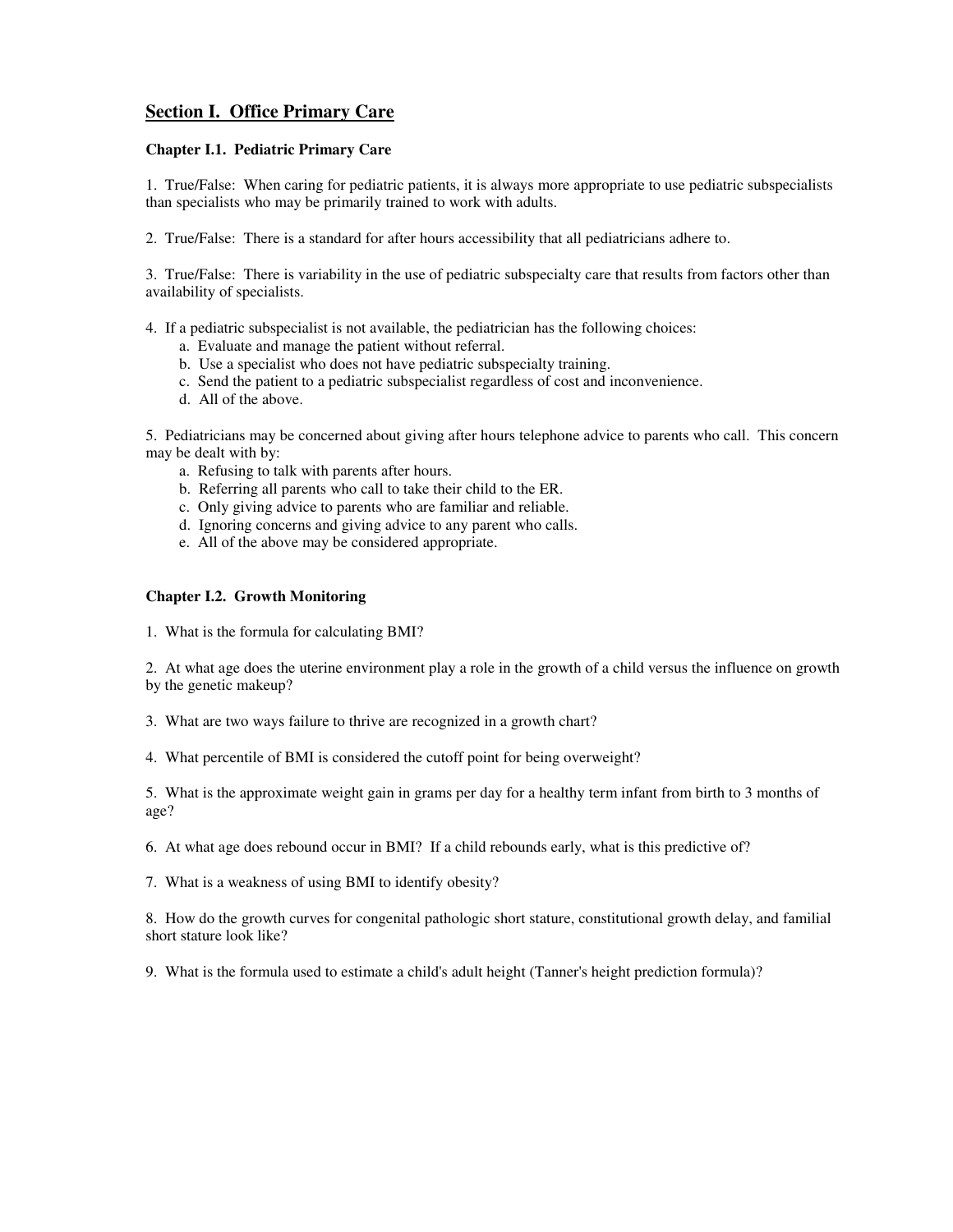## **Chapter I.3. Developmental Screening of Infants, Toddlers and Preschoolers**

1. Developmental and behavioral conditions occur in approximately what percentage of children?

- a. 0.15%
- b. 1.5%
- c. 15%
- d. 50%
- e. 80%

2. What is the best clinical situation to try to identify children with developmental disorders from developmentally normal children?

- a. Primary care clinic
- b. Emergency room
- c. Hospital ward
- d. Pediatric intensive care unit
- e. All of the above are "best places"

3. Which of these following methods of identifying children with developmental or behavioral concerns has the worst sensitivity?

- a. "Hands on" developmental screening tool (such as the Denver II).
- b. Parent answered developmental questionnaire.
- c. Physician clinical impression about development, without a screening tool.
- d. Flagging all children in the Neonatal Intensive Care Unit (NICU) that have risk factors for disability.
- e. All have about equal sensitivity.

4. Which of the following have been proven problems regarding the standardized parent developmental screening tools?

- a. Concerns about the accuracy of parent reporting.
- b. Concerns about the bias of parent reporting.
- c. The tools are time consuming for the clinician to use.
- d. Understanding of concepts by parents.
- e. All of the above are not problems according to research.
- 5. Common problems in using developmental screening tests include all of the following EXCEPT:
	- a. Not administering the screen as it was intended.

b. An assumption that the screening test done at one point in time will discover all children with every type of developmental problem.

- c. Screening tests can be time consuming for the clinician.
- d. Children are not amenable to screening between birth and three years of age.
- e. Training is necessary for the proper use of these tools.

6. When is the best age (out of the following suggestions) for a physician to administer a developmental screening tool?

- a. In utero
- b. 2 years
- c. 6 years
- d. 10 years
- e. 17 years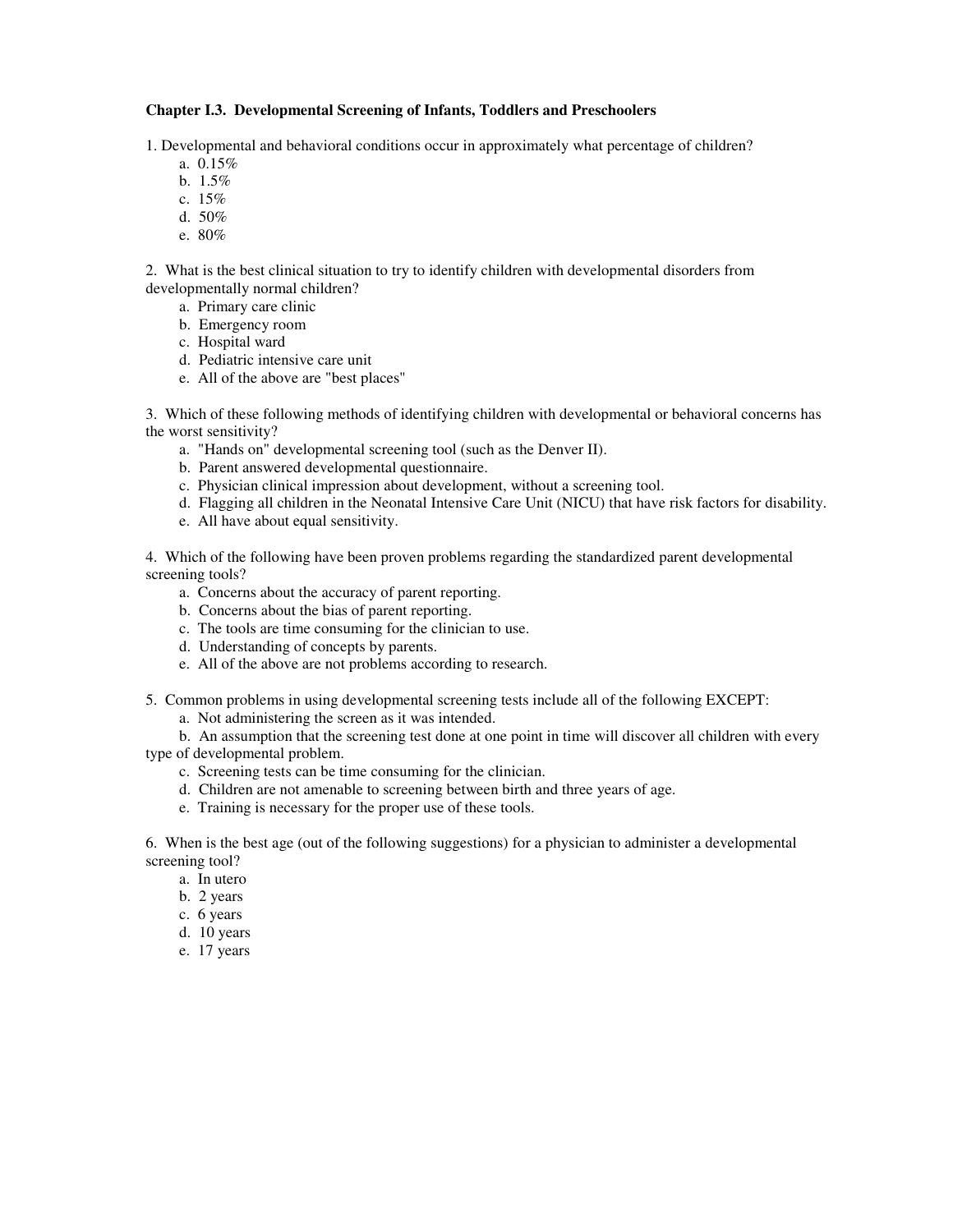## **Chapter I.4. Immunizations**

1. Which of the following vaccines would be contraindicated in a 4 year old boy receiving immunosuppressive therapy for autoimmune hepatitis?

- a. Hepatitis A vaccine
- b. Hepatitis B vaccine
- c. Acellular pertussis vaccine
- d. Inactivated polio vaccine
- e. Varicella vaccine
- 2. Which vaccine should not be given to an 8 year old girl who has not been immunized previously?
	- a. Hepatitis B vaccine
	- b. Tetanus vaccine
	- c. Acellular pertussis vaccine
	- d. Inactivated polio vaccine
	- e. Measles vaccine
- 3. Which parenteral vaccine should not be characterized as an attenuated live virus vaccine?
	- a. Influenza vaccine
	- b. Measles vaccine
	- c. Mumps vaccine
	- d. Rubella vaccine
	- e. Varicella vaccine

4. Which passive or active immunization is specifically recommended for women in the second or third trimester of pregnancy?

- a. Respiratory syncytial virus immune globulin
- b. Cytomegalovirus immune globulin
- c. Rubella vaccine
- d. Influenza vaccine
- e. Varicella vaccine

5. Increased risk for intussusception was observed as a rare complication following immunization with which vaccine?

- a. Inactivated polio vaccine
- b. Oral polio vaccine
- c. Rotavirus vaccine
- d. Hepatitis A vaccine
- e. Hepatitis B vaccine
- 6. Indicate whether the follow are examples of active or passive immunity:
	- a. palivizumab
	- b. Diphtheria-Tetanus toxoid
	- c. Diphtheria immune globulin
	- d. MMR
	- e. Influenza vaccine
	- f. Botulism antitoxin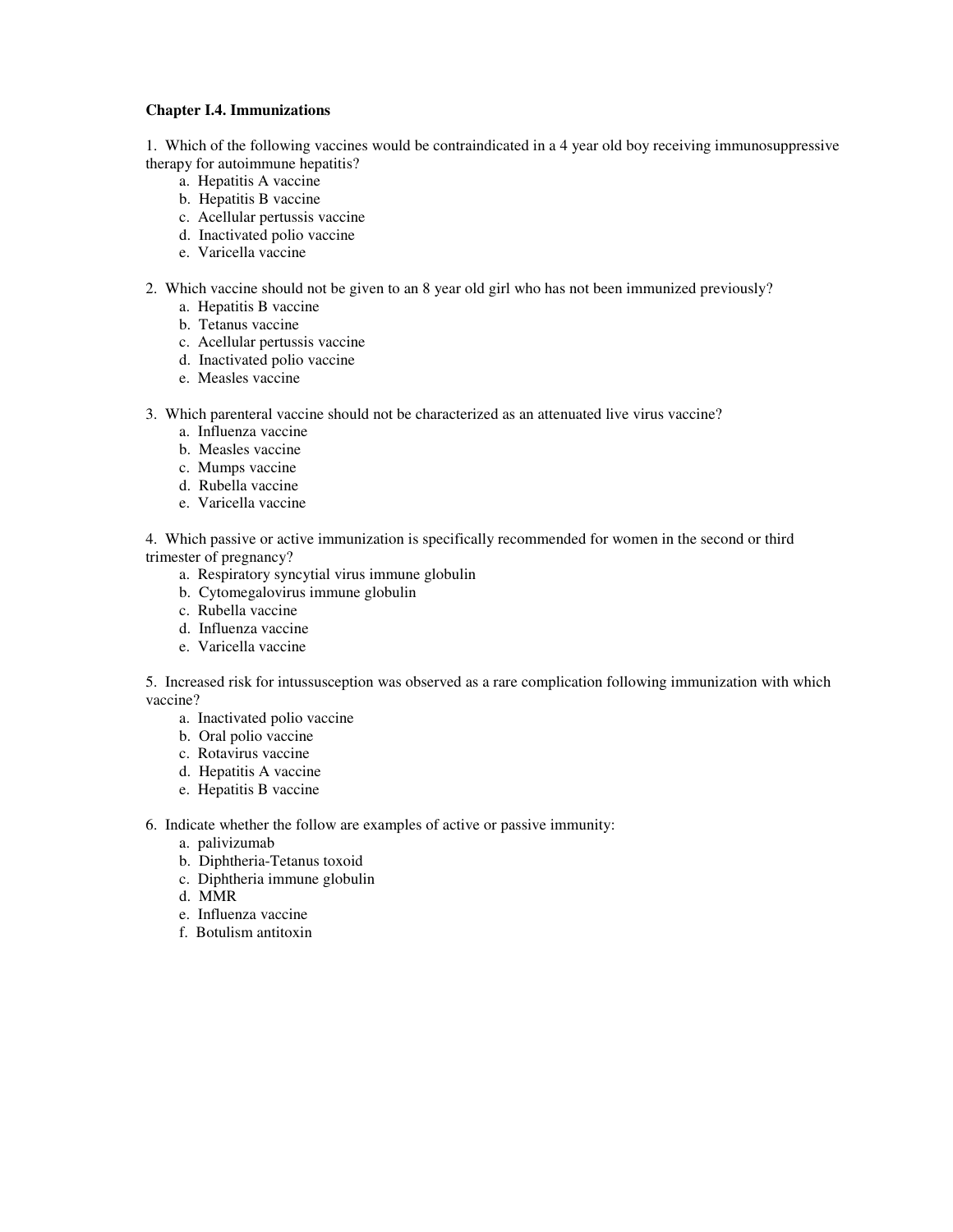# **Chapter I.5. Hearing Screening**

1. True/False: In infants younger than 6 months of age, early intervention for hearing impaired infants is believed to improve the development of speech, language, and cognition, which in turn, decreases the need for special education.

2. Name some in utero infections which are known to cause hearing abnormalities.

3. True/False: Current screening methods including automated auditory brainstem response (AABR), transient evoked otoacoustic emissions (TEOAE), and distortion product otoacoustic emissions (DPOAE), are able to distinguish whether a child has sensorineural or conductive hearing loss.

4. What is the best test for assessing hearing deficits in infants older than 6 months of age?

5. After failing an objective hearing screen, tympanometry testing is conducted and the results are abnormal. What does this suggest?

6. True/False: OAE and AABR methods are most accurate when the child is resting quietly or sleeping.

# **Chapter I.6. Anticipatory Guidance**

1. True/False: For most problems caused by parental child rearing knowledge deficits, there is good evidence from high quality studies that physicians can change parental behavior through simple counseling in the primary care setting

2. True/False: The anticipatory guidance issues for two year olds are very different for boys as compared to girls.

- 3. In "disciplining" a two year old child, one should
	- a. Punish
	- b. Explain verbally at length the reason for the "disciplining".
	- c. Teach or instruct.
	- d. Always use positive reinforcement.
	- e. Do to the child what the child does to others so they learn why not to do certain things.
- 4. True/False: Children can develop fluorosis by using fluoride toothpaste and fluoride supplements.
- 5. What is the most common cause of serious injury and death for children and teens?
	- a. Falls
	- b. Water-related injuries (submersions, drownings)
	- c. Burns
	- d. Choking
	- e. Motor vehicle crashes

6. True/False: Parents do not need to supervise their two year olds who have already completed swimming lessons.

7. Which is INCORRECT about a toddler around feeding issues?

- a. Parents should encourage conversation at mealtimes.
- b. Children at this age may receive two to three nutritious snacks per day.
- c. Juice should be limited to 4-6 ounces per day.

d. Children can be offered a variety of nutritious foods and be allowed to choose what to eat and how much.

e. It is abnormal for children at this age to eat a lot for one meal, and not much the next.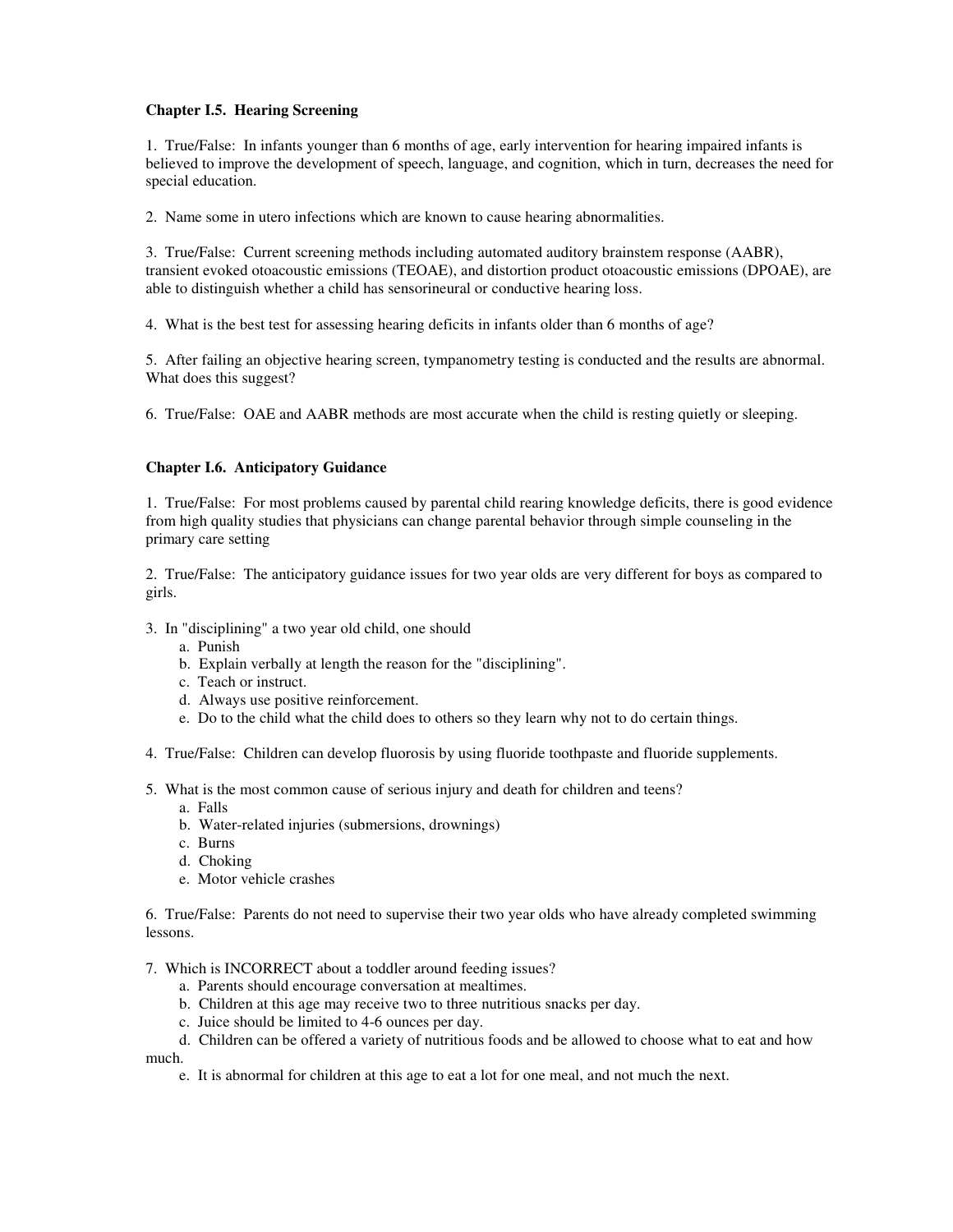# **Chapter I.7. Common Behavioral Problems in Toddlers and Young Children**

1. Which statement about solving child behavioral problems is FALSE:

a. Toddlers and preschoolers often lack the self-control necessary to express anger and other unpleasant emotions peacefully.

- b. Children learn a lot through their parents' modeling of behaviors.
- c. Most children want to please their parents.
- d. Discipline is analogous to punishment.
- e. It takes many years for most children to be able to achieve self-control.
- 2. What is a TRUE statement about time outs?
	- a. A good time out is when the parent praises the child outside of the child's playgroup.
	- b. A terrific place to have a time out is the child's room.

c. This method should be considered with certain types of behaviors including impulsive, aggressive, hostile and emotional behaviors.

d. Time-out works to get a child to begin doing a behavior.

e. A good rule of thumb is to use five minutes of time out per year of age (for example 25 minutes for a five year old).

- 3. Which of the following has as an example, not eating all of your dinner and then not having any dessert?
	- a. Time-out.
	- b. Triggering.
	- c. Scolding.
	- d. Natural consequences.
	- e. Logical consequences.
- 4. Which of the following is an error in parent behavior when disciplining a child?
	- a. Failing to reward good behavior.
	- b. Accidentally punishing good behavior.
	- c. Accidentally rewarding bad behavior.
	- d. Failing to punish bad behavior.
	- e. All are errors to avoid.
- 5. Name three important child-rearing rules.
- 6. How does a parent successfully use time out? Name all the important steps?
- 7. What is the role of the pediatrician in helping parents with common behavioral problems?
- 8. When should a pediatrician refer a patient for more specialized evaluation of behavioral problems?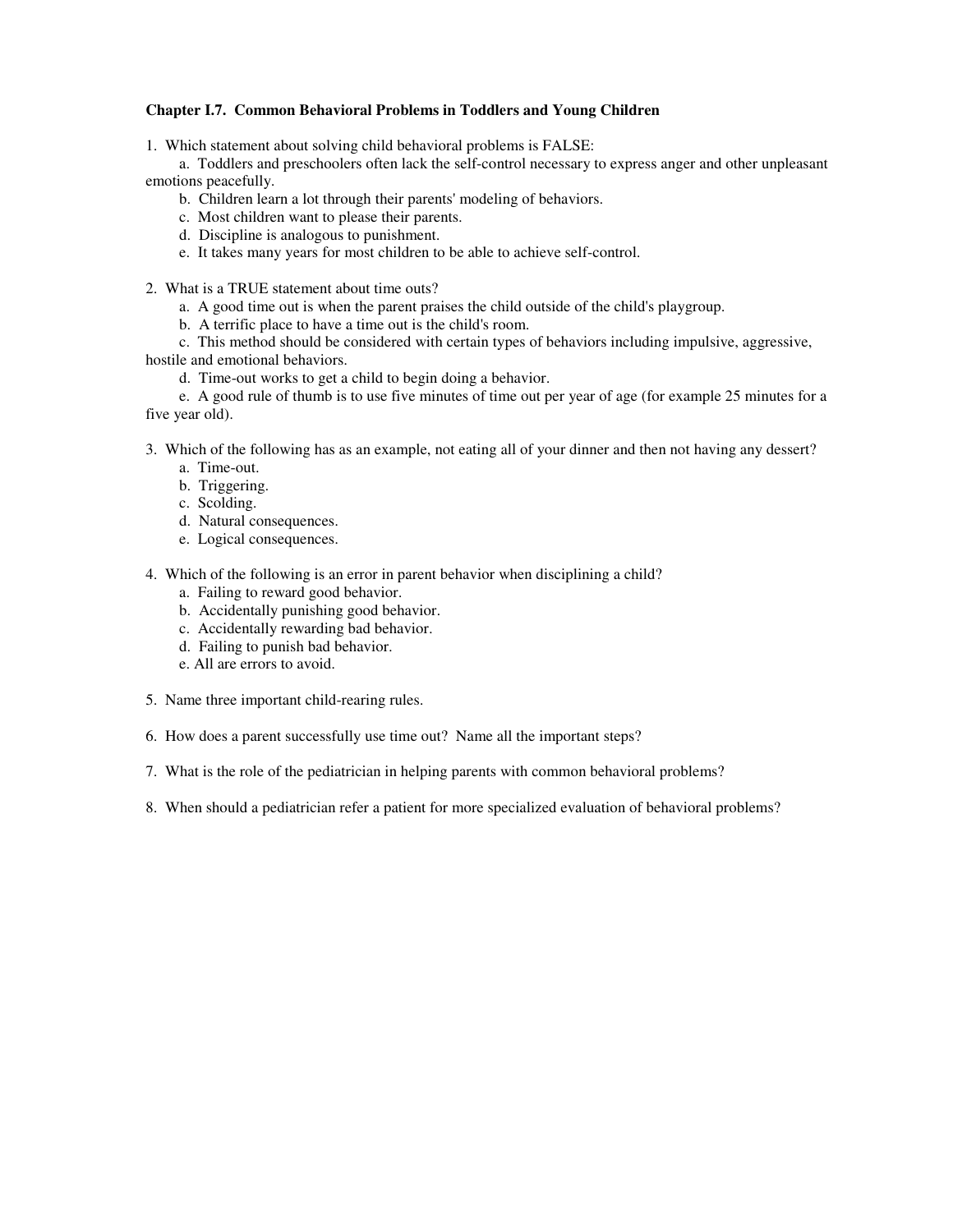# **Chapter I.8. Disabilities and Physician Interactions with Schools**

1. The school plan that includes educational programming that can take into account medical problems such as autism or mental retardation in an 8 year old child is called a/an:

- a. Individualized Family Support Plan (IFSP)
- b. Individualized Education Plan (IEP)
- c. Individualized Health Plan (IHP)
- d. Individualized Disability Plan (IDP)
- e. Free Appropriate Public Education (FAPE)

2. A 2 year old child with developmental delays in gross and fine motor activities can get a free program called a/an:

- a. Individualized Family Support Plan (IFSP)
- b. Individualized Education Plan (IEP)
- c. Individualized Health Plan (IHP)
- d. Individualized Disability Plan (IDP)
- e. Free Appropriate Public Education (FAPE)
- 3. Medical professionals have roles in helping children with disabilities EXCEPT:
	- a. Diagnosing children with disabilities as early as possible.
	- b. Participating in school planning for the child's educational program.
	- c. Collaborating as the medical home with other related services such as rehabilitative therapists.
	- d. Producing the Individualized Education Plan (IEP) for children with disabilities.

e. Advocating for families of children with disabilities so that federally mandated timelines are met in planning an Individualized Education Plan (IEP).

4. A child with a tracheostomy:

a. Should not go to school because school personnel are not trained to care for the tracheostomy.

b. Should not go to school because school personnel cannot handle any emergencies as a result of the tracheostomy.

- c. Should go to school as the parents can supervise the care of the child while in school.
- d. Should go to school with accommodations from a Section 504 plan.
- e. Should go to school if not requiring a nurse during school hours.

5. True/False: Schools have medical consultants paid through the Individuals with Disabilities Education Act (IDEA).

## **Chapter I.9. Autism and Language Disorders**

- 1. What are the three main areas affected in children with Autistic Spectrum Disorder? (Select all that apply)
	- a. Splinter skills
	- b. Socialization
	- c. Language
	- d. Motor abilities
	- e. Repetitive and restricted interests and activities
- 2. What differentiates Language Disorders from Autistic Spectrum Disorders? (Select all that apply)
	- a. Social skills are secondarily affected.
	- b. Interests are not usually restricted.
	- c. There is usually no repetitive behavior.
	- d. Autism doesn't affect language.

e. Most children with language disorders are not usually mentally retarded, while the majority of children with autism are.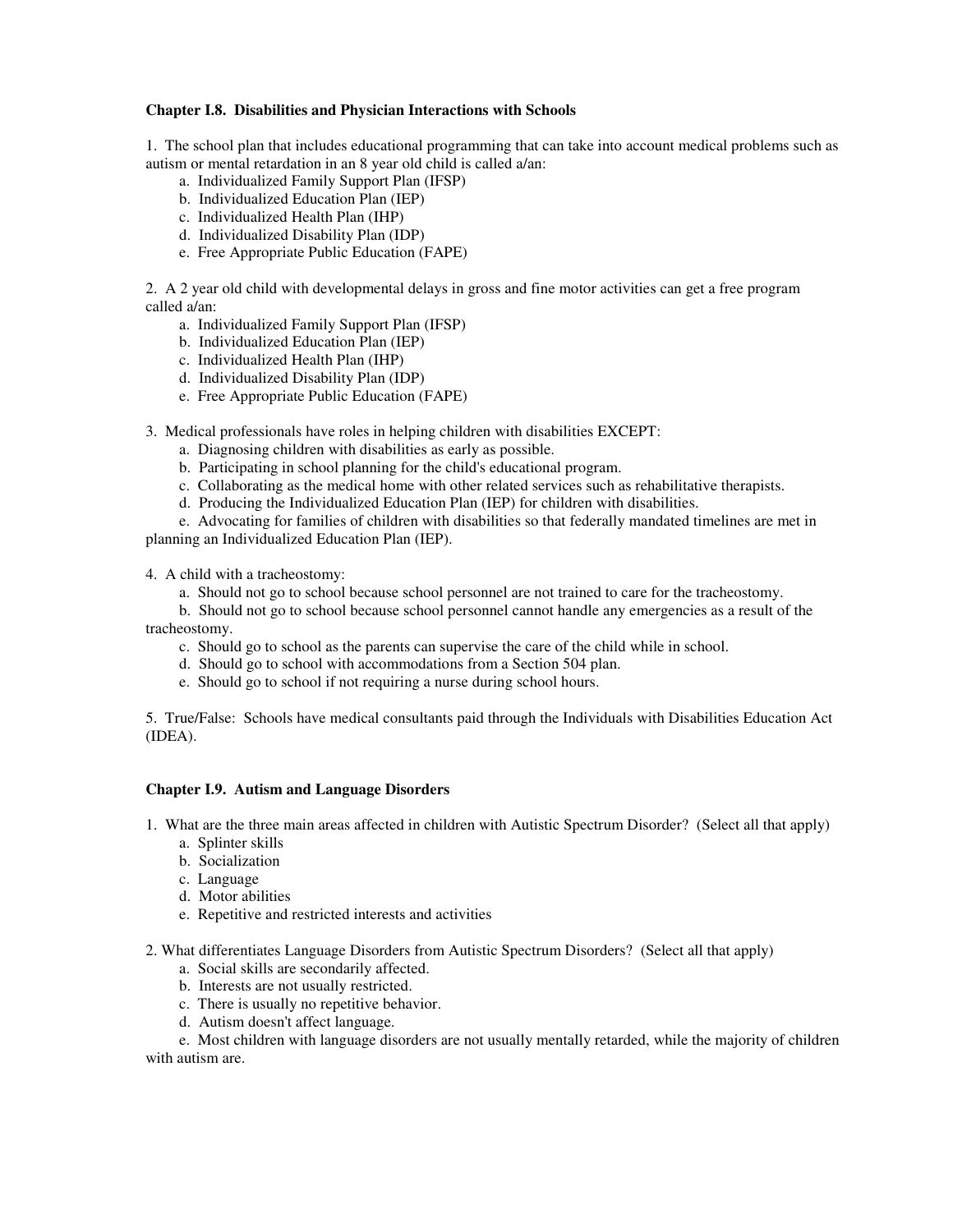- 3. Which medical disciplines generally see children with autism? (Select all that apply)
	- a. Pediatricians
	- b. Child Psychologists
	- c. Child Psychiatrists
	- d. Neurologists
	- e. Family Practitioners
- 4. True/False: Medications can directly treat autism.

5. Which evaluations would be important in diagnosing children thought to possibly have autism or language disorders? (Select all that apply)

- a. Audiology
- b. Intelligence/Cognitive Testing
- c. Allergy testing
- d. Behavioral assessment
- e. Physical examination

## **Chapter I.10. Attention Deficit/Hyperactivity Disorder**

- 1. True/False: A child psychiatrist is necessary to diagnose and manage children with ADHD
- 2. The different subtypes of ADHD in DSM-IV-TR relate to criteria around (select all that apply:)
	- a. Inattention
	- b. Particular learning disability
	- c. Impulsivity
	- d. Hyperactivity
	- e. Gender
- 3. Evidence is accumulating that shows ADHD to be connected to (select one):
	- a. Serotonin
	- b. Mast cells
	- c. Cortical sleep centers
	- d. Dopamine
	- e. Mental retardation
- 4. Which is the LEAST important concern in managing children with ADHD? (select one):
	- a. Parents of children with ADHD may have ADHD themselves.
	- b. Target symptoms need to be addressed.
	- c. The teen years.
	- d. Side effects from Pemoline use.
	- e. Growth problems from psychostimulant use.
- 5. Which should be used routinely in the evaluation of school aged children with ADHD? (select one):
	- a. Lead screening.
	- b. Electroencephalograms (EEGs).
	- c. ADHD specific behavioral rating scales.
	- d. Fragile X chromosomal testing.
	- e. Parent depression inventory.
- 6. Which is a common comorbid condition with ADHD?
	- a. Learning Disability
	- b. Autism
	- c. Obsessive Compulsive Disorder
	- d. Diarrhea
	- e. Seizure disorder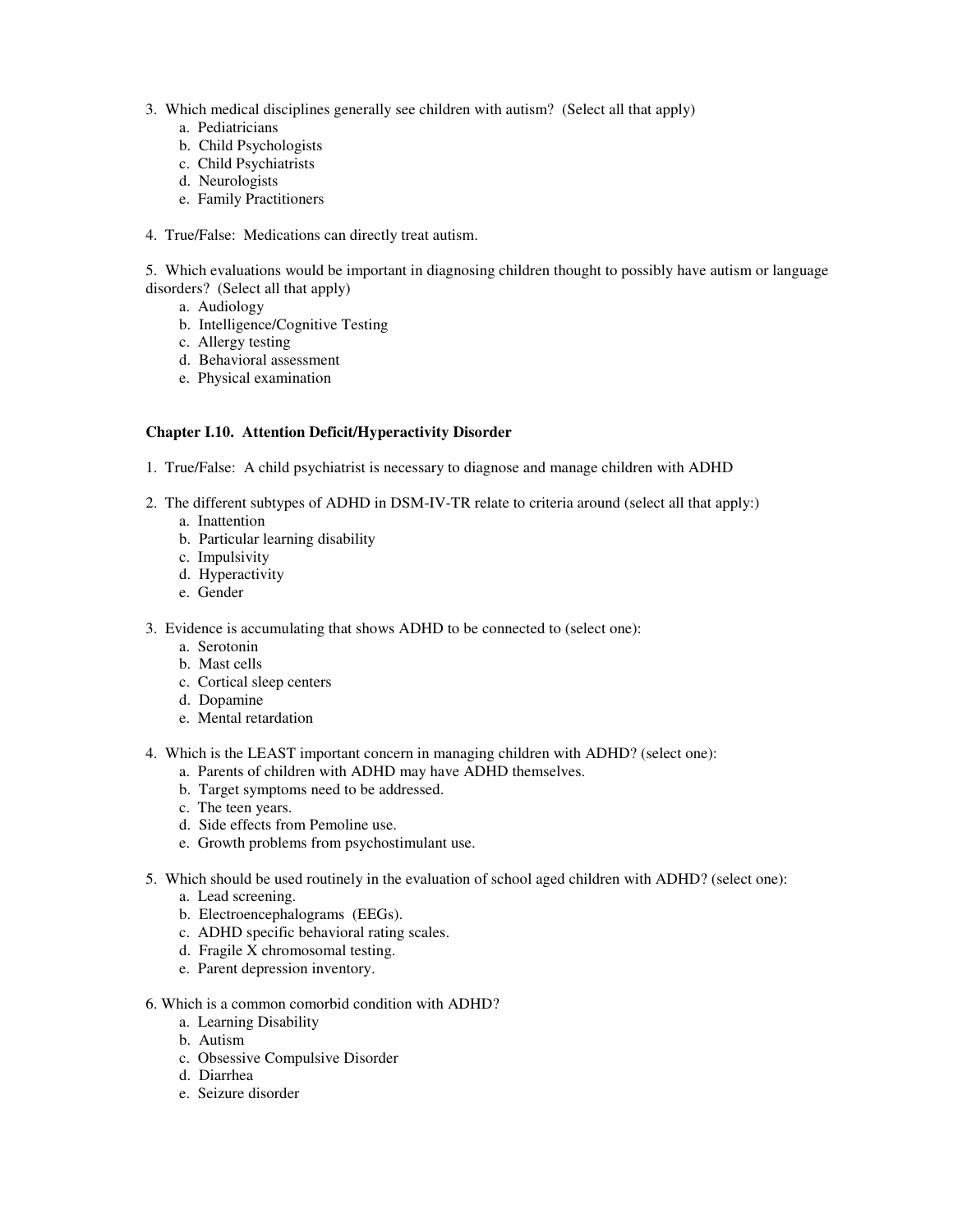## **Chapter I.11. Medical Insurance Basics**

1. True/False: The decision to deny speech therapy in the case at the beginning of the chapter should be appealed, since it is medically necessary.

2. True/False: A cosmetic procedure is denied because it is not a covered service. The patient elects to have the procedure anyway. The doctor is allowed to charge for the service.

3. True/False: A charge is adjusted downward because it exceeds the maximum allowed for that service. The doctor is allowed to charge the patient for the difference.

4. True/False: A mechanism to appeal managed care decisions is contained in Hawaii State Law.

5. True/False: Due to their large reserves, insurers have minimal budgetary constraints in spending.

## **Chapter I.12. Pediatric Dental Basics**

1. True/False: Normally, there are 20 deciduous teeth and 32 succedaneous teeth.

2. Name some developmental disorders of the dentition.

3. True/False: Amelogenesis imperfecta (AI) is a hereditary dental disease that can occur with osteogenesis imperfecta.

- 4. Which microorganism initiates the development of dental caries?
- 5. What are some preventive measures against dental caries?

6. At the 2 year old well child check, a child is noted to have severe decay of his anterior upper teeth. His mother claims that he stopped drinking from the bottle at age 12 months. His other teeth appear be normally formed. What is your comment to his mother?

7. A 10 year old boy falls off his bicycle and is struck in the mouth as he falls. His mother calls you for advice. He lost his front tooth and she has put it in a cup of milk. He did not loose consciousness. He is awake and alert and he does not appear to have other facial injuries. You advise her to call their family dentist to see if he can reimplant the tooth. In the meantime, what should his mother do with the avulsed tooth?

# **Section II. Nutrition**

## **Chapter II.1. Nutrition Overview**

1. True/False: Technological advances in formula have eliminated the immunological difference between human milk and commercial infant formula (cow's milk and soy protein).

2. True/False: Vegetarian diets are acceptable in a 1 year old child.

3. True/False: During the second year of life, there is a decrease in appetite and low weight gain as children follow normal growth curves.

4. Should fluoride be supplemented? If so, when and under what circumstances.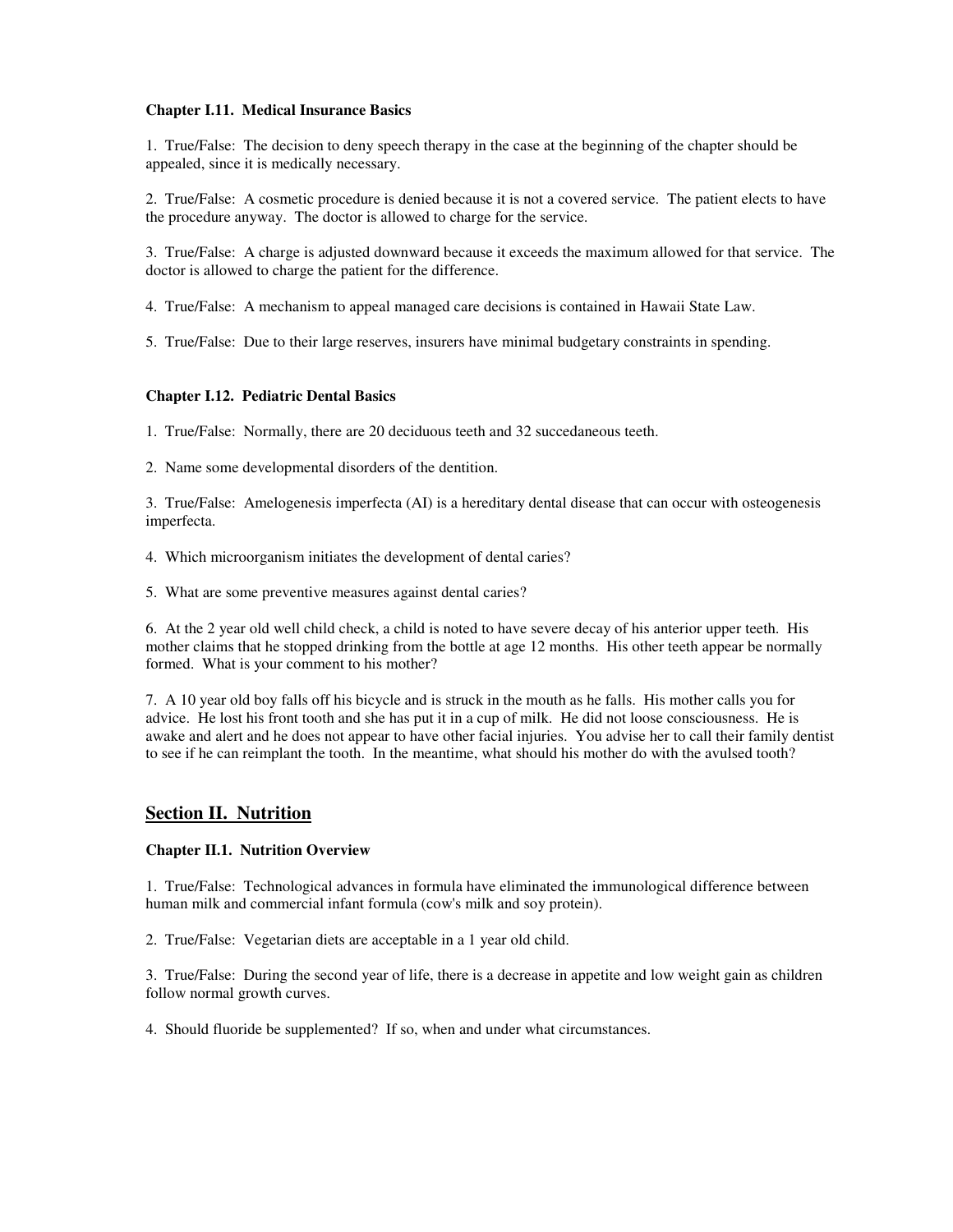- 5. Which of the following is NOT true about breast feeding?
	- a. Recommended food for infants both term and preterm
	- b. 50% of energy from proteins
	- c. Contains immunological benefits (i.e. IgA, active lymphocytes)
	- d. Promotes growth of lactobacillus in GI
	- e. Decreases incidence of allergic disorders

6. Is a 9 kg child who is consuming 8 ounces of formula 5 times a day, likely to grow? Calculate cc/kg/day, calories/kg/day. 1 ounce = 30cc. Formula contains 20 calories per ounce.

7. Calculate the total number of calories for a serving of chicken noodle soup: Serving size=4 ounces, total fat per serving=2 grams, total carbohydrate per serving 8 grams, total protein per serving 3 grams, total sodium per serving 890 mg. Calculate the total calories from carbohydrate, protein and fat separately.

8. A premature infant in the neonatal ICU weighing 850 grams is receiving total parenteral nutrition (TPN). He is getting intralipids 10% (10 grams per 100cc) at 1 cc/hr and a separate infusion at 5.5 cc/hr of crystalloid which contains D12.5% (12.5 grams of dextrose per 100cc) and 2 grams of amino acids per 100cc. How many calories from carbohydrate, protein and fat is the patient receiving per day? How many calories per kg is the patient getting per day? Is this enough to gain weight?

# **Chapter II.2. Breastfeeding**

- 1. What is the prevalence of breastfeeding in the United States?
- 2. What are the Healthy People 2010 goals for breastfeeding?
- 3. What is the American Academy of Pediatrics' position on breastfeeding?
- 4. What are the advantages and disadvantages of breastfeeding?
- 5. What anatomic and physiologic changes occur in the process of lactogenesis?
- 6. What is the difference between human milk and infant formula?
- 7. What are the barriers that prevent women from successfully breastfeeding?
- 8. What are some clinical indications that suggest inadequate or sub optimal breastfeeding?
- 9. What can health care providers do to improve breastfeeding practices for their patients?

## **Chapter II.3. Infant Formulas**

- 1. The American Academy of Pediatrics recommends what form of nutrition for infants?
- 2. What is an appropriate quantity of formula for an infant?
- 3. When is iron supplementation required for an infant?

4. When comparing breast milk vs. cow's milk based formulas, which has a higher: a) kcal/cc? b) Concentration of casein protein? c) Carbohydrate content? d) Fat content?

- 5. What is the clinical significance of the whey:casein ratio in cow milk?
- 6. What is the main form of carbohydrate in breast milk? Cow's milk based formula? Soy based formula?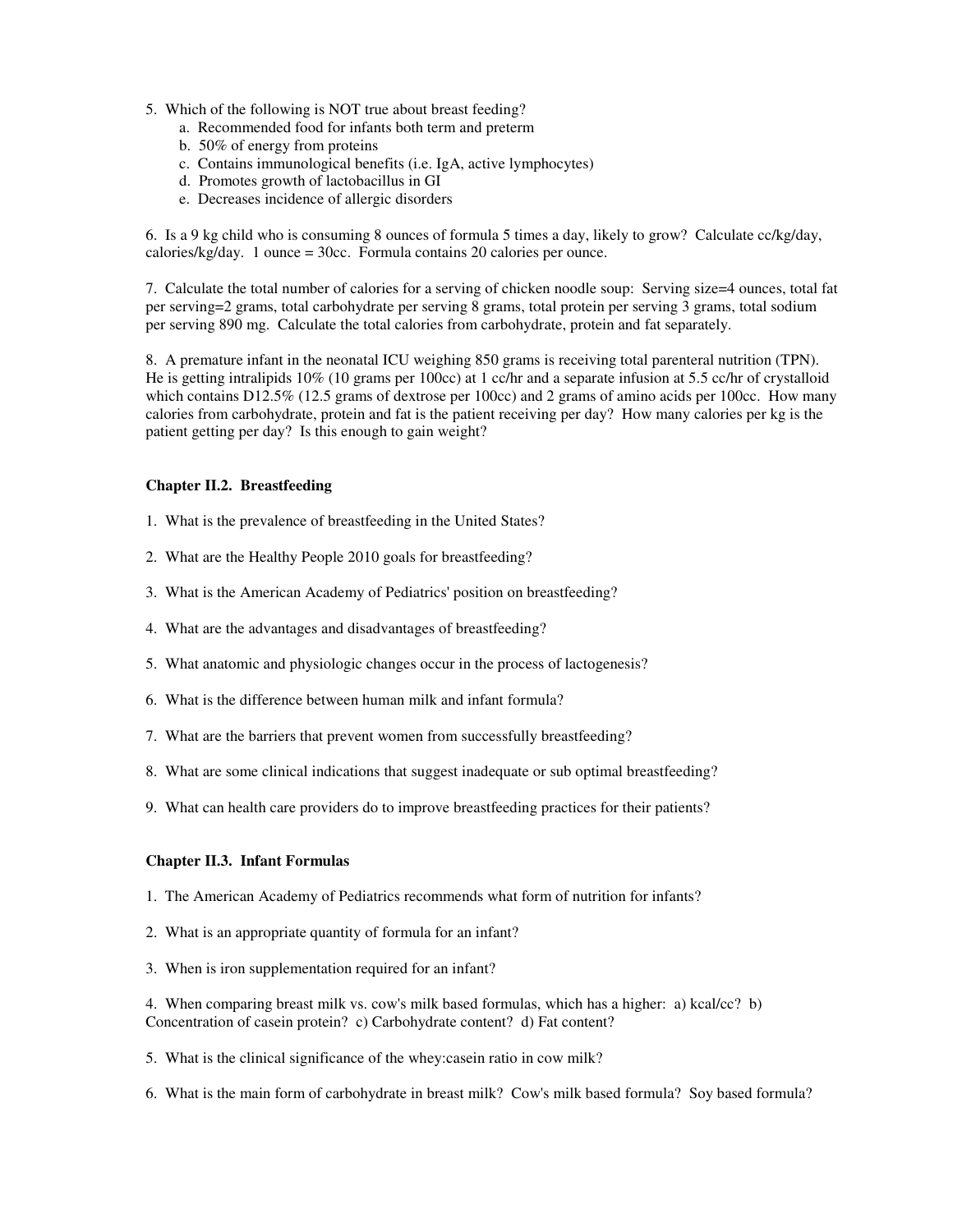## **Chapter II.4. Fluids and Electrolytes**

1. Which of the following sets of signs and symptoms are most consistent with 5% dehydration?

a. oliguria, tears with crying, less active than usual, normal skin turgor, moist oral mucosa.

b. oliguria, no tears with crying, less active than usual, sticky oral mucosa, normal or slightly diminished skin turgor.

c. oliguria, no tears with crying, sunken eyes, soft doughy skin (diminished skin turgor) without tenting.

d. oliguria, sunken eyes, tenting, tachycardia, hypotension.

2. Which of the following sets of signs and symptoms are most consistent with 10% dehydration?

a. oliguria, tears with crying, less active than usual, normal skin turgor, moist oral mucosa.

b. oliguria, no tears with crying, less active than usual, sticky oral mucosa, normal or slightly diminished skin turgor.

c. oliguria, no tears with crying, sunken eyes, soft doughy skin (diminished skin turgor) without tenting.

d. oliguria, sunken eyes, tenting, tachycardia, hypotension.

3. Calculate the maintenance IV fluid and rate for a 4 kg infant and for a 25 kg 6 year old.

4. Estimate the concentration of sodium in NS, 1/2NS, 1/3NS and 1/4NS.

5. The resident writes an order for "isotonic" IV fluid to be bolused immediately for a patient with shock and severe dehydration. You look at all the IV fluid bags and notice that NS has an osmolarity of 310, LR has an osmolarity of 275, and D5-1/4NS has an osmolarity of 320. You grab a bag of D5-1/4NS. The resident tells you to get normal saline instead. Why is D5-1/4NS inappropriate even though it is "isotonic"?

6. You calculate the 24 hour maintenance volume for a 3 kg child with severe neurologic dysfunction. His maintenance volume is 300 cc/day. He is currently being fed infant formula via a nasogastric tube at 3 ounces every 3 hours. You do a calculation and notice that he is getting 720 cc/day which is more than twice his maintenance volume. Why isn't this child in congestive heart failure from fluid overload? Explain what maintenance means.

7. You are working as a volunteer physician in a refugee camp of a poor country. The clinic staff has a total of 5 IV sets and there are over 100 children presenting to your clinic with diarrhea and dehydration today. You are seeing a 10 month old infant who is thin and appears to be about 10% dehydrated. Should you use one of the IV sets, or should you implement oral rehydration? A company has donated 1000 liters of Pedialyte which are available for use. What is your rehydration plan for this patient?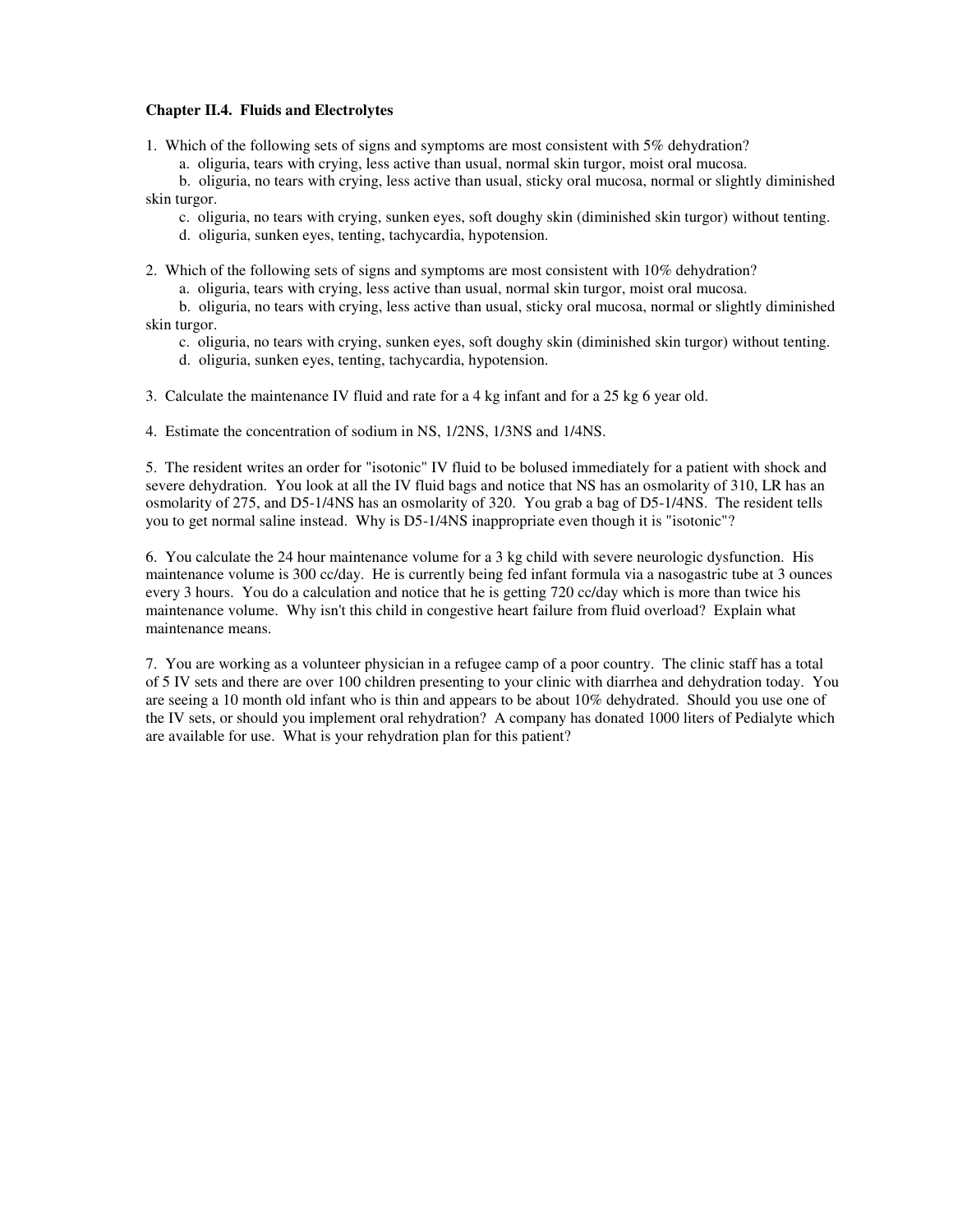8. Calculate an IV rehydration to be administered over 24 hours for a 16 kg child who is 7% dehydration from vomiting and diarrhea which has taken place over 4 days. Start by filling in the table below:

|                                                                           | 24 hours | First<br>8 hours        | Second<br>8 hours       | Third<br>8 hours        |
|---------------------------------------------------------------------------|----------|-------------------------|-------------------------|-------------------------|
| Maintenance volume                                                        | cc       | cc                      | cc                      | cc                      |
| Maintenance Na                                                            | mEq      | mEq                     | mEq                     | mEq                     |
| Maintenance K                                                             | mEq      | mEq                     | mEq                     | mEq                     |
| Deficit volume                                                            | cc       | cc                      | cc                      | cc                      |
| Deficit Na                                                                | mEq      | mEq                     | mEq                     | mEq                     |
| Deficit K                                                                 | mEq      | mEq                     | mEq                     | mEq                     |
| Maintenance+Deficit volume                                                | cc       | cc                      | cc                      | cc                      |
| Maint+Def Na                                                              | mEq      | mEq                     | mEq                     | mEq                     |
| Maint+Def K                                                               | mEq      | mEq                     | mEq                     | mEq                     |
| <b>IV</b> rate<br>Na concentration<br>K concentration<br>Type of IV fluid |          | cc/hr<br>mEq/L<br>mEq/L | cc/hr<br>mEq/L<br>mEq/L | cc/hr<br>mEq/L<br>mEq/L |

## **Chapter II.5. Failure to Thrive**

1. True/False: "Organic" and "non-organic" FTT are clearly defined conditions which enable pediatricians to focus treatment on "organic" cases.

2. True/False: Hospitalization is indicated when a child is at risk of serious medical morbidity or abuse/neglect.

3. True/False: In addition, all children with FTT should be hospitalized to distinguish between "organic" and "non-organic" etiologies.

4. True/False: Blood pressure is useful in evaluating young children with FTT.

5. True/False: If both parents are of short stature, then the child must have genetic short stature.

6. True/False: History, growth chart review, and physical are key in the evaluation of FTT.

7. True/False: In evaluating a child with FTT, it may be important to elicit any history of excessive thirst, increased urination, and family members with renal disease.

## **Chapter II.6. Malnutrition and Vitamin Deficiencies**

1. Name the classic syndrome:

A. Toddler with edema, hepatomegaly, protruding abdomen, alternating bands of light and dark hair, dry skin, and lethargy.

B. Cachectic infant with subcutaneous fat wasting, loose dry skin, brittle hair.

2. True/False: Serum albumin is usually decreased in kwashiorkor, or severe malnutrition affecting the visceral protein compartment.

3. True/False: Hemorrhagic disease of the newborn can be prevented with vitamin K prophylaxis (1 mg IM) at birth.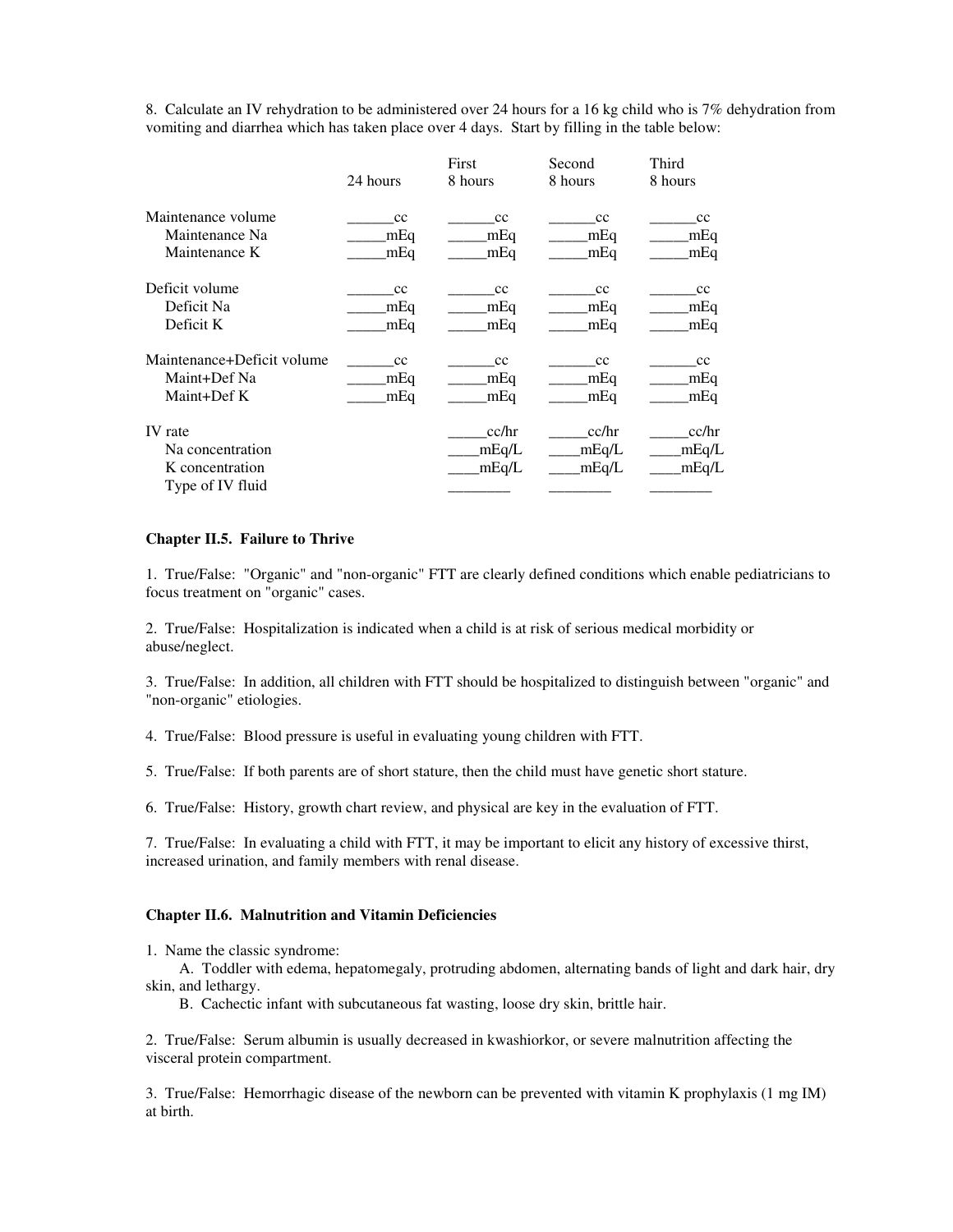- 4. Vitamin K is an important cofactor in the activation of which of the following coagulation factors:
	- a. factor VIII
	- b. factor X
	- c. protein S
	- d. von Willebrand's protein
	- e. factor IX

5. True/False: Vitamin D, in response to serum hypocalcemia, regulates the mobilization of serum calcium through three mechanisms: increased intestinal absorption of Ca and Phos, mobilization of Ca from bone, and increased reabsorption of Ca from the distal renal tubules.

6. The three D's of pellagra are:

- a. diarrhea
- b. dementia
- c. deafness
- d. dermatitis
- e. dissociation
- 7. Cheilosis and glossitis are features of:
	- a. vitamin A deficiency
	- b. riboflavin (B2) deficiency
	- c. vitamin C deficiency
	- d. pyridoxine (B6) deficiency
	- e. vitamin E deficiency

8. True/False: Both folate and B12 deficiency produce a megaloblastic anemia. In addition, patients with B12 deficiency may exhibit posterior column defects, such as: paresthesias, sensory deficits, loss deep tendon reflexes, as well as confusion and memory deficits.

9. The features of scurvy, or vitamin C deficiency, include:

a. bone disease in growing children

b. hemorrhagic disease, including mucosal involvement, subperiosteal bleeds, and bleeding into joint

spaces

- c. cheilosis, glossitis
- d. impaired wound healing
- e. anemia

# **Section III. Neonatology**

## **Chapter III.1. Routine Newborn Care**

- 1. List three disease prevention measures routinely administered to all newborns.
- 2. List three early disease detection measures routinely administered to all newborns.

3. True/False: Abnormal vital signs within the first 30-60 minutes of life are always pathologic and indicate an unhealthy newborn.

4. True/False: Breast milk is associated with a decrease in the incidence of several common infections.

5. True/False: Circumcision should be routinely recommended based on medical advantages.

6. True/False: Normal stools from breast fed infants appear to be loose, yellow and seedy.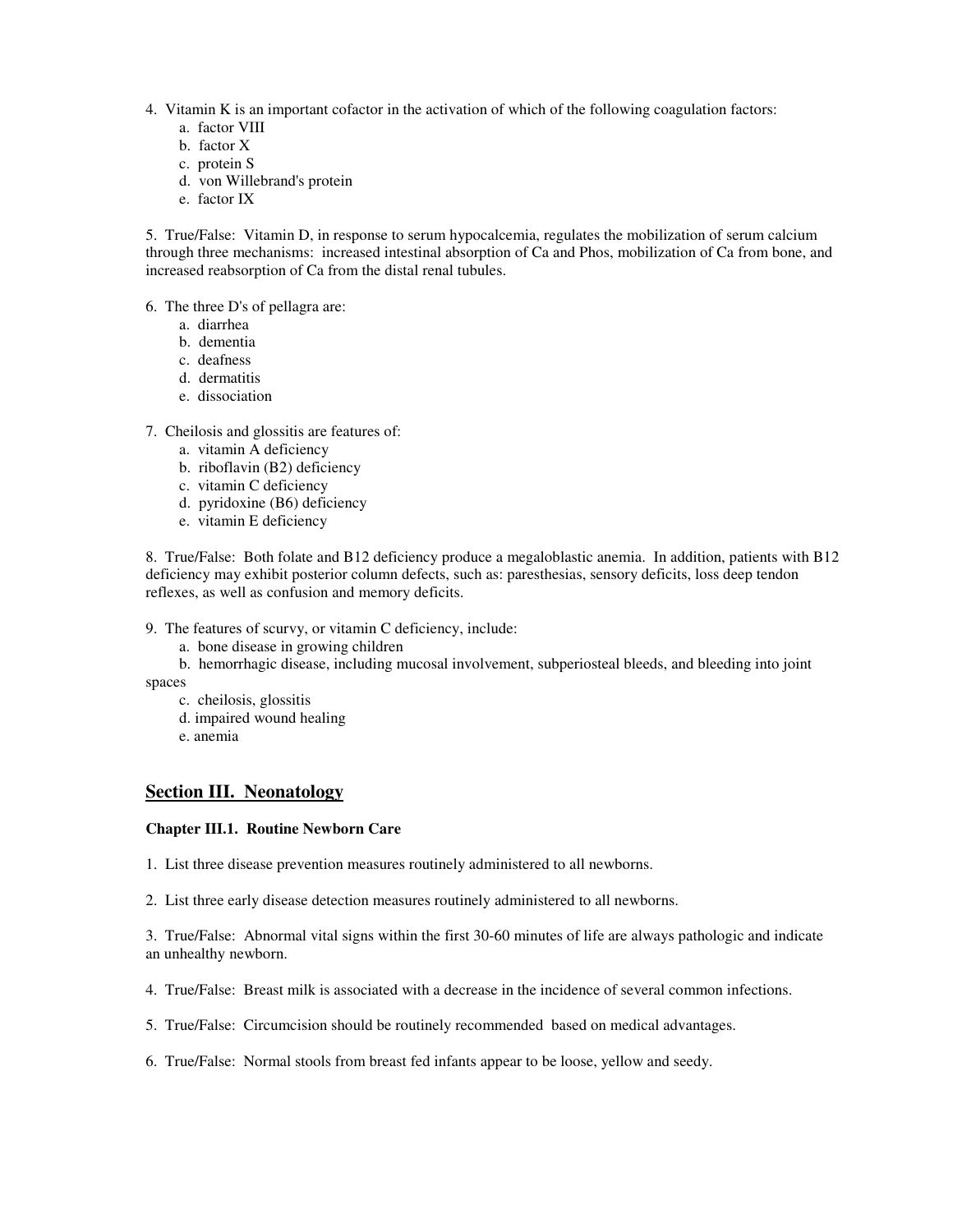## **Chapter III.2. Neonatal Hyperbilirubinemia**

- 1. Which of the following factors leads to neonatal hyperbilirubinemia?
	- a. Shortened neonatal red cell life span.
	- b. Impaired excretion of unconjugated bilirubin.
	- c. Limited conjugation of bilirubin in the liver.
	- d. Increased enterohepatic circulation.
	- e. All of the above.
- 2. True/False: Hemoglobin degradation results in the formation of biliverdin and carbon monoxide.

3. A total serum bilirubin  $>17$  mg% in a term neonate is:

- a. physiologic
- b. pathologic

4. In G6PD deficiency, there is hyperbilirubinemia on the basis of:

- a. hemolysis
- b. decreased conjugation
- c. both
- d. neither

5. True/False: In Asians, a variant in UDPGT is associated with neonatal hyperbilirubinemia.

6. True/False: Systemic sulfonamide medications are avoided in the newborn because they displace bilirubin from albumin and increase free bilirubin.

7. True/False: Breast milk jaundice is more common than breast feeding jaundice.

8. True/False: Supplementation of breast feeding with water or dextrose lowers the serum bilirubin.

9. True/False: Discontinuation of phototherapy in a healthy, term neonate is usually associated with rebound hyperbilirubinemia.

10. Which of the following factors should be strongly considered in determining whether an exchange transfusion is indicated in a term neonate with an indirect bilirubin of 21 mg%.

- a. Age of the neonate (time since birth).
- b. Whether the cause is hemolytic or non-hemolytic.
- c. The presence of other clinical factors such as intraventricular hemorrhage or meningitis.
- d. All of the above.
- e. None of the above.

## **Chapter III.3. Newborn Resuscitation**

1. What antepartum and intrapartum risk factors are seen in the case presented?

2. Name three major physiologic changes that must occur in the newborn shortly after birth in order to transition to extrauterine life.

3. What three elements of the newborn physical examination are reassessed every 30 seconds during resuscitation until the infant is stable?

- 4. Ideally, how many caregivers should be available for the resuscitation presented in the case vignette?
- 5. What is the most important step in cardiopulmonary resuscitation of the compromised newborn infant?
- 6. What are the indications for beginning assisted ventilation with a bag and mask? At what rate?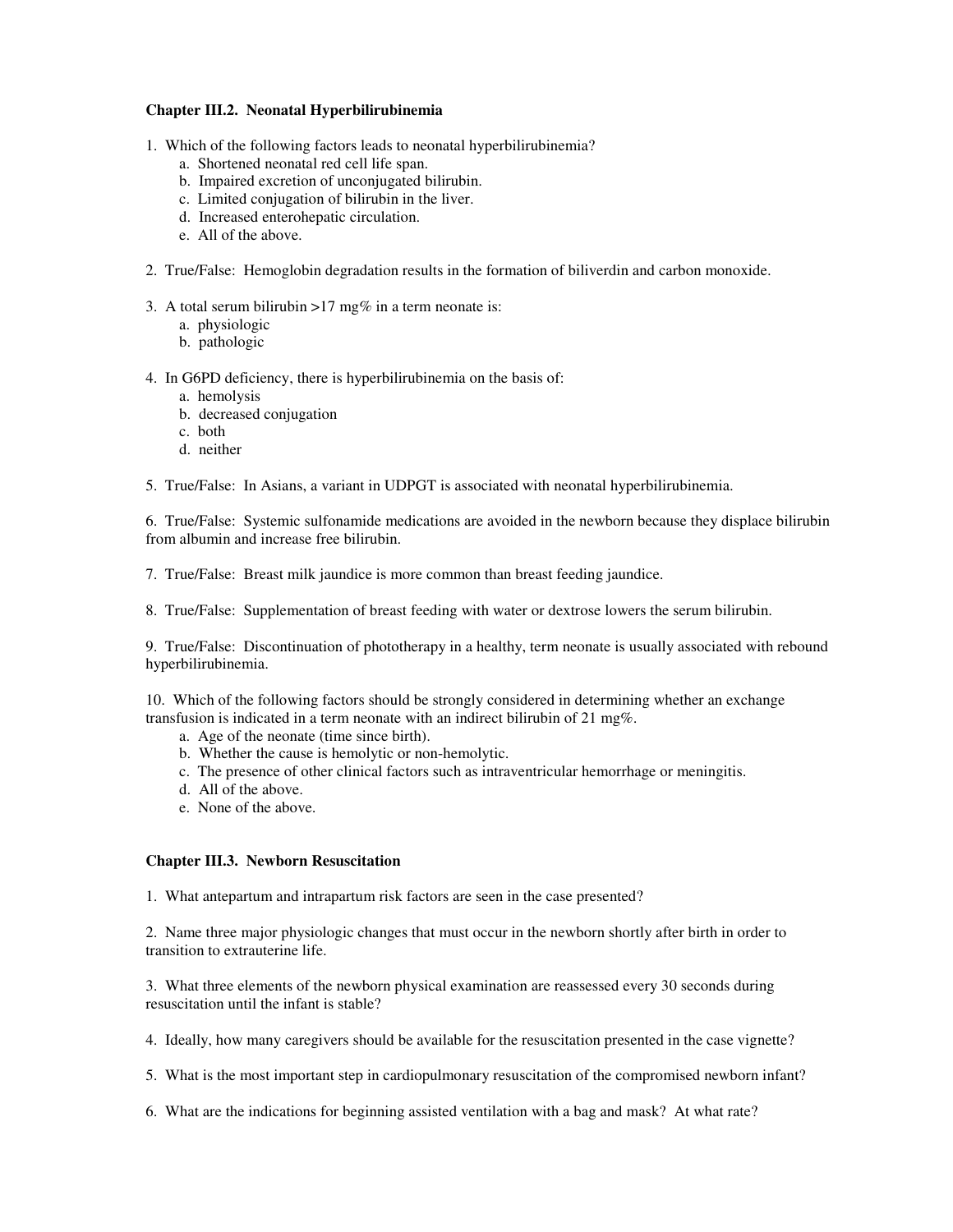- 7. How can you assess whether or not assisted ventilation is adequate?
- 8. When should chest compressions be administered? At what rate?
- 9. What injuries are associated with chest compressions?
- 10. What is the recommended dose of epinephrine for neonates? By which routes can it be given?

## **Chapter III.4. High Risk Pregnancy**

- 1. True/False: Preterm labor is defined as the onset of labor prior to 34 weeks gestation.
- 2. An effective and safe measure for treating preterm labor and delaying preterm delivery is:
	- a. Antibiotics
	- b. Cerclage
	- c. Detection of uterine contractions through the use of home uterine activity monitoring
	- d. Magnesium sulfate therapy
- 3. The most widely accepted explanation for the onset of preterm labor is
	- a. Adrenal cortical suppression
	- b. Decidual activation and inflammatory cytokines
	- c. Increased levels of serum oxytocin
	- d. Premature, idiopathic activation of the normal labor process
- 4. True/False: Preeclampsia is a complication of pregnancy associated with hypertension and proteinuria.
- 5. Which of the following is not a predisposing factor for preeclampsia
	- a. Age
	- b. Cigarette smoking
	- c. Diabetes
	- d. Twins
- 6. True/False: Naloxone is the treatment of choice for drug withdrawal in methadone addicted newborns.

## **Chapter III.5. Common Problems of the Premature Infant**

- 1. True/False: Morbidity associated with prematurity is a significant contributor to the infant mortality rate.
- 2. Strategies to reduce thermal stress at birth should include (mark all correct answers):
	- a. Keeping the delivery room warm and performing the stabilization under a preheated radiant warmer.
	- b. Drying the infant and then wrapping them up with the same blanket.
	- c. In a stable premature infant allowing skin to skin bonding with the mother.
- 3. Premature infants are at higher risk for hypoglycemia because (choose one):

a. They are born with adequate glycogen stores but have immature homeostatic mechanisms to mobilize glucose.

b. They are born with inadequate glycogen stores but have mature homeostatic mechanisms to mobilize glucose.

c. They are born with inadequate glycogen stores and have immature homeostatic mechanisms to mobilize glucose.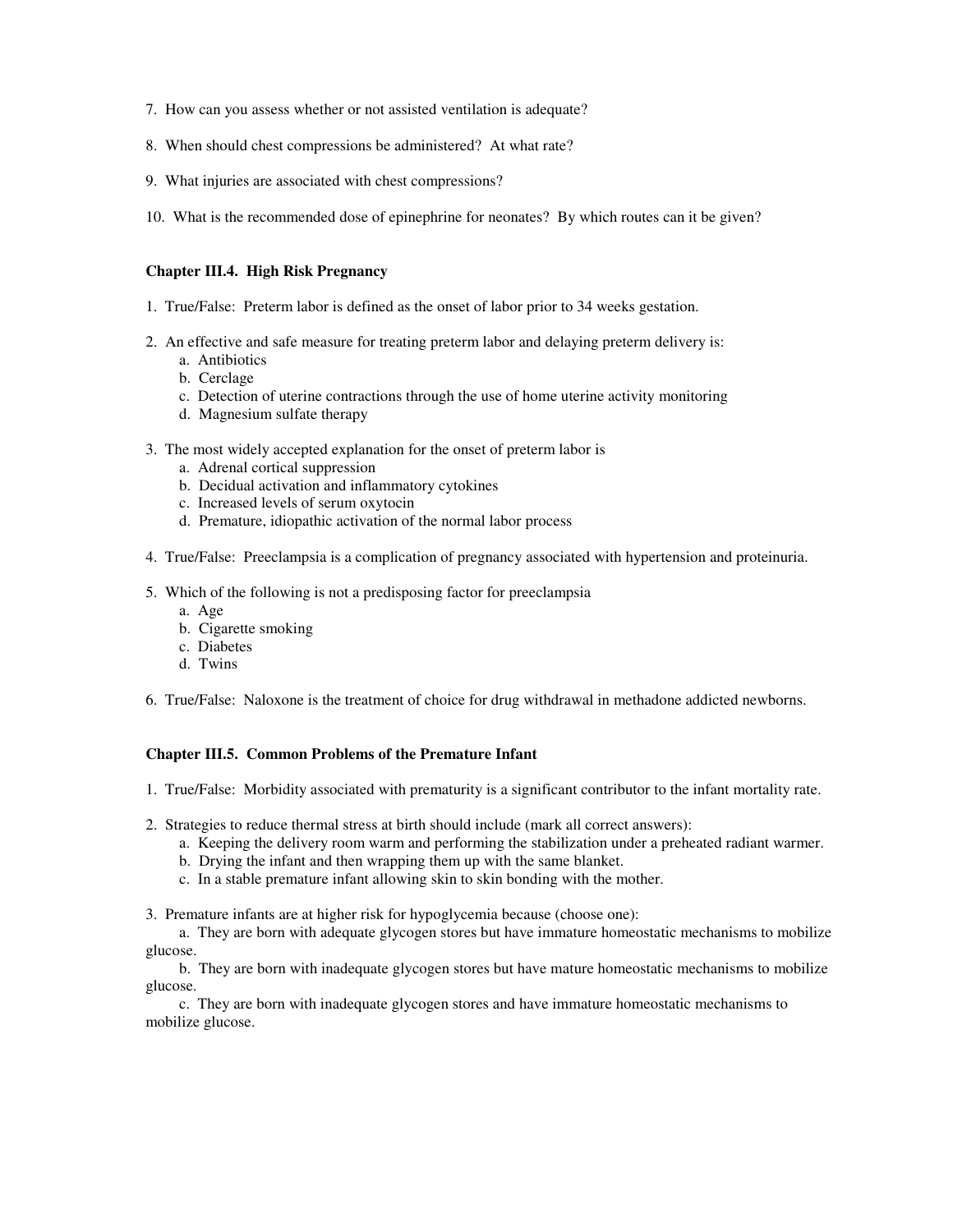- 4. Respiratory Problems in premature infants may be secondary to (choose one):
	- a. Surfactant deficiency
	- b. Increased chest wall compliance
	- c. Incomplete alveolar development
	- d. All of the above.
- 5. Feeding difficulties in premature infants are usually secondary to (choose one):
	- a. Immature development of the intestinal enzyme systems.
	- b. Immature neuromuscular development of the intestinal tract.

6. In contrast to term infants, the following statements are true regarding physiologic jaundice in the premature infant in the neonatal period (choose one):

- a. Has its onset later, reaches its peak later and has slower resolution.
- b. Has its onset earlier, peaks earlier and has earlier resolution.
- c. Has its onset earlier, peaks later and has slower resolution.

7. The following statements regarding the persistence of ductus arteriosus are true in the premature infant (choose one):

- a. Is one of the most common cardiovascular dysfunction.
- b. May be asymptomatic and spontaneously resolve in many.
- c. Can be treated with medications.
- d. All of the above.

8. Hypoxic-Ischemic brain injury can lead to (choose one):

- a. Germinal matrix hemorrhage/intraventricular hemorrhage
- b. Periventricular leukomalacia
- c. Both
- d. None

9. Apnea events in premature infants are usually (choose one):

- a. Central because of immaturity of the brain respiratory center.
- b. Obstructive secondary to collapse of the upper airway structures and closure of the glottis.
- c. Neither a or b.
- d. Both a and b.
- 10. In premature infants, routine immunizations should be (choose one):
	- a. Administered at a post-conceptual age of two months.
	- b. Administered at a post-natal age of two months.

11. True/False: The weight of the premature infant is an absolute criterion for discharge from the hospital.

## **Chapter III.6. Respiratory Distress in the Newborn**

1. What is the most common cause of respiratory distress in newborns?

2. When is the onset of symptoms for transient tachypnea of the newborn and how might this help distinguish TTN from other disorders?

3. Aspiration syndromes can be caused by what types of materials?

4. The sudden onset of significant respiratory distress and hypotension should suggest what respiratory disorder?

5. Respiratory distress syndrome of the premature infant is caused by what deficiency? What is the radiographic manifestation of this deficiency?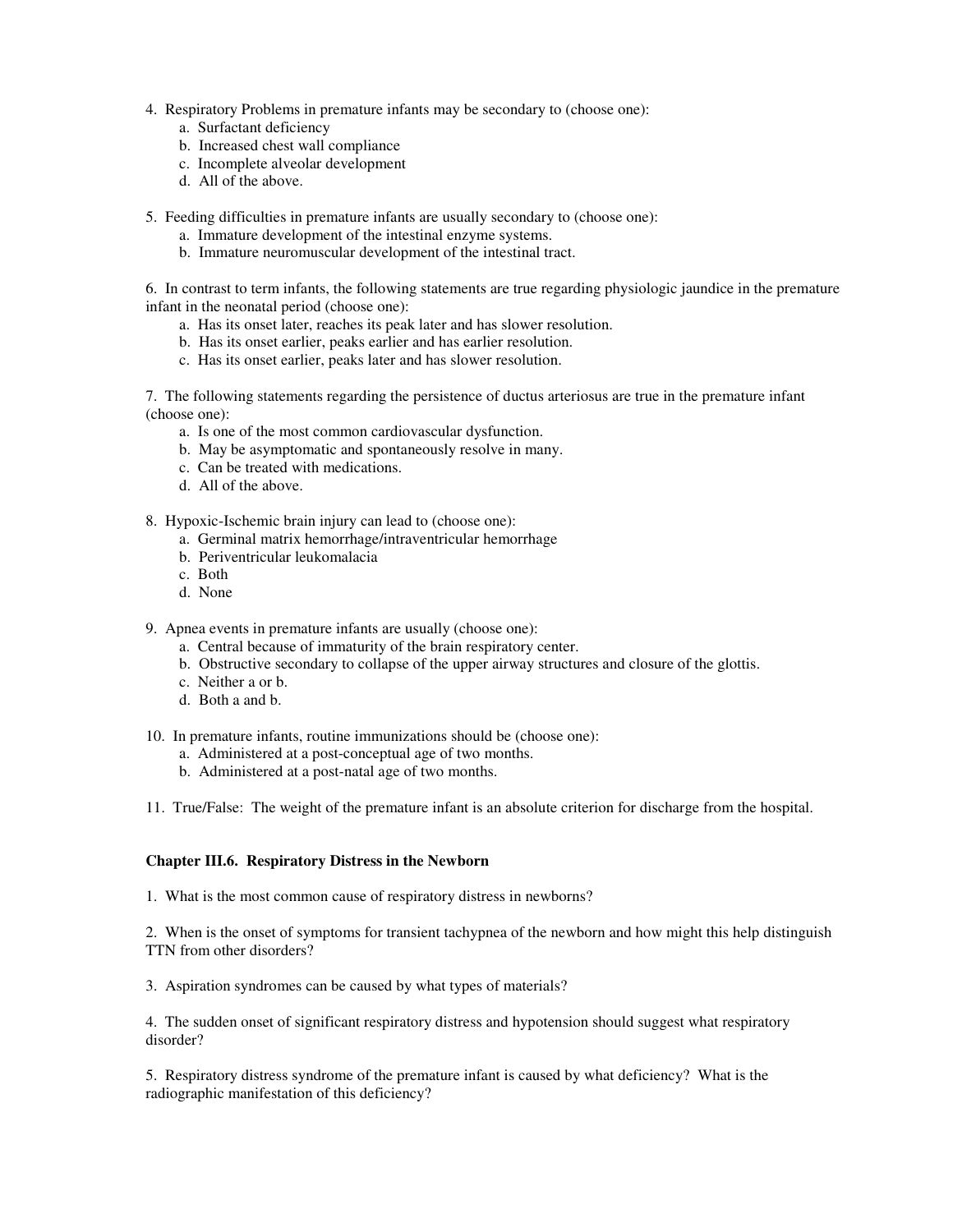- 6. What organisms commonly cause newborn pneumonia?
- 7. What disorder would you consider in a cyanotic infant without respiratory distress?

## **Chapter III.7. Cyanosis in Newborns**

- 1. What are the 2 most common congenital heart diseases leading to cyanosis in the newborn period?
- 2. What therapies are used as a bridge to definitive therapy in cyanotic congenital heart disease?
	- a. Prostaglandin E1 infusion
	- b. Mechanical ventilation
	- c. Inotropic agents
	- d. All of the above
- 3. True/False: The definitive treatment for pulmonary hypertension of the newborn is surgical?

4. A 12 day old infant, exclusively fed cow's milk formula, presents to the ER appearing greyish/cyanotic. With 5L/minute oxygen by mask, his radial artery paO2 is 236 torr. His most likely diagnosis is:

- a. Tetralogy of Fallot
- b. Persistent Pulmonary Hypertension
- c. Methemoglobinemia
- d. Transposition of the Great Vessels

5. A 2 day old term infant previously thought to be well and about to be discharged from the nursery becomes acutely pale, slightly cyanotic, with weak femoral and brachial pulses. The congenital heart disease most likely to present in this manner is:

- a. Tetralogy of Fallot
- b. Hypoplastic Left Heart Syndrome
- c. Tricuspid Atresia
- d. Total Anomalous Pulmonary Venous Return

6. Name the four components of Tetralogy of Fallot. Of these four, which one most determines the severity of the cyanosis?

7. True/False: Because cardiac murmurs are uncommon in the newborn period, echocardiography should be performed on all newborns when a murmur is detected.

8. True/False: Cyanosis of the hands and feet of a newborn may be normal if the mucus membranes are pink.

# **Chapter III.8. Neonatal Hypoglycemia**

1. True/False: The level of hypoglycemia resulting in serious sequelae is well defined by scientific studies.

2. The advantage of using formula over 5% dextrose water (oral) to feed a moderately hypoglycemic term infant is:

- a. More sustained rise in blood sugar.
- b. A much faster rise in blood sugar than with dextrose 5% oral.
- c. Infants less than 3 hours old cannot take formula yet.

d. One ounce of standard formula is equivalent gm per gm to a 2 ml/kg intravenous bolus of 5% dextrose.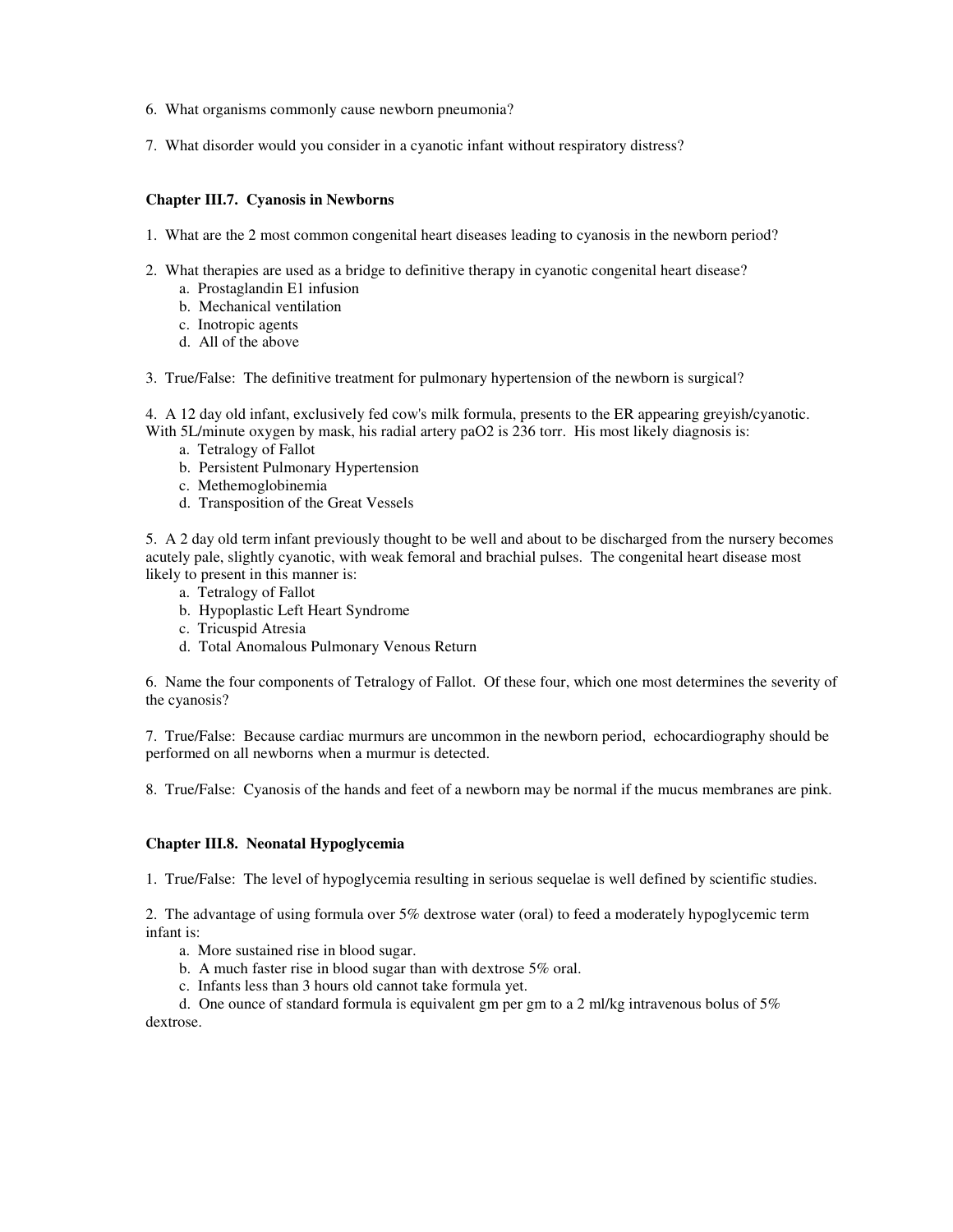- 3. When evaluating a hypoglycemic infant, the first thing to assess is:
	- a. Ballard exam.
	- b. Presence or absence of symptoms.
	- c. Airway, breathing, circulation.
	- d. Presence or absence of a suck reflex.
- 4. What is the formula to calculate the glucose infusion rate and at what level should you start?

5. Which of the following infants are at risk for hypoglycemia and should have a screening blood sugar performed in the term nursery? (more than one answer)

- a. Infant of diabetic mother.
- b. A jittery infant.
- c. Small for gestational age infant status post difficult delivery.
- d. 37 week infant born to a GBS positive mother.

## **Chapter III.9. Neonatal Seizures**

- 1. True/False: Neonatal seizures are always the tonic-clonic type.
- 2. Which of the following conditions is LEAST likely to be associated with neonatal seizures?
	- a. E. coli meningitis
	- b. syndrome of inappropriate diuretic hormone
	- c. transient tachypnea of the newborn
	- d. umbilical cord prolapse
- 3. True/False: Oral phenytoin is often used as a first line anticonvulsant. Why or why not?
- 4. Facial twitches are an example of what kind of seizures?
	- a. tonic-clonic
	- b. myoclonic
	- c. clonic
	- d. subtle
- 5. True/False: Neonates have an immature inhibitory neurotransmitter system.

6. Which of the following would be LEAST helpful in the immediate diagnostic evaluation of an infant with a neonatal seizure?

- a. brain ultrasound
- b. serum glucose level
- c. cerebral spinal fluid gram stain
- d. serum calcium level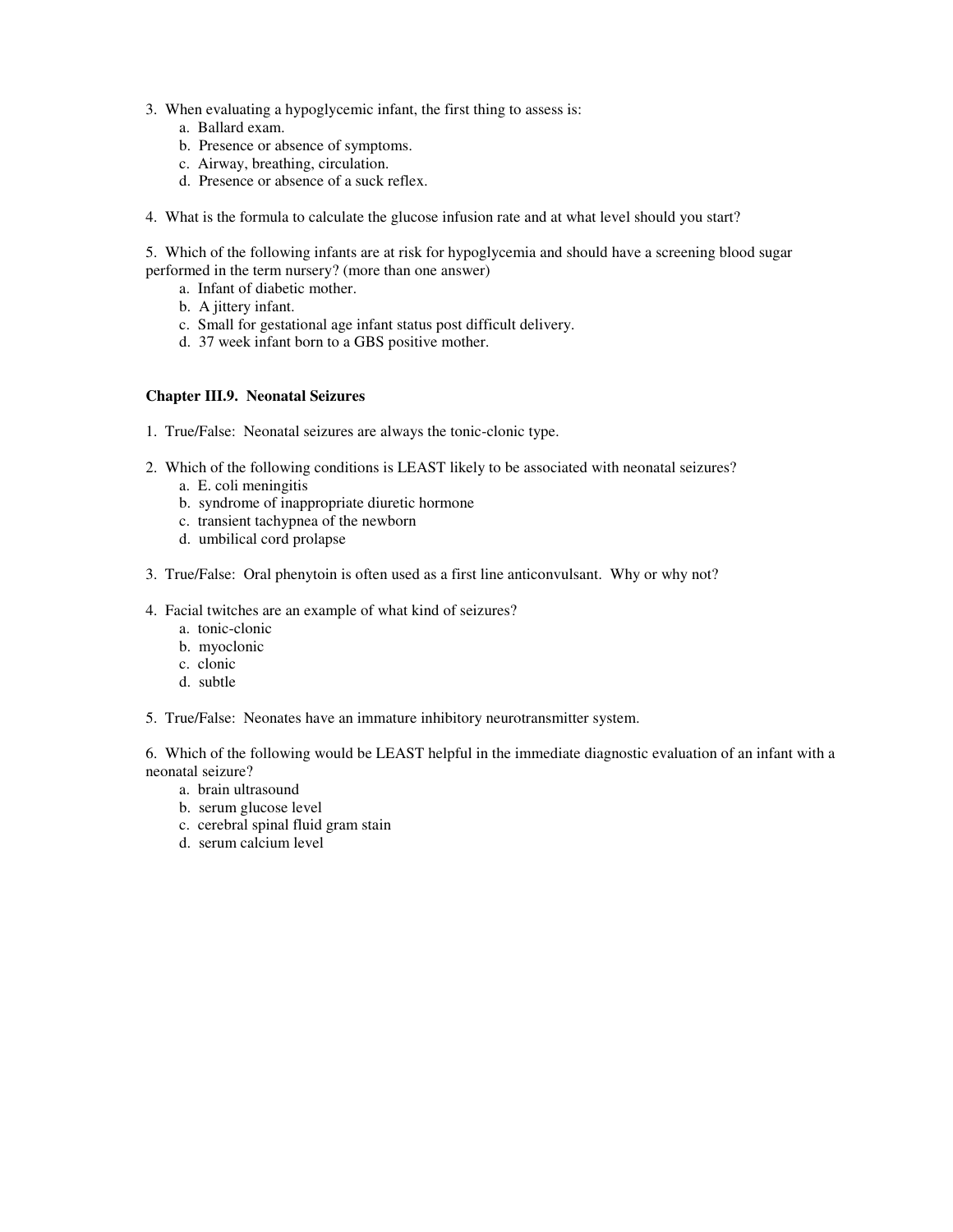## **Chapter III.10. Neonatal Sepsis**

This is a 3200 g term newborn female delivered via normal spontaneous vaginal delivery to a 25 year old G1P0 syphilis non-reactive, group B strep (GBS) negative, rubella immune, hepatitis B surface antigen negative mother with early preeclampsia and thrombocytopenia (platelet count 80,000). Rupture of membranes occurred 11 hours prior to delivery with clear fluid. Intrapartum medications included 3 doses of butorphanol (narcotic opioid analgesic). The last dose was administered within 1 hr of delivery. There was no maternal fever. Apgars were 8 and 9.

In the newborn nursery, vital signs are: HR 140, T 37, BP 47/39, RR 54. Oxygen saturation is 98-100% in room air. The infant appears slightly pale and mottled. She is centrally pink with persistent grunting, shallow respirations, and lethargy. Her fontanelle is soft and flat. Heart exam is normal. Lungs show good aeration. Abdomen is soft and without masses. Pulses are 1+ throughout with 3-4 sec capillary refill. Neuro exam shows decreased tone and a weak, intermittent cry.

Labs: CBC with WBC 3,200, 6% segs, 14% bands, 76% lymphocytes, Hgb 15, Hct 43, platelets 168,000. Blood glucose 52. The chest x-ray is rotated with fluid in the right fissure, diffuse streakiness on the left, and a normal cardiac silhouette. CBG (capillary blood gas) pH 7.31, pCO2 43, pO2 44, BE-4. CSF: 2430 RBCs, 20 WBCs, 1% PMN, 17% lymphs, 82% monos, glucose 39, protein 133, gram stain shows no organisms.

1. You are asked to consult on this case. What other tests would you obtain'?

- 2. What would your clinical assessment of this infant be?
- 3. What would your recommendations for further evaluation and/or treatment be?
- 4. If you were to treat this infant, how long would you treat?
- 5. What tests have the highest positive predictive accuracy in neonatal sepsis?
- 6. What tests have the highest negative predictive accuracy in neonatal sepsis?
- 7. Is the volume of blood obtained for the blood culture important to the culture being positive or negative?

8. Is there good evidence that treatment of maternal chorioamnionitis prior to delivery significantly reduces the risk of neonatal infection?

9. Does prophylaxis for group B strep infection alter the time course of early onset group B streptococcal sepsis if prophylaxis is ineffective?

10. What is the incidence of neonatal sepsis and what is the mortality from neonatal sepsis?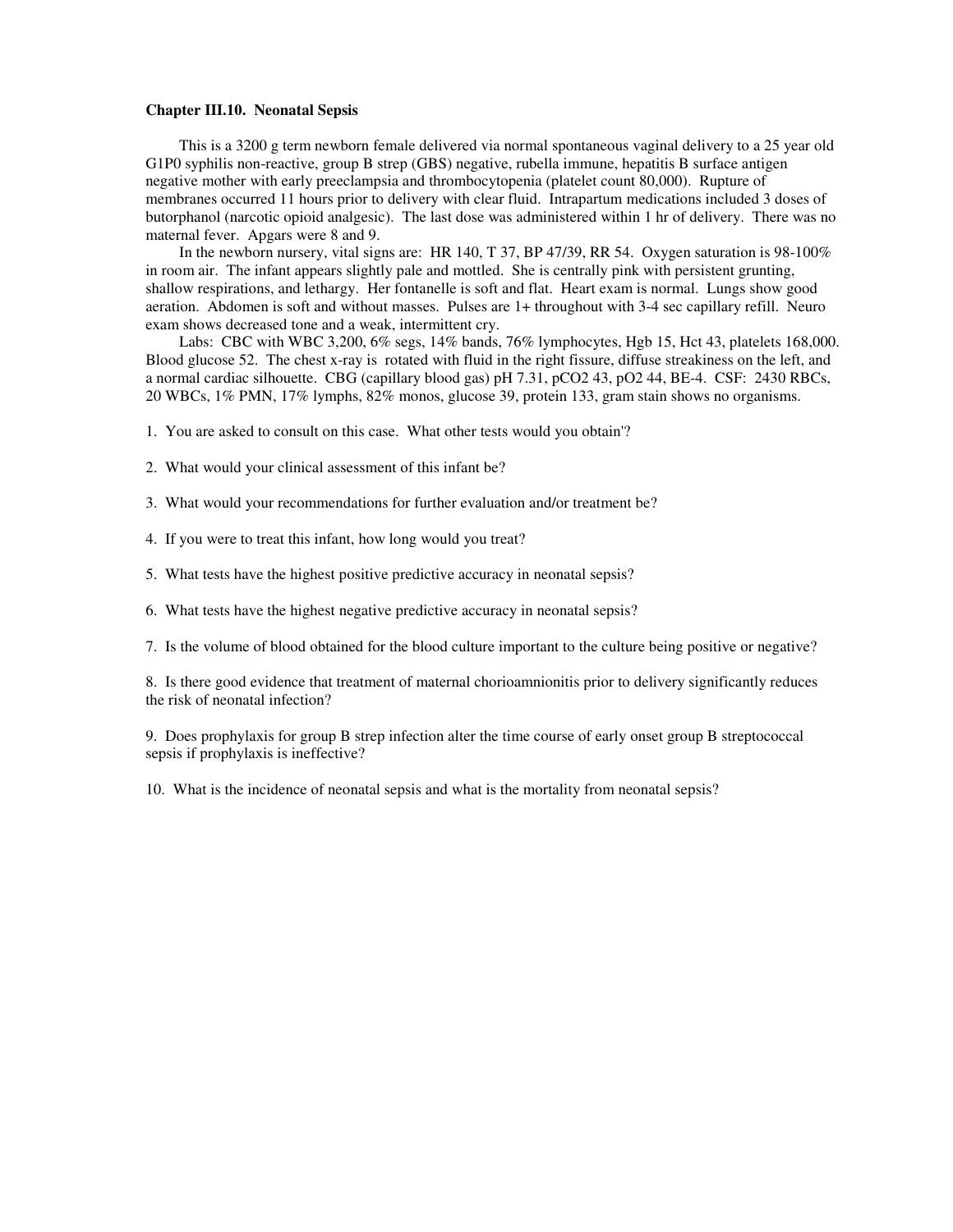## **Chapter III.11. Congenital and Perinatal Infections**

1. Name some physical findings that can suggest that an infant has a congenital infection?

- 2. How does a congenital infection differ from an infection that is acquired perinatally?
- 3. What are the most common causes for congenital infection?

4. True/False: A term infant with a normal physical exam and no risk factors for infection may have congenital infection.

5. Periventricular calcifications in the brain are seen with which congenital infection? Diffuse calcifications?

6. True/False: An infant born to a woman with recurrent herpes infection is at higher risk for developing herpes neonatorum than one born to a woman with primary herpes infection at the time of delivery?

7. Administration of what agents can prevent 95% of perinatally acquired hepatitis B infections?

8. True/False: Breastfeeding should be encouraged in all mothers who are HIV positive, but do not have AIDS.

## **Chapter III.12. Necrotizing Enterocolitis**

- 1. True/False: The majority of patients with NEC have visible blood in the stool.
- 2. Which of the following has not been suspected as a risk factor for NEC?
	- a. aggressive enteral feeding
	- b. maternal infections during delivery
	- c. dopamine administration
	- d. umbilical vein catheters
	- e. all of the above have been considered as risk factors
- 3. True/False: Prophylactic antibiotics are a commonly used measure to prevent NEC.

4. How is the reduced intestinal motility of premature infants thought to contribute to the development of NEC?

5. A premature infant is suspected to have NEC. Name three initial treatment measures that should be employed.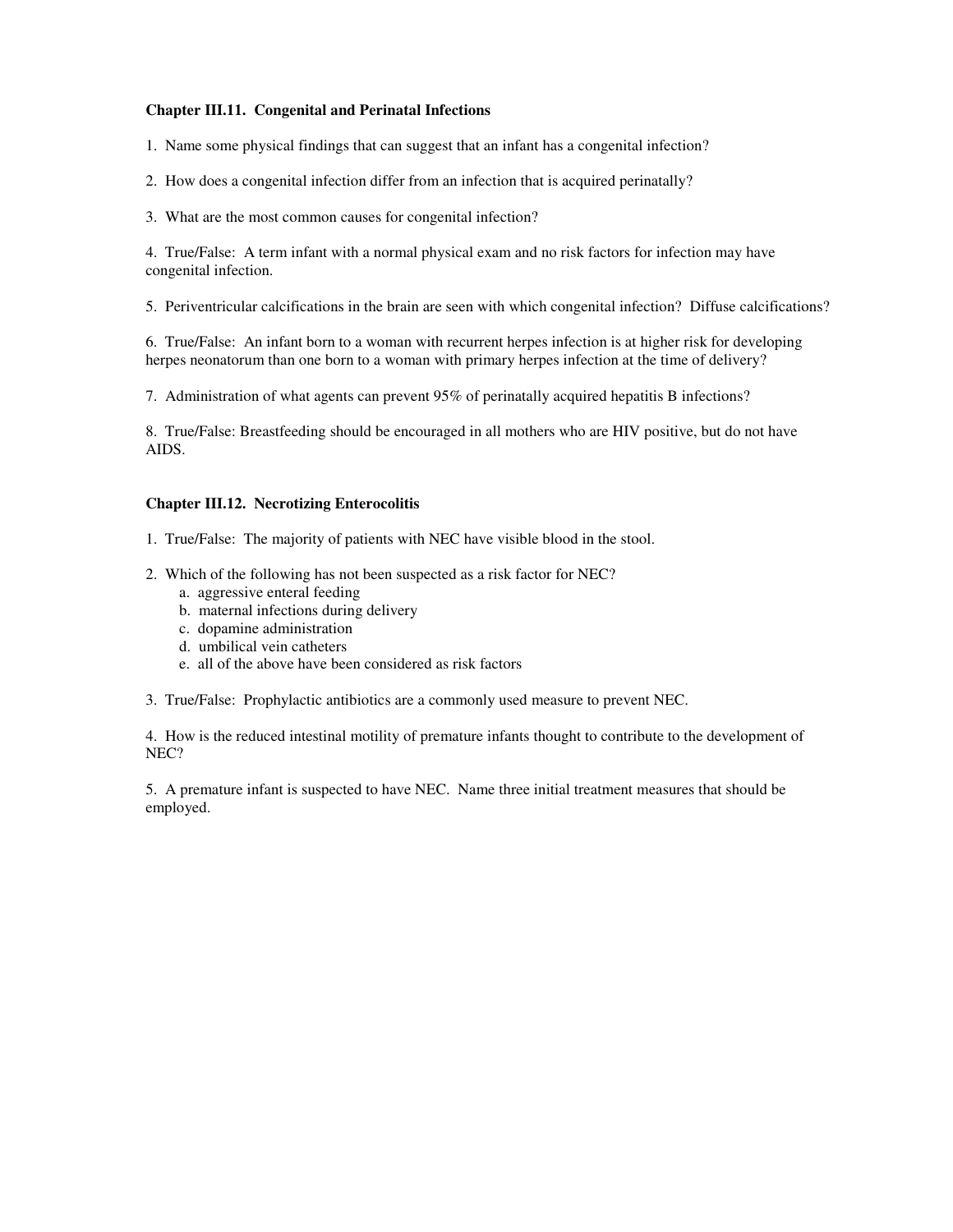# **Section IV. Genetics**

# **Chapter IV.1. Prenatal Genetic Screening and Testing**

- 1. Pertinent family history includes all of the following except:
	- a. Ethnic background
	- b. Family members with mental retardation
	- c. Family members with birth defects
	- d. Step parents
- 2. True/False: The risk of aneuploidy such as trisomy 21 only exists in women over 35 years old.
- 3. Increased paternal age is associated with which of the following:
	- a. Aneuploidy
	- b. Increased perinatal mortality and morbidity in otherwise normal fetuses
	- c. New dominant genetic mutations
	- d. Pregnancy medical complications
- 4. Midtrimester maternal serum screening utilized levels of these analytes (biochemical markers) except:
	- a. human chorionic gonadotropin
	- b. alpha-fetoprotein
	- c. fetal cortisol
	- d. unconjugated estriol

5. Potential confounding factors in the analysis of maternal serum screening include all of the following except:

- a. Fetal demise
- b. Wrong dates
- c. Multiple gestation
- d. Male fetus

6. Unexplained elevated maternal serum alpha-fetoprotein levels portends higher risk for the following perinatal outcomes except:

- a. Oligohydramnios
- b. Stillbirth
- c. Gestational diabetes
- d. Preterm delivery

7. In addition to the detection of aneuploid fetuses, maternal serum screening aids in all of the following except:

- a. Detection of multiple gestations
- b. Determining paternity
- c. Detection of wrong estimation of gestational age
- d. Identifying patients at risk for adverse perinatal outcome
- 8. Future maternal screening may involve the following analytes except:
	- a. Progesterone
	- b. Inhibin
	- c. Pregnancy Associated Placental Protein A
	- d. Urinary human chorionic gonadotropin core

9. True/False: The nuchal translucency measurement in the 10-13 week gestation as a predictor of aneuploidy is independent of maternal age: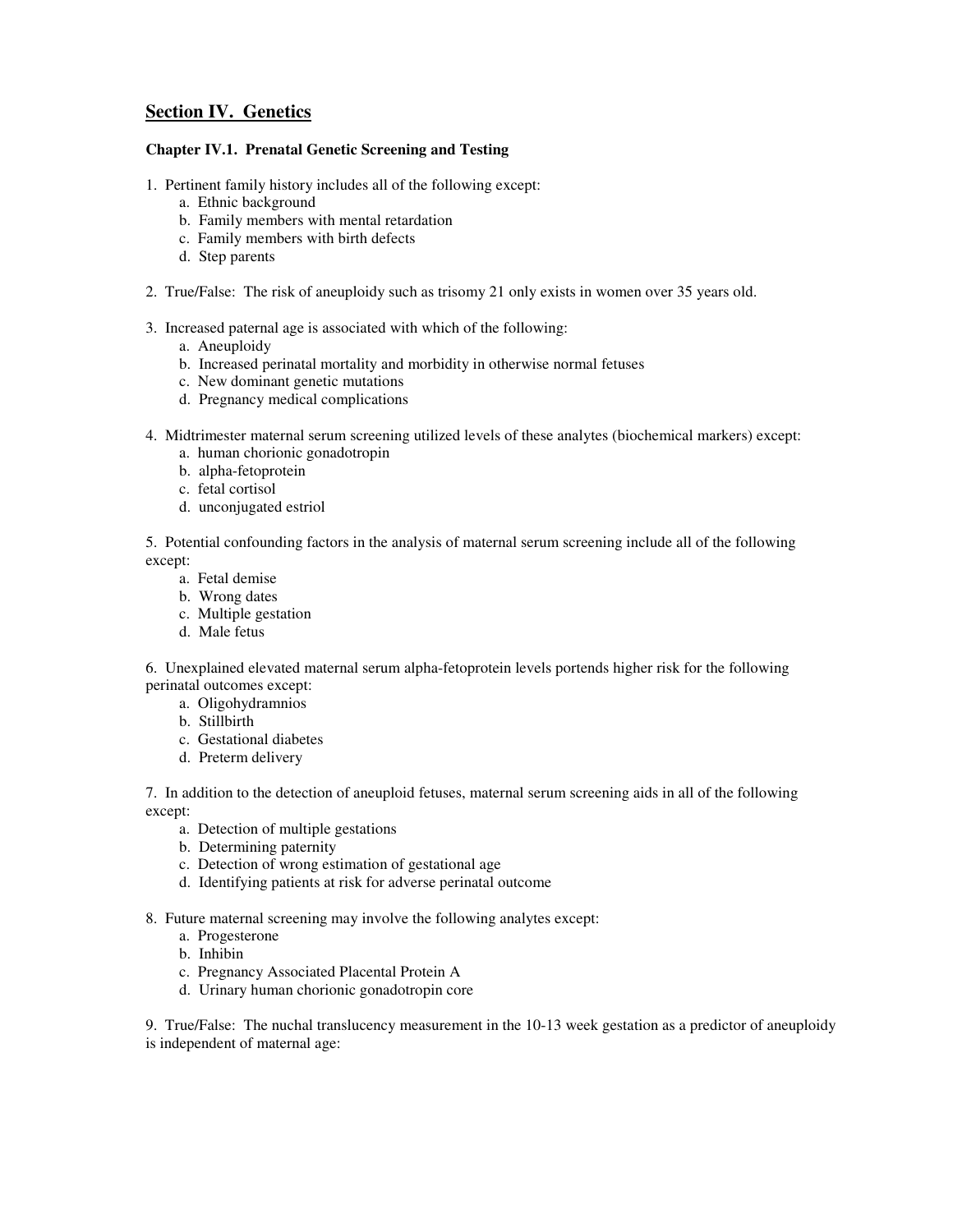- 10. Prenatal testing procedures currently include all of the following except:
	- a. Amniocentesis.
	- b. Fetal cells in the maternal circulation.
	- c. Chorionic Villus Sampling.
	- d. Percutaneous Umbilical Blood Sampling.

## **Chapter IV.2. Congenital Anomalies and Teratogenesis**

- 1. Achondroplasia is an example of a:
	- a. Malformation
	- b. Deformation
	- c. Disruption
	- d. Dysplasia
- 2. Amniotic Band Syndrome is an example of a:
	- a. Malformation
	- b. Deformation
	- c. Disruption
	- d. Dysplasia
- 3. An "association" is a:
	- a. result of a single genetic abnormality.
	- b. nonrandom collection of birth defects.
- 4. Anencephaly is an example of a:
	- a. Malformation
	- b. Deformation
	- c. Disruption
	- d. Dysplasia
- 5. A significant fetal insult in the first trimester of pregnancy most commonly results in a:
	- a. severe birth defect
	- b. minor birth defect
	- c. no birth defect
	- d. miscarriage
- 6. The most common organ systems involved with diabetic embryopathy include:
	- a. the cardiovascular system
	- b. the central nervous system
	- c. the spinal system
	- d. all of the above
	- e. none of the above
- 7. The safe level of alcohol consumption in pregnancy is:
	- a. less than 2 drinks per day
	- b. less than 6 drinks per day
	- c. there is no safe level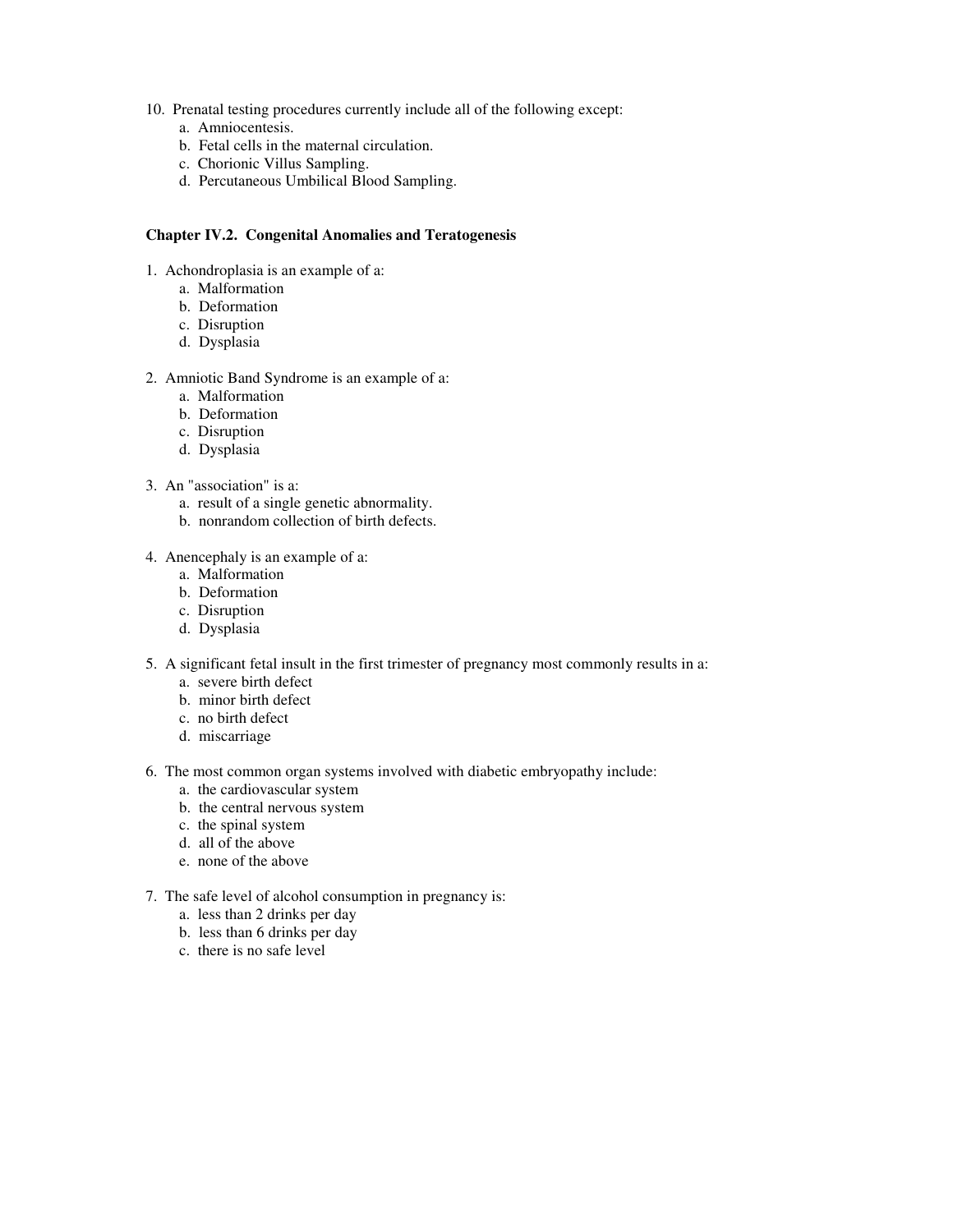## **Chapter IV.3. Common Chromosomal Disorders**

1. What chromosomal disorder(s) can present with bilateral cleft palate, cleft lip and a ventricular septal defect?

2. This syndrome presents with a prominent occiput, clenched fists and "rocker bottom feet". What are 2 complications that can cause death in these children?

- 3. Name 4 disorders associated with a trinucleotide repeat?
- 4. Name 8 complications of Down syndrome.
- 5. What is the etiology of infertility in women with Turner syndrome?
- 6. What causes gynecomastia in males with Klinefelter syndrome?
- 7. Which terminology below (one or more) for trisomy 21 is (are) incorrect?
	- a. Down syndrome
	- b. Downs syndrome
	- c. Down's syndrome
	- d. Mongolism
	- e. Trisomy 21

## **Chapter IV.4. Inborn Errors of Metabolism**

1. True/False: Infants with an inborn metabolic defect are always symptomatic within the first two weeks of life.

- 2. Many of the metabolic defects can present clinically like which of the following:
	- a. sepsis.
	- b. formula intolerance or gastroesophageal reflux.
	- c. necrotizing enterocolitis.
	- d. neonatal hepatitis with liver failure.
	- e. all of the above.
- 3. Newborn screening is designed with which of the following principles in mind:
	- a. To identify all infants with the metabolic diseases that are included in the screening panel.
	- b. To generate more paperwork for the physician.
	- c. To screen for diseases that have no cure, but that can be alleviated through early intervention.
	- d. To ensure early screening of future offspring for the family of affected infants.
	- e. To screen for all possible metabolic diseases.
	- f. To disseminate information regarding genetic/metabolic disease to the public and the physicians.
- 4. True/False: None of the metabolic diseases have a cure.

5. An infant with hyperammonemia, metabolic acidosis, and hypoglycemia most likely has what class of defect:

- a. fatty acid oxidation disorder.
- b. galactosemia.
- c. organic acidemia.
- d. urea cycle defect.
- e. lipid storage disease.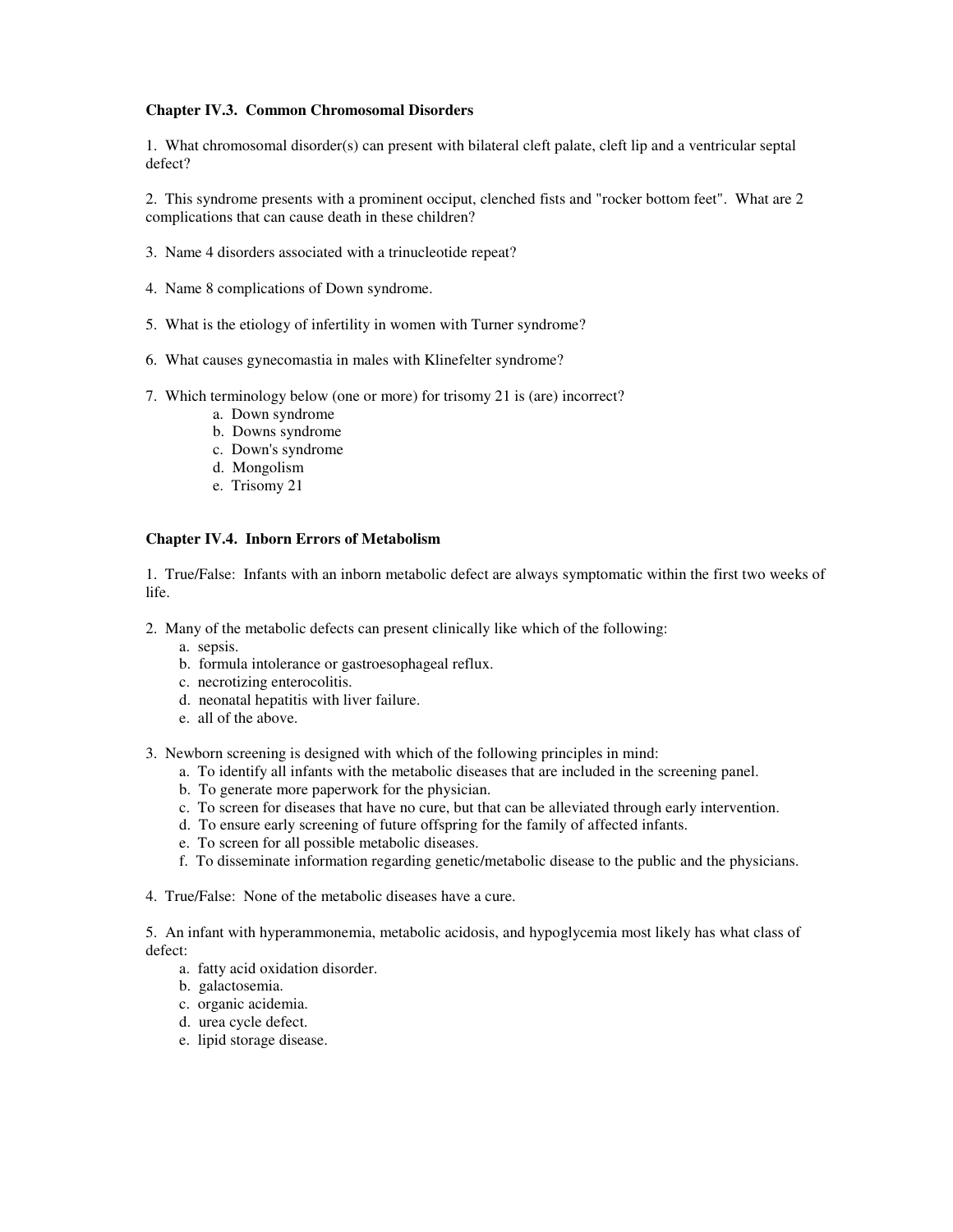## **Chapter IV.5. Inherited Connective Tissue Disorders**

- 1. How is osteogenesis imperfecta differentiated from child abuse?
- 2. How are future fractures prevented in children with OI?
- 3. Name 3 major criteria for Marfan syndrome
- 4. What is the most common cause of early death in children with Marfan syndrome?
- 5. What are 3 of the cardinal features of Ehlers-Danlos?
- 6. How is homocystinuria differentiated from Marfan syndrome clinically?

# **Chapter IV.6. Genetic Testing and Gene Therapy**

1. True/False: Current newborn screening can diagnose a handful of inborn errors of metabolism like Galactosemia?

2. What are the limitations of DNA based genetic testing?

3. Why is it not currently ethical to test a 7 year old girl for the BRCA1 (breast cancer 1 gene) mutations even if early breast cancer runs in her family?

- 4. Currently, what is the most widely used form of gene therapy?
- 5. What is the function of a gene therapy vector?

6. Describe the various methods of introducing nucleic acids into a cell to alter disease states.

## **Chapter IV.7. Basic Genetic Principles**

- 1. A genetic condition which is lethal in infancy is most likely to be:
	- a. An X-linked structural protein.
	- b. An autosomal recessive enzyme deficiency.
	- c. An autosomal dominant enzyme deficiency.
	- d. An autosomal dominant structural protein abnormality.
- 2. An enzyme deficiency condition can only be inherited in one of two ways:
	- a. Autosomal dominant.
	- b. Autosomal recessive.
	- c. X-linked dominant.
	- d. X-linked recessive.
	- e. Spontaneous new mutation.
- 3. The cytologic mechanism(s) by which trisomy 21 (Down Syndrome) can occur include:
	- a. Nondisjunction
	- b. Robertsonian translocation
	- c. Mosaicism
	- d. Two of the above
	- e. All of the above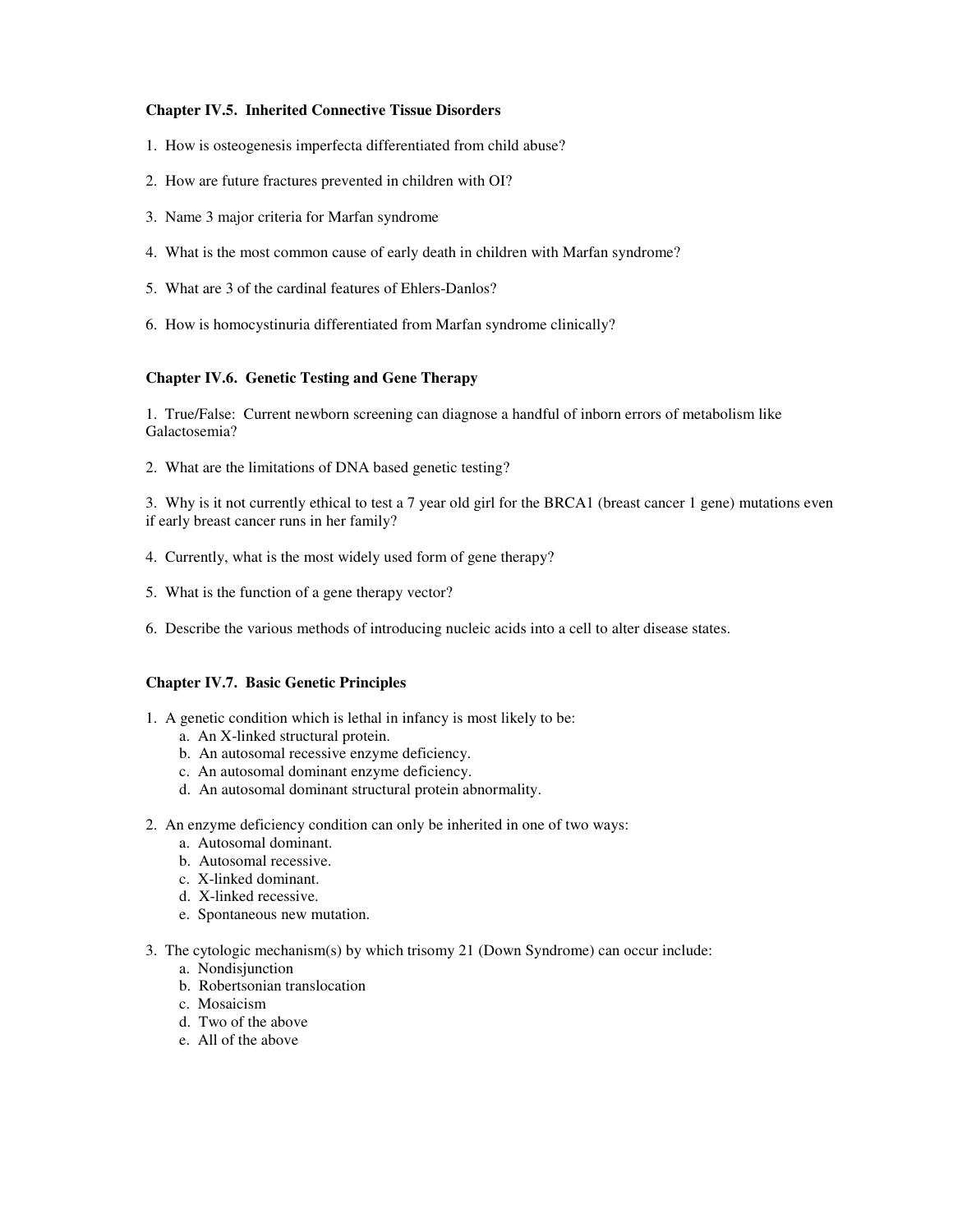4. If there is a family history of genetic disorders, knowing the gender of an unborn child can be important because:

- a. Male children are more likely to have autosomal defects show up in their phenotypes.
- b. Female children are more likely to have autosomal defects show up in their phenotypes
- c. Male children are more likely to have X-linked traits show up in their phenotype
- d. a and c

5. An exchange of fragments of chromatids between non-homologous chromosomes may occur during the first meiotic division. This chromosomal structural abnormality is called:

- a. Deletion
- b. Inversion
- c. Nondisjunction
- d. Segregation
- e. Translocation

# **Section V. Allergy and Immunology**

## **Chapter V.1. Common Allergies and Management**

1. The most prevalent of allergic disease in school-age children is:

- a. Atopic dermatitis
- b. Food allergy
- c. Asthma
- d. Allergic rhinitis
- e. Drug allergy

2. A 15 year-old has had persistent year-round nasal itching and stuffiness. What is the most likely allergen responsible for the symptoms?

- a. Dust mite
- b. Weed
- c. Tree
- d. Grass
- e. Mold
- 3. Which one is the most effective method for controlling dust mite exposure?
	- a. Encasing mattresses, pillows and blankets
	- b. Spraying an acaricide agent in the house
	- c. Using HEPA air filter and vacuum
	- d. Removing furniture and carpet in the house
	- e. Washing washable materials in hot water
- 4. The most effective measure for allergen avoidance in furred animal allergy is:
	- a. Washing the animal twice a week.
	- b. Using HEPA air filter and vacuum in the house.
	- c. Limit areas of the animal in the house.
	- d. Removing furniture and carpet in the house.
	- e. Removing the animal from the house.

5. Which one is the appropriate medical treatment of an 8 year old girl who develops nasal allergy in spring season?

- a. Diphenhydramine
- b. Cetirizine
- c. Fexofenadine with pseudoephedrine
- d. Nasal decongestant spray
- e. Beclomethasone nasal spray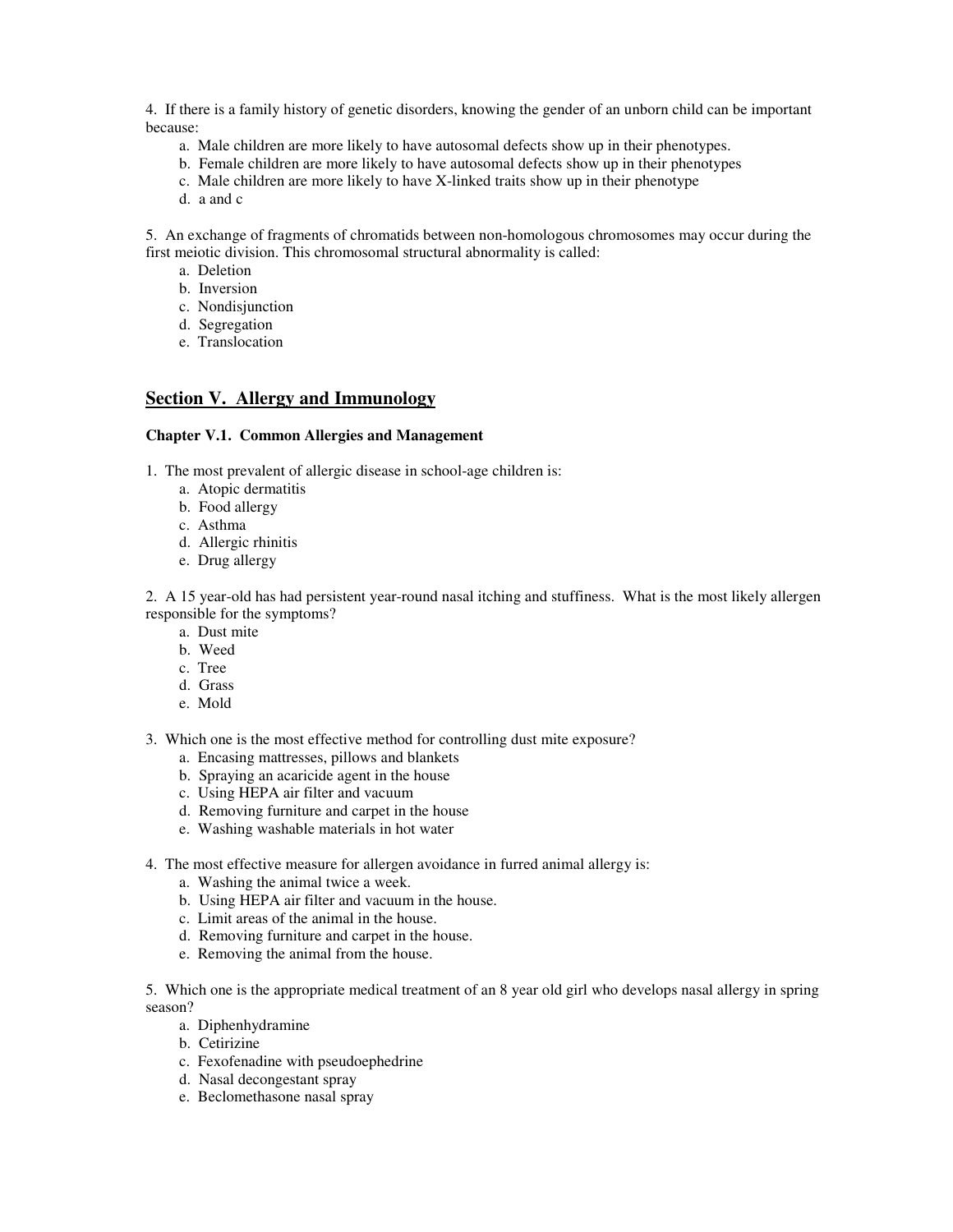- 6. The most effective and appropriate for a child with chronic allergic rhinitis and nasal stuffiness is:
	- a. Intranasal antihistamine
	- b. Intranasal corticosteroid
	- c. Intranasal decongestant
	- d. Oral antihistamine
	- e. Oral antihistamine and decongestant
- 7. Which one is the most common adverse effect of intranasal steroids?
	- a. Nasal irritation
	- b. Septal perforation
	- c. Nasal bleeding
	- d. Short stature
	- e. Adrenal suppression
- 8. Which one of the diseases benefits from allergen immunotherapy?
	- a. Food allergy
	- b. Atopic dermatitis
	- c. Allergic rhinoconjunctivitis
	- d. Latex allergy
	- e. Chronic urticaria
- 9. Which one of the following eye drops has both antihistamine and mast cell stabilizer properties?
	- a. Naphazoline
	- b. Levocabastine
	- c. Cromolyn
	- d. Olopatadine
	- e. Rimexolone

10. A mother of children with multiple allergic diseases asks you for allergy prevention advice for her next child. What would you recommend?

- a. Smoking free environment
- b. Breast feeding at least 4 months
- c. Diet control during pregnancy
- d. Using HEPA air filter and vacuum
- e. Both a and b

## **Chapter V.2. Anaphylaxis and Other Acute Allergic Reactions**

1. True/False: Anaphylaxis is well defined with its own clinical criteria.

- 2. What is the primary treatment of severe anaphylaxis and what is the appropriate dose?
- 3. What are some of the adjunctive therapies for anaphylaxis?

4. Two weeks following a viral illness, a teenage boy breaks out in an evolving rash that is remarkable for target lesions. What is the primary treatment?

- a. Epinephrine
- b. Glucagon
- c. Corticosteroids
- d. Antihistamines
- e. Symptomatic or supportive therapy depending on severity.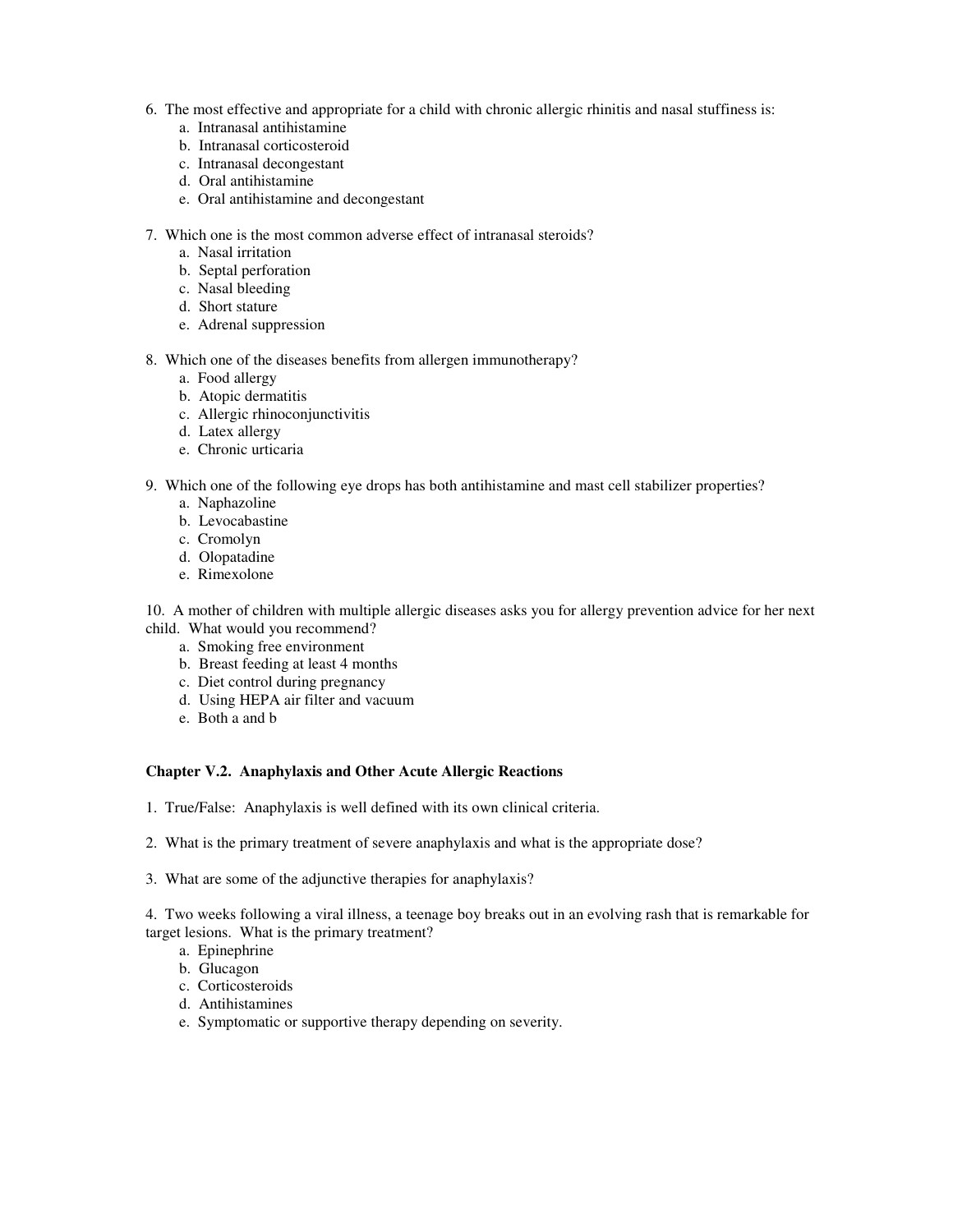5. A girl is brought to her pediatrician by her mother because of recurrent bouts of non-pitting, non pruritic facial swelling that have occurred three times prior. Her father also has an history of recurrent facial swelling. What is the probably diagnosis?

- a. Environmental allergen
- b. Hereditary angioedema
- c. Child abuse
- d. Anaphylaxis
- e. Urticaria

## **Chapter V.3. Food Allergies**

- 1. Which one is likely to be a food allergic reaction in a teenager?
	- a. Recurrent dizziness after eating Chinese foods.
	- b. Recurrent tingling sensation in the mouth after eating a piece of apple.
	- c. Recurrent palpitations after drinking a cup of coffee.
	- d. Recurrent diarrhea after drinking a glass of milk.
	- e. Recurrent facial redness (flushing) after drinking a glass of wine.
- 2. Which one of the following is an IgE mediated food allergy?
	- a. Oral allergy syndrome
	- b. Eosinophilic gastroenteropathies
	- c. Dietary protein enterocolitis
	- d. Celiac disease
	- e. Dermatitis herpetiformis
- 3. Which one is the common natural course of cow's milk allergy in children?
	- a. spontaneously resolves by age 4.
	- b. spontaneously resolves by age 10.
	- c. persists without changing severity.
	- d. increases severity through their lives.
	- e. is an unpredictable pattern.
- 4. Which one is the least common food allergy in children?
	- a. Egg
	- b. Peanut
	- c. Soy
	- d. Wheat
	- e. Shrimp
- 5. Which food/fruit potentially causes an allergic reaction in a latex allergy individual?
	- a. Banana
	- b. Kiwi
	- c. Tomato
	- d. Potato
	- e. All of the above
- 6. Which of the following are considered safe for patients with peanut allergy?
	- a. Chinese and Southeast Asian foods
	- b. Ice cream
	- c. Dry pet food
	- d. Chili
	- e. Pastry
	- f. None of the above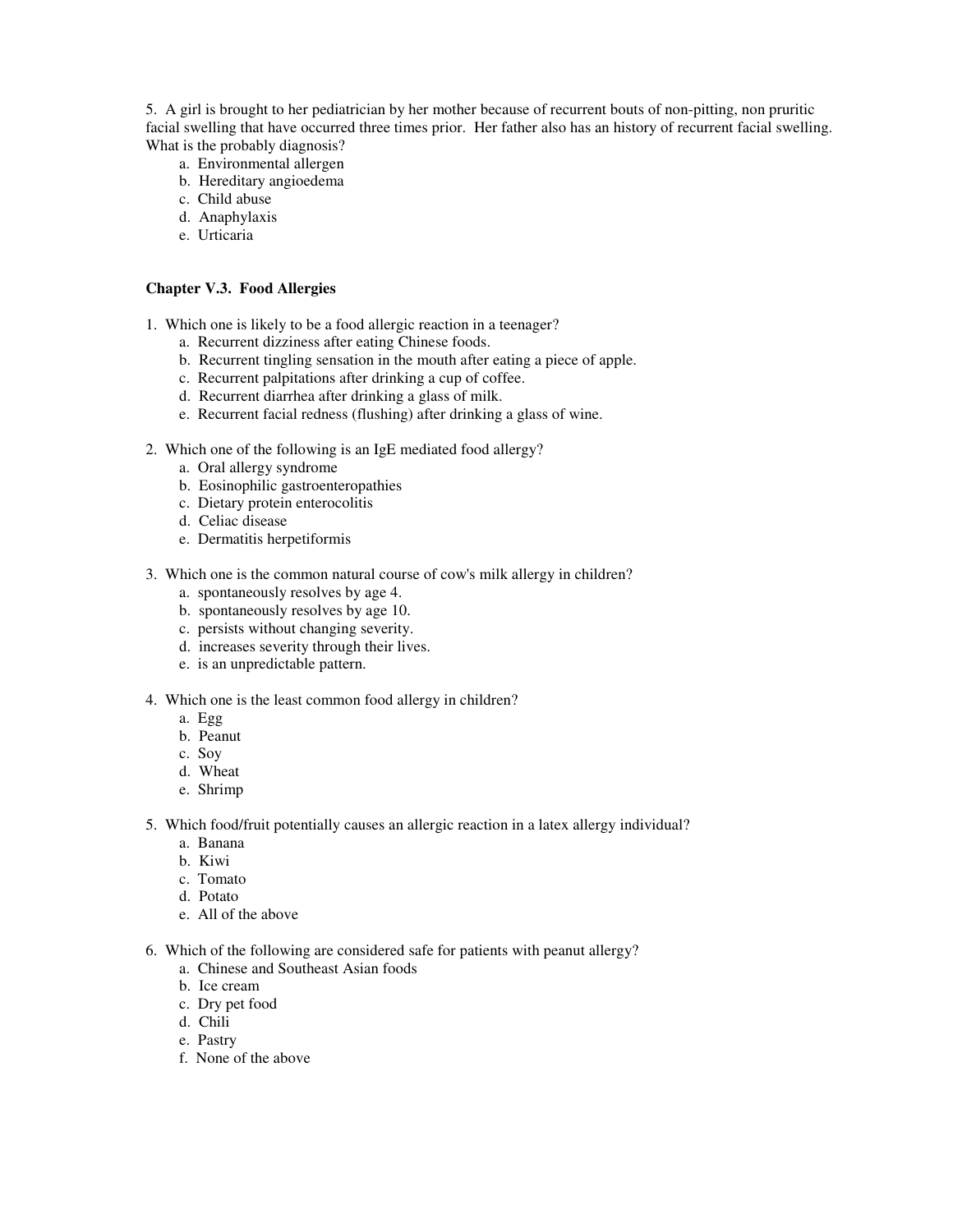- 7. Which of the following are considered safe for patients with milk protein allergy?
	- a. Lactose
	- b. Non-dairy creamer
	- c. Canned tuna
	- d. Soy infant formula
	- e. Hot dogs
	- f. Casein

## **Chapter V.4. Corticosteroids**

- 1. Which of the following is not a corticosteroid:
	- a. cortisol
	- b. aldosterone
	- c. adrenal androgens
	- d. norepinephrine

## 2. Glucocorticoids that are intermediate-potency include

- a. prednisone
- b. prednisolone
- c. triamcinolone
- d. dexamethasone
- e. a, b, and c
- 3. Immune system cells that are increased in the peripheral circulation after corticosteroid administration are
	- a. neutrophils
	- b. eosinophils
	- c. lymphocytes
	- d. monocytes
- 4. Safely tapering steroids in patient taking oral steroids for more than 10 days involves
	- a. stopping steroid administration all at once
	- b. changing a long-acting glucocorticoid to a short-acting glucocorticoid
	- c. reducing previous weekly levels 10% with no clinical follow-up needed
	- d. reducing previous weekly levels 25% with clinical follow-up

5. Glucocorticoids induce a Th2 shift by

a. decreasing IL-12 production by antigen presenting cells, which allows an increase in IL-4 effects and thus more humoral immunity

b. increasing IL-12 production by antigen presenting cells, which allows for a decrease in IL-4 and thus more humoral immunity

- c. glucocorticoids induce a Th1 shift
- d. none of the above
- 6. Glucocorticoids do NOT reduce inflammation by
	- a. inhibiting phospholipase and production of arachidonic acid
	- b. inhibiting cyclooxygenase and production of prostaglandins and thromboxanes from arachidonic acid
	- c. decreasing the levels of neutrophils in the peripheral blood
	- d. inhibiting leukotriene action and thus neutrophil function
	- e. decreasing production of nitric oxide by inhibiting nitric oxide synthase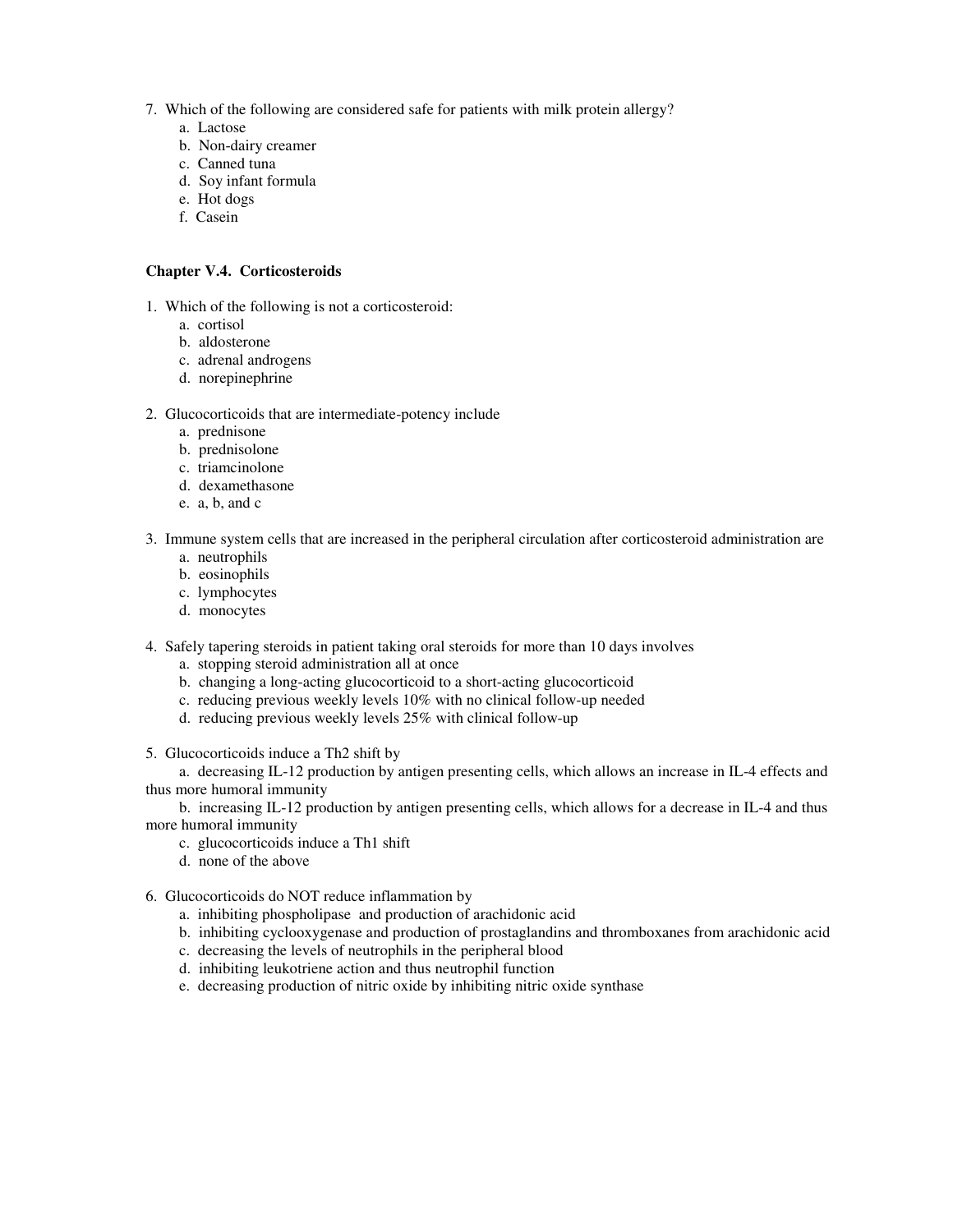7. A physician orders 40 mg of IV methylprednisolone for a 20 kg patient (2 mg/kg) with status asthmaticus. The hospital pharmacy notifies the physician that IV methylprednisolone is not currently available and is on back order. Utilizing corticosteroid potencies, which of the following are approximate glucocorticoid equivalents?

- a. Dexamethasone 4 mg (0.2 mg/kg)
- b. Hydrocortisone 200 mg (10 mg/kg)
- c. Prednisone 40 mg (2 mg/kg)
- d. Dexamethasone 400 mg (20 mg/kg)

8. Explain how corticosteroids could be beneficial in croup and status asthmaticus due to a viral pneumonia. In both instances, a viral infection is causing the problem. Since corticosteroids are potentially immunosuppressive agents, is there a net beneficial or detrimental effect?

## **Chapter V.5. Immune Deficiency**

- 1. The least likely recurrent infection caused by primary immune deficiency is:
	- a. Recurrent otitis media
	- b. Recurrent bacterial skin infection
	- c. Recurrent bacterial pneumonia
	- d. Recurrent osteomyelitis
	- e. Recurrent urinary tract infection
- 2. Which one is considered as a characteristic of transient hypogammaglobulinemia of infancy (THI)?
	- a. Normal IgG
	- b. Normal IgM
	- c. Normal IgA
	- d. Normal IgD

3. Which one is the most likely diagnosis of an 18 year old female who presents with a history of recurrent sinopulmonary infection, low IgG and IgA and ITP?

- a. X-linked agammaglobulinemia
- b. Severe combined immunodeficiency
- c. Common variable immunodeficiency
- d. Ataxia-telangiectasia
- e. Cystic fibrosis

4. A 7 month old infant with a history of failure to thrive, recurrent oral candidiasis, and Pneumocystis carinii pneumonia is being evaluated. Which of the following is the least useful diagnostic test?

- a. Immunoglobulin levels and functional antibody
- b. Enumeration of T cells and lymphocyte proliferation assay
- c. Anti-HIV antibody
- d. Delayed type hypersensitivity skin test
- e. Nitroblue tetrazolium test and phagocytic tests

5. A mother brings her son, a 6 year old boy with severe eczema, recurrent bacteria skin infections and history of staphylococcal pneumonia for evaluation of immunodeficiency. Initial tests reveal normal CBC and platelets, 50,000 IU of IgE, normal IgG, IgM and IgA levels. Which one is the most likely diagnosis?

- a. Atopic dermatitis
- b. Wiskott-Aldrich Syndrome
- c. Hyper-IgE syndrome
- d. Chronic granulomatous disease
- e. Leukocyte adhesion defect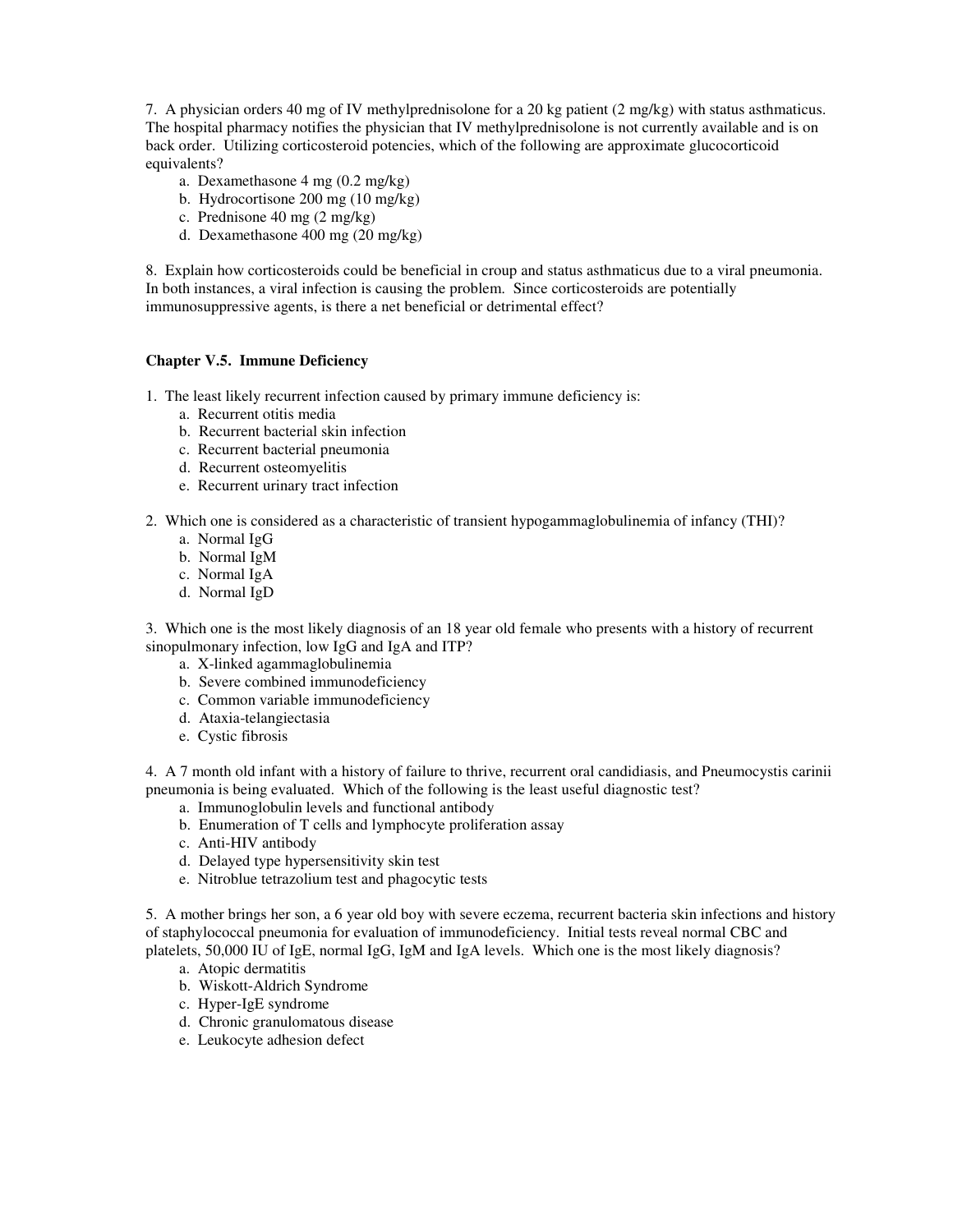- 6. Which one is a true association of a primary immune deficiency and an abnormal hematologic finding?
	- a. Leukocyte adhesion defect and thrombocytopenia.
	- b. Hyper-IgM syndrome and neutropenia.
	- c. Wiskott-Aldrich syndrome and gigantic platelets.
	- d. Chronic granulomatous disease and large cytoplasmic granules in PMNs.
	- e. Hyper-IgE syndrome and mastocytosis.
- 7. Which one is the characteristic infection in patients with terminal complement (C5-C9) deficiency?
	- a. MRSA
	- b. Pneumocystis carinii
	- c. Meningococcus
	- d. Catalase-positive organisms
	- e. Herpes viruses
- 8. A contraindicated vaccine in an isolated IgA deficiency patient is:
	- a. OPV
	- b. Varicella
	- c. Influenza
	- d. MMR
	- e. None of the above
- 9. IVIG replacement is indicated in all of the following, except:
	- a. X-linked agammaglobulinemia (XLA)
	- b. X-linked hyper-IgM syndrome
	- c. Chronic granulomatous disease (CGD)
	- d. Wiskott-Aldrich syndrome (WAS)
	- e. Common variable immunodeficiency
- 10. PCP prophylaxis with trimethoprim-sulfamethoxazole is recommended in:
	- a. X-linked agammaglobulinemia (XLA)
	- b. X-linked hyper-IgM syndrome
	- c. Chronic granulomatous disease (CGD)
	- d. Wiskott-Aldrich syndrome (WAS)
	- e. Hyper-IgE syndrome

## **Chapter V.6. Hematopoietic Stem Cell Transplantation and Graft Versus Host Disease**

- 1. Which of the following is a requirement for a graft-versus-host disease reaction to occur.
	- a. The graft must contain immunocompetent cells.
	- b. The host's T-lymphocytes must be able to mount an immune response against the graft.
	- c. The host must be immunocompromised
	- d. a and b
	- e. a and c
- 2. True/False: The best predictors for developing GVHD are the age and sex of both the donor and recipient.

3. During the conditioning period prior to stem cell transplantation, which of the following purposes does chemotherapy and/or radiation try to accomplish?

- a. Prevent rejection of new stem cells
- b. Create space for new cells
- c. Eliminate malignancy
- d. All of the above
- e. None of the above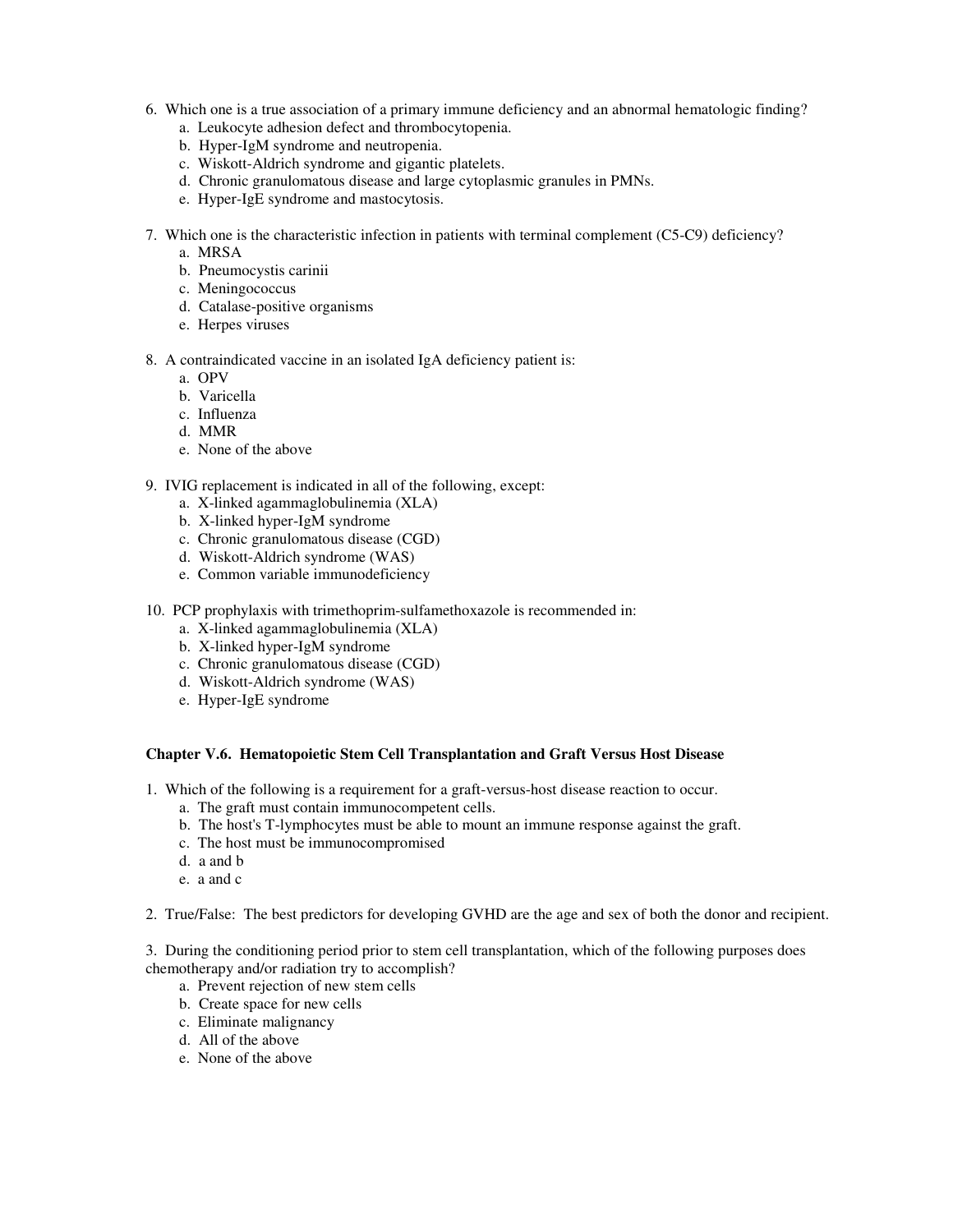- 4. True/False: A limitation of cord blood as a source for stem cells is the small number of cells collected.
- 5. During which period does graft-versus-host disease typically occur?
	- a. Conditioning
	- b. Engraftment
	- c. Postengraftment
	- d. All of the above
	- e. None of the above

# **Section VI. Infectious Disease**

## **Chapter VI.1. Virology**

- 1. Name the 3 naked and 3 enveloped DNA virus families.
- 2. In terms of the potential duration of infection, how do naked viruses differ from enveloped viruses?
- 3. Name 6 viruses within the picornavirus family.
- 4. How are members of the herpesvirus family similar?
- 5. Name 4 viruses which cause cold symptoms?
- 6. Name the +RNA viral families.
- 7. Name two naked (non-enveloped) viruses which cause chronic infection.
- 8. Name the -RNA viral families.
- 9. Naked viruses are mostly of what morphologic shape on light microscopy?
- 10. Name 4 virus families which cause central nervous system infections.

## **Chapter VI.2. Basic Bacteriology**

1. A lab slip returns which says "coag negative staph". What does this mean and what is the likelihood that this organism is sensitive to methicillin and cephalosporins?

2. At laparotomy, a patient is found to have a ruptured appendix and peritonitis. A swab from the peritoneal fluid is expected to grow what types of organisms? Is there any special swab or sample that must be sent to properly culture this fluid?

- 3. Name two characteristics of anaerobic infections?
- 4. Name 5 disease conditions which result largely from toxin production?

5. Group A streptococcal pharyngitis is usually a self limited infection even without antibiotic treatment. What is the reason for treating "strep throat"?

6. A lab tech identifies beta hemolytic colonies on a sheep blood agar plate. What is the next step to identify the organism?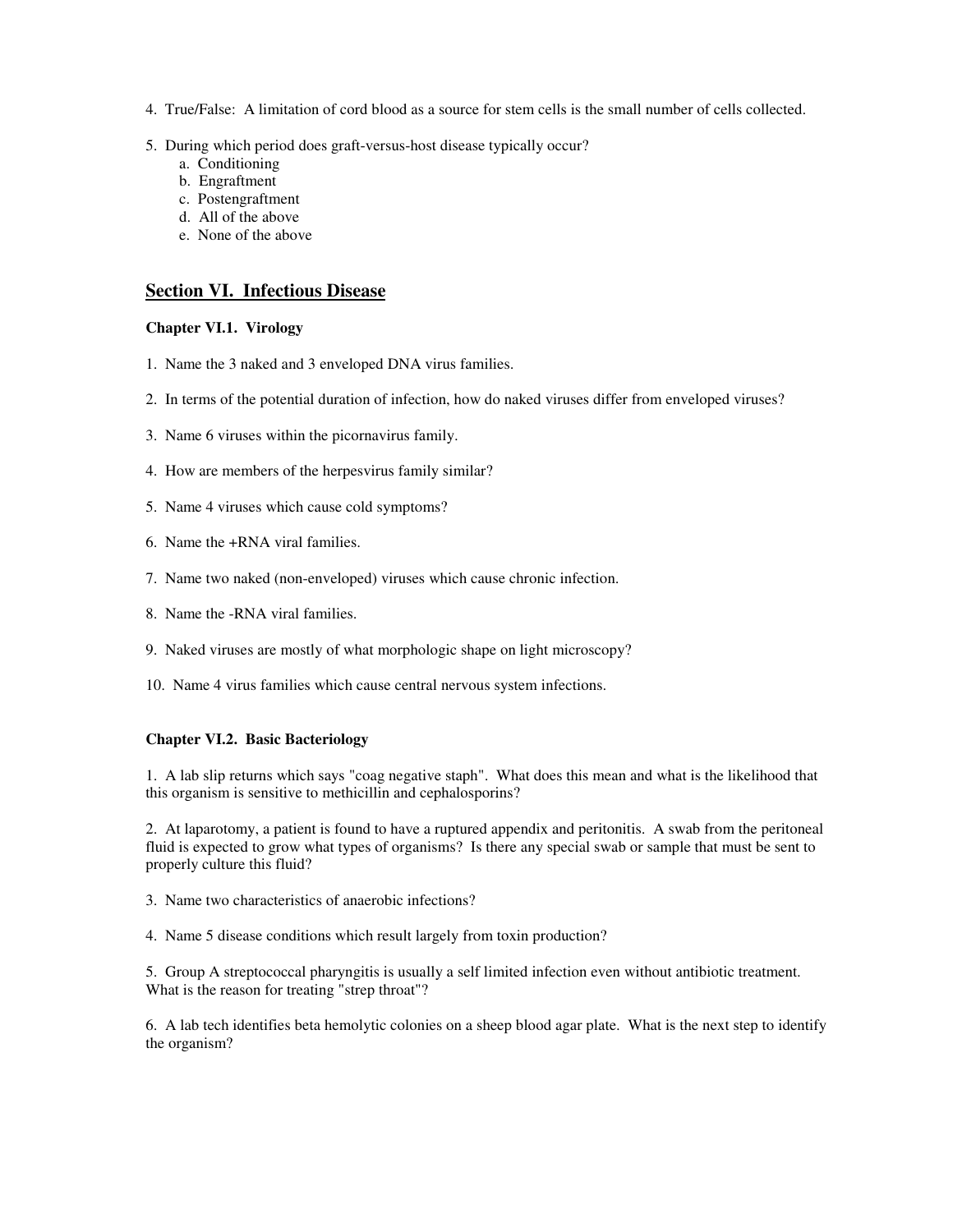7. Two days after a blood culture is drawn, the lab reports gram positive cocci. This patient is a 10 month old with fever and no other identifiable clinical infection. The child is now afebrile and looks good. What organism possibilities could be growing in this blood culture?

8. A lumbar puncture is done on a very ill 8 month old infant. The fluid is cloudy and the gram stain shows many WBCs and gram positive cocci. What organism is likely causing the meningitis? What organism would be likely if the gram stain showed gram negative cocci instead?

9. A new resident on the pediatric service orders a gram stain on a stool sample. What is the result likely to be?

10. If staph epi grows from a blood culture, how can one determine whether this is a contaminant or a staph epi bacteremia?

## **Chapter VI.3. Fever**

1. True/False: Defining an elevated temperature is difficult and variable because the "normal" core temperature is not a fixed value, and the methods of measuring temperature have varying degrees of accuracy.

- 2. Which of the following is true?
	- a. Treating fever with antipyretics is clearly harmful and should be always discouraged.

b. Treating fever with antipyretics is clearly beneficial, without adverse effects and should always be recommended.

- c. Treating fever with antipyretics is optional.
- d. None of the above.
- 3. True/False: Temperatures above 40 degrees C (104 F) result in febrile seizures in most patients.
- 4. True/False: Ibuprofen has a superior antipyretic effect compared to acetaminophen.
- 5. Febrile children at risk for occult urinary tract infection include those with a temperature above 39 degrees
- C. What is the commonly used age ceiling for boys and for girls?
- 6. True/False: Teething is known to cause fever.

7. True/False: The diagnosis of acute otitis media is a reliable explanation for a high fever, thus eliminating the need to for other diagnostic considerations in a patient with an otherwise benign examination.

8. True/False: High fever may cause brain damage.

## **Chapter VI.4. Inhibitory and Bactericidal Principles (MIC & MBC)**

- 1. How does a bacteriostatic antibiotic behave in a bactericidal fashion?
- 2. How does a bactericidal antibiotic behave in a bacteriostatic fashion?
- 3. Do all infections require MIC/MBC or Schlichter tests? Why or why not?
- 4. When should a Schlichter test be performed?
- 5. When is it NOT possible to perform MIC/MBC determination testing?

6. If the infection is in bone (osteomyelitis), in joint fluid (septic arthritis), in urine (UTI), or in any body space, how can we be sure that adequate antibiotic levels are obtained if we are only able to measure MIC/MBC in the blood?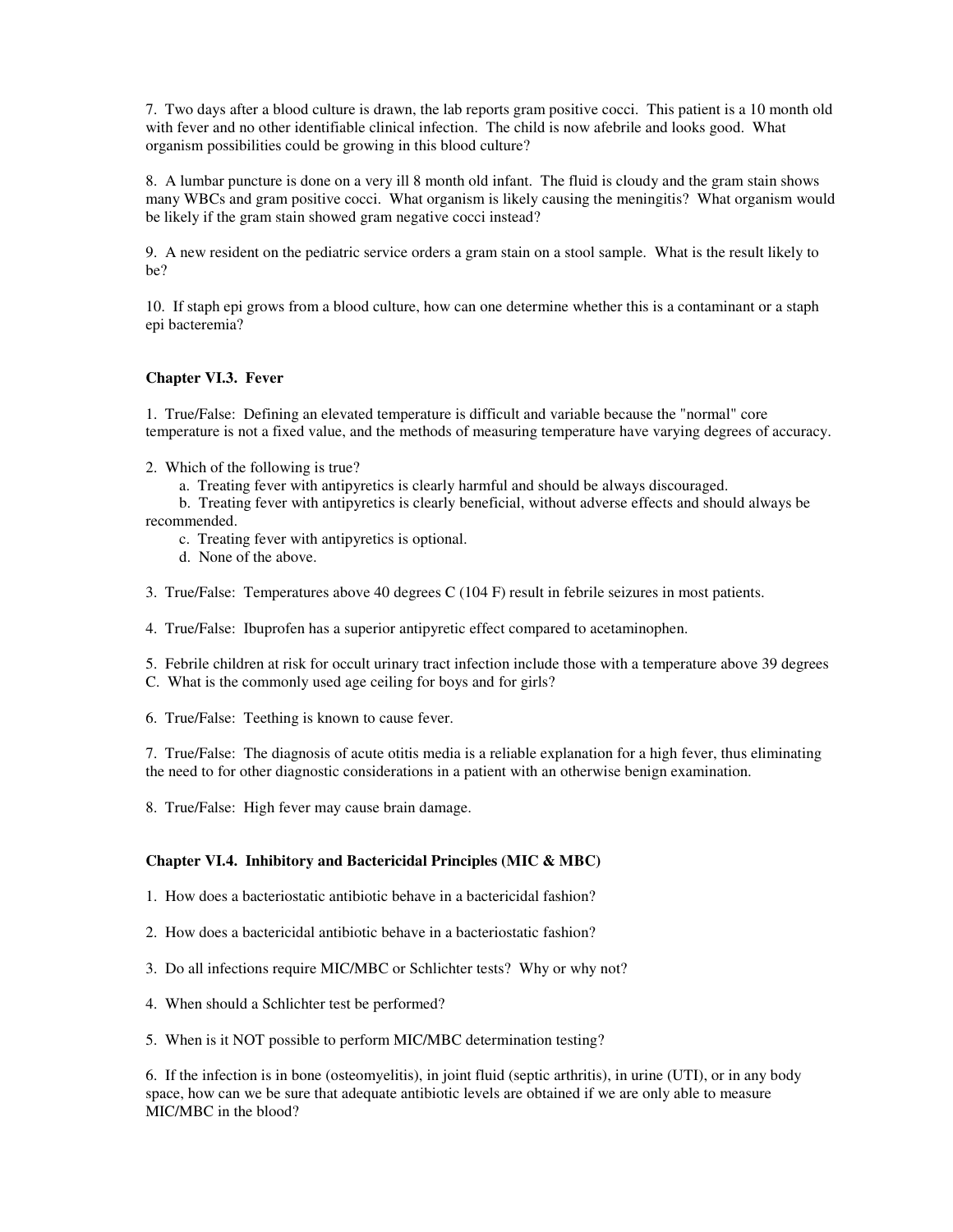## **Chapter VI.5. Antibiotics**

1. How many generations of cephalosporins are there?

2. Can the generation of the cephalosporin (in itself) be the sole selection criteria for a particular clinical situation?

3. List some organisms which cause the following entities: osteomyelitis, bacterial meningitis.

4. What empiric antibiotic(s) could be used to cover the organisms in the above question?

5. Select an empiric antibiotic for a 10 year old female who has a small pneumonia on chest x-ray. She is afebrile and has a frequent non-productive cough.

6. Select an empiric antibiotic for an 18 month old female with fever and pyuria on UA (i.e., suspected UTI)?

7. You decide to prescribe an erythromycin to a patient. You could prescribe erythromycin ethylsuccinate (EES) which is \$10 for 40 tabs (1 tab q.i.d. for 10 days), or you could prescribe azithromycin (Zithromax) which is \$70 for 6 tabs (two tabs today, then one tab daily for 4 more days). What considerations should be made in making such a decision?

## **Chapter VI.6. Otitis Media and Otitis Externa**

- 1. When is the peak age of otitis media?
- 2. What are some risk factors for otitis media?
- 3. What is the BEST tool for diagnosing otitis media (not gold standard)?
- 4. What is the difference between acute otitis media and otitis media with effusion?
- 5. What are the three most common organisms that cause otitis media?
- 6. What antibiotic is the drug of choice against otitis media?
- 7. What are the three second-line antibiotics recommended by the CDC if amoxicillin fails?

8. What are some reasons to treat chronic otitis media with effusion with either antibiotics or tympanostomy tubes?

- 9. What are some complications of otitis media?
- 10. What is the most common organism cultured in otitis externa?
- 11. What are four factors that can predispose a patient to develop otitis externa?
- 12. What can be instilled in the ear to prevent otitis externa in an otitis externa prone child?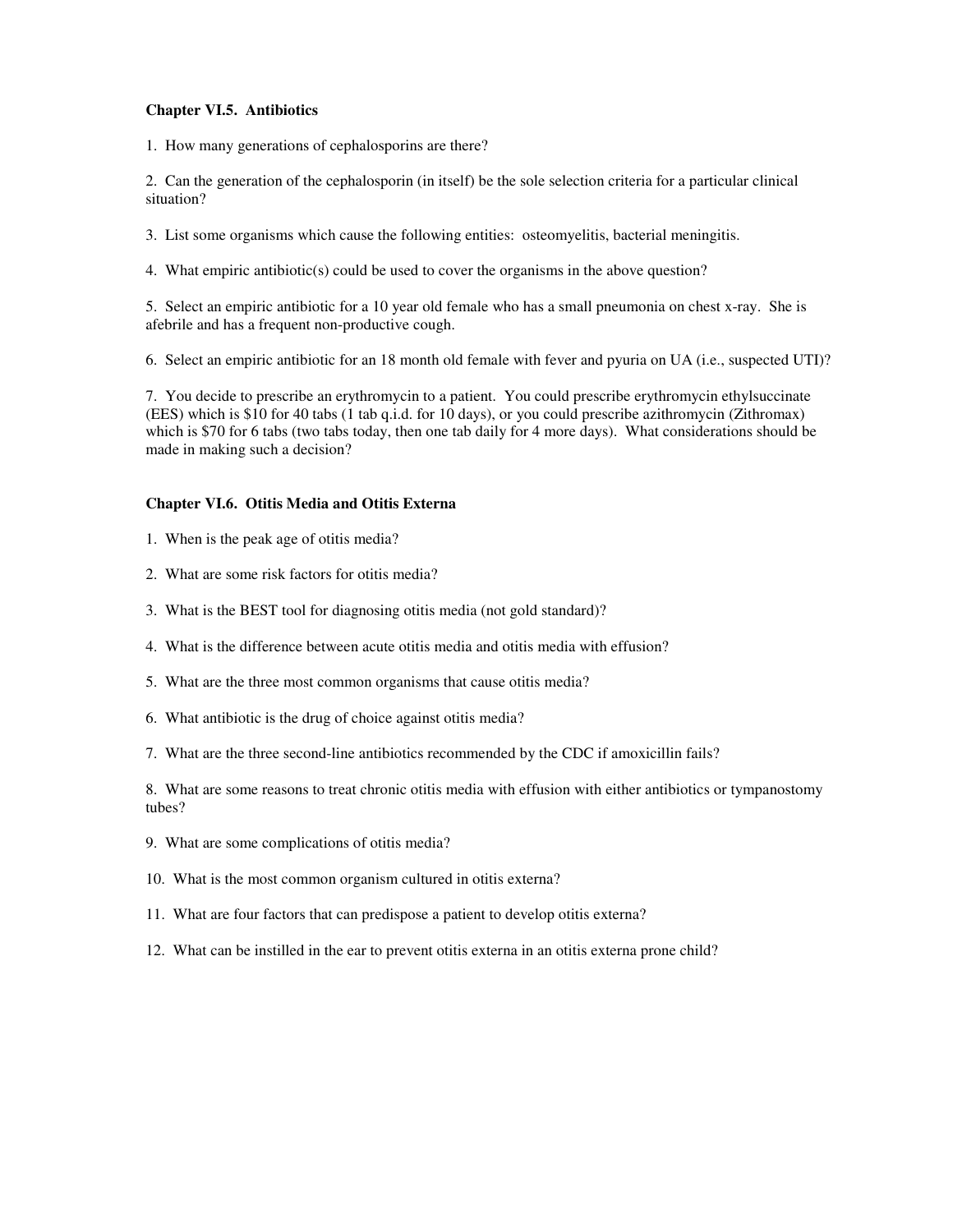## **Chapter VI.7. Sinusitis**

- 1. What is the dose and drug of choice for uncomplicated sinusitis?
- 2. What percentage of viral URI's will progress to acute bacterial sinusitis?
- 3. Name some risk factors in the development of sinusitis.
- 4. What are some radiographic finding of sinusitis?
- 5. What is the most common complication of sinusitis?

## **Chapter VI.8. Mastoiditis**

- 1. What are the three most common organisms in acute otitis media?
- 2. What are the three most common organisms in acute mastoiditis?
- 3. Name a few intracranial complications of acute mastoiditis.
- 4. Name a few extracranial complications of acute mastoiditis.

5. Classically what is the difference in ear position in acute mastoiditis between the older child and young infant?

6. True/False: A CT scan image demonstrating clouding of the mastoid air cells is diagnostic of mastoiditis (acute or chronic)?

7. True/False: Plain film radiographs of the mastoid air cells often show mastoid clouding in acute otitis media without true mastoiditis.

## **Chapter VI.9. Oral and Upper Respiratory Infections**

1. A 12 year old male with 4 days of sore throat comes into the office. He has been afebrile, has rhinorrhea, cough and one day of diarrhea associated with his sore throat. The throat is mildly erythematous with otherwise normal appearing tonsils. The best course of action is (this may be a controversial question depending on your practice setting):

a. Swab his throat and give a 10 day course of antibiotics, you will call him if the culture is negative for group A strep so that he can stop antibiotic treatment.

- b. Swab his throat, withhold antibiotics unless his culture is positive.
- c. Advise him on symptomatic treatment.
- d. Give him antibiotics without testing for group A strep.

2. A 14 year old boy who you know is homeless and possibly engaging in prostitution comes into clinic complaining of sore throat, rash and pronounced fatigue. One exam, he has an exudative pharyngitis. Tests to consider include (choose all that apply):

- a. Throat swab for group A strep
- b. HIV test for antibody
- c. Throat swab for Neisseria gonorrhoeae
- d. Monospot for EBV infection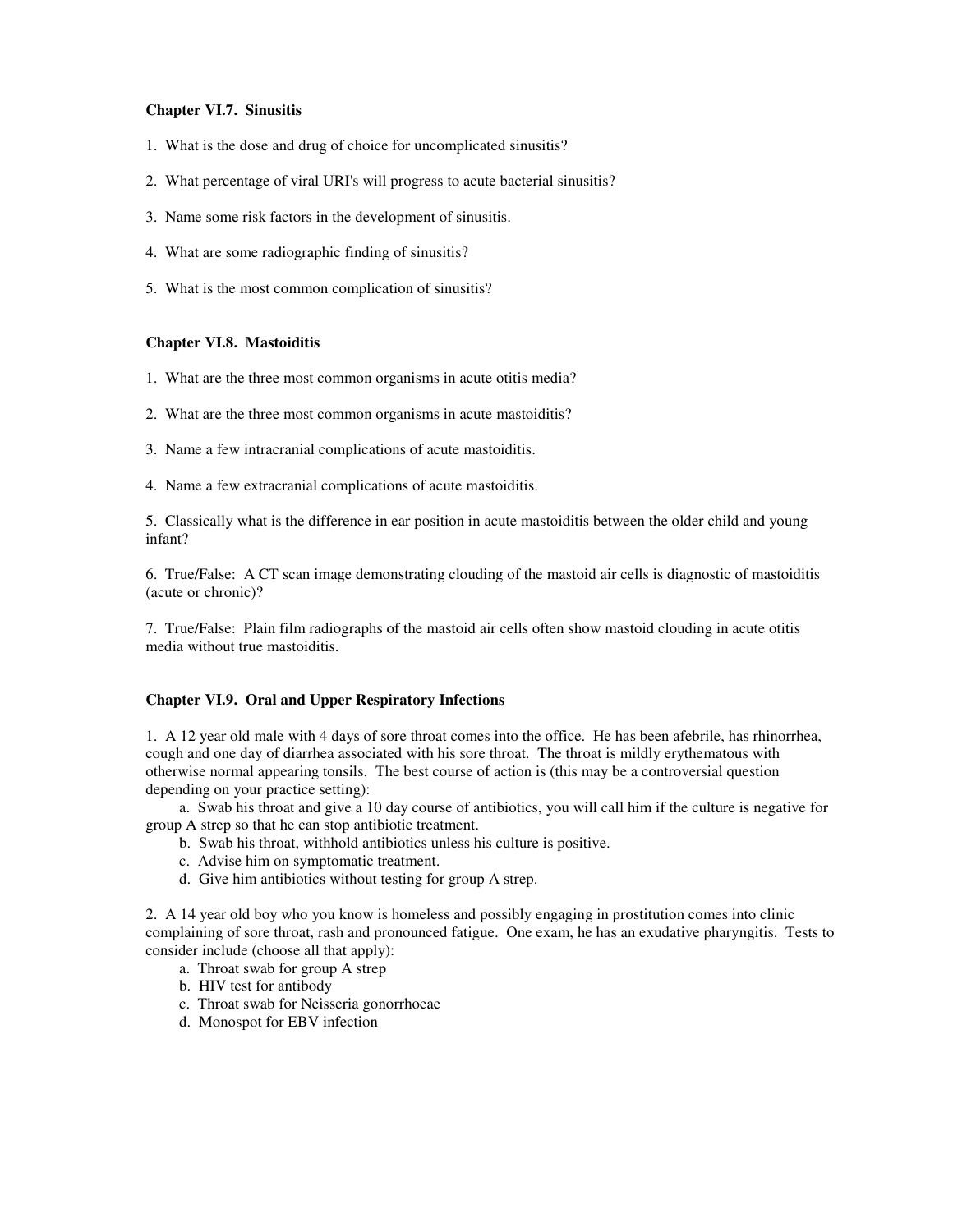3. A 3 year old is very fussy, febrile and has profuse rhinorrhea. On exam, shallow ulcers are noted on the soft palate and vesicles are noted on one palm and both soles of the feet. The etiology of this infection is likely:

- a. Group A streptococci
- b. Arcanobacterium haemolyticum
- c. Coronavirus
- d. Coxsackievirus

4. A 6 year old child recently adopted from somewhere in Russia complains of sore throat and is noted by the parents to have a lot of "grayish junk" in his mouth and nose. Exam shows an adherent grayish-white membrane over both tonsils and the soft palate that, when removed, leaves an edematous, bleeding area of tissue. After calling your state health department, you initiate therapy with:

- a. Intravenous erythromycin or penicillin G.
- b. The above antibiotics plus antitoxin.
- c. Antitoxin alone.
- d. IVIG.

5. In children, nonsuppurative sequelae of group A strep infection of the pharynx include (circle all that apply):

- a. Post streptococcal glomerulonephritis.
- b. Acute rheumatic fever.
- c. Periodic fever syndrome.
- d. PANDAS (maybe).

## **Chapter VI.10. Pertussis**

1. In the case, the patient's presentation and clinical course were consistent with pertussis, yet the pertussis culture was negative. Why?

- a. A false negative can occur in those who have received amoxicillin.
- b. A false negative can occur in those who have received albuterol.
- c. A false negative can occur in those who have a history of asthma.

d. Direct fluorescent antibody (DFA) testing of nasopharyngeal secretions is the gold standard and is a more sensitive and specific method of diagnosis than culture.

- e. Cultures usually become positive only during the latter convalescent phase.
- 2. What etiology of sudden onset of coughing in an active infant can be effectively ruled out with a CXR?
	- a. Mycoplasma
	- b. Parainfluenza
	- c. Enterovirus
	- d. Respiratory syncytial virus
	- e. Foreign body aspiration
	- f. None of the above

## 3. Match the clinical manifestation to the disease process

- a. Fever, sore throat, and conjunctivitis 1. Mycoplasma<br>b. Fever, headache, and rales 2. Adenovirus
- b. Fever, headache, and rales
- c. Purulent conjunctivitis and tachypnea 3. Chlamydia
- 
- 
- d. Choking, gasping, eyes watery and bulging. 4. Pertussis
- 4. An experienced ward nurse asks you to correct an admission order for pertussis. Which component is incorrect ?
	- a. "Continuous cardiorespiratory monitoring".
	- b. "Document episodes of cyanosis or post-tussive exhaustion".
	- c. "Daily weights".
	- d. "Deep suctioning q 3h".
	- e. "Instruct parent regarding maximal size of feedings.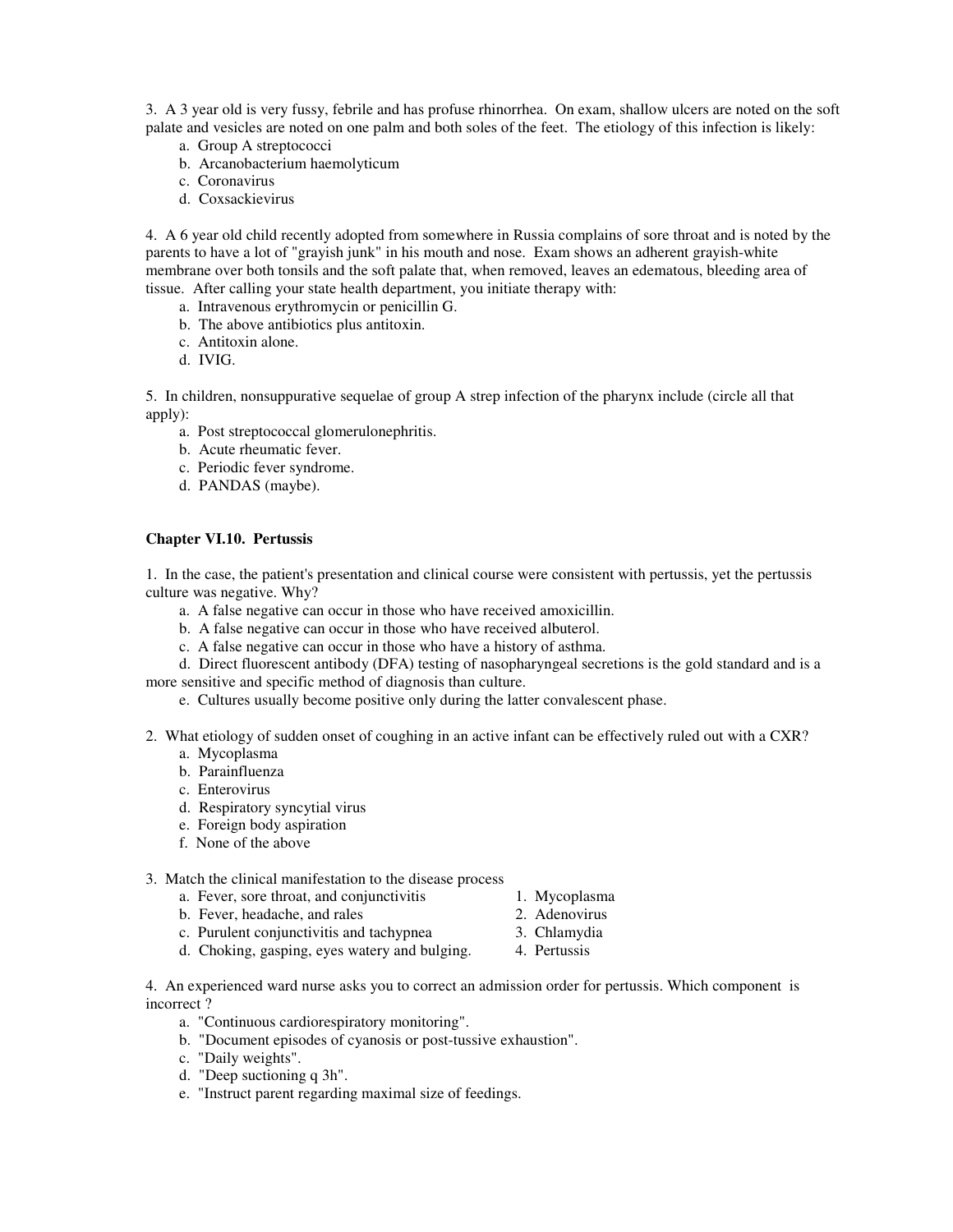5. Case management dilemma scenario: You are the admitting intern on the wards. It is 3 PM on a Friday afternoon. A patient is transferred from a neighbor island with a diagnosis of pertussis, complete with positive direct fluorescent antibody (DFA). The summary of PE findings by the community PMD includes petechiae on the upper body, epistaxis, and umbilical hernia. Upon admission to the ward you repeat the physical exam and also note retinal hemorrhages, which are confirmed by an ophthalmologist who just happens to be around. The parents have returned to the neighbor island for the weekend to fulfill important obligations and have already made arrangements to return on Monday. Given the presence of retinal hemorrhages, do you make a referral to Child Protective Services?

## **Chapter VI.11. Pulmonary Infections**

- 1. Which of the following is the most common cause of pneumonia outside of the neonatal period?
	- a. S. pneumoniae
	- b. Mycoplasma
	- c. Viruses
	- d. Chlamydia
- 2. S. pneumonia resistance to penicillins is due to:
	- a. Production of beta-lactamase
	- b. Alteration of penicillin binding proteins
	- c. Increased efflux pumps
	- d. Low tissue bioavailability
- 3. True/False: Nasopharyngeal and throat cultures are useful in determining etiology of bacterial pneumonia.
- 4. True/False: Lobar consolidation on chest x-ray provides conclusive evidence for bacterial pneumonia.
- 5. Which factor does not appear to affect the etiology of pneumonia?
	- a. Age
	- b. Vaccination status
	- c. Current antibiotic use
	- d. Birth rank
- 6. The most common cause of bronchiolitis is:
	- a. Respiratory syncytial virus
	- b. Human Metapneumovirus
	- c. Parainfluenza
	- d. Adenovirus
- 7. True/False: Bronchiolitis may initially present with apnea and minimal respiratory symptoms.
- 8. Treatment of bronchiolitis should include all of the following except:
	- a. Supplemental oxygen for infants with hypoxia.
	- b. Intravenous fluids and close monitoring of nutritional status.
	- c. Good handwashing.
	- d. Antibiotics.

9. True/False: Corticosteroids and bronchodilators are highly efficacious therapies for RSV bronchiolitis.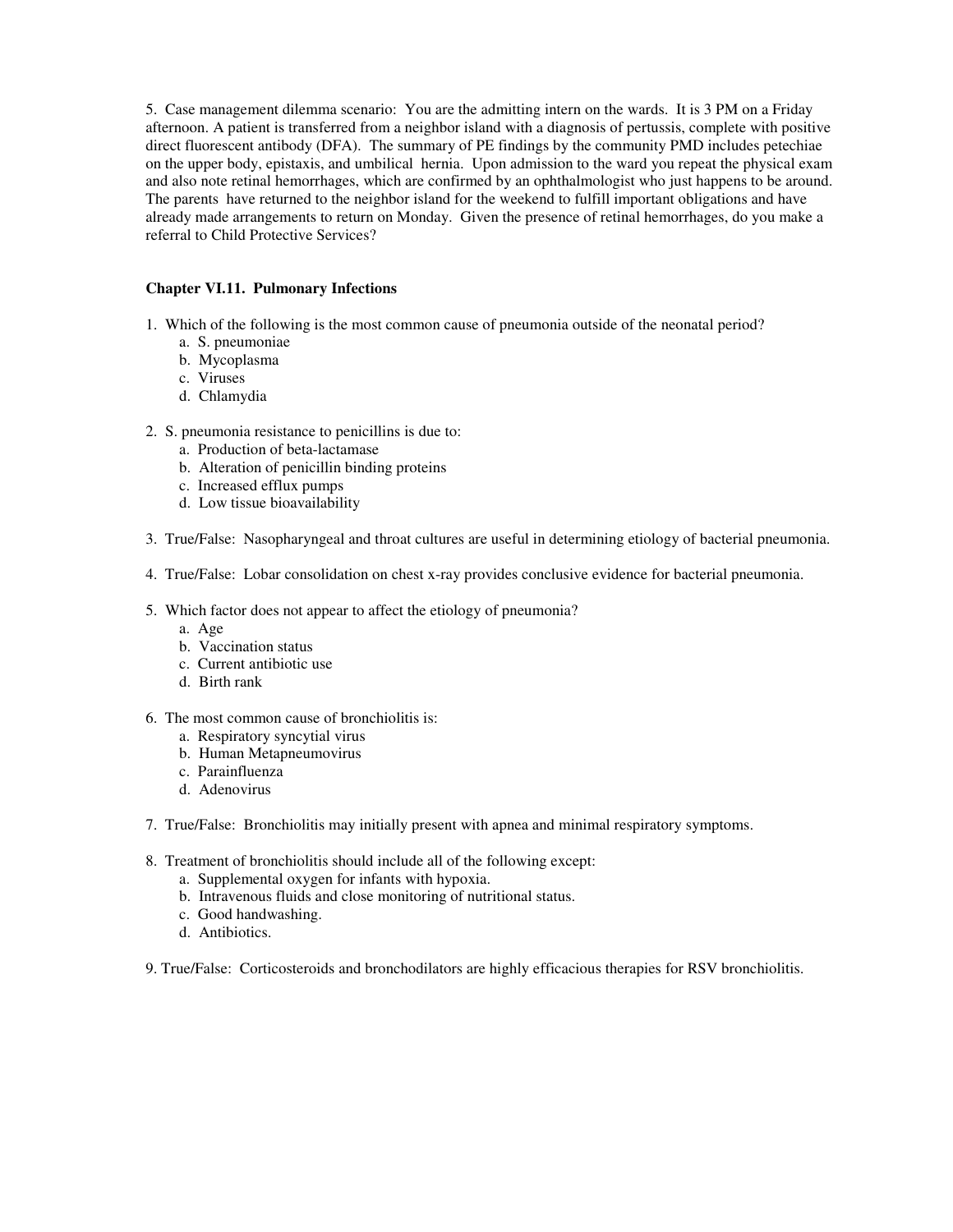### **Chapter VI.12. Croup and Epiglottitis**

1. Which of the following viruses are most commonly associated with viral croup?

- a. Adenovirus.
- b. Human papilloma virus
- c. Varicella virus
- d. Parainfluenza viruses
- e. RSV

2. True/False: An acutely ill child presents to the emergency department with the signs and symptoms of acute epiglottitis. The diagnosis should be confirmed with direct visualization of the epiglottis?

3. Which of the following is/are true?

a. There is good evidence from randomized controlled trials that mist therapy is effective for the treatment of croup.

- b. Antibiotics are indicated in the treatment of croup.
- c. Nebulized albuterol is effective in the treatment of croup.
- d. Dexamethasone has been shown to be effective in the treatment of croup.
- 4. Which of the following is/are true?
	- a. Croup affects more girls than boys.
	- b. Croup shows no seasonal prevalence.
	- c. Most cases occur in teenagers.
	- d. It is a common respiratory infection in children.

5. True/False: Once a child with croup has been given corticosteroid treatment and racemic epinephrine, they may safely be discharged home after 20-30 minutes of monitoring.

# **Chapter VI.13. Cellulitis**

1. A three-phase bone scan is being used to determine if osteomyelitis is coexisting in a cellulitis patient. Which finding would be consistent with the presence of osteomyelitis ?

- a. Focal increased uptake in the initial phase, with subsequent decline in the bone phase.
- b. Localized uptake in all three phases.

2. You are managing a serious pediatric burn victim who has developed cellulitis after repeated procedures for debridement of necrotic tissue. The patient has been on IV antibiotics and urinary catheterization since admission one month ago. Recent labs show hypogammaglobulinemia. The most likely pathogen is

- a. Pseudomonas aeruginosa
- b. Pasteurella multocida
- c. E. coli
- d. Herpesvirus
- e. Cryptosporidium

3. You are investigating a case of cellulitis secondary to a bite wound. The study shows seven different bacterial species isolates. The bite was most likely from:

- a. a human
- b. a cat
- c. a dog
- d. rat
- e. a pig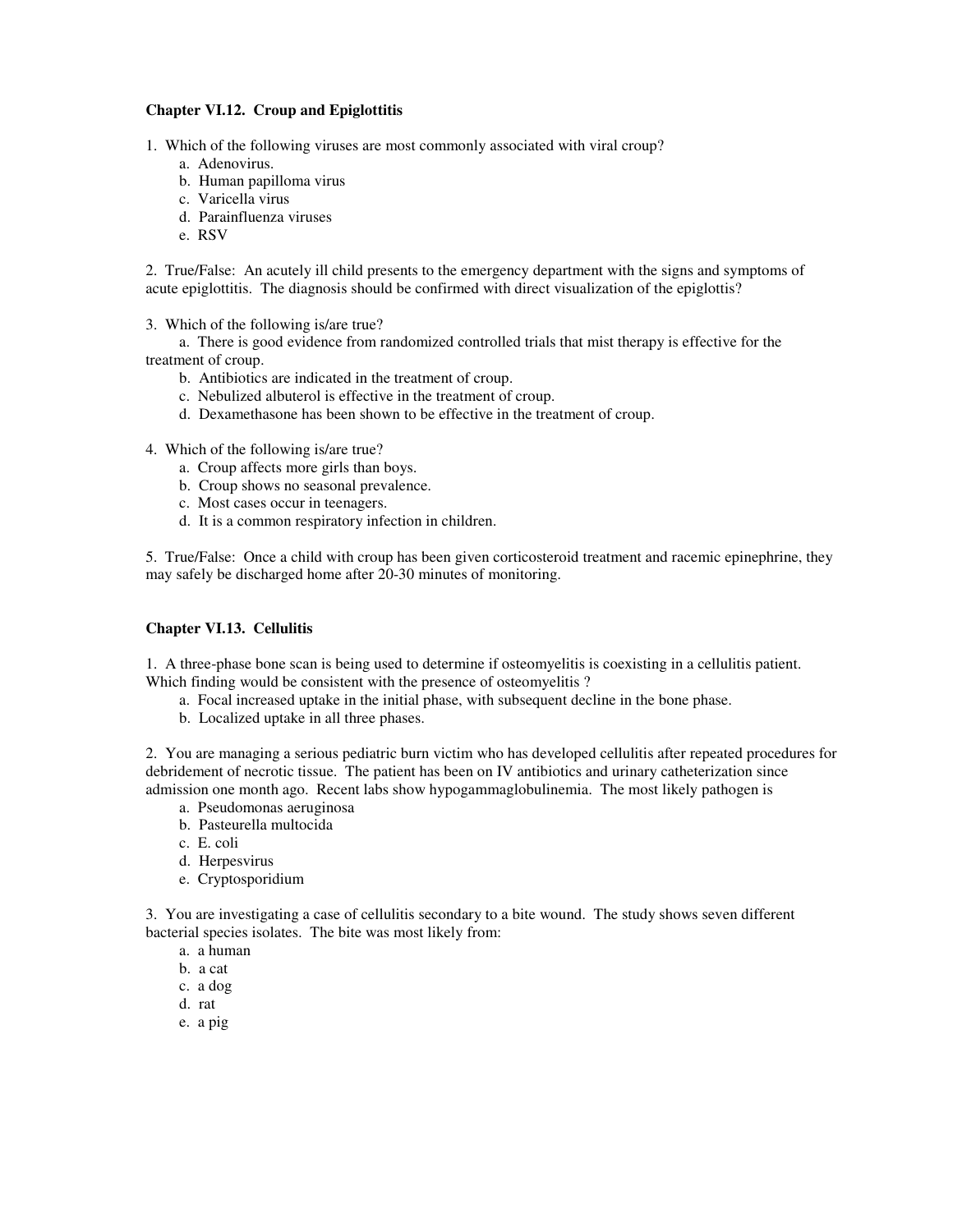- 4. Which antibiotic class is NOT considered appropriate for outpatient treatment against cellulitis?
	- a. Clindamycin
	- b. Penicillin
	- c. Cephalosporin
	- d. Aminoglycoside

5. You have obtained a CT scan on a toxic-appearing patient, and the radiologist calls you to report a finding of an extensive deep cellulitis. A re-examination of the area shows only slight erythema superficial to the area of extensive deep cellulitis as seen on CT. A CBC of the patient is likely to show:

- a. neutropenia
- b. thrombocytopenia
- c. absolute lymphocytosis
- d. monocytosis
- e. increase red cell distribution width

#### **Chapter VI.14. Meningitis**

1. A three year old male presents with a bad headache, nausea, photophobia and fever (temp 38 degrees). His immunizations are up to date. He is not toxic in appearance. He is alert and cooperative. He has mild photophobia and mild nuchal discomfort without rigidity. He can speak and ambulate normally. The remainder of his exam is unremarkable. If this patient has meningitis, does he/she have bacterial or viral meningitis? What factors suggest one or the other?

2. An LP is done on the patient in question #1. The results show the following: 3 RBCs, 200 WBCs, 70% segs, 10% lymphs, 20 % monos, total protein 45, glucose 50. Gram stain of the CSF shows many WBCs and no organisms seen. Is this CSF analysis consistent with bacterial or viral meningitis? Which factors suggest one or the other?

3. What are the three most common bacteria that cause meningitis and what antibiotic covers them with close to 100% certainty?

4. Match the CSF results with the diagnosis (normal CSF, viral meningitis, bacterial meningitis). Validate your answer. Assume that the patient is 6 months old.

| <b>CSF</b>           | CSF <sub>1</sub> | CSF 2 | CSF <sub>3</sub> | CSF <sub>4</sub> |
|----------------------|------------------|-------|------------------|------------------|
| White cells          | 1243             |       | 190              | 250              |
| %Neutrophils         | 94%              | $1\%$ | 60%              | 86%              |
| CSF Glucose          | 23               | 65    | 50               | 47               |
| <b>Blood Glucose</b> | 78               | 85    | 87               | 90               |
| Protein              | 62               | 21    | 48               | 49               |

# **Chapter VI.15. Encephalitis**

1. Encephalitis is usually the result of which of the following:

- a. viral
- b. bacterial
- c. protozoa
- d. autoimmune
- e. fungal
- f. all of the above

2. What are the endemic forms of encephalitis in the United States?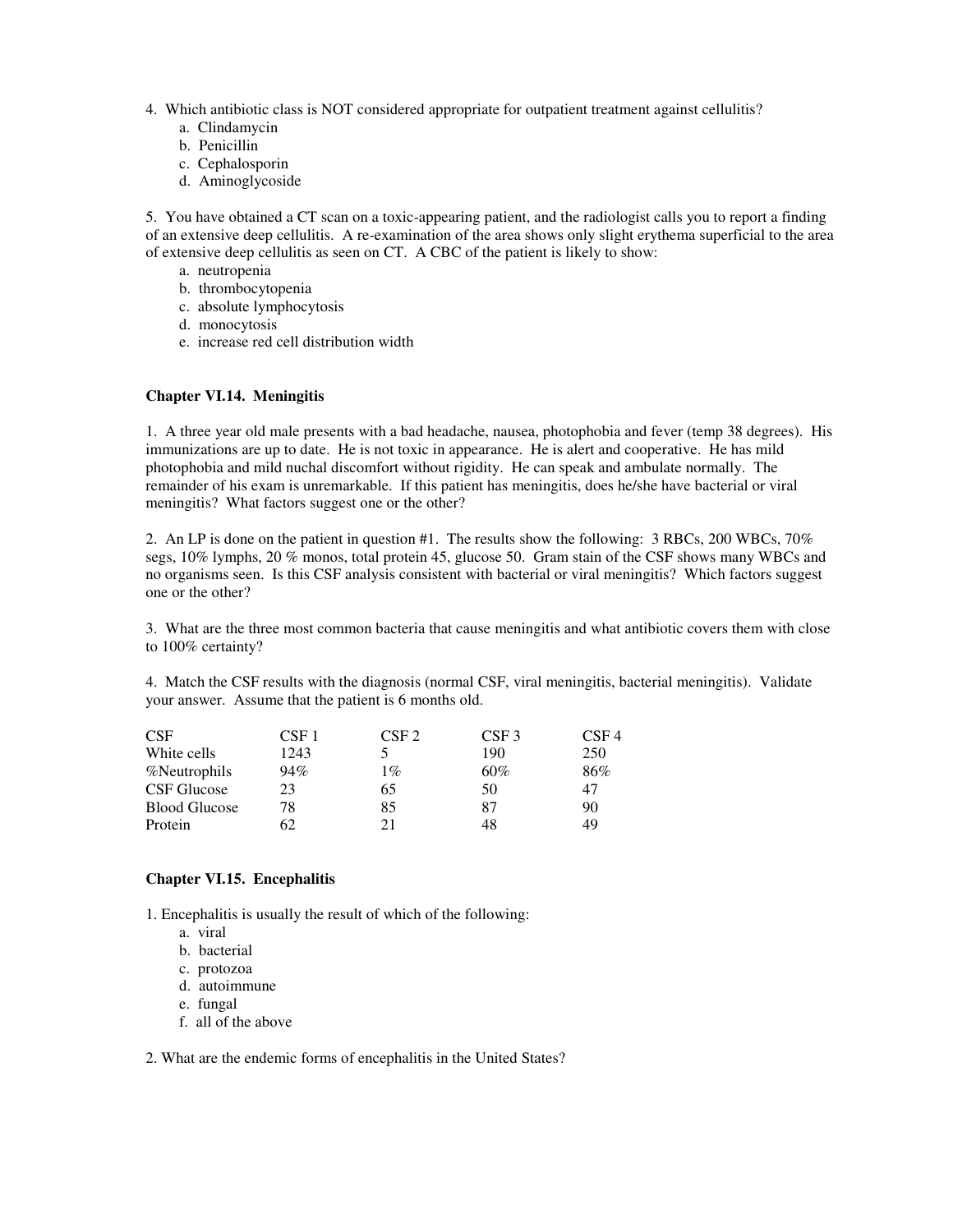- 3. Which viral infection involving the CNS is likely to present with focal neurological findings?
	- a. HSV
	- b. Coxsackievirus
	- c. Enterovirus
	- d. Rabies virus
	- e. St. Louis virus

4. Match the following encephalitis (first column) with the appropriate clinical characteristic (second column):

| Japanese encephalitis        | <b>SIADH</b>                         |  |  |
|------------------------------|--------------------------------------|--|--|
| Eastern equine encephalitis  | Decorticate or decerebrate posturing |  |  |
| Post-infectious encephalitis | Aedes triseriatus                    |  |  |
| St. Louis encephalitis       | Multiple levels of CNS involved      |  |  |
| La Cross encephalitis        | Highest mortality                    |  |  |

5. Polymerase chain reaction (PCR) is the diagnostic method of choice for confirming the cause of encephalitis for all of the following except:

- a. Cytomegalovirus
- b. Enteroviruses
- c. HHV-6 and HHV-7
- d. HSV 1 and 2
- e. Rabies virus

6. True/False: Antiviral therapy has decreased the morbidity and mortality for HSV encephalitis.

### **Chapter VI.16. Sepsis**

- 1. Which one of the following is not a parameter in the definition of SIRS?
	- a. Hypotension
	- b. Tachycardia
	- c. Tachypnea
	- d. Leukocytosis
	- e. Hypothermia
- 2. Which is an early finding in septic shock?
	- a. Decreased urine output
	- b. Increased cardiac output
	- c. Decreased blood pressure
	- d. Diffuse lung infiltrates

3. A number of different principles apply to the immediate management of a child in septic shock. In general, management should be prioritized in order of urgency. Which of the following is not an immediate priority in the resuscitation phase of a child in septic shock (2)?

- a. Ensure adequate airway support
- b. Correct anemia
- c. Administer volume resuscitation
- d. Cardiovascular support
- e. Empiric antibiotic treatment
- 4. Which microorganism is a common etiology in endotoxic shock?
	- a. Staphylococcus aureus
	- b. Streptococcus pyogenes
	- c. Streptococcus pneumoniae
	- d. Escherichia coli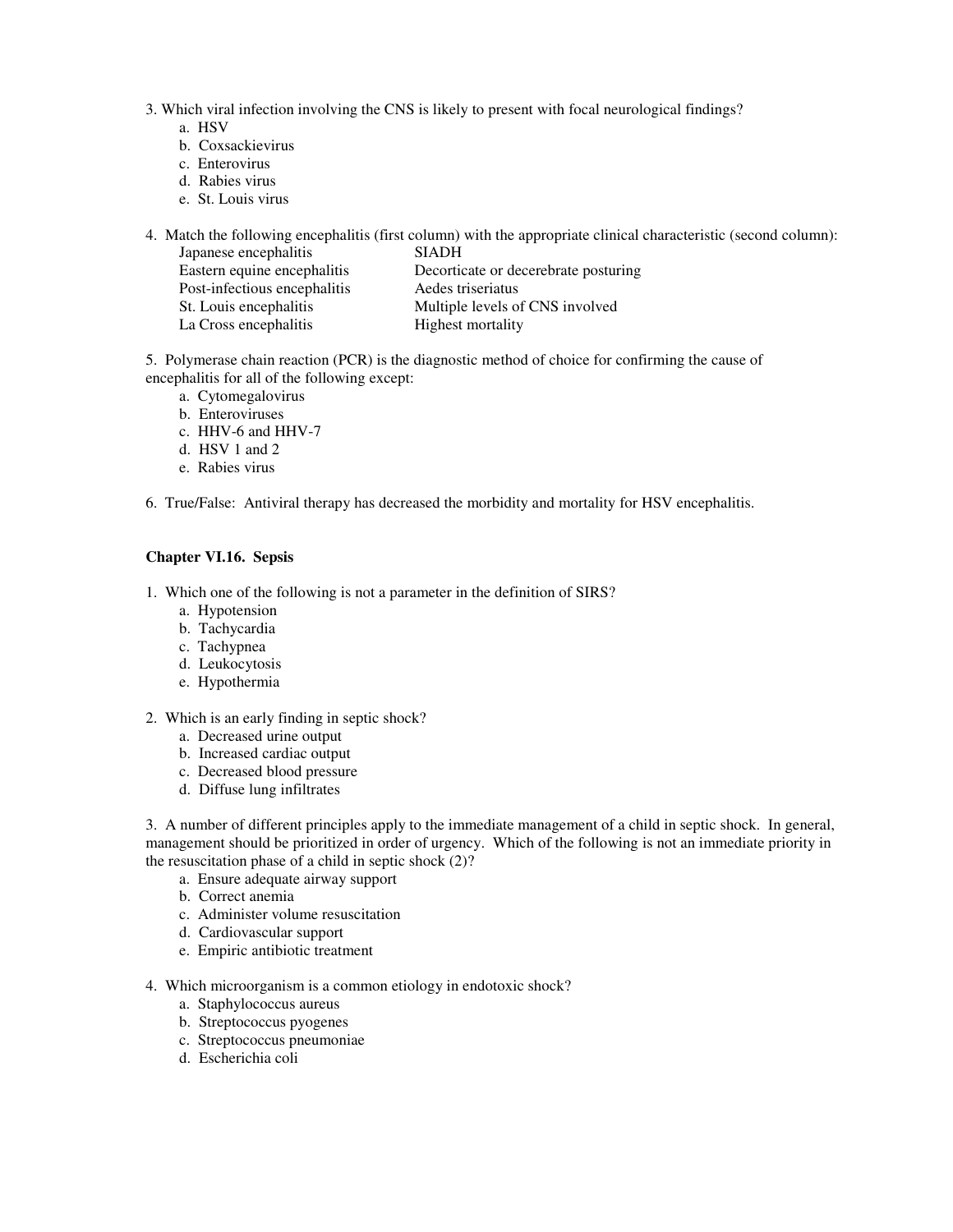- 5. Which of the following skin examination findings is generally not associated with sepsis?
	- a. Pyogenic granuloma
	- b. Ecthyma gangrenosum
	- c. Purpura fulminans
	- d. Petechiae

### **Chapter VI.17. Kawasaki Disease**

1. What are the diagnostic criteria for KD?

2. What change in the treatment of KD has been primarily responsible for decreasing the incidence of coronary artery aneurysms in KD?

- 3. Which children are at higher risk for coronary artery aneurysms?
- 4. Name some common allergic reactions that may resemble KD?
- 5. Name some common infections that may resemble KD?

### **Chapter VI.18. Staphylococcal and Streptococcal Toxic Shock Syndromes**

1. True/False: The prevalence of menstrual TSS has decreased markedly with the removal from the market of superabsorbent polyacrylate fiber tampons.

2. True/False: Vomiting, diarrhea, and abdominal pain are nearly ALWAYS seen in staphylococcal TSS but are rare in streptococcal TSS.

3. True/False: Oral mucosa hyperemia and hypertrophy of the tongue papillae are often seen in staphylococcal TSS but are seen in few patients with streptococcal TSS.

4. True/False: Blood cultures are usually positive in streptococcal TSS, but are usually negative in staphylococcal TSS.

5. True/False: Mortality for both staphylococcal and streptococcal TSS is about 50%.

6. True/False: In both staphylococcal and streptococcal TSS, desquamation of the hands and feet begins at about day 5-7, and is complete by day 10-12.

7. True/False: Multiorgan failure is usually present at the time of admission with streptococcal TSS, but appears later in the course with staphylococcal TSS.

8. True/False: Even though GABHS are sensitive to penicillin, the efficacy of penicillin may be reduced during overwhelming streptococcal sepsis due to the Eagle effect.

9. True/False: The prodrome of streptococcal TSS is very vague and may be associated with some seemingly unrelated minor trauma.

10. True/False: The source of staphylococcal TSS may be a superficial skin or mucocutaneous lesion which appears insignificant.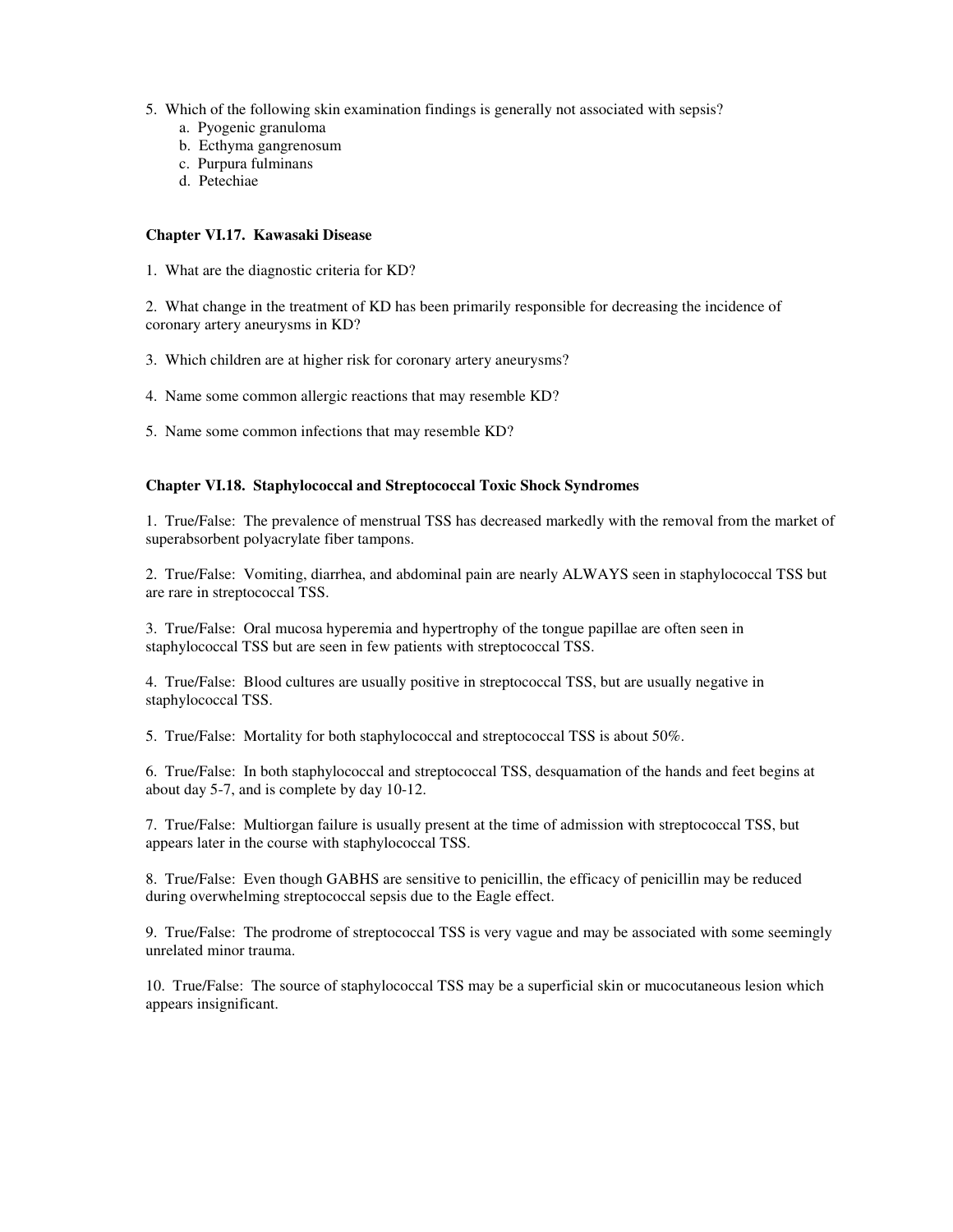### **Chapter VI.19. Tuberculosis**

1. True/False: Tuberculosis is a disease of the past and no longer a major health care issue.

2. True/False: Testing with PPD is a useful screening test for patients suspected of having tuberculosis.

3. True/False: A history of BCG vaccination makes PPD testing contraindicated and the results unreliable.

4. True/False: Children with a positive PPD skin test and a positive chest film should be treated with INH alone for 9 months.

5. True/False: The risk of multiple-drug resistant TB is much higher in patients that did not complete initial TB therapy.

6. True/False: Immigrants are at greater risk of having TB than native-born Americans.

7. True/False: Patients with HIV/AIDS have a higher rate of acquiring pulmonary TB than the general population.

8. True/False: Health care workers are at a greater risk of acquiring TB than the general population.

- 9. True/False: Ethambutol cannot be used in pediatric patients since vision testing is often impossible.
- 10. True/False: Hawaii has a lower rate of TB than the rest of the US.

#### **Chapter VI.20. Human Immunodeficiency Virus (HIV) Infections**

- 1. Which one of the following is not a finding in HIV wasting syndrome?
	- a. <5th percentile on weight-for-height chart on 2 consecutive measurements.
	- b. Chronic diarrhea.
	- c. Temperature of 38.5 °C, intermittently during the last 2 months.
	- d. Persistent weight loss.
	- e. Thrombocytopenia.
- 2. Which one of the following is used as a screening test in HIV infection diagnosis?
	- a. Enzyme immunoassay
	- b. Polymerase chain reaction
	- c. Western-blot
	- d. Immune fluorescence assay
	- e. Viral culture
- 3. Which of the following vaccines is not routinely recommended in HIV infected asymptomatic children?
	- a. IPV
	- b. MMR
	- c. Hib
	- d. Pneumococcal
	- e. Varicella
- 4. Which of the following is a definite indication to start antiretroviral treatment in HIV infected children?
	- a. CD4 cell counts >1500 in a 4 year old asymptomatic child.
	- b. Pneumocystis carinii pneumonia.
	- c. Recurrent otitis media but no other symptoms.
	- d. Bilateral anterior cervical lymphadenopathy.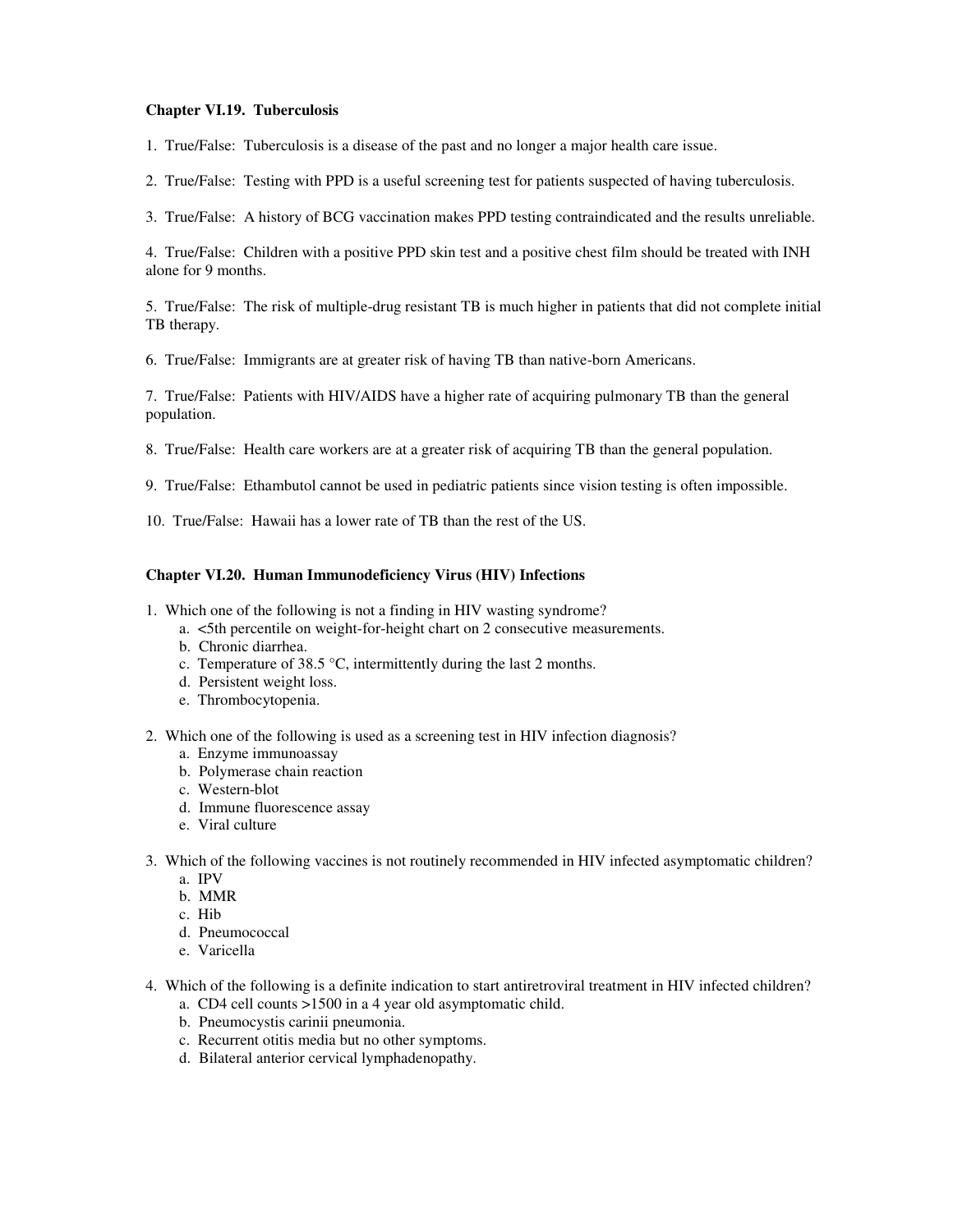- 5. Which one of the following is/are not shown to be a transmission route for HIV infection?
	- a. Vertical transmission
	- b. Breast feeding
	- c. Vectors
	- d. Blood transfusion
	- e. Heterosexual sex
- 6. Which of the following enzymes have critical importance in the establishment of HIV infection?
	- a. Neuraminidase
	- b. DNA polymerase
	- c. Protein kinase
	- d. RNA polymerase
	- e. Reverse transcriptase

### **Chapter VI.21. Sexually Transmitted Infections**

- 1. What is the triad of symptoms that suggests pelvic inflammatory disease?
- 2. What is likely to be the most common STI in adolescents in the United States?
- 3. Why are adolescents more susceptible to acquiring STIs than adults?

4. What treatment regimen would not be appropriate for an adolescent in Hawaii with confirmed gonococcal cervicitis?

- a. doxycycline 100mg PO BID x 7 days
- b. ceftriaxone 125mg IM x 1 day
- c. cefixime 400mg PO x 1 day; plus azithromycin 1g PO x 1 day
- d. ciprofloxacin 500mg PO x 1 day

5. True/False: Suppressive therapy for genital herpes with acyclovir effectively eliminates viral shedding.

6. Which test is more specific for syphilis? RPR, VDRL, or FTA-Abs (fluorescent treponemal antibody absorption)?

7. What are the criteria for hospitalization of a patient with suspected pelvic inflammatory disease?

### **Chapter VI.22. Common Viral Exanthems**

- 1. Name the type of exanthem depicted in the case described at the beginning of this chapter.
	- a. Exanthem infectiosum
	- b. Exanthem subitum
	- c. Hand-foot-mouth disease
	- d. Varicella
	- e. Measles
- 2. Symptoms of congenital rubella include all of the following EXCEPT
	- a. congenital heart defects
	- b. hydrocephalus
	- c. deafness
	- d. microphthalmia
	- e. zig-zag scarring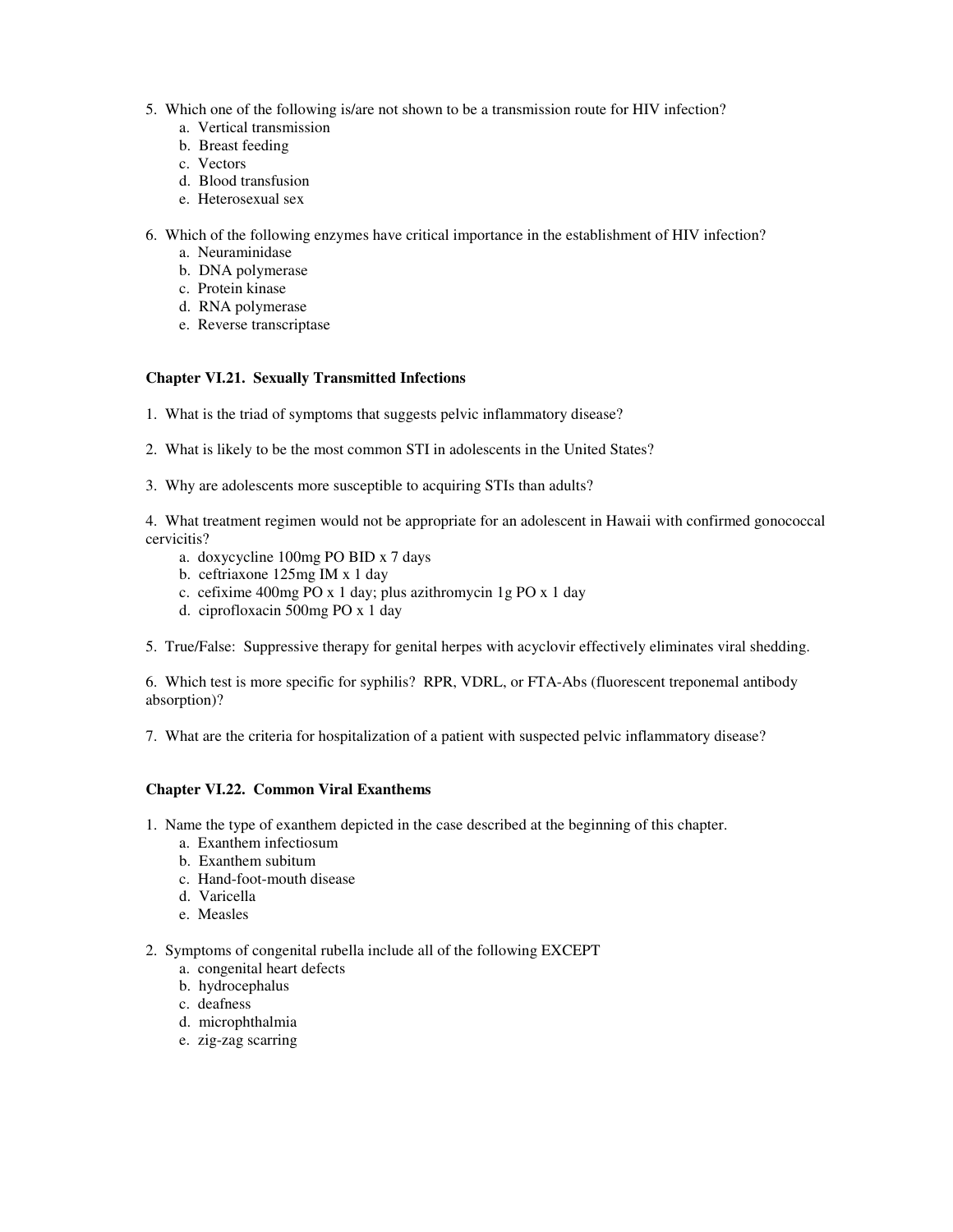3. The mother of a patient comes in to your office stating that she has read terrible things about the vaccinations and doesn't want to give her child any. Which of the following statements is FALSE regarding vaccinations.

a. The risk of acquiring chicken pox after exposure in the healthy, varicella immunized child is less than 10%.

- b. Vaccines have no adverse affects.
- c. Many vaccines need to be administered more than once.
- d. Rubella incidence has decreased 99% since 1969.

e. Adverse effects of illnesses prevented by vaccines include death and damage to the central nervous system.

4. A 3 year old patient is seen for several days of fever and refusal to eat. Physical examination reveals a slightly dehydrated child with punched out, painful oral ulcers with associated small red macules on the palms and soles. What type of treatment would you recommend?

- a. Rest and fluids
- b. Rest, fluids, and amoxicillin
- c. Rest, fluids, acetaminophen, and vanilla ice cream
- d. Rest, fluids, acetaminophen, and acyclovir
- e. Rest, fluids, acetaminophen, and ciprofloxacin

5. Your patient has been diagnosed with varicella. Her aunt is pregnant and is not immune to chicken pox. When is the soonest that the aunt can visit the patient?

- a. Immediately, if she is his favorite aunt.
- b. When the lesions crust over.
- c. When the lesions are completely healed.
- d. Two months after the lesions heal.
- e. After the delivery of the fetus.

#### **Chapter VI.23. Epstein-Barr Virus Infections**

1. A 16 year old male presents with sore throat, fever, and cervical lymphadenopathy. A throat culture is done which is positive for group A streptococcus. Treatment is initiated with penicillin. He returns two days later with worsened symptoms, despite taking the medicine. Which of the following is the most appropriate step to do next?

- a. Switch to azithromycin.
- b. Obtain a CBC and Monospot.
- c. Check anti-VCA, anti-EA, and anti-EBNA titers against EBV.
- d. Assume the patient has infectious mononucleosis and start acyclovir and prednisone.
- 2. Which of the following is FALSE regarding EBV infection in young children?
	- a. Primary infection is usually asymptomatic.
	- b. Heterophil antibodies are usually positive.
	- c. Immunocompromised patients are at risk for lymphocytic interstitial pneumonitis
	- d. Complications are less common than in adults.
- 3. Which syndrome has NOT been found to be associated with EBV?
	- a. Nasopharyngeal carcinoma
	- b. Oral hairy leukoplakia
	- c. Aplastic anemia
	- d. Kaposi's sarcoma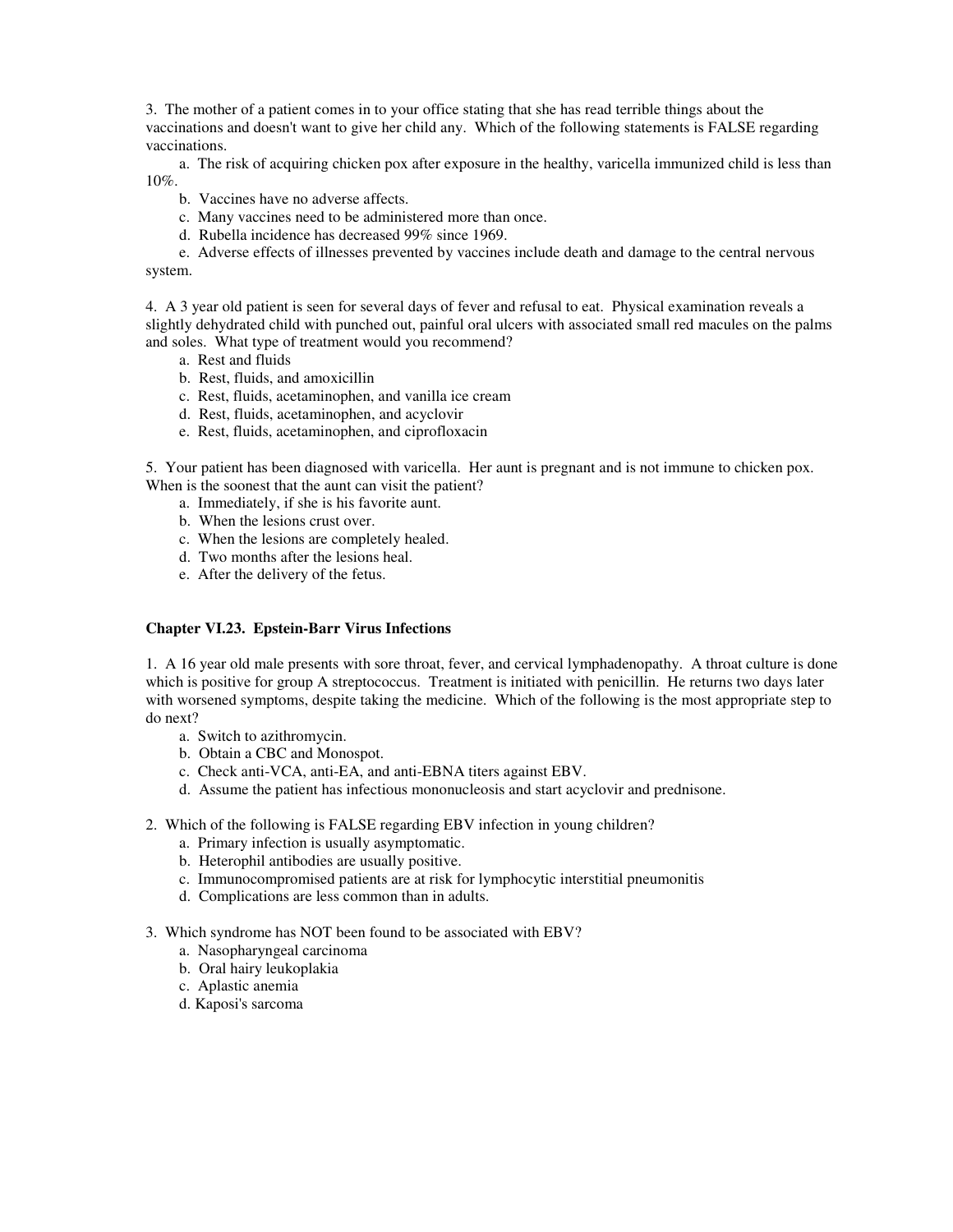4. An 18 year old female presents with malaise, fever, sore throat, and lymphadenopathy. Her CBC reveals atypical lymphocytosis, but her Monospot test is negative. Which of the following statements is TRUE?

- a. The Monospot test is not a highly sensitive test.
- b. Her symptoms may be due to primary infection by cytomegalovirus (CMV).
- c. There is no role for EBV-specific antibodies in making the diagnosis.
- d. The atypical lymphocytes represent circulating infected B lymphocytes.
- 5. Which of the following statements about EBV infection is TRUE?
	- a. The syndrome of infectious mononucleosis results from primary infection with the virus.
	- b. Infection usually occurs via contact with the blood of an affected person.
	- c. About 25% of older adults show serologic evidence of prior infection.
	- d. Splenic rupture is a frequent complication in EBV-associated infectious mononucleosis.

### **Chapter VI.24. Polio**

1. The 3 serotypes of the poliovirus belong to which family of viruses?

2. Of the 4 acute clinical presentations (asymptomatic, abortive, nonparalytic aseptic meningitis, or flaccid paralysis poliomyelitis) which is the most common?

- 3. What are the AAFP, AAP, ACIP childhood immunization schedule recommendations for polio vaccination? a. Exclusive OPV
	- b. Exclusive IPV
	- c. Mixed IPV/OPV (first two doses being with IPV)
	- d. Four doses of the Sabin vaccine
- 4. Which vaccination (OPV or IPV ) should be used for the following clinical situations?
	- a. Vaccination of children in an endemic country.
- b. Doctor has remaining OPV supplies. Third does for an infant living with an agammaglobulinemic Grandpa.
	- c. Doctor has remaining OPV supplies. Third dose for a child whose parents refuse any more injections.
	- d. Doctor has remaining OPV supplies. 2 month old's first polio immunization.
	- e. Outbreak of "wild type" polio in the United States
- 5. Describe the proposed pathophysiology of post-polio syndrome.

6. True/False: The March of Dimes is named after the campaign where Americans mailed in their dimes to fight polio.

#### **Chapter VI.25. Rabies**

- 1. Which animals are most frequently reported rabid in the United States? (select all true answers)
	- a. Squirrels
	- b. Raccoons
	- c. Rabbits
	- d. Hamsters
	- e. Skunks
- 2. Which of the following would provide the best method for ante-mortem diagnosis of rabies in a human? a. Identification of clinical symptoms.
	- b. Direct fluorescent antibody testing.
	- c. Identification of Negri bodies.
	- d. Observation of the animal in question to be rabid.
	- e. PCR of isolate from the saliva of the victim.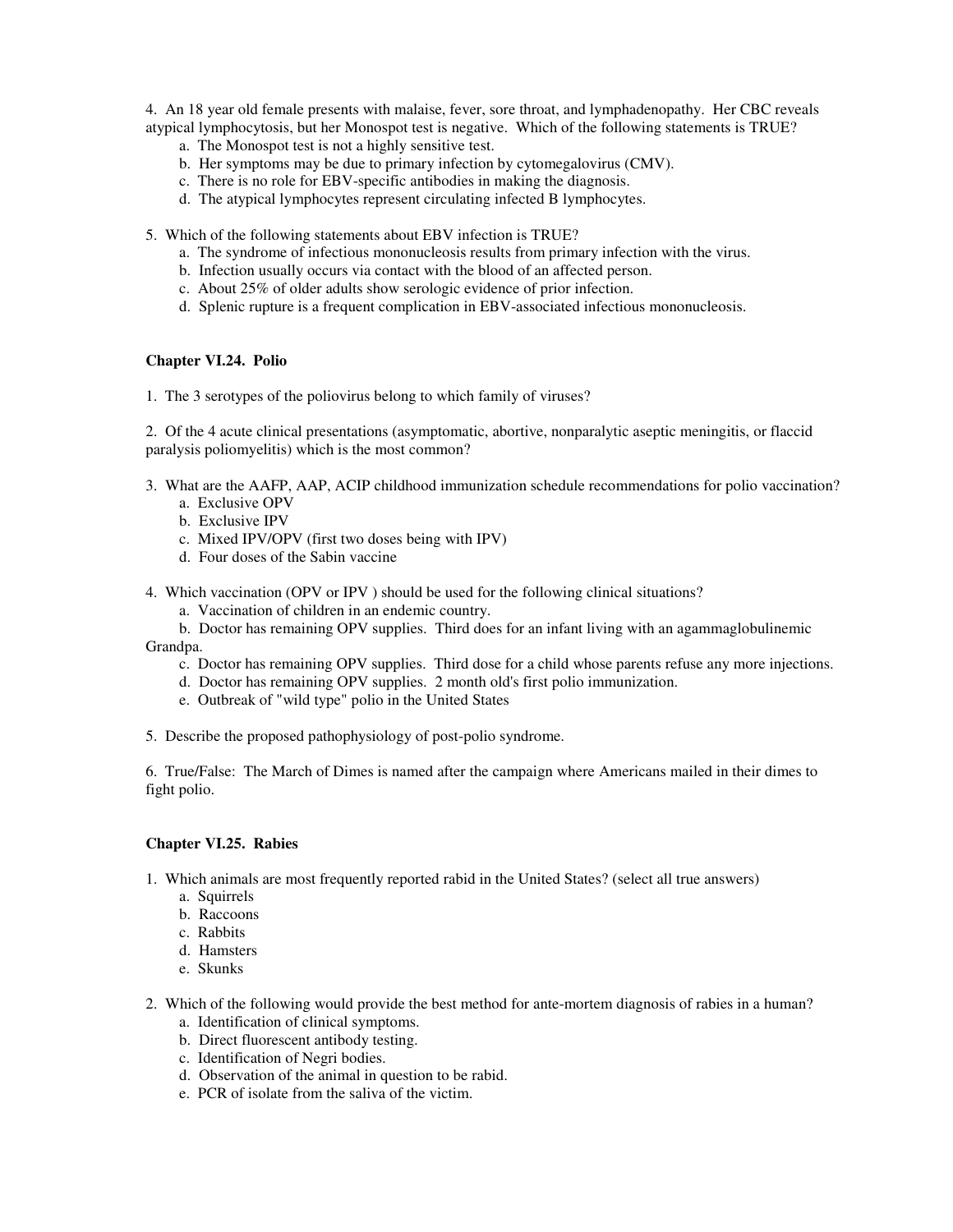3. True/False: Inoculation of rabies from animal to human requires a physical animal-human contact.

4. In which of the following cases would post-exposure rabies prophylaxis be appropriate (select all appropriate):

- a. A tour group observes a large colony of bats emerge from a cave.
- b. While cleaning out the attic, a man removes a dead bat without using gloves.
- c. A child is bitten by his pet dog in Hawaii.
- d. A dead bat is removed from the crib of a child.
- 5. Which animal is most likely to transmit rabies to humans by mere contact (as opposed to a bite)?
	- a. Bat
	- b. Racoon
	- c. Skunk
	- d. Coyote
	- e. Cat

#### **Chapter VI.26. Rocky Mountain Spotted Fever**

- 1. True/False: RMSF is most prevalent in the Rocky Mountain states.
- 2. True/False: RMSF can be "ruled out" based on a lack of history of tick bite.
- 3. True/False: Treatment of RMSF is often empiric.
- 4. True/False: Rash typically starts on the trunk and spreads distally.
- 5. Which is the preferred method of removing an attached tick?
	- a. Use a lit match or cigarette to burn the tick stimulating it to detach and flee.
	- b. Gently pinch the body of the tick with fingers and lift straight off.

c. Use fine-tipped tweezers to grasp the tick as close to the skin as possible and pull upward with slow steady pressure.

- d. Apply petroleum jelly (Vaseline) over the tick and wait for the tick to suffocate or detach for air.
- e. Don't remove, leave the tick alone.

6. Which of the following is NOT a recommended means of RMSF prevention?

- a. Insect or tick repellants to clothing and exposed skin.
- b. Prophylactic doxycycline prior to exposure to tick infested areas.
- c. Minimize exposed skin with light [Note spelling change]-colored clothing.
- d. Avoid known tick infested areas.
- e. Survey skin and scalp after exposure to tick infested areas.

#### **Chapter VI.27. Lyme Disease**

- 1. True/False: Over 90% of children with Lyme disease can be treated successfully with oral antibiotics.
- 2. True/False: Children with Bell's palsy should be treated with corticosteroids.
- 3. True/False: Multiple EM lesions are a sign of late disseminated Lyme disease.

4. True/False: Lyme vaccine is recommended for persons aged 15-70 years whose exposure to a tick-infested habitat is frequent and prolonged.

5. True/False: If a patient has an EM lesion, a diagnosis of Lyme disease can, and should, be made without serologic testing.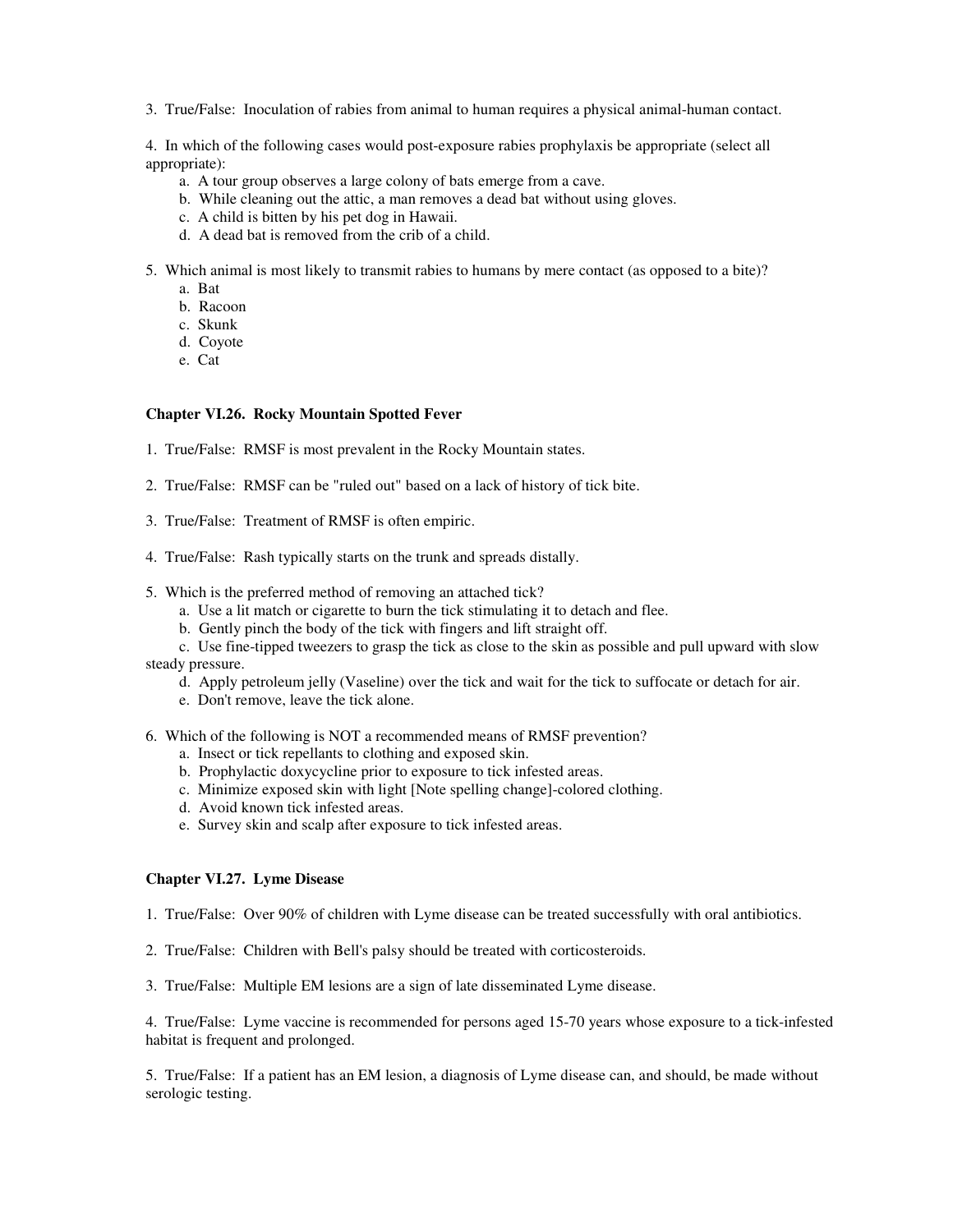- 6. True/False: Most patients with Lyme disease do not recall having had a tick bite.
- 7. True/False: Patients with uncomplicated early disseminated disease should receive 30 days of antibiotics.
- 8. True/False: Lyme vaccine is a live-virus vaccine.
- 9. True/False: Lyme disease occurs most commonly in spring and summer, when nymphal ticks feed.

10. True/False: Lyme serology is so highly specific that positive results always predict the presence of Lyme disease, even in patients at low risk for the disease.

11. True/False: The number of cases reported annually has increased approximately 25-fold since national surveillance was begun in 1982.

## **Chapter VI.28. Leptospirosis**

- 1. The most specific physical finding of leptospirosis include:
	- a. fever
	- b. conjunctival suffusion
	- c. renal failure
	- d. myalgia
- 2. More characteristic findings in the immune phase of anicteric leptospirosis include:
	- a. fever
	- b. jaundice
	- c. renal failure
	- d. aseptic meningitis
- 3. Good prognostic factors for the patient in our case include all of the following, except:
	- a. good urine output
	- b. normal leukocytes
	- c. normal coagulation tests
	- d. no infiltrates on chest radiography
- 4. Leptospira are best cultured from:
	- a. blood
	- b. plasma
	- c. urine
	- d. CSF
	- e. none of the above
- 5. Therapy of leptospirosis may include all of the following except:
	- a. alkalinization of urine
	- b. supportive therapy
	- c. doxycycline
	- d. penicillin

6. Which clinical factor best distinguishes the life threatening form of leptospirosis from the more common self-limited form of leptospirosis?

- a. azotemia
- b. pneumonia
- c. meningitis
- d. dehydration
- e. jaundice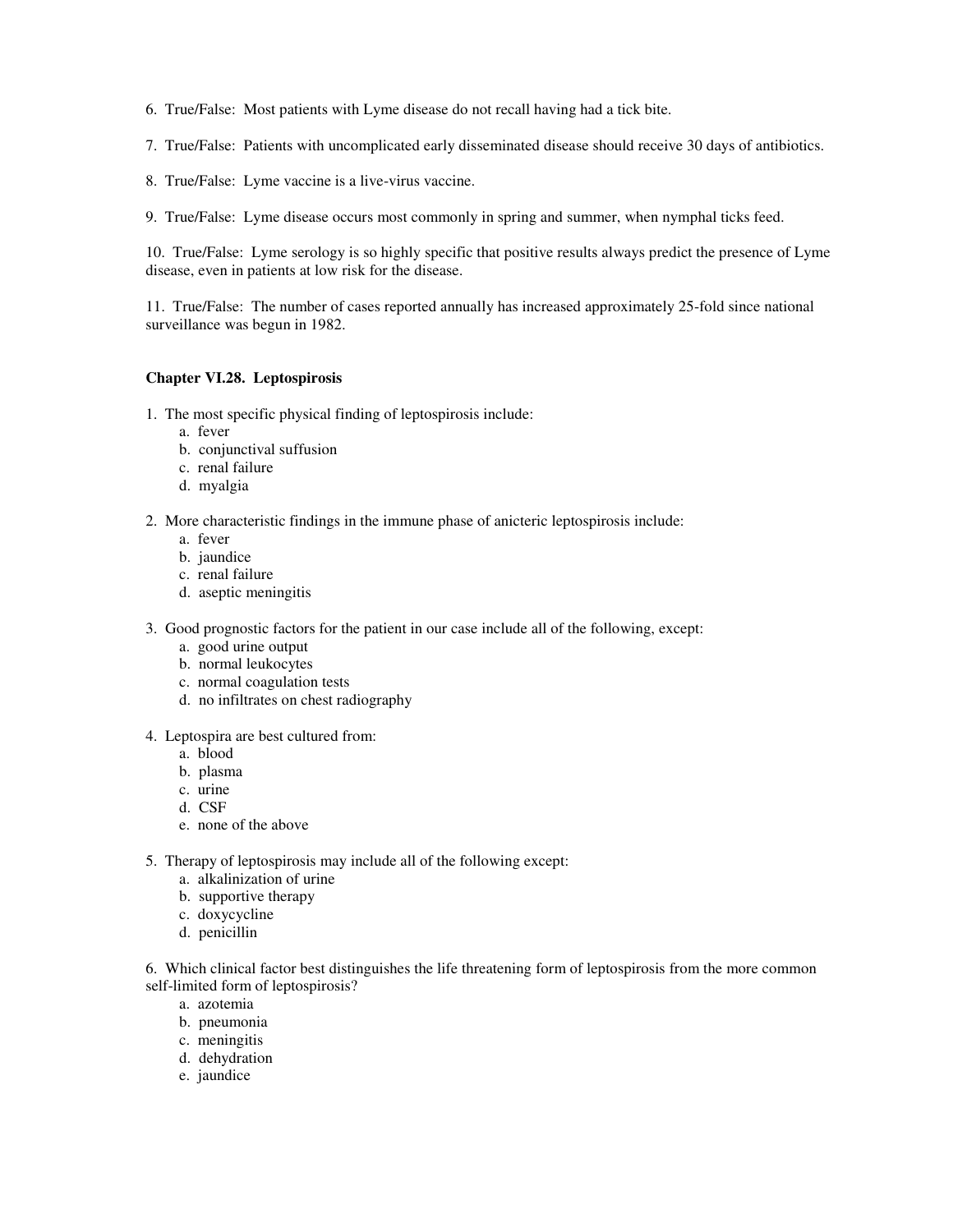### **Chapter VI.29. Cat Scratch Disease**

1. True/False: Cat scratch disease is usually transmitted by flea-infested kittens.

2. True/False: Cat scratch disease is more common in dry, desert-like areas, as compared to humid climates.

3. True/False: Adenopathy due to cat scratch disease usually develops rapidly, within a few hours.

4. True/False: When patients have hepatosplenic cat scratch disease, their liver function tests are always abnormal, and they always have concomitant lymphadenopathy.

5. True/False: Azithromycin is the only antibiotic that has been shown to be effective in the treatment of typical CSD lymphadenopathy in a double-blind, placebo-controlled trial.

6. True/False: Serology is the diagnostic test of choice for cat scratch disease.

### **Chapter VI.30. Malaria**

1. The species of malaria associated with adherence to endothelial walls, cerebral malaria, and a high mortality rate is:

- a. P. falciparum
- b. P. vivax
- c. P. malariae
- d. P. ovale

2. The fever of malaria:

- a. can be tertian (occurring every 48 hours).
- b. can be quartan (occurring every 72 hours).
- c. occur with no pattern at all.
- d. all of the above.
- 3. The clinical manifestations of the cyclic fever of malaria are caused by the:
	- a. pre-erythrocytic phase
	- b. hepatic stage
	- c. erythrocytic stage
	- d. sexual stage
- 4. Liver hypnozoites (dormant form) can be effectively treated with:
	- a. chloroquine
	- b. mefloquine
	- c. primaquine
	- d. doxycycline
- 5. The pathogenesis of malaria can affect which of the following organ systems:
	- a. liver
	- b. brain
	- c. lungs
	- d. kidneys
	- e. spleen
	- f. GI tract
	- g. all of the above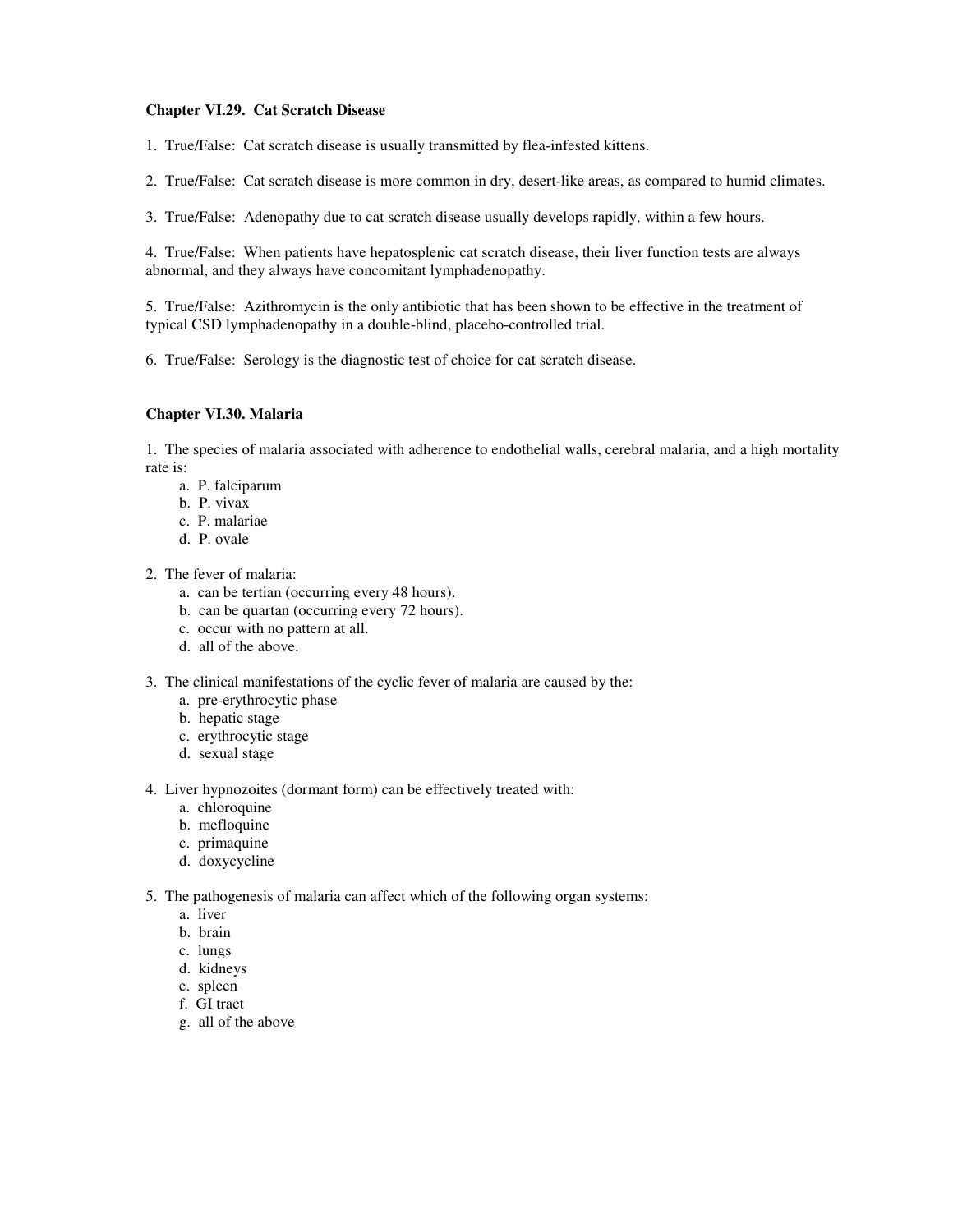- 6. Prophylaxis for malaria includes all of the following except:
	- a. chloroquine
	- b. mefloquine
	- c. permethrin impregnated mosquito nets
	- d. 35% DEET
	- e. avoiding mosquitoes during the day

#### **Chapter VI.31. Protozoans and Parasites**

- 1. Name two parasites which are associated with the ingestion of uncooked freshwater fish?
- 2. What is the most common parasitic worm in American children?
- 3. Name two parasites associated with the ingestion of poorly cooked pork?
- 4. Name two motile (flagellated) protozoans infections commonly found in the U.S.
- 5. Name two types of hookworms.
- 6. Name four protozoans and two parasites transmitted by mosquito vectors.
- 7. Name 3 or 4 protozoans and parasites that are transmitted by biting flies.
- 8. Name 2 or 3 protozoans and parasites that invade the brain.

### **Chapter VI.32. Candida and Fungal Infections**

- 1. The most common cause of Tinea capitis in the United States is:
	- a. M. canis
	- b. T. tonsurans
	- c. M. audouinii
	- d. T. capitatans
- 2. True/False: Tinea Capitis, "black dot" pattern, is best diagnosed with Wood's lamp.
- 3. True/False: Tinea pedis is most commonly seen in infant females.

4. True/False: Oropharyngeal candidiasis and candidal diaper dermatitis often occur together because of C. albicans colonization of the gastrointestinal tract.

- 5. Tinea versicolor lesions appear as:
	- a. Hyperpigmented macules
	- b. Reddish brown macules
	- c. Hypopigmented macules
	- d. All of the above
- 6. Indicate whether the following agents are active against tinea, candida or both:
	- a. tolnaftate
	- b. nystatin
	- c. clotrimazole
	- d. miconazole
	- e. amphotericin
	- f. ketoconazole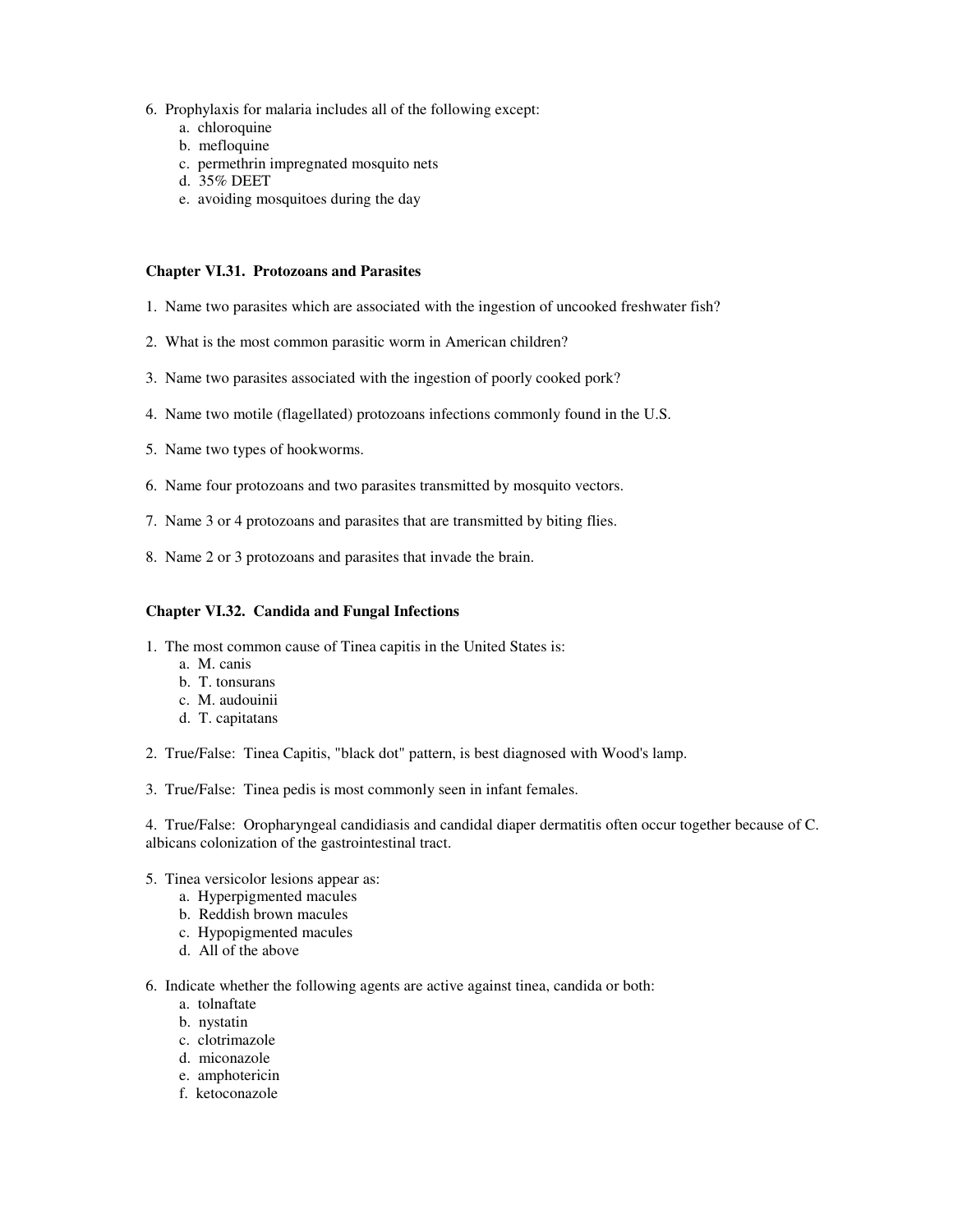## **Chapter VI.33. Necrotizing Fasciitis**

- 1. The most common species of bacteria isolated from Type I NF is:
	- a. Staphylococcus
	- b. Streptococcus
	- c. Bacteroides
	- d. Clostridium
- 2. Which imaging modality is most useful in differentiating cellulitis from NF?
	- a. Plain radiograph
	- b. MRI
	- c. CT
	- d. Ultrasound
- 3. The virulence factor which has been found to protect streptococcal species from phagocytosis is:
	- a. Streptokinase
	- b. M-protein
	- c. Streptococcal pyrogenic exotoxins
	- d. Streptolysin O
	- e. Hyaluronidase
- 4. Type III NF is most often caused by:
	- a. Clostridium perfringens
	- b. Group A beta-hemolytic streptococcus
	- c. Bacteroides
	- d. Campylobacter
- 5. First line treatment for streptococcal NF is:
	- a. Erythromycin
	- b. Gentamicin
	- c. Doxycycline
	- d. Penicillin

# **Chapter VI.34. Lymphadenitis and Lymphangitis**

- 1. What are the indications for biopsy of a lymph node?
- 2. What is the most common cause of acute bilateral cervical lymphadenopathy in children?

3. What is the most common cause of acute unilateral cervical lymphadenitis associated with fever and suppuration?

4. What is the most appropriate treatment of suppurative cervical lymphadenitis caused by nontuberculous mycobacteria?

5. What are some causes of prolonged cervical lymphadenitis in children?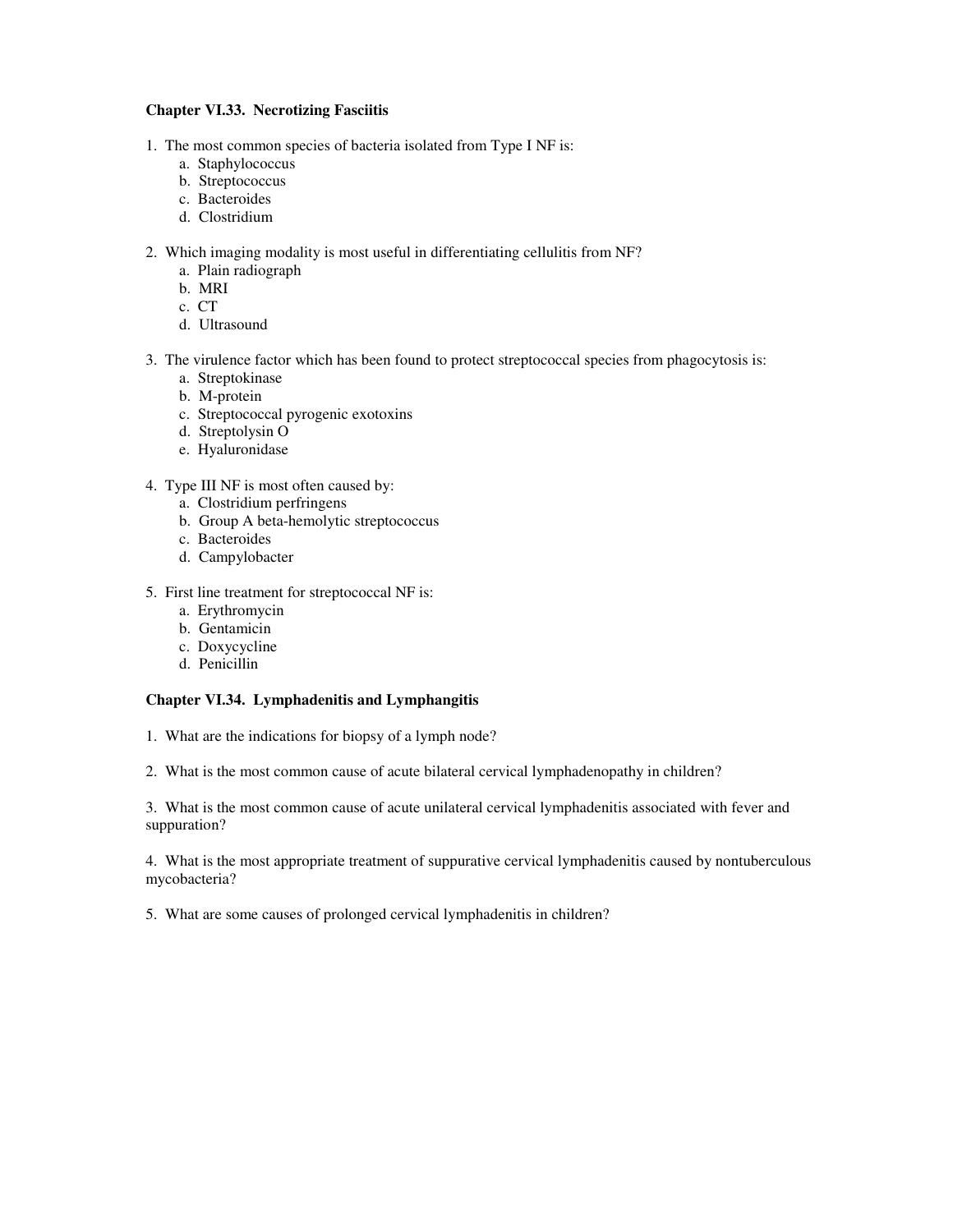# **Section VII. Cardiology**

### **Chapter VII.1. Congestive Heart Failure**

1. What is the most common congenital heart defect with a left to right shunt causing congestive heart failure in the pediatric age group?

- a. Atrial septal defect
- b. Atrioventricular canal
- c. Ventricular septal defect
- d. Patent ductus arteriosus
- e. Aortopulmonary window

2. True/False: Jugular venous distention is a common finding in infants with heart failure.

3. What is the most likely age an infant with a large ventricular septal defect will begin manifesting symptoms of congestive heart failure?

- a. 1 day
- b. 1 week
- c. 1 month
- d. 6 months
- e. 1 year

4. True/False. Administration of supplemental oxygen to a child with a large left to right shunt lesion will help improve the degree of congestive heart failure.

- 5. What is the dominant mechanism with which infants and young children increase their cardiac output?
	- a. By increasing ventricular contractility
	- b. By increasing heart rate
	- c. By increasing ventricular end-diastolic volume
	- d. By decreasing heart rate
	- e. By increasing respiratory rate
- 6. True/False: All neurohormonal and sympathetic responses of the body to heart failure are beneficial.
- 7. The earliest sign of congestive heart failure on a chest X-ray is:
	- a. Increased heart size.
	- b. Kerley B lines.
	- c. Central pulmonary vascular congestion.
	- d. Pulmonary edema.
	- e. Pleural effusion.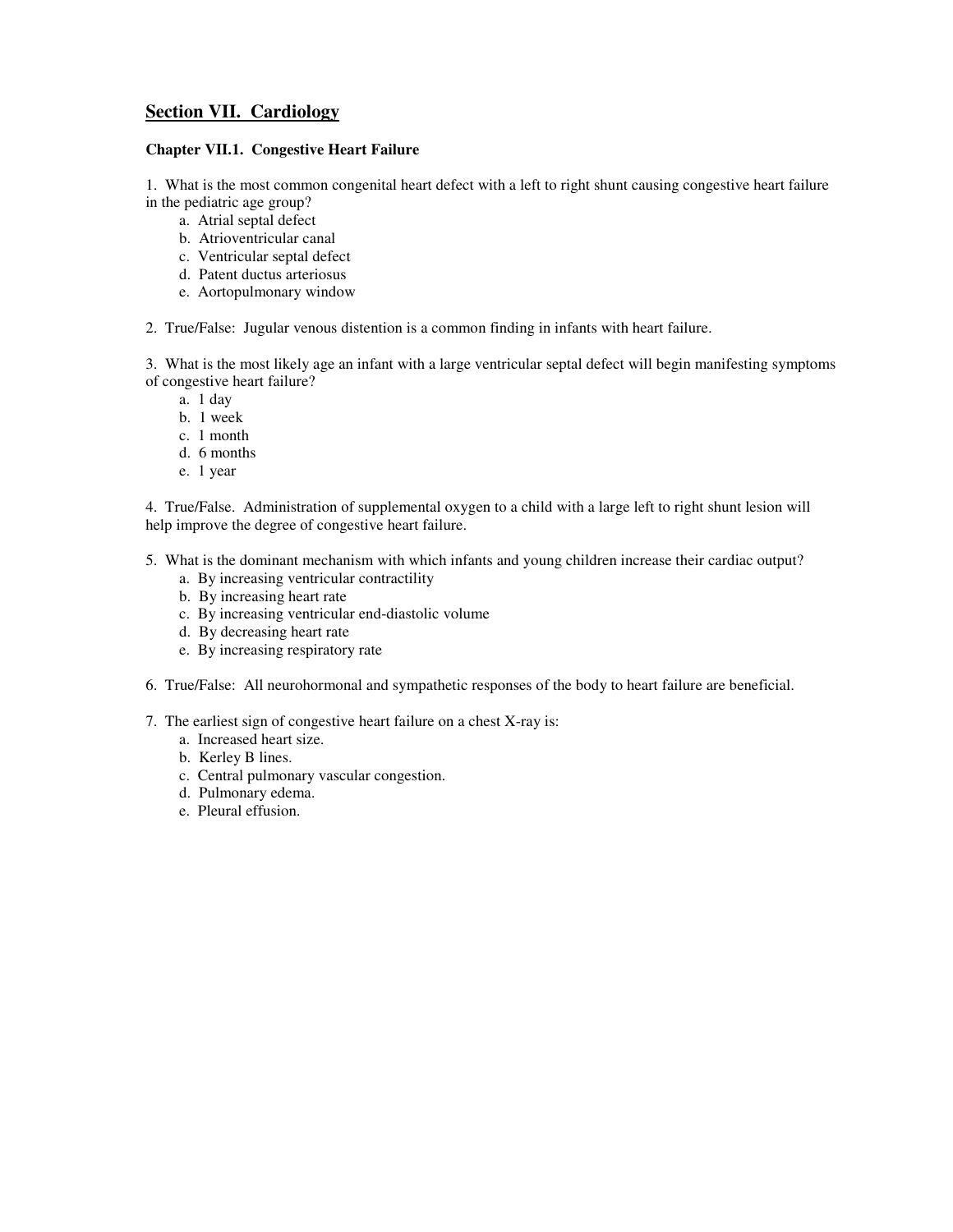#### **Chapter VII.2. Acyanotic Congenital Heart Disease**

1. True/False: Congenital heart disease is always detectable at birth.

2. True/False: Equal blood pressures in the right arm and left leg rule out the diagnosis of coarctation of the aorta.

- 3. Which are the three most common acyanotic congenital heart lesions?
- 4. True/False: The presence of palpable femoral pulses rules out the diagnosis of aortic coarctation.
- 5. True/False: Surgical repair of PDA does not require cardiopulmonary bypass.
- 6. Explain how a child with an isolated VSD (classified as an acyanotic lesion) could become cyanotic?

7. True/False: Medical students and residents will typically not hear the murmur of a VSD during the initial newborn assessment in the nursery because the murmur of a VSD is subtle and low pitched.

#### **Chapter VII.3. Cyanotic Congenital Heart Disease**

1. A two day old cyanotic infant with a grade 3/6 ejection systolic murmur is noted to have decreased pulmonary vascular markings on chest x-ray and left axis deviation on EKG. The most likely diagnosis is:

- a. Tetralogy of Fallot
- b. Transposition of Great Vessels
- c. Truncus Arteriosus
- d. Tricuspid Atresia

2. A 2 year old infant is noted to have mild cyanosis who assumes a squatting position during long walking. He is noted to have increasing fussiness followed by increasing cyanosis, limpness and unresponsiveness. The most likely underlying lesion is:

- a. Hypoplastic left heart
- b. Transposition of the Great Vessels
- c. Anomalous Pulmonary Venous Return
- d. Tetralogy of Fallot
- e. Aspiration with obstruction to air passages

3. An infant with a marked cyanotic congenital heart defect with decreased pulmonary vascularity should be treated with:

- a. Digoxin
- b. Indomethacin
- c. Prostaglandin E1
- d. Epinephrine
- 4. Cyanosis is produced by the presence of deoxygenated hemoglobin of at least:
	- a. 1-2 gm/dL
	- b. 3-5 gm/dL
	- c. 6-8 gm/dL
	- d. 9-10 gm/dL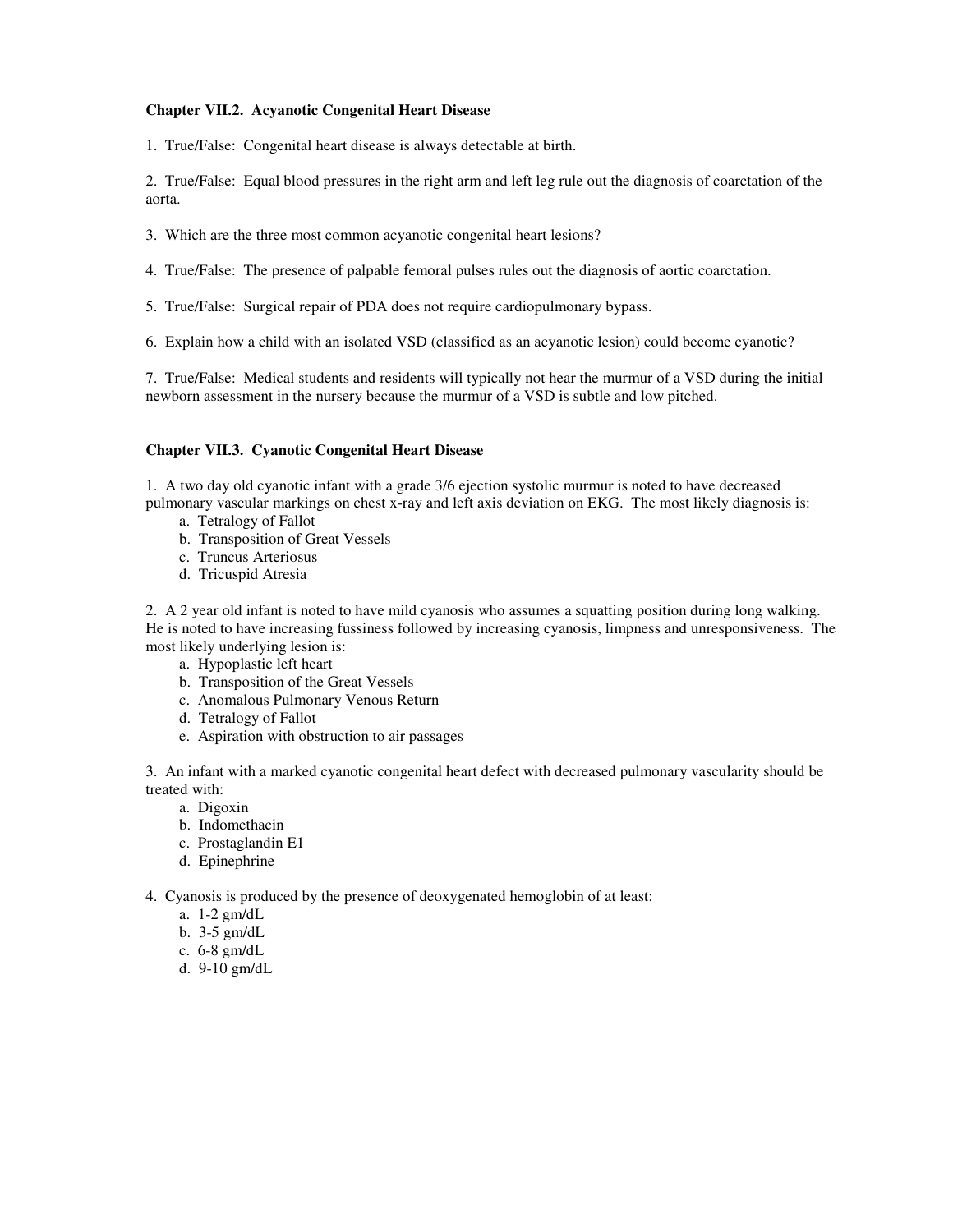- 5. A "tet spell" or "blue" spell of tetralogy of Fallot is treated with all of the following except:
	- a. oxygen
	- b. knee chest position
	- c. morphine
	- d. digoxin
	- e. propranolol
	- f. phenylephrine
	- g. sodium bicarbonate

6. Pulmonary vascularity is increased in all of the following except:

- a. TAPVR
- b. Tricuspid atresia
- c. TGV
- d. Hypoplastic left heart
- 7. Pulmonary vascularity is decreased in all of the following except:
	- a. Tetralogy of Fallot
	- b. Pulmonary atresia
	- c. TAPVR
	- d. Tricuspid atresia

### **Chapter VII.4. Rheumatic Fever**

- 1. What is the main difference between Rheumatic Heart Disease (RHD) and Acute Rheumatic Fever (ARF)?
	- a. In ARF there is an elevated ESR
	- b. In RHD there is a prolonged P-R interval
	- c. In ARF there is a history of arthralgias
	- d. In RHD there is evidence of chronic heart disease
	- e. In ARF there is evidence of erythema marginatum
- 2. All of the following are included in the revised Jones Major criteria EXCEPT:
	- a. New murmur (carditis)
	- b. Migrating polyarthritis
	- c. Chorea
	- d. Maculopapular rash
	- e. Subcutaneous nodules

3. A 7 year old girl presents with a tender and swollen right knee as well as a more recently appearing swollen left wrist. She also has a fever. This patient fulfills which of the following modified Jones criteria?

- a. 1 Major 1 minor
- b. 1 Major 2 minors
- c. 2 Majors
- d. 2 Minors
- e. 1 Major only
- 4. Which of the following symptom lists of ARF are in the correct order of most common' least common?
	- a. Erythema marginatum, subcutaneous nodules, carditis, fever
	- b. Arthritis, carditis, chorea, erythema marginatum
	- c. Chorea, erythema marginatum, subcutaneous nodules, carditis, fever
	- d. Arthritis, chorea, fever, carditis, subcutaneous nodules
	- e. Fever, chorea, carditis, erythema marginatum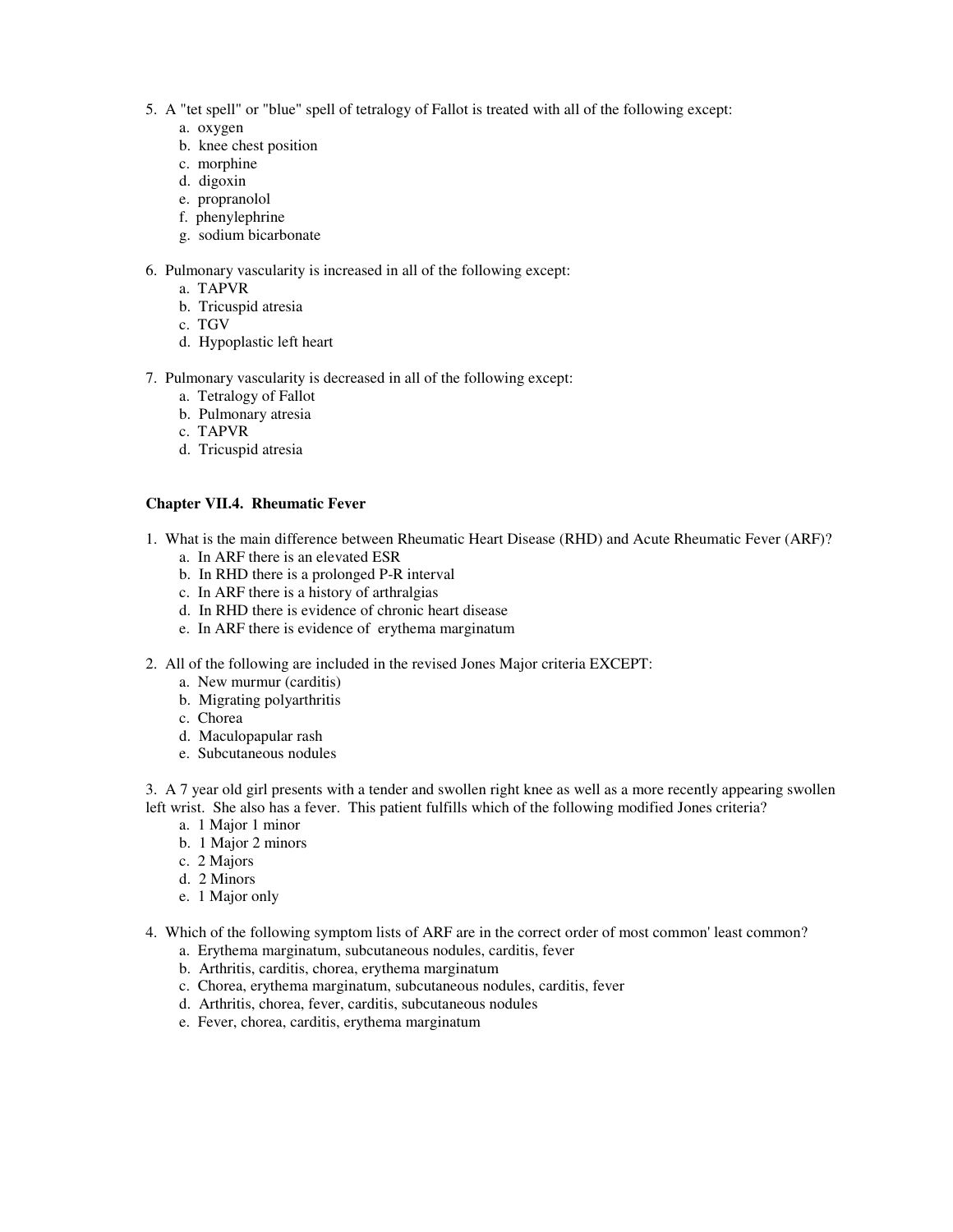- 5. Salicylates are directed primarily at what symptom in ARF?
	- a. Rash
	- b. Fever
	- c. Arthritis
	- d. Chorea
	- e. Carditis

6. Corticosteroids are directed primarily at what symptom in ARF?

- a. Rash
- b. Fever
- c. Arthritis
- d. Chorea
- e. Severe Carditis

# **Chapter VII.5. Carditis**

- 1. What is the most common microorganism found in pediatric infective endocarditis?
	- a. Staph aureus.
	- b. Strep viridans
	- c. E. coli
	- d. Pneumococci
	- e. Strep pyogenes
- 2. What is the preferred antibiotic treatment for the microorganism in question 1?
	- a. Penicillin G x 2 weeks
	- b. Penicillin G x 4 weeks
	- c. Oxacillin x 6 weeks

3. Which microorganism(s) will most likely NOT manifest as an acute infective endocarditis in the pediatric setting?

- a. S. aureus
- b. Neisseria
- c. Strep. pyogenes
- d. HACEK (Haemophilus species (H. parainfluenzae, H. aphrophilus, and H. paraphrophilus),

Actinobacillus actinomycetemcomitans, Cardiobacterium hominis, Eikenella corrodens, and Kingella species).

4. Does the pediatric case presented at the beginning of this chapter meet the Duke Criteria for Diagnosis of infective endocarditis?

- a. Yes.
- b. No.
- c. Need more information.

5. What type of prophylactic antibiotic against infective endocarditis would you prescribe to a nine-year old female, with a past medical history only remarkable for an allergic reaction to penicillin, scheduled for a tooth extraction the next day?

- a. Amoxicillin.
- b. Ampicillin.
- c. Clindamycin.
- d. Cefazolin.
- e. None.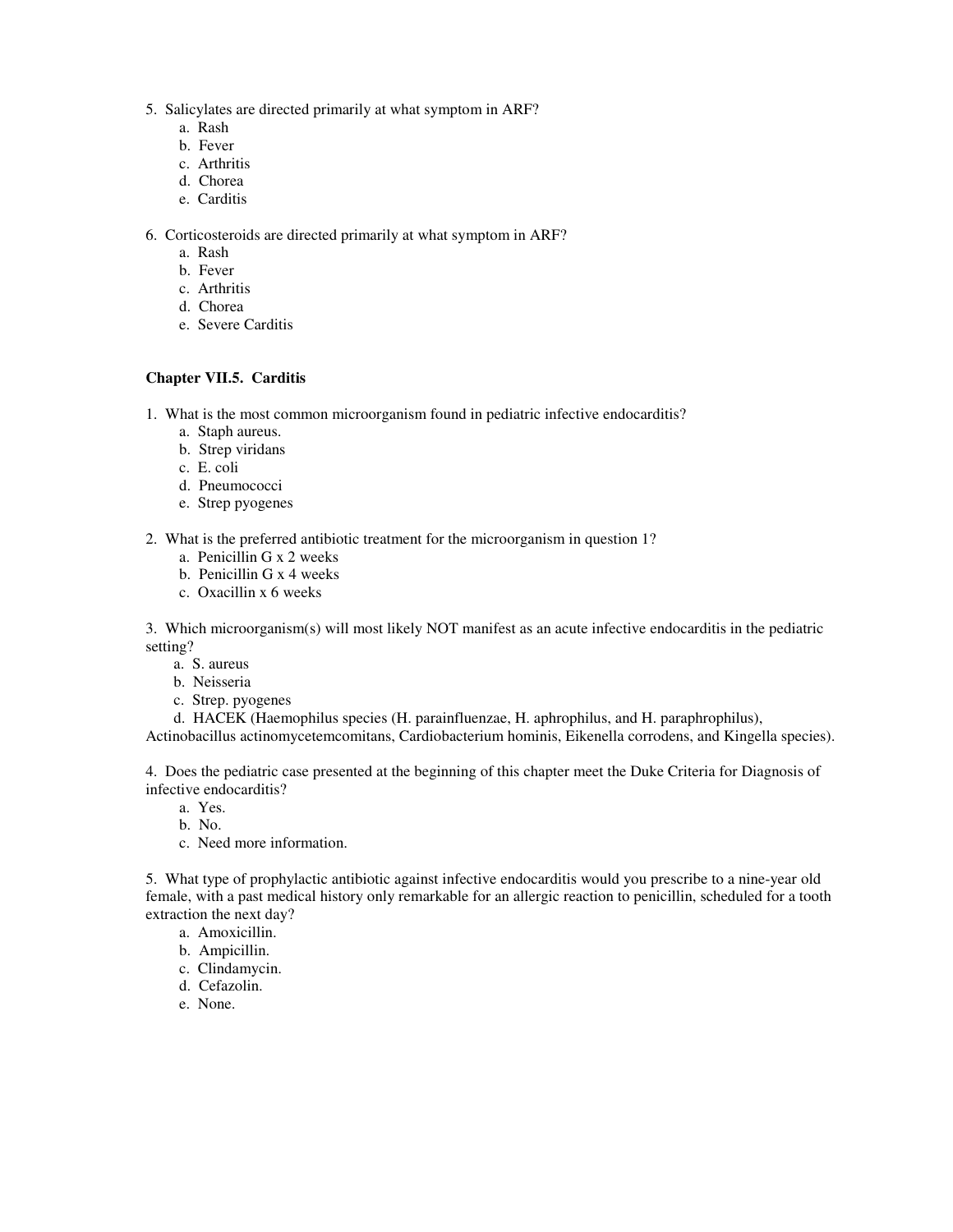- 6. What is the most common microorganism that causes pediatric infectious myocarditis in the United States?
	- a. Strep viridans.
	- b. Tuberculosis.
	- c. Staph aureus.
	- d. E. coli.
	- e. Virus.

7. Which of the following answer is the most severe clinical manifestation commonly found in pediatric myocarditis?

- a. Myocardial infarction.
- b. Heart failure.
- c. Pericarditis.
- d. SLE.
- e. None of the above.
- 8. Which is the most helpful test to diagnose pericarditis?
	- a. Cardiac enzymes.
	- b. EKG.
	- c. Echocardiogram.
	- d. X-ray of the heart silhouette.
	- e. Answers b and d.
- 9. Which of the following is/are treatments options for pediatric postpericardiotomy syndrome?
	- a. Salicylates.
	- b. Pericardiocentesis.
	- c. Bed rest.
	- d. Prednisolone.
	- e. All of the above.

#### **Chapter VII.6. Arrhythmias**

- 1. What are the two most common forms of SVT in the pediatric population?
- 2. What are the two most common types of congenital heart defects associated with SVT?
- 3. Name two instances in which SVT may present as a wide complex QRS tachycardia.

4. In a hemodynamically stable patient who presents with SVT, what are the two most commonly used methods for attempted conversion to a sinus rhythm?

5. True/False: Supraventricular tachycardia is the most common cause of syncope in the pediatric age group.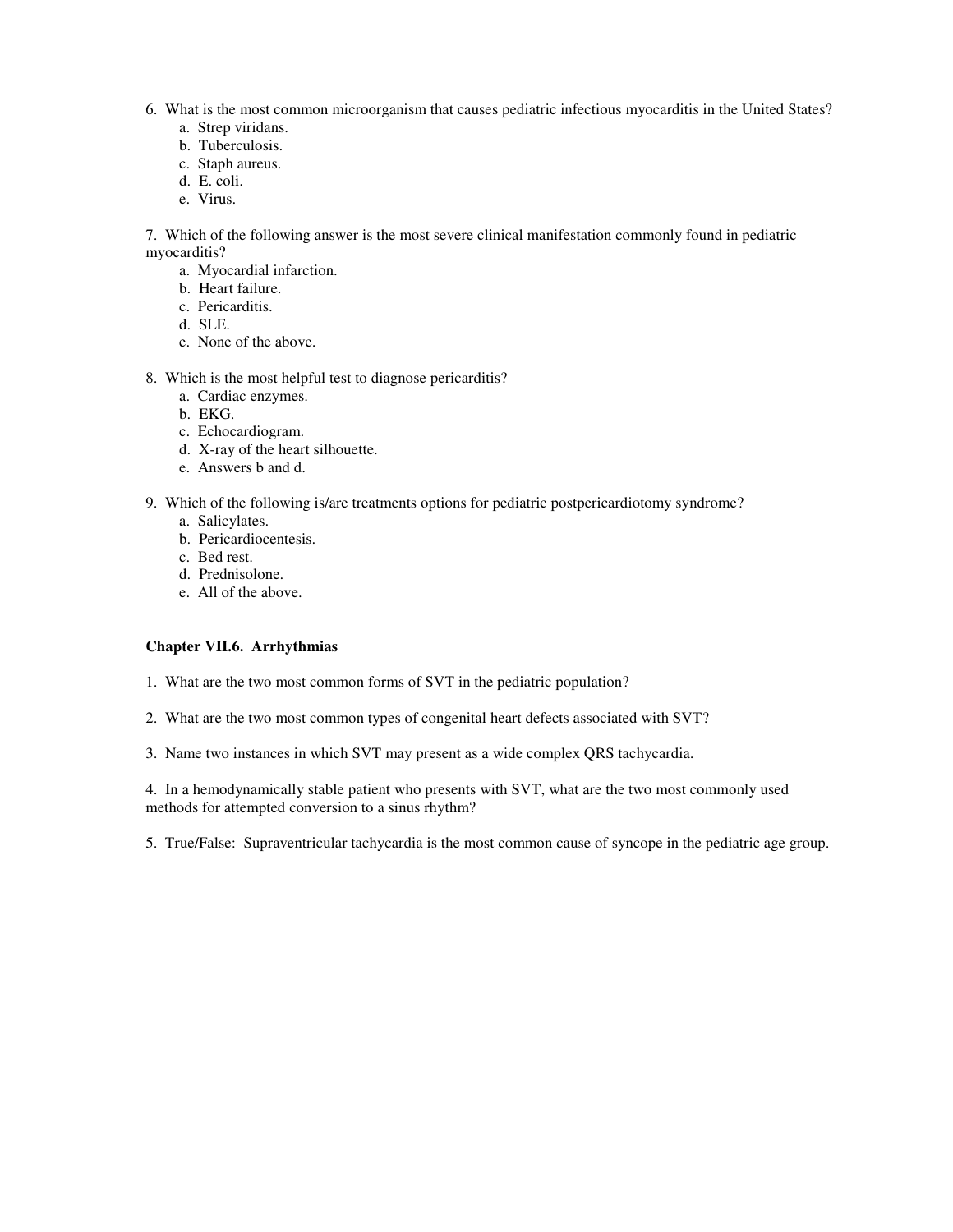### **Chapter VII.7. Vascular Rings and Slings**

- 1. Which vascular anomaly will exhibit a complete vascular ring?
	- a. right aortic arch, mirror branching, left ligamentum from left subclavian
	- b. right aortic arch, aberrant left subclavian
	- c. left aortic arch, aberrant right subclavian
	- d. pulmonary sling
- 2. Which vascular anomaly may present in adolescence or adulthood with dysphagia?
	- a. double aortic arch
	- b. right aortic arch, aberrant left subclavian
	- c. left aortic arch, aberrant right subclavian
	- d. pulmonary sling
- 3. What vascular anomaly is most associated with severe tracheobronchial anomalies?
	- a. Right aortic arch, left subclavian
	- b. Double aortic arch
	- c. Pulmonary artery sling
	- d. All of the above
- 4. All of the following are common symptoms of vascular rings except:
	- a. wheezing
	- b. hoarse cry
	- c. stridor
	- d. dysphagia

5. All of the following studies could find evidence to support the diagnosis of a suspected vascular ring except:

- a. Esophagram
- b. Pulmonary function tests
- c. CXR
- d. Echocardiogram
- 6. Describe the structures which form the vascular ring in a double aortic arch.
- 7. Describe the differences between a vascular ring and a vascular sling.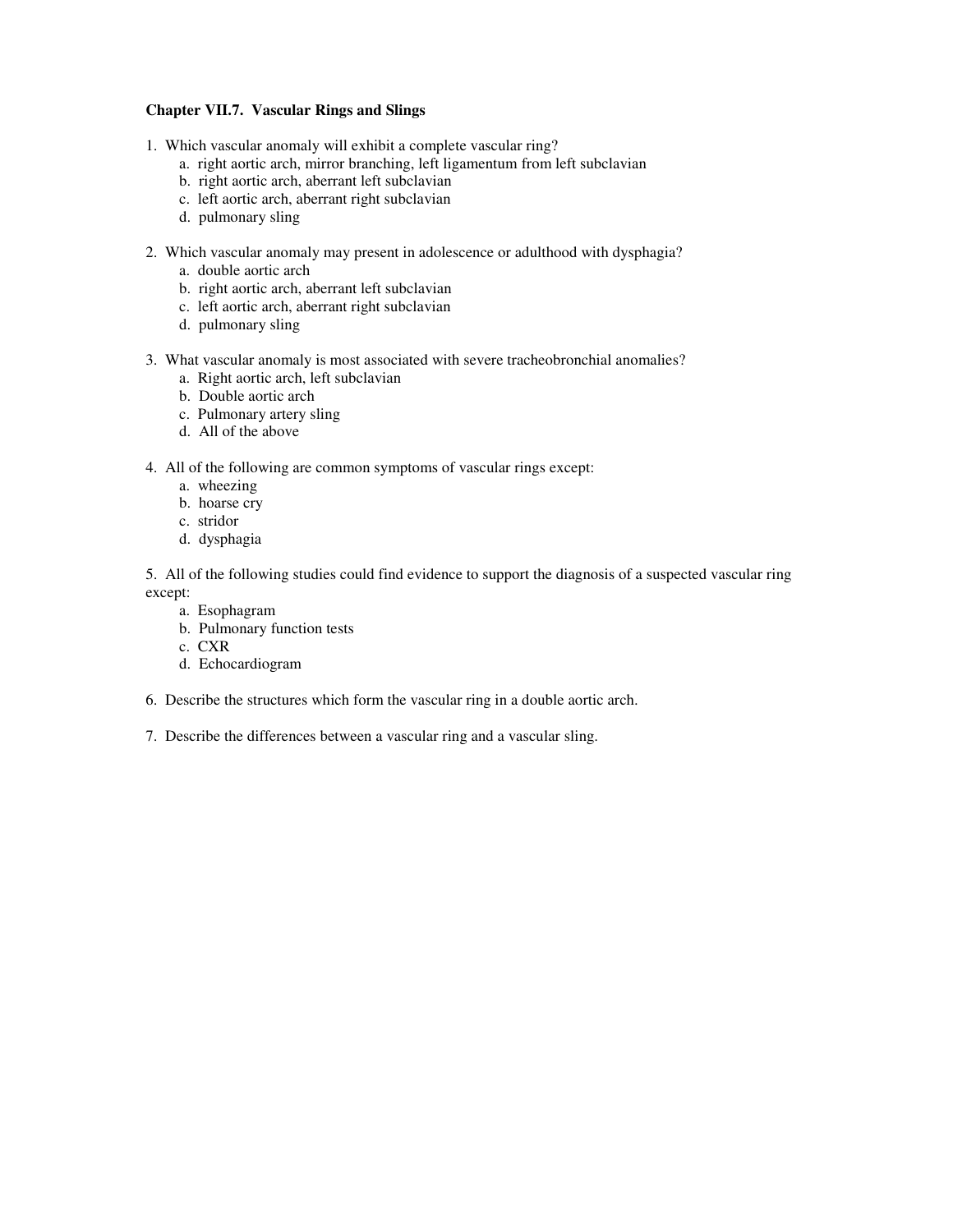# **Section VIII. Pulmonology**

### **Chapter VIII.1. Interpretation of Blood Gases and Pulse Oximetry**

1. Which patient has a higher oxygen content? Patient A with a pO2 of 100 or patient B with a pO2 of 70?

2. ABG pH 7.31, pCO2 60, pO2 80, bicarb 30, BE +4. What is the best description for this ABG considering the concepts of metabolic or respiratory acidosis or alkalosis, and metabolic or respiratory compensation?

3. Describe a possible clinical situation which would yield the ABG in question number 2 above?

4. At what pO2 or oxygen saturation does cyanosis become visible?

5. Write an example of an ABG in a patient with moderately severe diabetic ketoacidosis.

6. In a cardiac arrest victim, you get an ABG which shows pH 6.72, pCO2 55, pO2 200, bicarb 7, BE -25. What can you do to reverse the acidosis?

7. Well oxygenated patients are pink and poorly oxygenated patients are cyanotic. Is there a stage in between these? What is the color of these patients if they aren't pink and they aren't cyanotic? The answer to this question is not found in the above chapter.

8. What condition would give you the following results in an ill appearing patient breathing supplemental oxygen: Pulse oximeter reading 100%, pO2 on ABG 350 Torr, co-oximetry (true oxygen saturation) 65%.

### **Chapter VIII.2. Asthma**

- 1. How can you best describe asthma?
- 2. Can you describe the various medications to treat asthma?
- 3. Can you describe the parameters that are used to classify severity of asthma?
- 4. Describe clinical findings signifying the severity of an acute asthma exacerbation.

5. Discuss the approach to an asthmatic in relationship to formulating an acute asthma treatment plan. What questions do you ask, what physical findings do you look for, and what laboratory parameters are measured?

6. Formulate an asthma maintenance plan.

7. Describe various triggering factors and mechanisms by which they might exert their action.

8. Describe the immunologic chain of events that ultimately leads to bronchospasm and inflammation.

9. Discuss the pros and cons of corticosteroid use in children and compare them with use in adults.

10. How would you convince parents of asthmatics to use medications when their children are not openly symptomatic?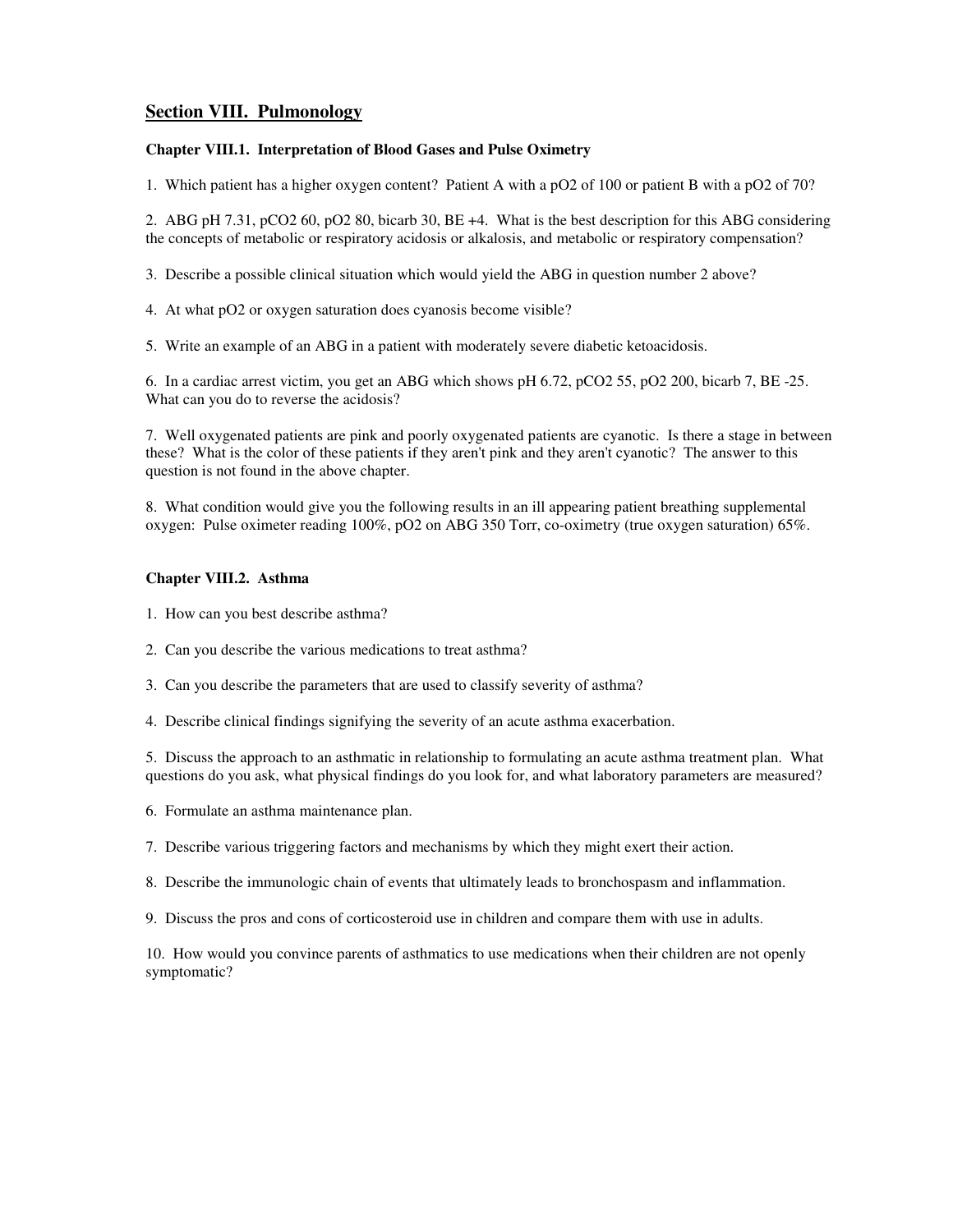### **Chapter VIII.3. Cystic Fibrosis**

- 1. The percentage of CF patients with pancreatic exocrine dysfunction (decreased lipase, amylase, etc.) is:
	- a. 10%
	- b. 25%
	- c. 50%
	- d. 85%
- 2. The carrier rate for the CF gene in the white population is:
	- a. 1 in 10
	- b. 1 in 15
	- c. 1 in 25
	- d. 1 in 50
- 3. The frequency of cystic fibrosis is:
	- a. whites>blacks>latinos>asians
	- b. whites>latinos>blacks>asians
	- c. whites>asians>latinos>blacks
	- d. latinos>whites>blacks>asians
- 4. An abnormal sweat test is:
	- a. diagnostic of cystic fibrosis
	- b. supportive of the diagnosis of cystic fibrosis
	- c. has been replaced by genetic testing
	- d. an abnormal sodium value
- 5. The most common CF gene is:
	- a. R1066C
	- b. Delta F508
	- c. Not detected by genetic screening
	- d. Present in less than 40% of patients
- 6. The percentage of CF patients with sinus opacification and/or infection is:
	- a. 10%
	- b. 25%
	- c. 50%
	- d. 75%
	- e. 95%
- 7. What percentage of CF male patients have azoospermia
	- a. 10%
	- b. 25%
	- c. 50%
	- d. 75%
	- e. 95%
- 8. The CFTR gene is located on chromosome:
	- a. 5
	- b. 7
	- c. 9
	- d. 11
	- e. 13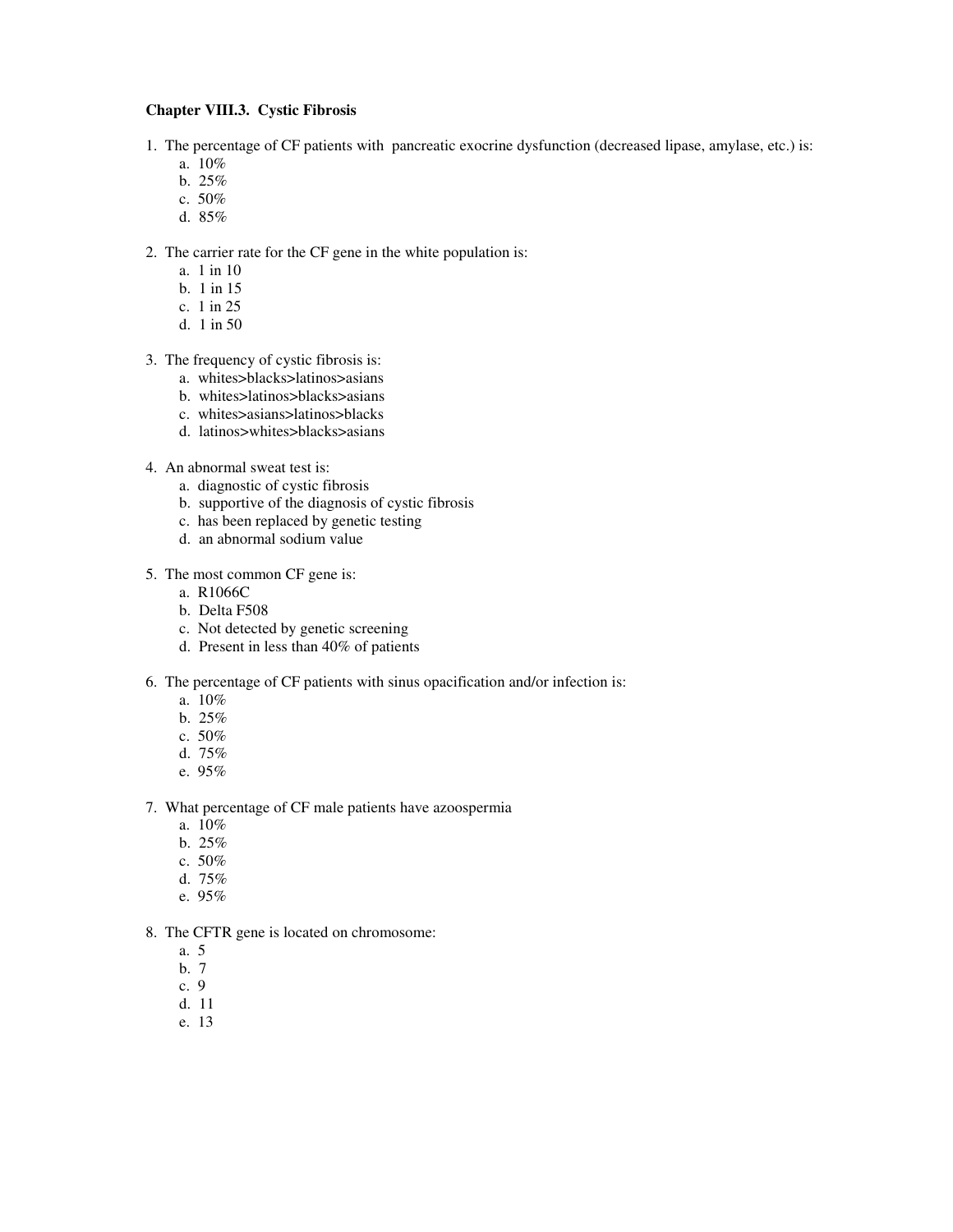9. The life expectancy of newly diagnosed patients with cystic fibrosis is:

- a. 5 years
- b. 10 years
- c. 15 years
- d. 20 years
- e. 30 years

10. Organisms characteristically isolated from the sputum of patients with cystic fibrosis includes all the following except:

- a. Staphylococcus aureus
- b. Streptococcus pneumoniae
- c. Klebsiella pneumoniae
- d. Pseudomonas aeruginosa
- e. Burkholderia cepacia

### **Chapter VIII.4. Chronic Lung Disease of Infancy (Bronchopulmonary Dysplasia)**

- 1. True/False: BPD is a common condition affecting most preterm infants requiring mechanical ventilation.
- 2. All of the following factors are included in the pathogenesis of chronic lung disease except:
	- a. infection
	- b. antenatal corticosteroids
	- c. oxygen toxicity
	- d. patent ductus arteriosus
- 3. Chronic lung disease is defined as:
	- a. ventilator dependency at 2 weeks of age
	- b. oxygen dependency at 36 weeks postconceptional age
	- c. oxygen dependency at 28 days postconceptional age
	- d. oxygen dependency at 28 days postnatal age
	- e. b and d
- 4. An effective prevention measure for BPD is:
	- a. surfactant therapy
	- b. vitamin A supplementation
	- c. fluid management
	- d. management of patent ductus arteriosus
	- e. all of the above
- 5. For adequate growth, infants with chronic lung disease frequently require a caloric intake of:
	- a. 80 kcals/kg/day
	- b. 100 kcals/kg/day
	- c. 120 kcals/kg/day
	- d. 140 kcals/kg/day

6. True/False: Inhaled corticosteroids are as effective as systemic steroids in the treatment of BPD, but with reduced side effects.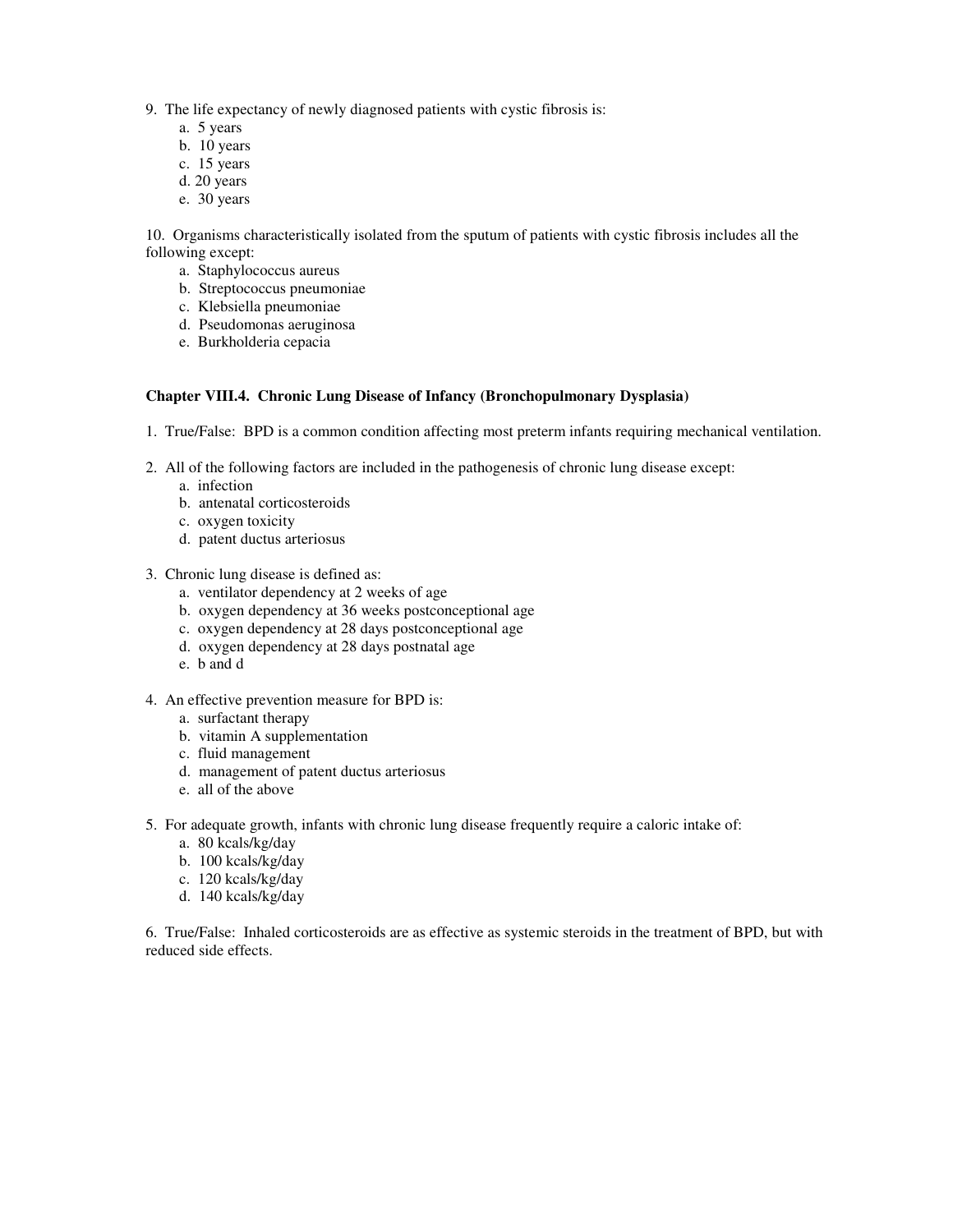#### **Chapter VIII.5. Bronchiectasis in Children**

- 1. True/False: Causes of bronchiectasis in childhood include cystic fibrosis, asthma and immunodeficiency.
- 2. True/False: Bronchiectasis has been traditionally classified as round, cylindrical or cavitating.
- 3. True/False: Most commonly today, bronchography is required for the diagnosis.
- 4. True/False: Chronic aspiration is a recognized cause of bronchiectasis in children.
- 5. True/False: Children of Polynesian descent are at no increased risk of bronchiectasis.
- 6. True/False: Therapy for bronchiectasis in children includes early surgical resection.

## **Chapter VIII.6. Foreign Body Aspiration**

1. True/False: Foreign body aspiration is sufficiently uncommon that it need not be considered in a patient with a chronic cough.

2. Which radiographic imaging study would be the most helpful if a foreign body aspiration is suspected in a child  $(<3 y.o.$ )?

- a. PA
	- b. Inhalation/Exhalation
	- c. Lateral
	- d. Decubitus
- 3. Describe the three clinical phases of foreign body aspiration.
- 4. What would be worse to aspirate: organic or non-organic material? Why?

5. True/False: Aspirated foreign bodies in children are more likely to be in the right main-stem bronchus than the left main-stem bronchus.

- 6. Why should a blind finger sweep never be done in a child with a foreign body aspiration?
- 7. What physical exam sign/symptom is most suggestive of foreign body aspiration?
	- a. Fever
	- b. Polyphonic wheezing
	- c. Cough
	- d. Stridor
	- e. Monophonic wheezing
- 8. What physical exam sign/symptom is most worrisome in terms of degree of airway compromise?
	- a. Fever
	- b. Polyphonic wheezing
	- c. Cough
	- d. Stridor
	- e. Monophonic wheezing
- 9. True/False: Nuts + Choking = Bronchoscopy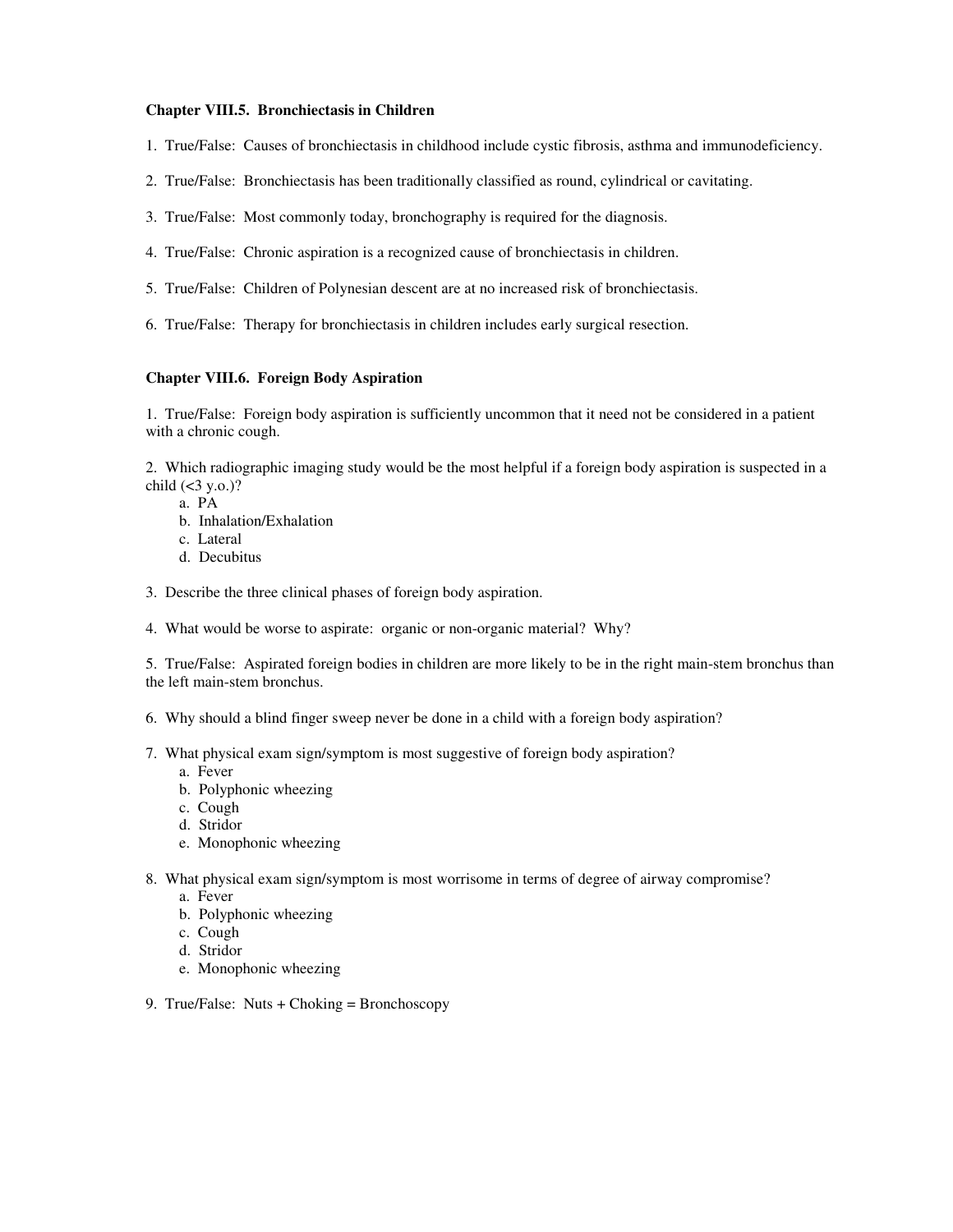### **Chapter VIII.7. Pulmonary Hemosiderosis**

1. Which of the following findings are not usually present in a patient presenting with pulmonary hemosiderosis?

- a. Fever
- b. Parenchymal consolidations
- c. Hypercarbia
- d. Hypoxemia
- e. Cough
- 2. Why is it important to classify hemosiderosis as primary or secondary?
- 3. What kind of lung disease can be seen in pulmonary hemosiderosis?
	- a. Obstructive disease
	- b. Restrictive disease
	- c. Mixed obstructive and restrictive
	- d. Any of the above
- 4. Which of the following is not part of the classic triad of symptoms seen in pulmonary hemosiderosis?
	- a. Pulmonary hemorrhage
	- b. Anemia
	- c. Hemoptysis
	- d. Pulmonary infiltrates
	- e. None of the above

5. True/False: Lung biopsy is the diagnostic test of choice for idiopathic pulmonary hemosiderosis.

#### **Chapter VIII.8. Pulmonary Vascular Anomalies**

1. What shunt fraction is considered clinically significant for the manifestation of symptoms in Scimitar Syndrome?

- 2. Why would you want to correct the underlying condition of scimitar syndrome early?
- 3. What are the complications of untreated pulmonary sequestrations?
- 4. What type of shunt is typical in extrapulmonary sequestration?
- 5. What type of sequestration is associated with a diaphragmatic hernia?
- 6. List three or more ways in which Scimitar syndrome differs from pulmonary sequestration.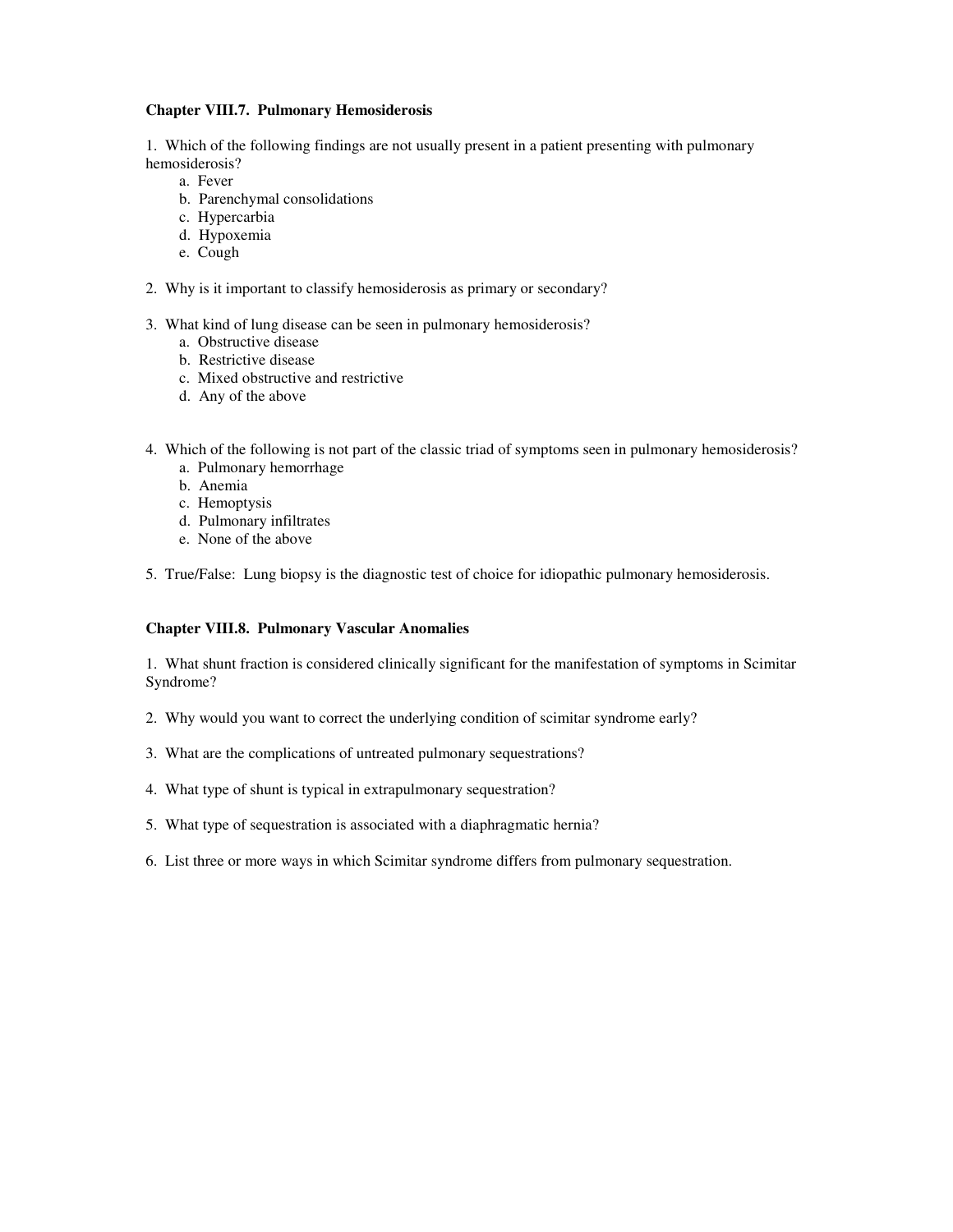### **Chapter VIII.9. Bronchogenic Cysts and Congenital Cystic Adenomatoid Malformations**

- 1. Which of the following lesions contain no cartilage?
	- a. Bronchogenic cyst
	- b. Congenital cystic adenomatoid malformation
	- c. Both of the above
	- d. Neither of the above
- 2. Which of the following lesions is a form of foregut cyst?
	- a. Bronchogenic cyst
	- b. Congenital cystic adenomatoid malformation
	- c. Both of the above
	- d. Neither of the above

3. Which of the following lesions is usually associated (has a direct connection or communication) with the tracheobronchial tree?

- a. Bronchogenic cyst
- b. Congenital cystic adenomatoid malformation
- c. Both of the above
- d. Neither of the above

4. In symptomatic lesions, both CCAM and bronchogenic cysts should be resected. In which of the following, can asymptomatic lesions be followed clinically?

- a. Bronchogenic cyst
- b. Congenital cystic adenomatoid malformation
- c. Both of the above
- d. Neither of the above
- 5. Which of the following lesions frequently cause symptoms by mass effect?
	- a. Bronchogenic cyst
	- b. Congenital cystic adenomatoid malformation
	- c. Both of the above
	- d. Neither of the above

### 6. Which type of CCAM has the best prognosis?

- a. Type 0
- b. Type I
- c. Type II
- d. Type III
- e. Type IV
- 7. Which type of CCAM is most common?
	- a. Type 0
	- b. Type I
	- c. Type II
	- d. Type III
	- e. Type IV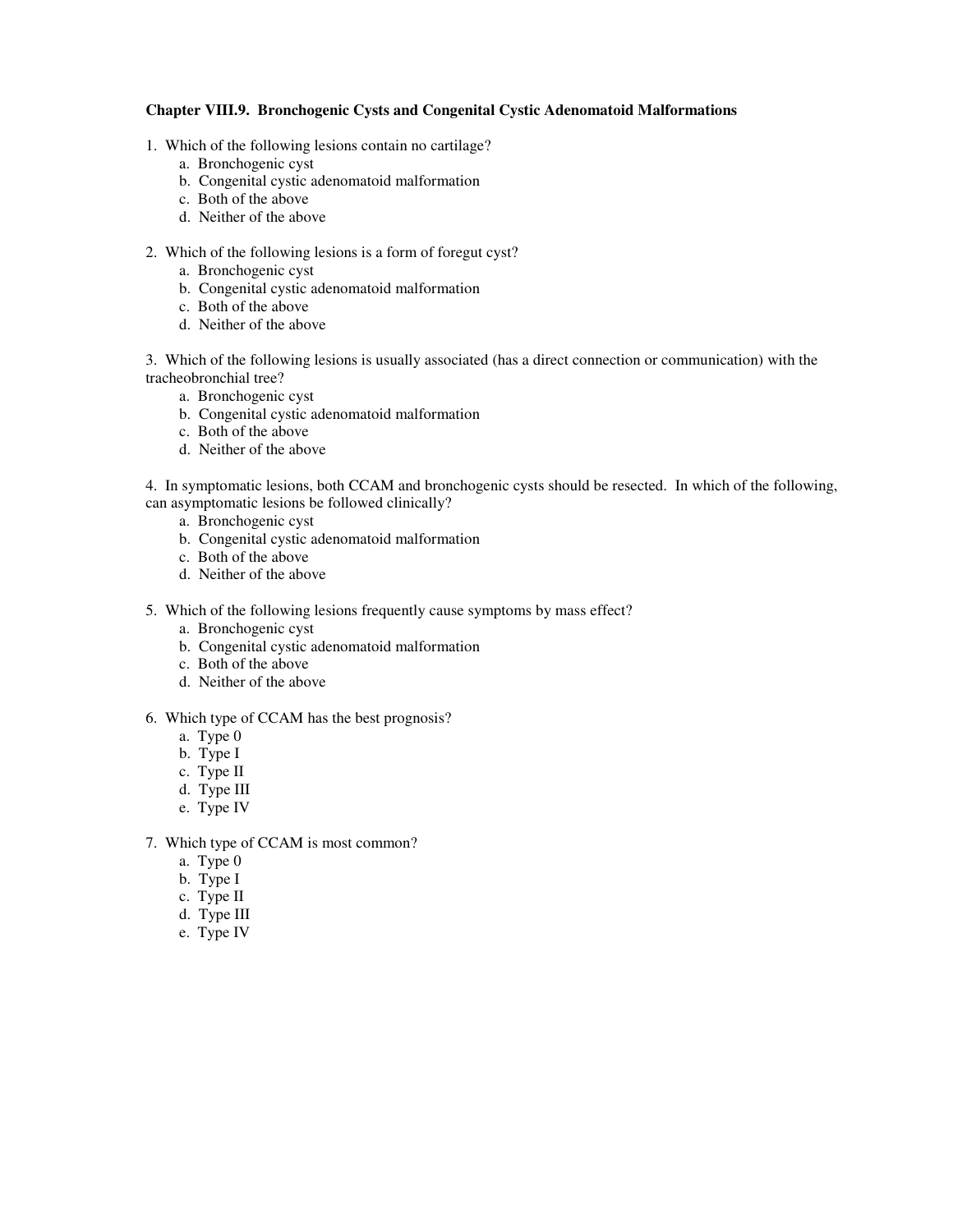### **Chapter VIII.10. Congenital Airway Problems**

- 1. What is the most common cause of laryngeal anomalies in infants?
- 2. Classically, the stridor in laryngomalacia is: a) inspiratory b) expiratory c) biphasic
- 3. The secondary form of tracheomalacia is usually due to:
	- a. a congenital deformity of the supporting tracheal rings.
	- b. an extrinsic compression such as a vascular anomaly.
	- c. surgical intervention such as tracheoesophageal fistula repair.
	- d. b and c.
	- e. all of the above.
- 4. Anatomically, congenital subglottic stenosis is usually associated with what other airway malformation?

5. As the second most common laryngeal anomaly, vocal cord paralysis accounts for what percentage of laryngeal lesions?

- 6. A child with a diagnosis of recurrent croup may suggest which airway anomaly?
- 7. Most cases of laryngomalacia resolve by what age?
	- a. 6-12 months old
	- b. 12-18 months old
	- c. 18-24 months old
	- d. 24-36 months old

8. In general, bilateral vocal cord paralysis can be attributed to a \_\_\_\_\_nervous system problem, while unilateral vocal cord paralysis is usually caused by an injury to the \_\_\_\_\_nervous system.

#### **Chapter VIII.11. Sleep Disorders**

- 1. Which of the following helps to distinguish sleep terror from nightmares?
	- a. Child does not recall the incident in the morning.
	- b. Child is diaphoretic upon awakening.
	- c. Common sleep disorder to occur in childhood.
	- d. None of the above.
- 2. In which of the following cases would PSG (polysomnographic recordings) not be as helpful?
	- a. Narcolepsy
	- b. Sleep terror
	- c. Sleep apnea
	- d. a & b
- 3. Which of the following is NOT a primary sleep disorder?
	- a. Tourette's syndrome
	- b. Sleep bruxism
	- c. Rhythmic movement disorder
	- d. Protodyssomnia of infancy
- 4. Describe the clinical tetrad of narcolepsy?
- 5. Describe at least two causes of obstructive sleep apnea and two causes of non-obstructive sleep apnea?
- 6. Circadian rhythm dyssomnias typically occur in which age group?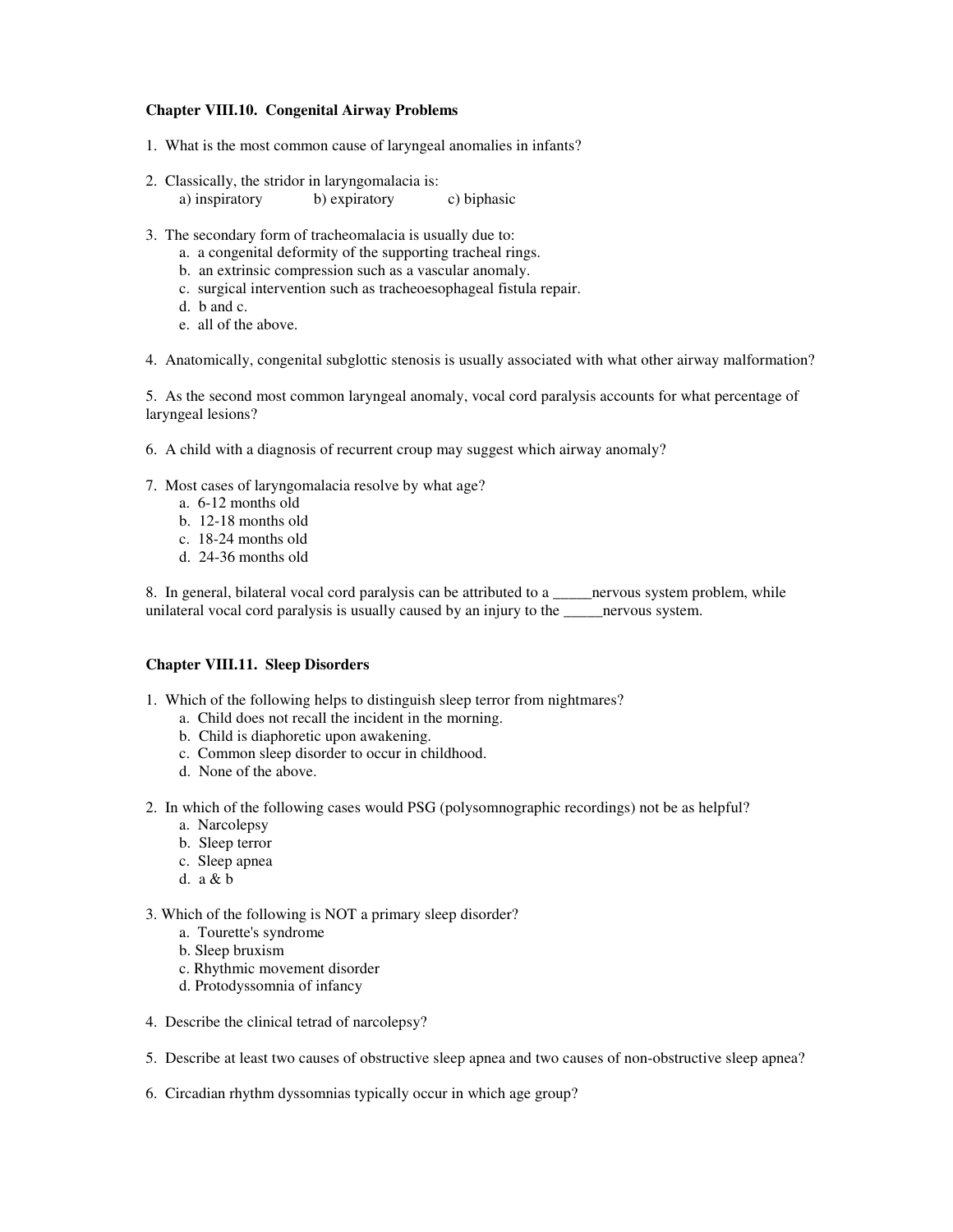## **Chapter VIII.12. Sudden Infant Death Syndrome (SIDS)**

- 1. True/False. Sudden Infant Death Syndrome has been nearly eradicated due to changes in infant positioning.
- 2. Which of the following disorders may mimic SIDS:
	- a. galactosemia
	- b. disorders of fatty acid oxidation
	- c. maple syrup urine disease
	- d. hypothyroidism
- 3. True/False. Co-sleeping is an acceptable practice if a mother is breast-feeding.
- 4. Infanticide should be considered in dealing with a SIDS death when:
	- a. the parents are adolescents
	- b. the infant is younger than 2 months of age
	- c. previous ALTEs have occurred while under the care of the same person
	- d. intrathoracic petechiae are present on post-mortem

5. True/False. Supine or non-prone positioning is beneficial in reducing the incidence of SIDS in infants born at <32 weeks gestation.

- 6. An appropriate response to a parent who has lost their child to SIDS is to:
	- a. reassure them that they can always have another child
	- b. use their infant's name often when speaking with them
	- c. tell them you know how they feel
	- d. speak critically about the previous medical management of their infant
- 7. True/False. Home cardiorespiratory monitors do not prevent SIDS.

# **Section IX. Gastroenterology**

#### **Chapter IX.1. Infant Colic**

- 1. Which of these are NOT a feature of the infant colic syndrome?
	- a. distinctive high-pitched pain cry
	- b. inconsolability
	- c. paroxysmal onset
	- d. vomiting
- 2. Which of these is correct?
	- a. colic usually occurs in infants greater than 3 months of age
	- b. fever often accompanies colic
	- c. colic is very rarely seen
	- d. none of the above are correct
- 3. All of the following are correct regarding historical red flags, except:

a. Red flags suggest that this intractable crying infant may not be due to the classic "infantile colic syndrome".

- b. Red flags include head trauma.
- c. Red flags exclude maternal illicit drug use.
- d. Red flags include paradoxical irritability.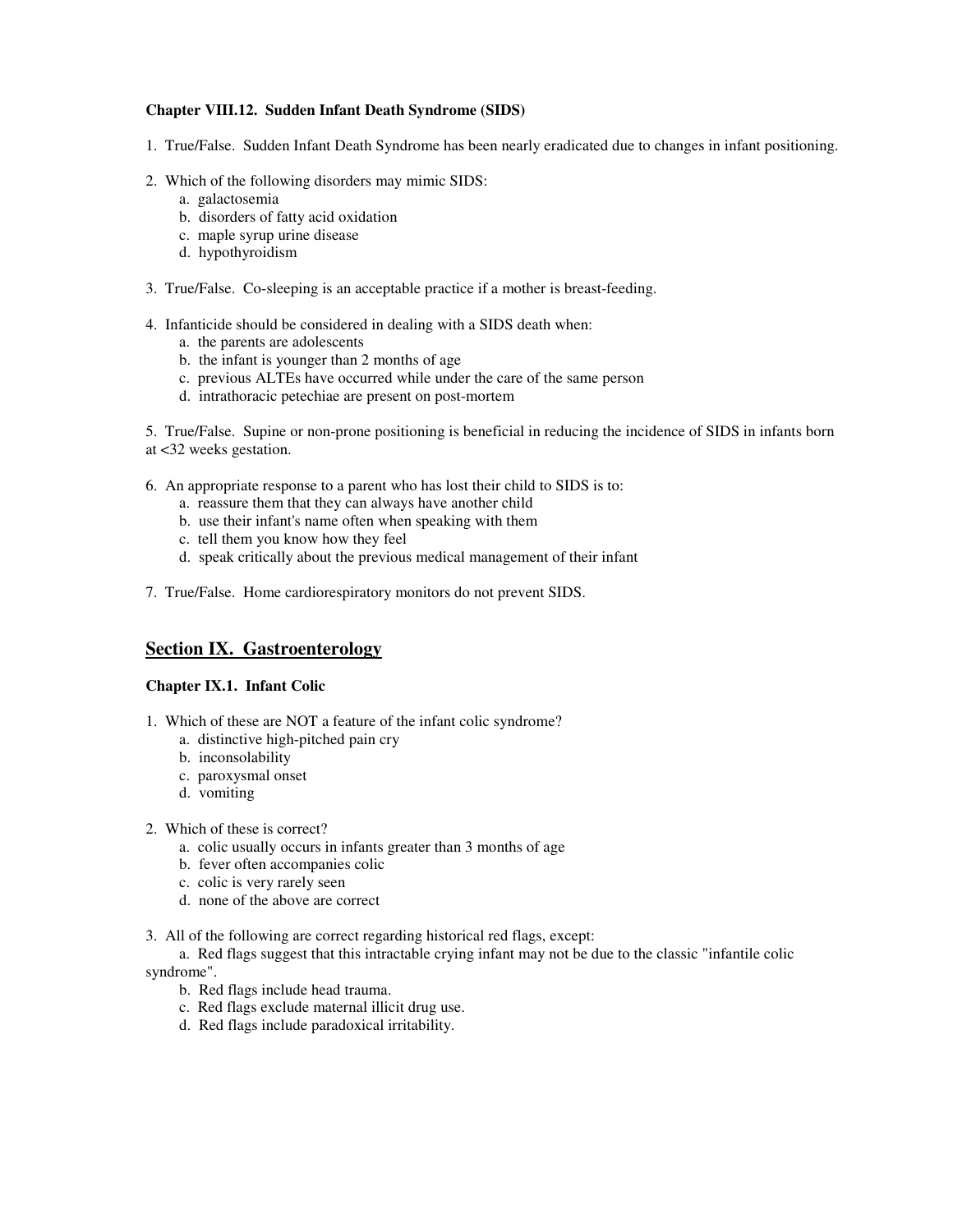- 4. Physical red flags include which of the following (check all that apply):
	- a. fever
	- b. lethargy
	- c. poor feeding
	- d. abdominal tenderness

5. True/False: Good advice for parents assumes their infant is trying to communicate a need or desire resulting from the parents inadvertent failure to respond to their infant's desires.

- 6. An acceptable approach(es) to infant colic include(s):
	- a. Let the baby cry and ignore the baby.
	- b. Put the baby in a car seat on the washing machine.
	- c. Shake the baby to sleep.
	- d. Try to discover why your infant is crying.

#### **Chapter IX.2. Abdominal Pain**

- 1. True/False: Surgical causes of abdominal pain are much less common than non-surgical causes.
- 2. True/False: Predicting a finding from a hypothesis is called deductive reasoning.
- 3. What characteristics differentiate hollow viscus from solid viscus and peritoneal pain?
- 4. Pain from distended intestines is appreciated in what area?
- 5. Where is the pain of urogenital origin referred?

#### **Chapter IX.3. Gastroenteritis and Dehydration**

- 1. Which diarrhea causing organism may be also cause neurologic symptoms?
- 2. What is the most common viral cause of acute gastroenteritis, and what are its associated symptoms?
- 3. How is Giardia lamblia most easily diagnosed and how is it treated?
- 4. List 4 physical signs of dehydration in children?
- 5. How are children with mild dehydration initially treated?
- 6. How are children with severe dehydration initially treated?

#### **Chapter IX.4. Biliary Atresia**

1. True/False: A 2 week old infant presents with persistent jaundice to the office. No further work up is necessary since this is physiologic jaundice.

2. A DISIDA scan report, for a patient in whom biliary atresia is suspected, comes back stating that there was poor uptake into the liver and no visualization of the isotope into the bowel. Can you diagnose biliary atresia in this patient?

3. A liver biopsy shows hepatocellular ballooning and the presence of multinucleated giant cells. Is this consistent with biliary atresia?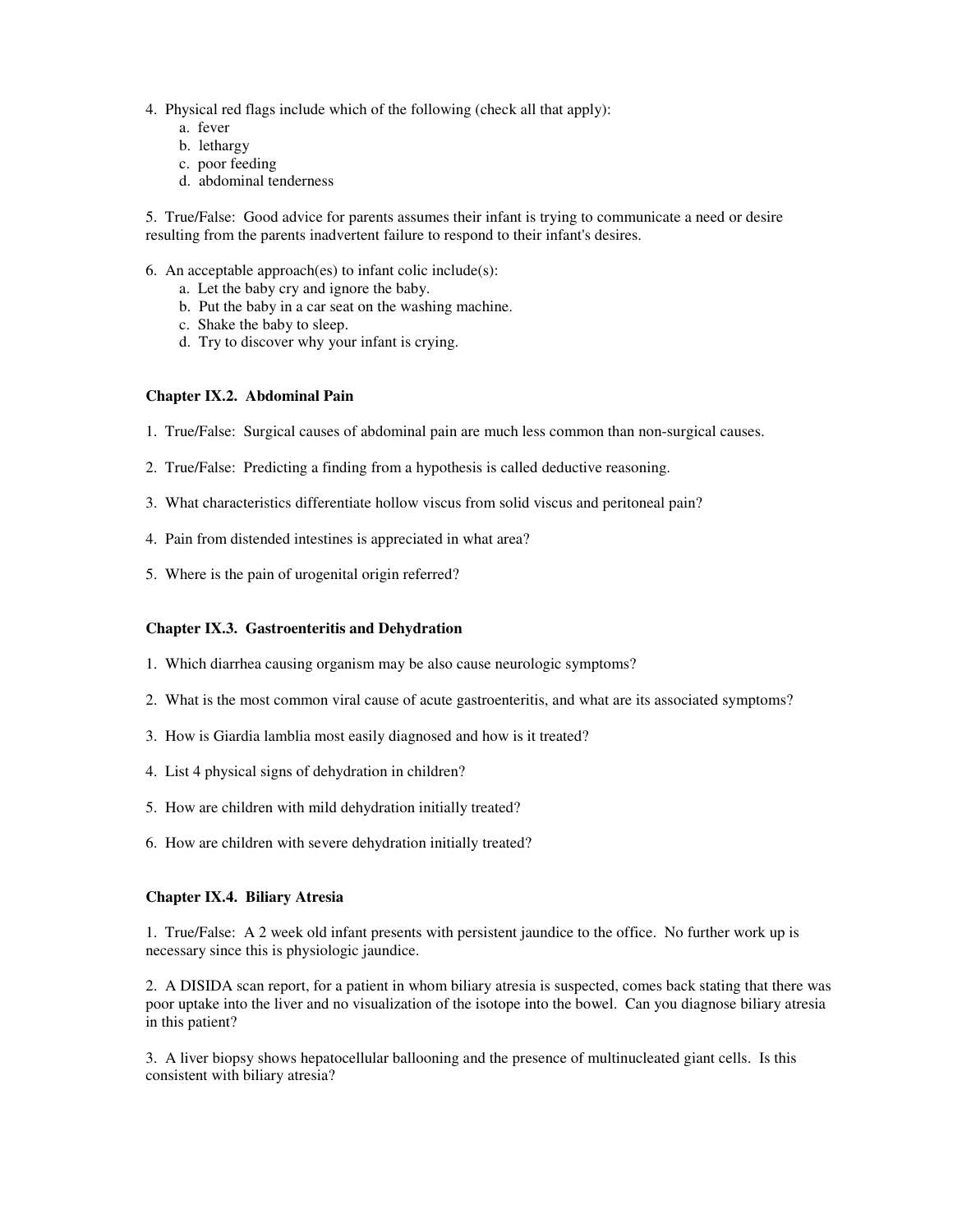4. A patient presents to you with lightly colored stool; however, when the stool is broken up it is noticed that the center is clay colored. What is this indicative of?

5. A 16 week old patient is diagnosed with biliary atresia, should he/she undergo a Kasai procedure if there are no contraindications or should the patient just wait for a liver transplant?

### **Chapter IX.5. Hepatitis**

1. Why are aminotransferases, alkaline phosphatase, and GGT not considered liver function tests? What is the most useful test for liver function?

2. True/False: Most infants and young children with hepatitis A present with jaundice.

3. A family is planning a vacation in China that is known to have a high rate of hepatitis A. How would you give preexposure prophylaxis to this family who has a 15 month old and a 5 year old child?

4. A labor and delivery nurse informs you that a term infant was just born whose mother is HBsAg negative and anti-HBs positive. How would you approach this infant for prophylaxis?

5. A 1600 gm infant is born to a mother who is HBsAg positive, anti-HBc positive, and anti-HBs negative. The NICU nurse is asking what your order is for this patient. Out of these three HepB tests, which one is the most useful in your decision making process.

- 6. Name three organ systems involved in Wilson disease and its manifestations.
- 7. What element is implicated in Wilson disease?

8. What organ systems are involved in alpha-1-antitrypsin deficiency and what are their manifestations?

#### **Chapter IX.6. Gastroesophageal Reflux**

1. True/False: Gastroesophageal Reflux is a rare phenomenon in childhood.

- 2. For the vomiting infant:
	- a. The parents can be reassured it is a process the child will outgrow as they get older.
	- b. Thickening the feedings sometimes works.
	- c. Proper positioning may be helpful.
	- d. Deserves further evaluation.

3. A one month old second born female presents with worsening of her GE reflux. The regurgitation remains effortless, but is increasing in volume and seems more prominent an hour or so after meals. She has been more demanding of feedings and has had fewer wet diapers over the last few days and is losing weight. Her parents have felt "something moving" in her stomach in the hour after feedings over the last week. What is happening?

4. True/False: A 4 year old with complaints of abdominal pain that disrupt school attendance warrants a two week trial of a proton pump inhibitor.

5. True/False: A diagnosis of pain due to gastroesophageal reflux is likely to lead to a lifetime of expensive medication.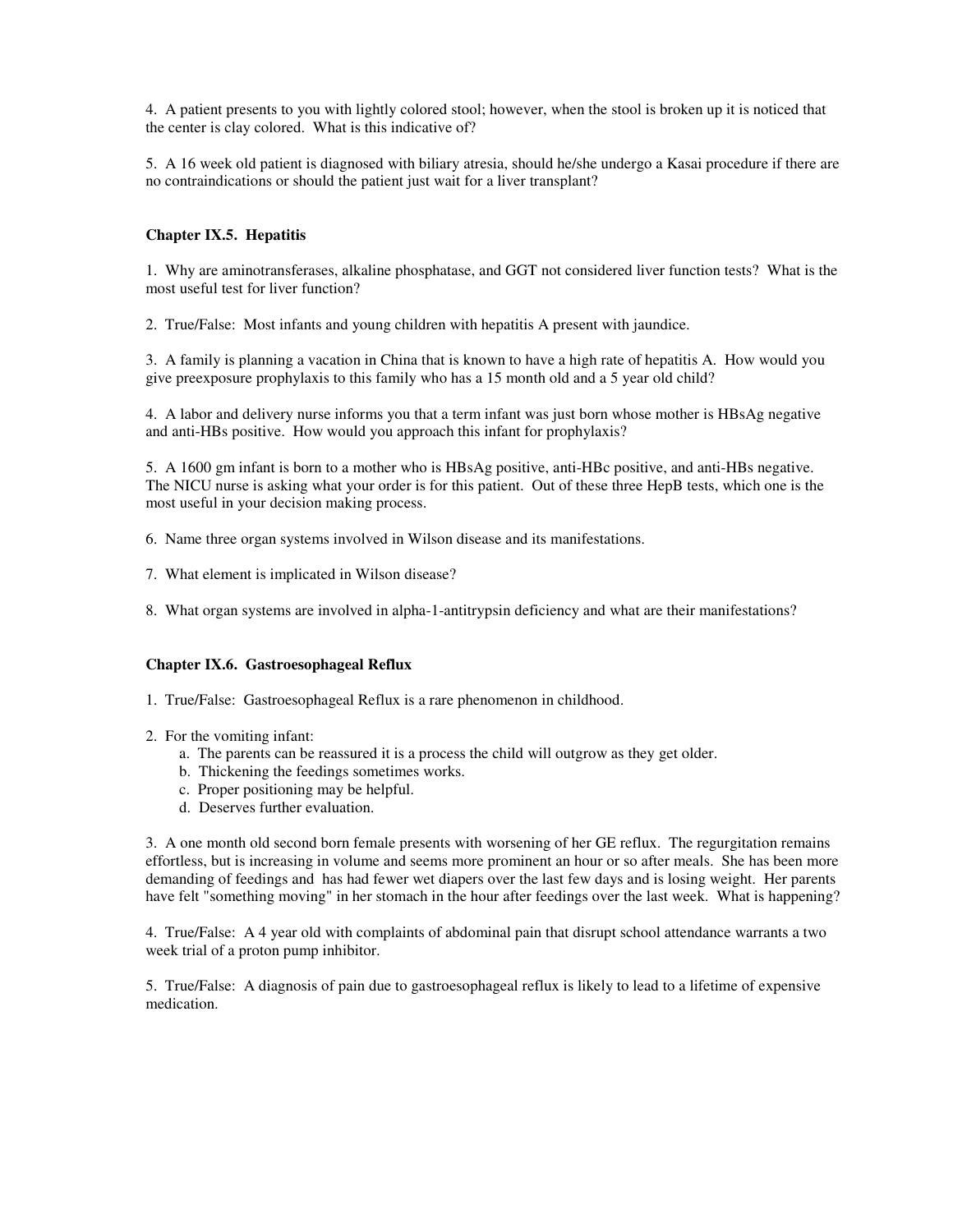### **Chapter IX.7. Gastrointestinal Foreign Bodies**

1. At what three areas of the esophagus are foreign bodies commonly located?

2. If a coin is seen as a disk on the anteroposterior film, is it in the esophagus or trachea?

3. True/False: A sharp object in the distal esophagus may be observed for 7 days if the patient is asymptomatic.

4. True/False: There is a high risk for mercury toxicity if the contents of a disk battery leak into the GI tract.

- 5. What are phytobezoars?
- 6. If an 12 month old swallows a penny, is there any possibility that it is in the trachea?
- 7. What accounts for the increased incidence of ingested disc batteries?

### **Chapter IX.8. Constipation**

1. The nurse points out a two day old healthy term infant who is otherwise ready for discharge who still has not passed meconium. Your next step is:

- a. Order a suppository prior to discharge.
- b. Careful physical examination, including digital rectal examination.
- c. Give a normal saline enema to prep for a barium enema.
- d. Call radiologist to discuss an unprepped barium enema
- e. Rectal biopsy.

2. The exam of a 3 year old with recurrent impaction is normal except for the impaction and the absence of an anal wink. Which of the following are true.

- a. An anal wink is not commonly found in this age group.
- b. The anus may be so traumatized by the impaction that the wink cannot be reliably elicited.
- c. There may be a neurogenic component to the problem in addition to the psychogenic one.

3. Your examination of a chronically soiling 13 year old female finds a normal sized rectum containing soft stool. Is this routine encopresis?

4. A 6 month old infant has been getting suppositories and enemas every 3-4 days because she does not otherwise defecate. The stools were passed without apparent trouble on breast feeding. Rectal examination finds a normal sized rectum as far as you can reach. Does this rule out Hirschsprung's disease?

5. The barium enema performed yesterday was read as normal, but the remaining barium did not pass overnight. You obtain a followup film this morning, and find dilute barium evenly distributed from the cecum to the rectum. What is the likely diagnosis and why?

#### **Chapter IX.9. Hirschsprung's Disease**

1. True/False: A digital rectal examination carefully performed is most important in the diagnosis of Hirschsprung's disease in a newborn infant.

2. True/False: Post operative diarrhea from enterocolitis is a common occurrence.

3. In a newborn infant with abdominal distention and/or vomiting, what is the most significant clinical finding to raise the suspicion of Hirschsprung's disease?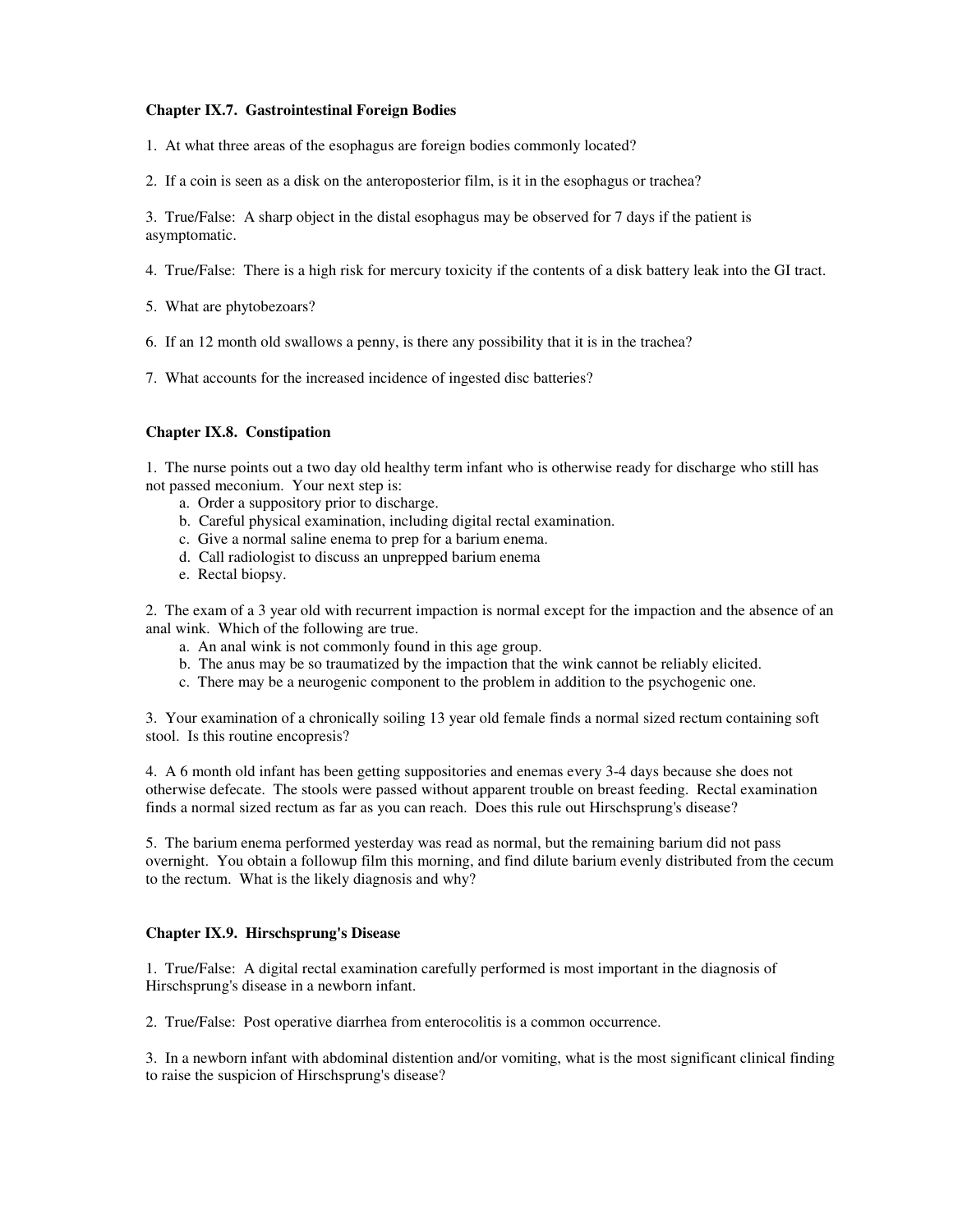4. True/False: In a child over a year of age with a radiographic transition zone, a rectal biopsy is required for a definitive diagnosis?

5. What cell line differentiates into Auerbach's and Meissner's plexus and may be responsible for other associated neurological defects?

### **Chapter IX.10. Gastrointestinal Bleeding and Peptic Ulcer Disease**

1. You are called to the nursery where you are shown a burp cloth with loose clots of regurgitated blood. The newborn in question is sleeping quietly, with completely normal vital signs and no sign of tenderness or other bleeding when examined. You recall his mother presented with placenta previa. What do you do next?

2. At a two month well baby visit, his parents bring in a diaper double-bagged because of the foul odor. The stool is tarry and tests positive for occult blood, but the child appears particularly robust, having gone from a birth weight of 7 pounds 1 ounce to his current weight of 12 pounds 10 ounces. He is somewhat fussy and demanding of feedings, and his mother complains of getting no rest as she has to feed him hourly. Recently, her left breast has become quite sore and there is intense pain when he nipples. On examination, the infant is colicky, but there is no abdominal tenderness and his vital signs are also within normal limits with no adjunct signs of intravascular volume depletion. What is going on?

3. 3 year old presents with melena but no hematemesis, and no abdominal pain. How do you evaluate him?

4. Melena is usually indicative of upper GI bleeding. Indicate how this can sometimes be due to lower GI bleeding.

5. Red blood per rectum is usually indicative of lower GI bleeding. Indicate how this can sometimes be due to upper GI bleeding.

6. A 14 year old female has yet to show secondary sexual development which you have always attributed to excessive involvement with the school track team. However in the last 6 months her finishing times on the mile (her favorite event) have steadily lengthened from second best in the state to this week's race where she could not finish. She presents today complaining of loose stools, streaked with blood. How do you work up her illness?

7. A 3 year old boy presents to the emergency department passing bright red blood per anus. He is diaphoretic and tachycardic (120 supine, 140 upright) and complains of generalized abdominal pain. You are unable to localize tenderness but are comfortable that there is no rebound tenderness and he is not at risk of perforation. Placement of an NG tube to lavage his stomach is negative. By the time you have given enough crystalloid to replete his blood volume, his hemoglobin has dropped to 7 grams. Since his summer physical 2 months ago had included a hemoglobin of 12, you realize he has indeed lost a substantial portion of his blood volume over a short period of time. He is admitted to the hospital, where over the next two days as you wait for the stool culture results. He requires 250 cc transfusions daily to maintain his hemoglobin and you realize that the brisk bleeding continues. The stools remain bright red. What do you do next?

### **Chapter IX.11. Inflammatory Bowel Disease**

- 1. What portion(s) of the GI tract are affected by Crohn's disease (CD) versus ulcerative colitis (UC)?
- 2. Which IBD has a greater association with cancer?
- 3. What are the common histologic findings in CD and UC?
- 4. Name three extraintestinal findings in IBD?
- 5. Describe the three types of CD and UC.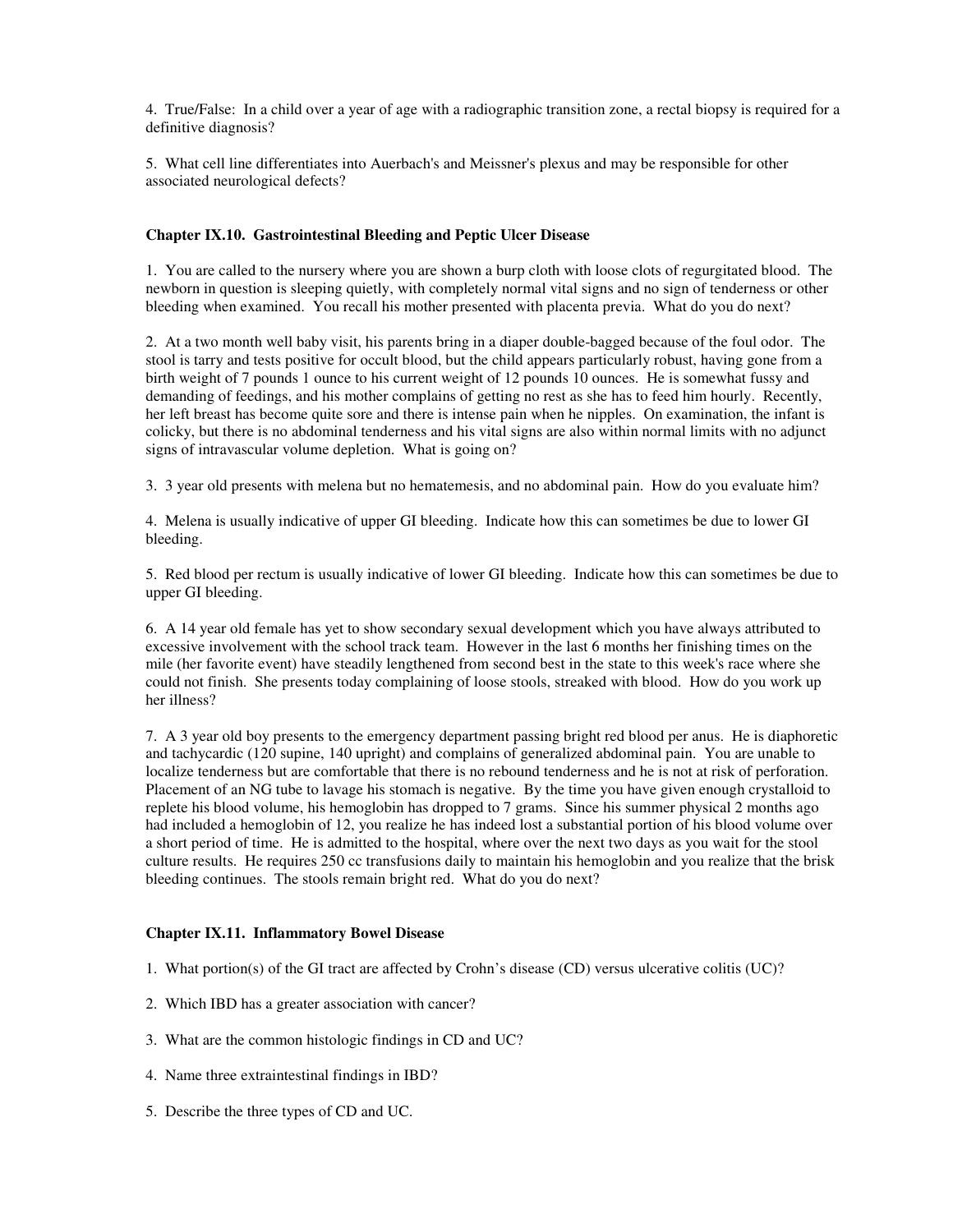#### **Chapter IX.12. Malabsorption Conditions**

1. What are the three phases of digestion and absorption discussed in this chapter?

2. Dietary fats, proteins, and carbohydrates are hydrolyzed and stabilized by digestive enzymes and bile in which phase?

- 3. Identify the phase in which digested food is moved from the lumen into the cells.
- 4. True/False: The symptoms of malabsorption are worse in older children compared to younger children.
- 5. True/False: Diarrhea is the most common presenting symptom of malabsorption in younger children.

6. True/False: Withdrawal of gluten-containing food from a patient with celiac disease is often enough to reverse the symptoms of malabsorption.

#### **Chapter IX.13. Meckel's Diverticulum**

- 1. What is the most common congenital gastrointestinal anomaly?
- 2. What embryologic structure composes a Meckel's diverticulum?
- 3. Are Meckel's diverticula more likely to be found in males rather than females?
- 4. What kind of ectopic mucosa is commonly found inside of a Meckel's diverticulum?
- 5. How do Meckel's diverticula usually present?
- 6. How do young children with symptomatic Meckel's diverticula usually present?
- 7. What are the principal complications of Meckel's diverticula?
- 8. What is the most useful imaging modality used to diagnose a Meckel's diverticulum?
- 9. A false negative Meckel's scan could be due to what?
- 10. What is the Meckel's rule of 2's (four elements)?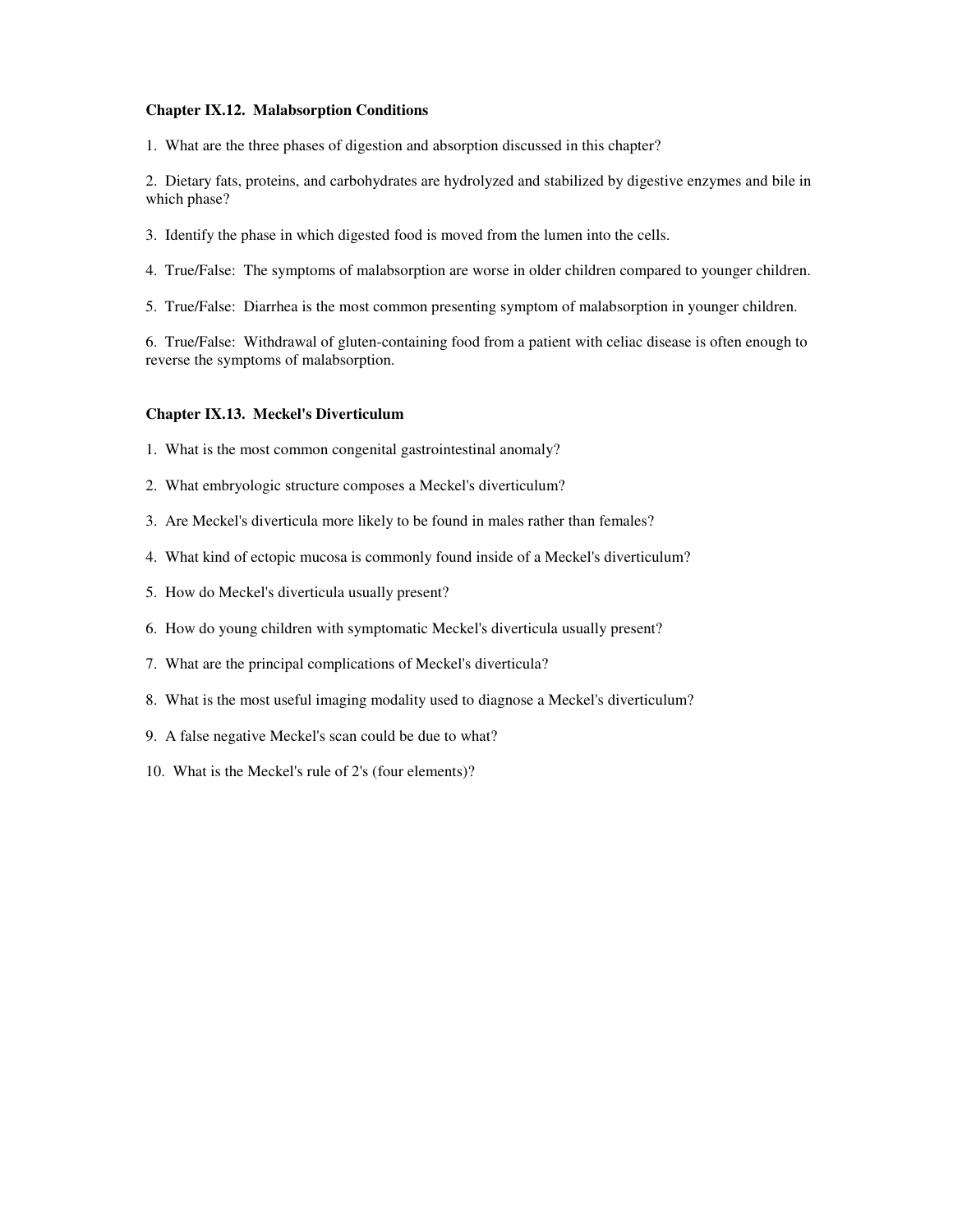# **Section X. Surgery**

### **Chapter X.1. Wound Management**

- 1. What is the purpose of using epinephrine in local infiltration and topical anesthesia?
- 2. Name the drawbacks of tissue adhesives in laceration repair.
- 3. What has the best cosmetic result in the repair of lacerations: sutures or tissue adhesives?
- 4. How long does it take for the tissue adhesive 2-OCA to fall off after application?
- 5. What are the adverse effects of using tetracaine adrenaline cocaine (TAC) gel?

6. What is the major clinical reason for preferring healing by secondary or tertiary intention (as opposed to primary closure)?

7. True/False: Antibiotics have only a modest effect on reducing the rate of wound infections in contaminated wounds.

#### **Chapter X.2. Inguinal Hernias and Hydroceles**

- 1. True/False: Bilateral inguinal hernias are common in premature infants.
- 2. Which of the following statements is false?
	- a. Each testis descends through the inguinal canal into the scrotum within the processus vaginalis.
	- b. A hydrocele can result from incomplete fusion of the processus vaginalis.
	- c. A scrotal hydrocele, or simple hydrocele, is a type of non-communicating hydrocele.
- d. A communicating hydrocele can develop into an inguinal-scrotal hernia. Some use the terms interchangeably.
	- e. A hernia sac can contain intestine, omentum, testis/ovary or fallopian tube.
- 3. What is the classic clinical presentation of an inguinal hernia?

4. True/False: The risk of incarceration and strangulation of an inguinal hernia is highest in the first 12 months of life.

- 5. Which of the following is not part of the differential diagnosis of an inguinal-scrotal swelling in children? a. Varicocele
	- b. Undescended or retracted testis
	- c. Volvulus
	- d. Testicular torsion
	- e. Testicular cancer
- 6. True/False: All inguinal hernias will eventually require surgery.
- 7. Which of the following is not a risk factor for development of an inguinal hernia?
	- a. Presence of a ventriculoperitoneal shunt
	- b. Congenital heart disease
	- c. Prematurity
	- d. Cystic fibrosis
	- e. Family history of inguinal hernias
- 8. True/False: After herniorrhaphy, hernia recurrence is rare.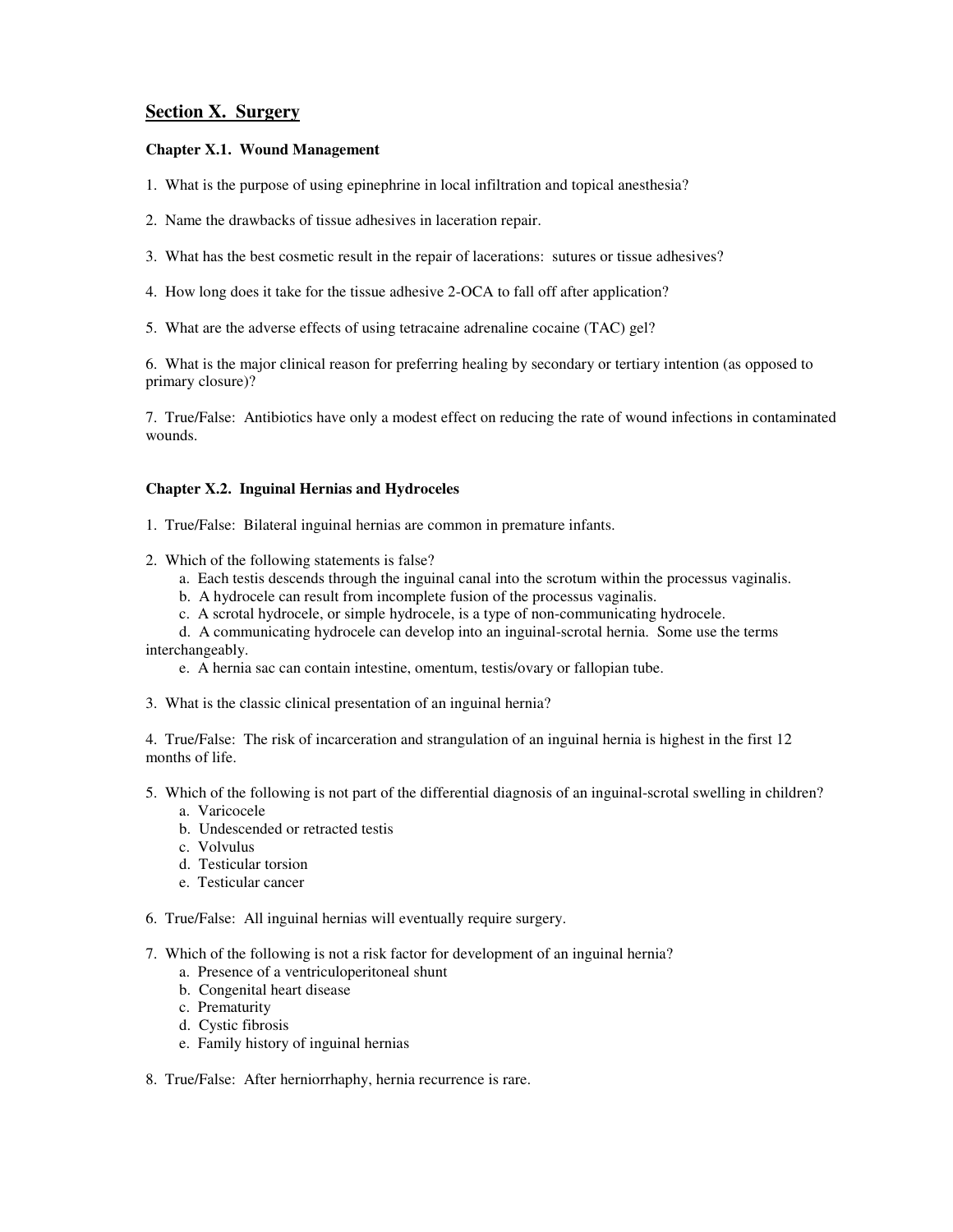## **Chapter X.3. Appendicitis**

- 1. What is the difference between colicky and peritoneal pain?
- 2. Where is McBurney's point?
- 3. What two characteristics of the tenderness at McBurney's point make the diagnosis of appendicitis?

4. In cases of right lower quadrant pain and tenderness what is the second most frequent system implicated as its cause?

5. What is mittelschmerz?

## **Chapter X.4. Intussusception**

- 1. The most common type of intussusception is:
	- a. ileoileal
	- b. colocolic
	- c. ileocolic
	- d. ileo-ileocolic
- 2. Contraindications for non-surgical reduction of an intussusception include all of the following except:
	- a. symptoms for longer than 24 hours
	- b. shock
	- c. intestinal perforation
	- d. peritonitis
- 3. Which is the most common pathological lead point found with intussusception?
	- a. neoplasm
	- b. appendicitis
	- c. polyps
	- d. intestinal duplication
	- e. Meckel's diverticulum

4. A pathologic lead point can be identified in approximately what percentage of patients with intussusception?

- a. 1%
- b. 5%
- c. 10%
- d. 15%
- e. 25%

5. The "classical triad" of symptoms of intussusception include:

- a. diarrhea
- b. vomiting
- c. fever
- d. bloody stools
- e. abdominal pain

6. Which element of the "classical triad" usually appears first?

- a. diarrhea
- b. vomiting
- c. fever
- d. bloody stools
- e. abdominal pain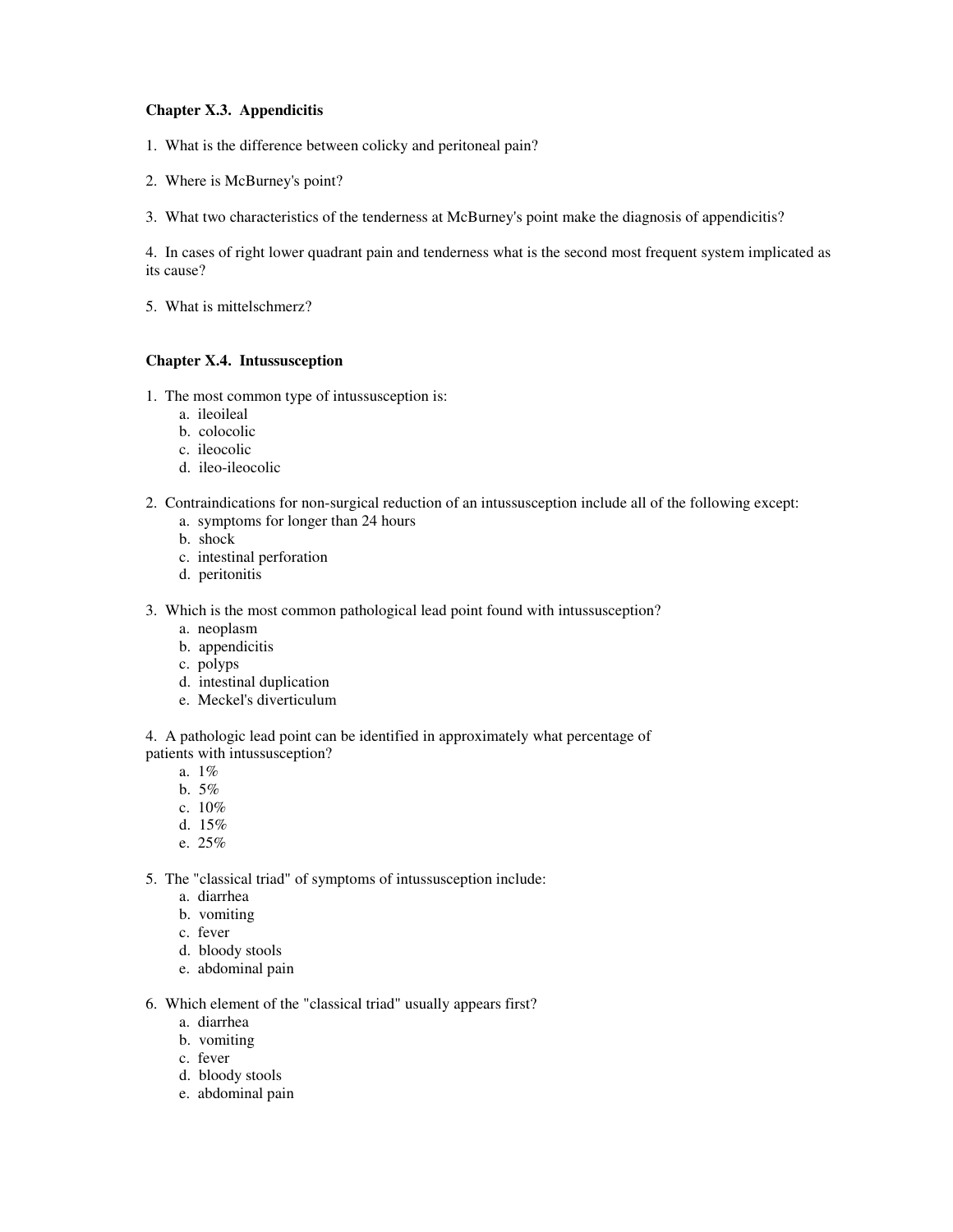- 7. All three of the "classical triad" of symptoms is found in what percentage of patients with intussusception?
	- a. 9%
	- b. 21%
	- c. 50%
	- d. 70%
	- e. 90%
- 8. True/False: A normal abdominal series rules-out intussusception.
- 9. If a mass is palpable on physical examination, it is most often found in the:
	- a. right upper quadrant
	- b. right lower quadrant
	- c. left upper quadrant
	- d. left lower quadrant

### **Chapter X.5. Malrotation and Volvulus**

1. What are the two mechanisms of a bowel obstruction associated with malrotation?

2. Does the term "malrotation" refer to any patient condition, symptom or malformation description that is relevant for clinicians?

3. What is the most reliable imaging procedure to identify or rule out a malrotation in the absence of a midgut volvulus?

- 4. Name two different types of intestinal volvulus and describe how they are different.
- 5. Is it likely that one could have a malrotation and never have a volvulus throughout life?

#### **Chapter X.6. Gastroschisis and Omphalocele**

- 1. The earliest way to diagnose an anterior abdominal wall defect is:
	- a. by physical exam
	- b. by history
	- c. by fetal ultrasound
	- d. by fetal CT scan
- 2. The following are correct regarding omphaloceles except:
	- a. is usually covered by a translucent membrane
	- b. is frequently associated with other congenital malformations
	- c. is lateral to the umbilical stump
	- d. is within the umbilical ring
- 3. The following are true about gastroschisis:
	- a. occurs lateral to the umbilical stump
	- b. can be diagnosed antenatally
	- c. at birth often have edematous matted intestinal loops
	- d. all of the above
- 4. Treatment of abdominal wall defects includes:
	- a. immediate surgical repair
	- b. pushing the intestines back into the abdominal cavity while still in the delivery room
	- c. provide immediate optimal resuscitation and stabilization first, and then surgery
	- d. always do primary closure in both lesions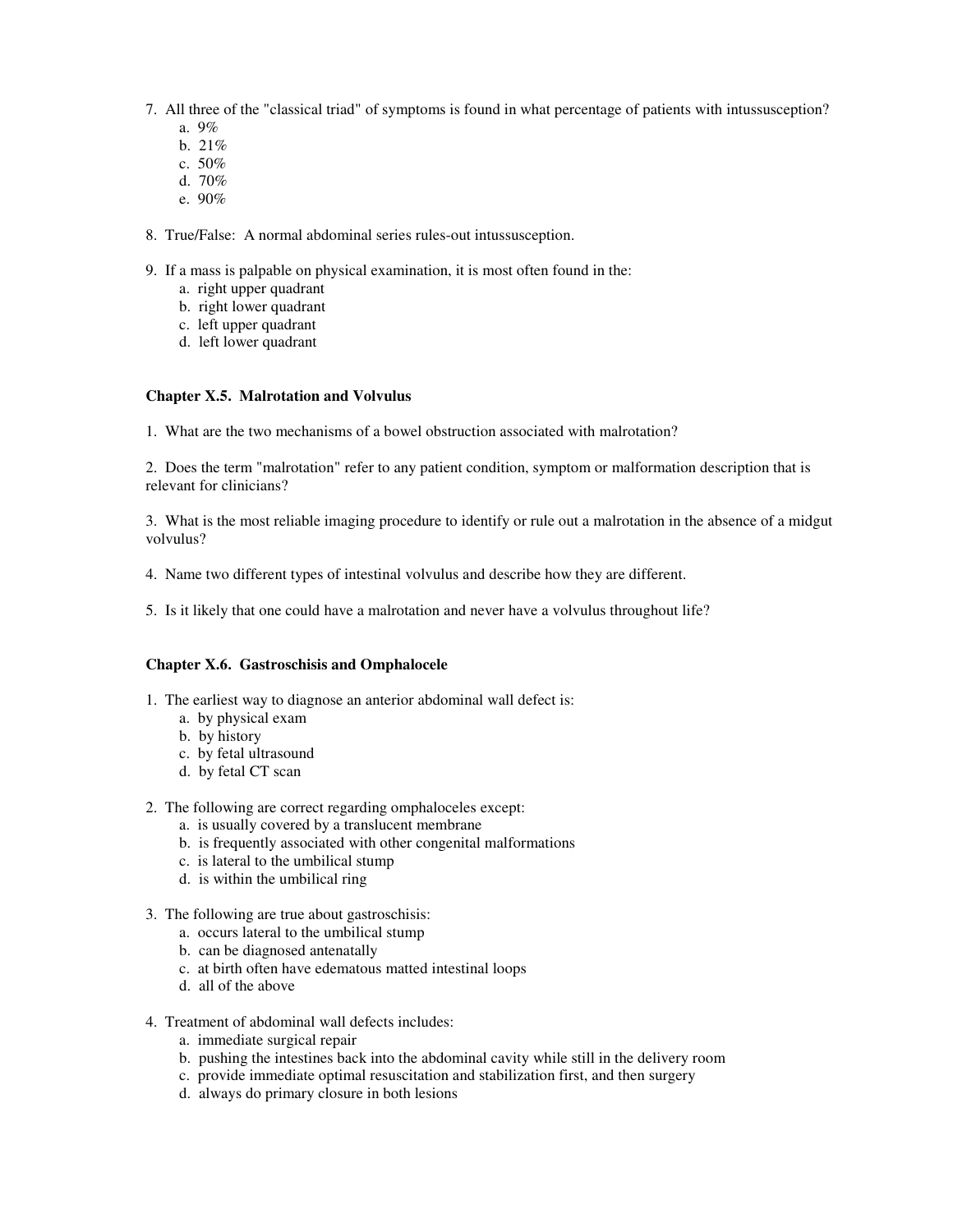5. The true statement below is:

a. The surgeon does not need to worry about other associated defects as the neonatologist will already have treated them.

b. There are essentially no late surgical problems after repair.

c. Improved ultrasound diagnosis has resulted in some women seeking termination of pregnancy as early as 12 weeks gestation.

d. The long term outcome of survivors reveal poor growth and development.

#### **Chapter X.7. Diaphragmatic Hernia**

- 1. The earliest way to diagnose a diaphragmatic hernia is:
	- a. by physical exam
	- b. by history
	- c. by fetal ultrasound
	- d. by fetal CT scan
- 2. The following are correct regarding diaphragmatic hernia except:
	- a. is usually on the left side
	- b. is frequently associated with hypoplastic lungs
	- c. can present similar to a tension pneumothorax
	- d. is frequently asymptomatic at birth
- 3. The following are true about diaphragmatic hernias:
	- a. often have scaphoid abdomen on exam
	- b. can be diagnosed antenatally by ultrasound
	- c. at birth often have persistent cyanosis and respiratory distress
	- d. all of the above
- 4. Treatment of diaphragmatic hernia includes:
	- a. immediate surgical repair
	- b. pulling the intestines back into the abdominal cavity while still in the delivery room
	- c. provide immediate optimal resuscitation and stabilization first, and then surgery
	- d. always do primary closure of the diaphragm
- 5. The true statement below is:

a. The surgeon does not need to worry about medical problems as the neonatologist will already have treated them.

- b. There are essentially no medical problems after surgical repair.
- c. Improved ultrasound diagnosis has resulted in some women seeking termination of pregnancy.
- d. The long term outcome of survivors reveals no significant chronic pulmonary problems.

#### **Chapter X.8. Pyloric Stenosis**

- 1. What is the "classic" presentation of HPS?
- 2. How is HPS diagnosed?
- 3. What is the "classic" laboratory finding in HPS?
- 4. What is the initial step in management?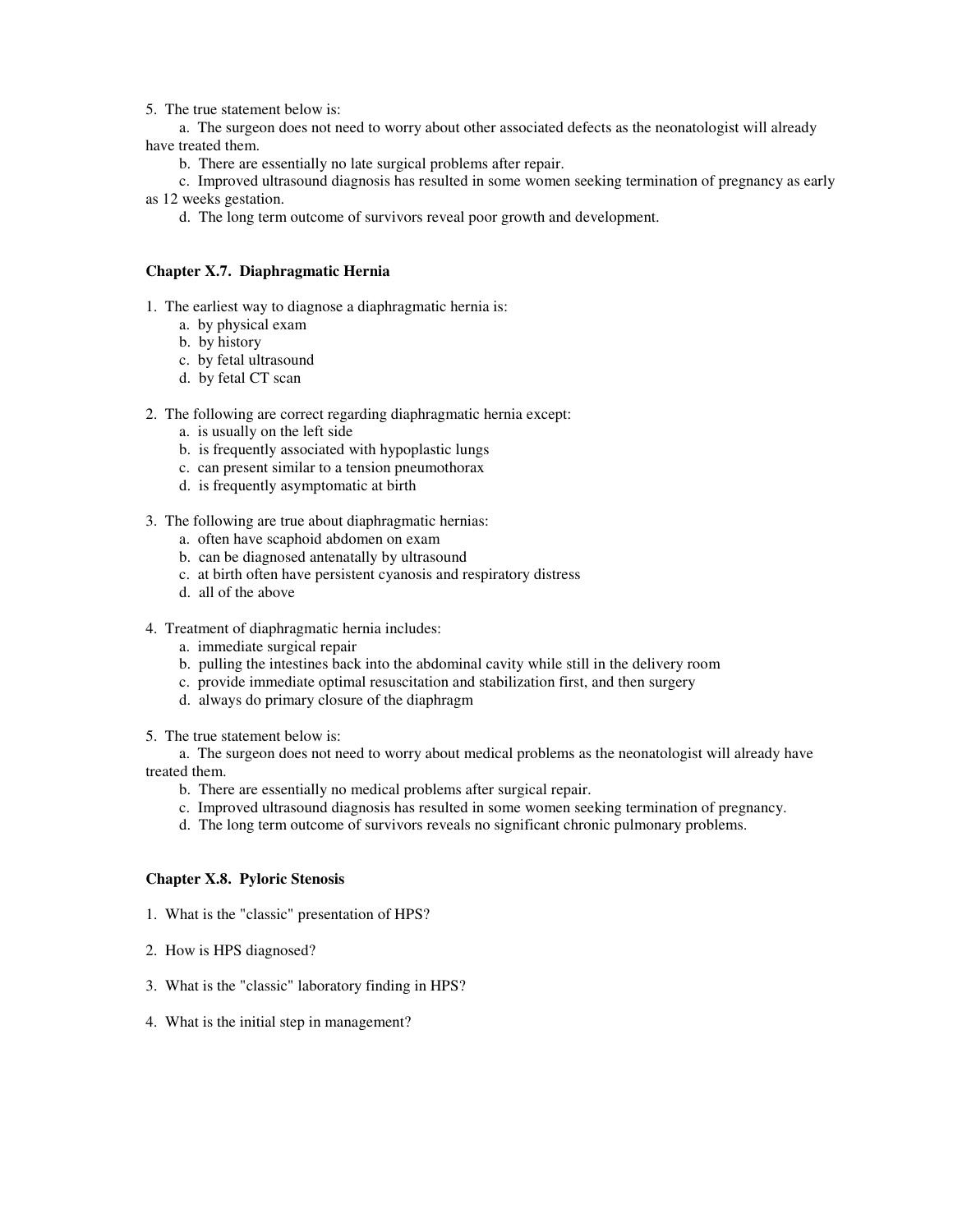- 5. Which of the following sets of electrolytes could be seen with HPS (Na, K, Cl, bicarb):
	- a. 130, 2.7, 90, 28
	- b. 130, 5.8, 94, 22
	- c. 130, 3.9, 98, 17
	- d. 148, 4.1, 108, 13

### **Chapter X.9. Intestinal Atresias, Duplications and Microcolon**

1. The double-bubble sign on plain abdominal radiograph is diagnostic of what kind of atresia?

2. How could you distinguish between an esophageal atresia with tracheoesophageal fistula (TE) from an esophageal atresia without TE fistula?

3. What other abnormalities are associated with an esophageal atresia?

4. How does an esophageal or duodenal atresia differ etiologically from a jejunal or an ileal atresia?

5. What makes undiagnosed intestinal duplication potentially life threatening?

### **Chapter X.10. Craniofacial Malformations**

1. In the newborn nursery, the mother of a child with a cleft lip and palate typically has a lot of concerns and will ask about the following. What do you tell her?

a. What caused the cleft lip?

b. Was there anything that she did or took in her early pregnancy that could have caused this, before she knew that she was pregnant?

c. What about feeding the baby and can she breast feed?

d. What surgeries the baby will need, and when?

e. If they have another baby, what are the chances that the next baby will have a cleft lip? What about the babies' children?

2. Why do cleft palate children develop more ear aches?

3. Why do cleft palate children have trouble with speech development, and what can be done to minimize this?

### **Chapter X.11. Abscesses**

1. True/False: Some abscesses can resolve spontaneously.

2. What is the most common organism involved in abscess formation?

- 3. True/False: All abscesses are treated by incision and drainage.
- 4. What is the rationale behind multi-drug antibiotic treatment?
- 5. Does a person have to be immunocompromised to develop an abscess?
- 6. What are the complications of untreated abscesses?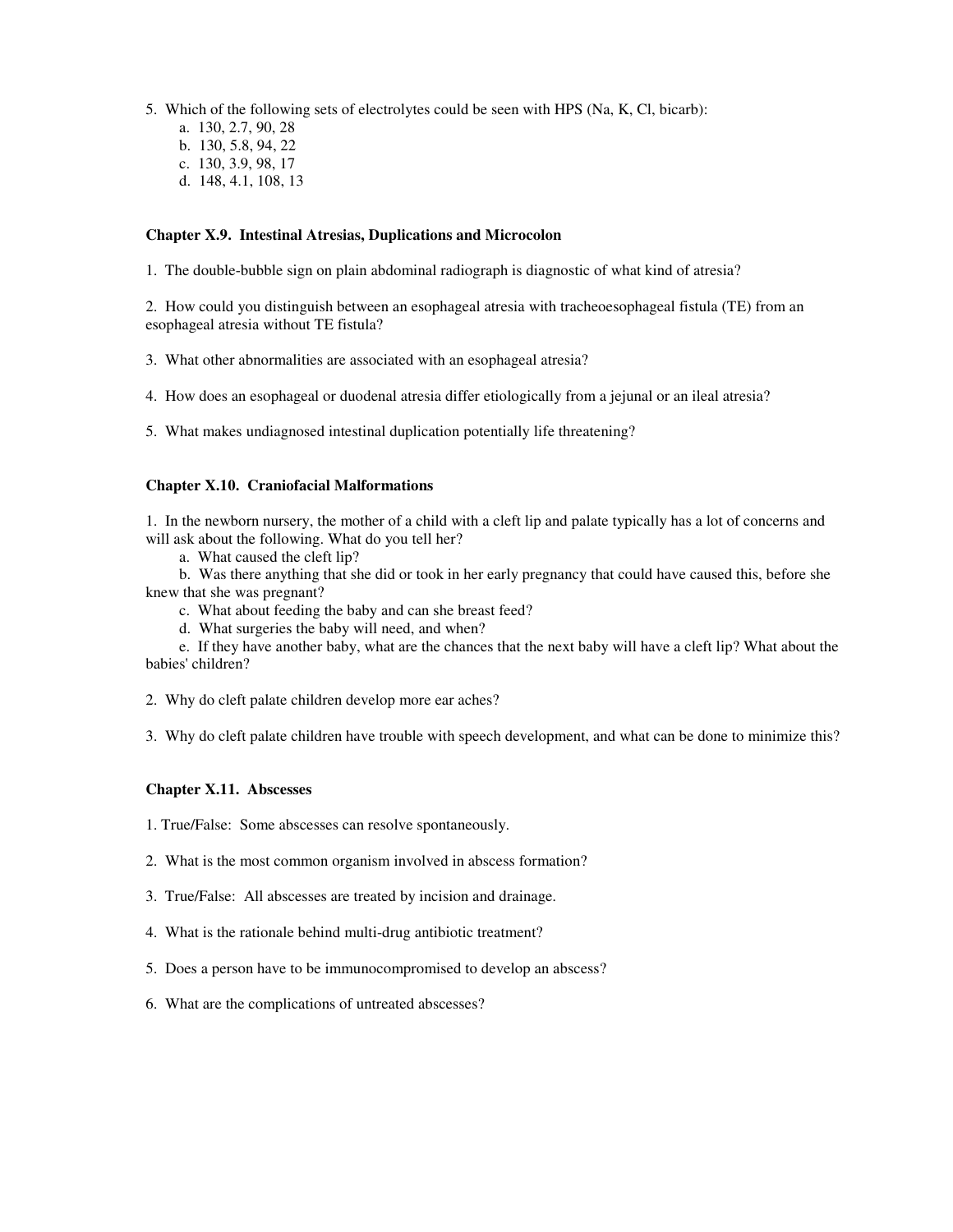# **Chapter X.12. Lymphangiomas**

- 1. Which of the following is NOT a kind of lymphangioma?
	- a. lymphangioma simplex or circumscriptum
	- b. capillary lymphangioma
	- c. cavernous lymphangioma
	- d. cystic hygroma
	- e. subdural hygroma
- 2. Which two of the following choices are NOT characteristic of cystic hygromas?
	- a. bluish color
	- b. increases in size with dependent position
	- c. if superficial, transilluminates brightly
	- d. does not enhance with contrast in MRI
	- e. large neck mass presenting at birth
- 3. True/False: The differential for a lymphatic malformation depends on its location.
- 4. In the U.S., primary treatment of lymphatic malformations can include all of the following EXCEPT:
	- a. surgical excision
	- b. no treatment if benign
	- c. pharmacological sclerotherapy
	- d. radiation therapy
- 5. Complications of cystic hygromas in the head and neck include all of the following EXCEPT:
	- a. airway obstruction
	- b. esophageal obstruction
	- c. infection
	- d. hydrops fetalis
	- e. hemorrhage
	- f. no exceptions (all above are correct)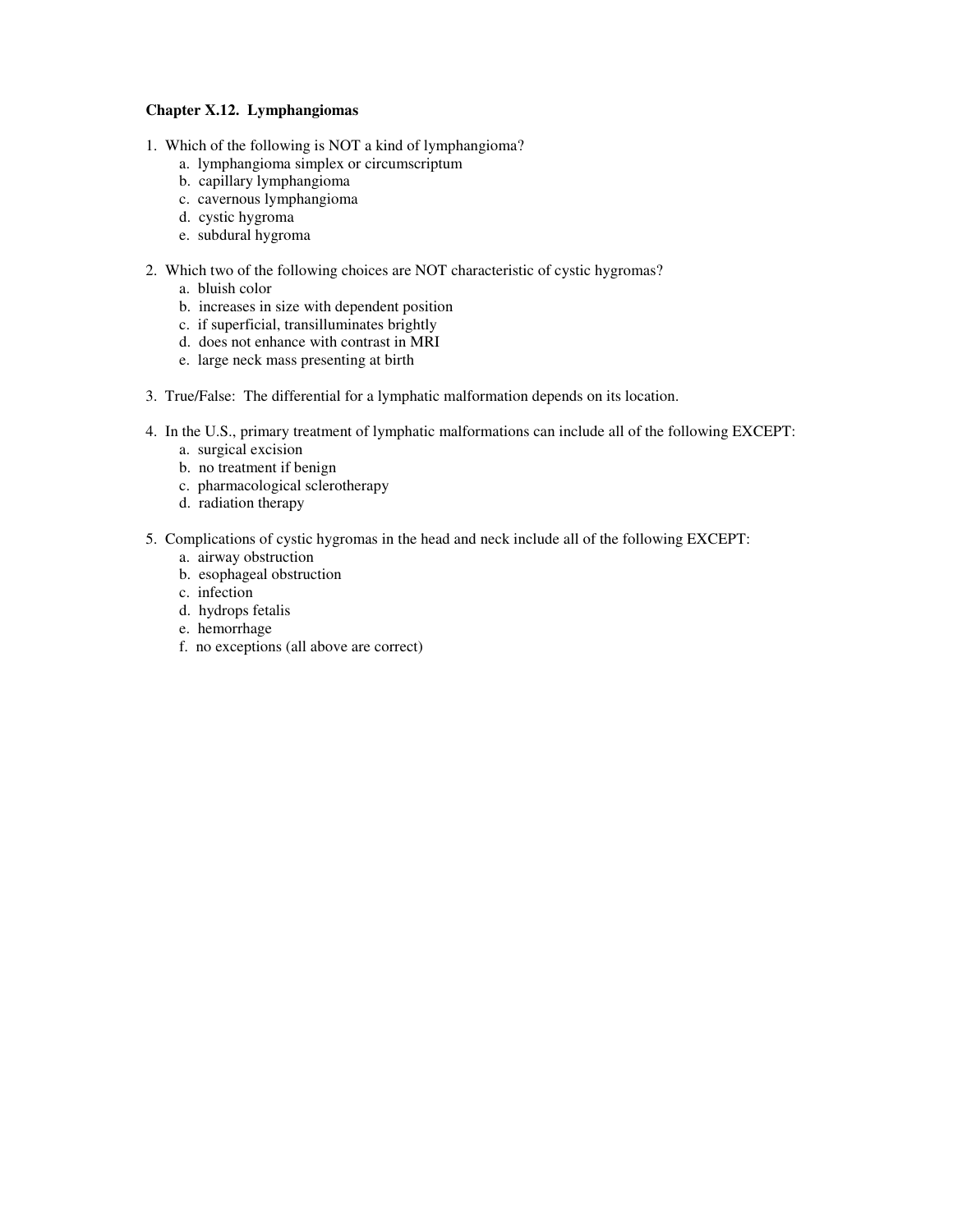# **Section XI. Hematology**

### **Chapter XI.1. Anemia**

1. What two classification schemes can be used to narrow down the differential diagnosis of anemia in children?

2. What laboratory finding suggests that an anemia is due to a decreased production of red blood cells?

3. What elements of the history, physical, and laboratory evaluation suggest increased red cell destruction as the cause of anemia?

4. What is the best test to rule in or rule out iron deficiency? Justify your answer.

5. True/False: A child raised in a lead based paint containing home that is well maintained has a significantly lower chance of lead poisoning than if that home is in disrepair.

6. True/False: Cow's milk exerts a direct toxic effect on the intestinal mucosa of some infants, leading to microscopic blood loss and iron deficiency anemia.

7. True/False: Children with iron deficiency anemia caused by excessive cow's milk intake often have a history of black or tarry stools.

8. True/False: The iron content of cow's milk is zero or very close to zero.

9. The lab reports a patient's hemoglobin as 7 g/dl, and the reticulocyte count as 1%. The published normal value for the reticulocyte count is 0.7% to 2.0%, so the reticulocyte count is within the laboratory's normal range. How would you interpret this reticulocyte count?

- a. This reticulocyte count is normal, so the patient's bone marrow is making RBCs adequately.
- b. This reticulocyte count is low. The laboratory's normal values are incorrect.

c. This reticulocyte count value is normal for a patient with a normal hemoglobin, but for a severely anemic patient, the reticulocyte count should be high. Thus, in view of this patient's severe anemia, this patient's reticulocyte count is actually low and indicative of a condition in which RBCs are not being produced.

d. This reticulocyte count is too high for a low hemoglobin. Thus, this is indicative of a hemolytic etiology.

### **Chapter XI.2. Thalassemia**

1. In reference to the case presentation at the beginning of the chapter, what is the best approach to an otherwise healthy, asymptomatic 12 month old female with the hemoglobin of 9.1 g/dl (MCV 58) on routine CBC screen and the presence of Hemoglobin Barts on her newborn screen?

a. explain to the parents that the baby may have thalassemia and obtain an electrophoresis.

b. start the baby on Fe supplements and order an electrophoresis.

c. start the baby on Fe supplements, recheck in a month, and if the hemoglobin is not improved then, assume the baby has thalassemia.

d. counsel the family that the baby has a form of alpha thalassemia, and that no immediate other tests or Fe supplements are needed.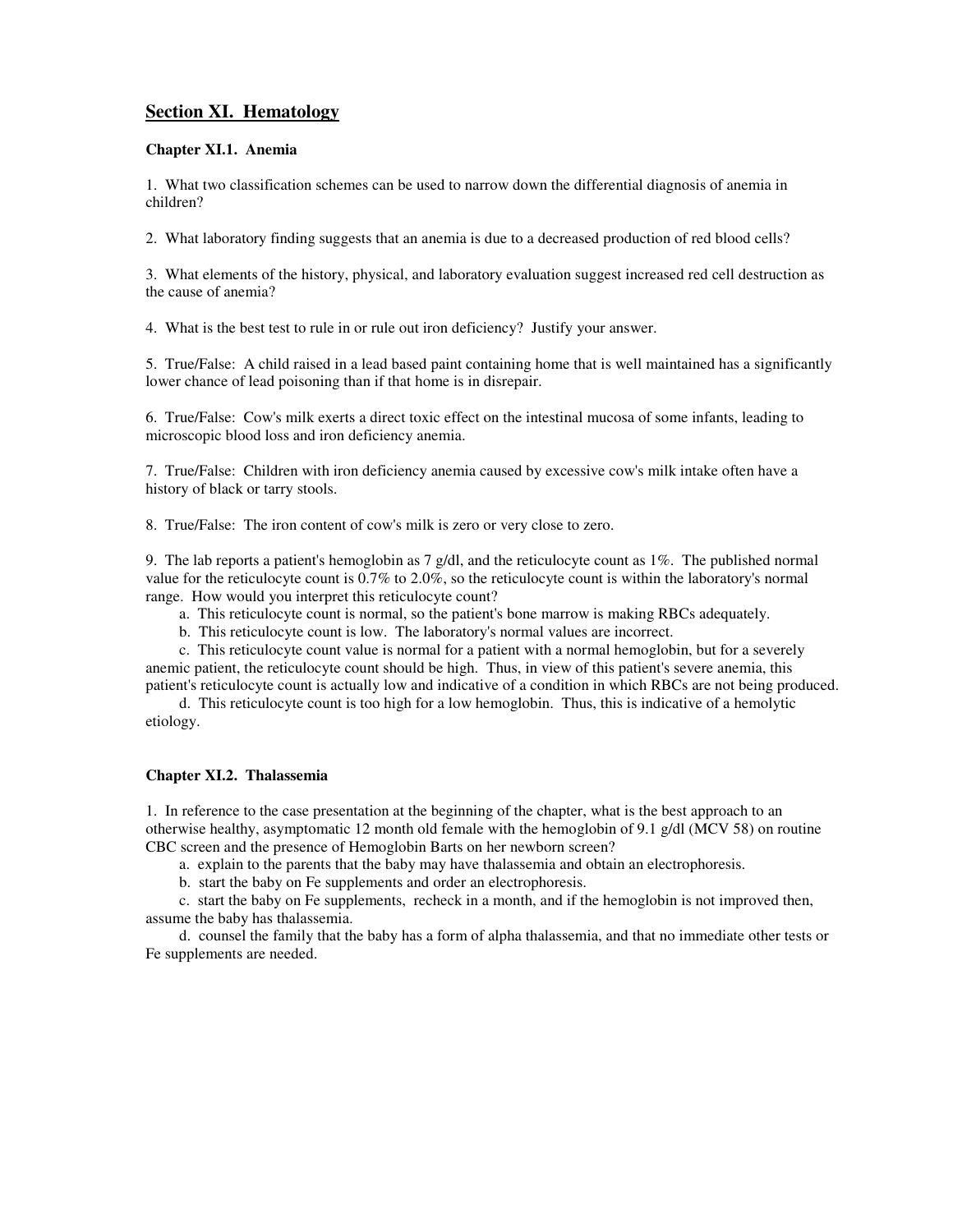2. A 15 year old Filipino female is noted to have a hemoglobin of 10.6 g/dl with an MCV of 65 on routine testing. She reports regular menses lasting 4-5 days each cycle. She has no specific complaints. She is unaware of a family history of anemia. By history, her diet appears to be nutritionally adequate. PE is normal; specifically there is no hepatosplenomegaly, jaundice, or scleral icterus. What is the most appropriate management?

a. start on oral contraceptives and recheck a CBC in two months

b. start on empiric Fe while awaiting results of a hemoglobin electrophoresis and iron studies. Recheck CBC in 2 months if iron was deficient.

c. check for Hemoglobin Barts; if not present start on Fe supplements and recheck CBC in 2 months

d. order a hemoglobin electrophoresis; if Hemoglobin H is not found start on Fe while Fe studies are pending, and recheck CBC in 2 months if iron deficiency anemia was present

3. A newborn Laotian boy is noted to have Hemoglobin E on his newborn screen. He is otherwise well. A family history is not available due to a language barrier. What is the least pertinent issue to be considered here?

- a. presence of Hemoglobin Barts
- b. hemoglobin at 6 months of age
- c. hemoglobin level now
- d. the order of the hemoglobins printed on the newborn screen

4. Indicate whether iron supplementation is indicated or contraindicated in each of the following clinical situations.

a. Menstruating female with a hemoglobin of 10.0 g/dl., with no known hemoglobinopathies.

b. Beta thalassemia patient who just lost a modest amount of blood from a scalp laceration. Hemoglobin is 9.5 g/dl.

c. Healthy alpha thalassemia trait male who wants to build up his hemoglobin to run a marathon.

d. Menstruating female with alpha thalassemia trait who has had heavy and prolonged periods for the past year. Her hemoglobin is 8.0 and her iron levels and ferritin demonstrate severe iron deficiency.

5. Some ethnic groups with alpha thalassemia trait have a small risk of hydrops fetalis, but other groups have no risk. How is this possible? (The answer to this question was not stated in the chapter, but it can be answered with exceptionally brilliant thinking.)

### **Chapter XI.3. Sickle Cell Disease**

1. Of the following, what is the best approach for a febrile child with sickle cell disease?

- a. CBC, BC, oral hydration, IM or oral antibiotics if source of infection is noted on PE.
- b. CBC, BC, IM ceftriaxone, follow-up with PCP next day.
- c. CBC, BC, admit for IV hydration and IV antibiotics.
- d. CBC, BC, no oral antibiotics if no specific source of infection is noted on PE.

2. A 13 year old girl with sickle cell anemia is admitted to the hospital for treatment of a pain crisis. She states her right arm and shoulder started hurting yesterday evening. She has taken acetaminophen with codeine every 3 hours for the last 8 hours, but the pain has only escalated. She denies recent fevers, cough, or URI symptoms. She is on no routine pain medications at home, and was last admitted 5 months ago with a similar pain crisis. On PE, she is in obvious pain, and is crying. Her exam is remarkable for pallor, and slight scleral icterus. She has full range of motion of the right arm, and the rest of her joints. CBC shows a hemoglobin of 7.9 g/dl, WBC 17.8, and platelet count of 543 thousand. Appropriate initial management includes:

- a. IV hydration if oral intake is insufficient, IV or PO pain management as needed.
- b. IV hydration, hydromorphone PCA plus continuous infusion.
- c. IV hydration, IM meperidine prn.
- d. IV hydration, transfusion of PRBC, IV narcotic q 4 hours prn.

3. Explain why most states have adopted newborn screens that identify sickle cell disease at birth.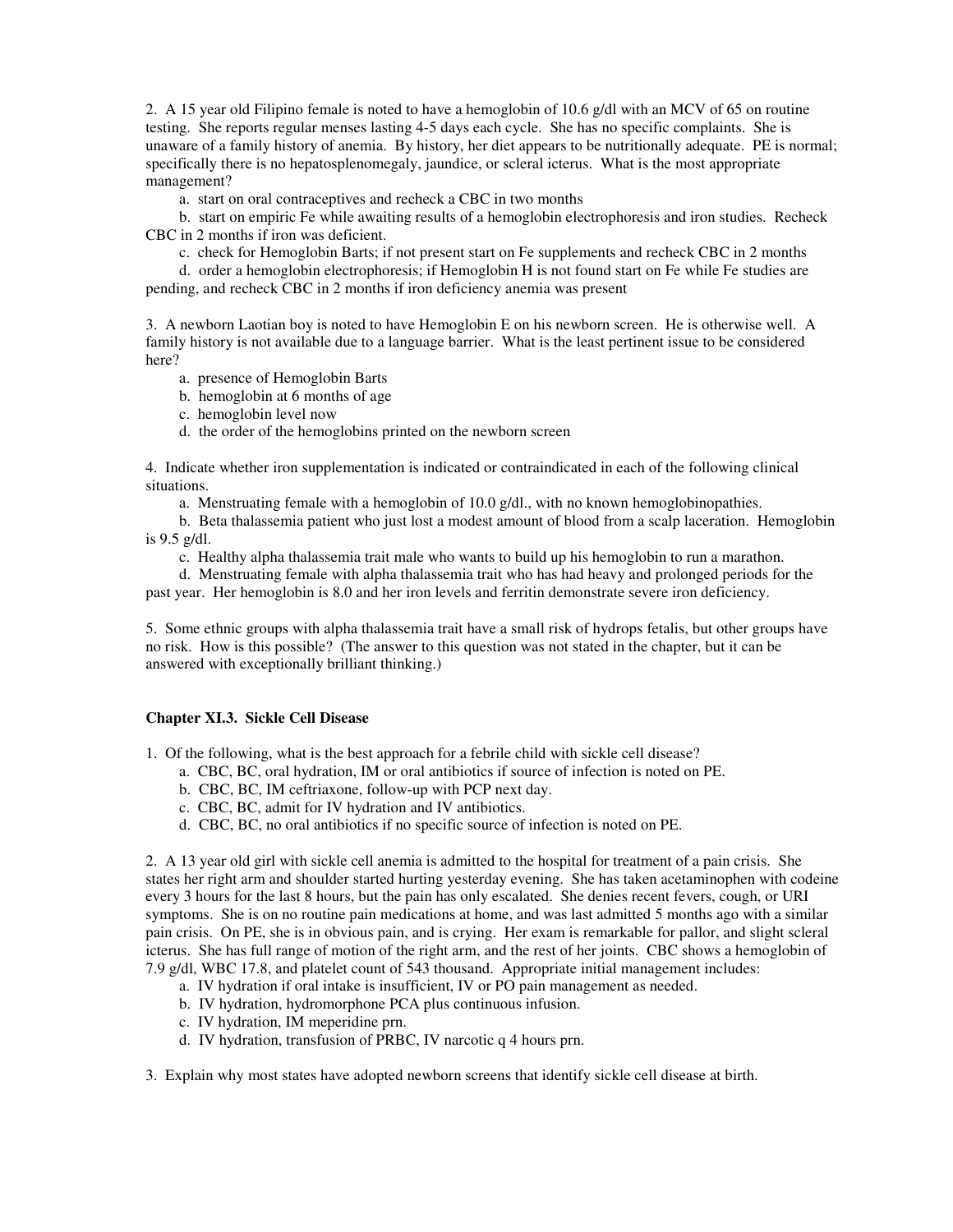- 4. Explain why children with sickle cell disease do not develop symptoms until after 6 months of age?
- 5. Will a child with sickle beta thalassemia be identified as such on its newborn screen? Why or why not?

### **Chapter XI.4. Bone Marrow Failure**

- 1. What is the treatment of choice for severe acquired aplastic anemia?
- 2. What laboratory study is diagnostic for Fanconi's anemia?

3. How can one differentiate between Diamond Blackfan anemia and transient erythroblastopenia of childhood?

- 4. What is the triad associated with dyskeratosis congenita?
- 5. Which two factors are associated with gastrointestinal hemorrhage in infants with TAR syndrome?
- 6. Name some viruses and drugs which cause aplastic anemia?
- 7. What is the i-antigen and what hematologic problems is it associated with?

#### **Chapter XI.5. Newborn Hematology**

1. True/False: Newborns with Down syndrome and elevated white counts and immature forms frequently progress to leukemia.

2. True/False: Factor VIII deficiency is on the vitamin K dependent factors leading to Hemorrhagic disease of the newborn.

- 3. Rh antibodies in mothers can result from:
	- a. previous mismatched transfusions
	- b. prior miscarriages
	- c. fetal maternal transfusion
	- d. all of the above.

4. True/False: Red cell problems are usually seen with abnormalities of white cells and platelets.

5. True/False: Neonatal immune thrombocytopenia can result from maternal auto sensitization or fetal maternal transfusion.

6. True/False: Thalassemia and hemoglobinopathies can present in the neonatal period with severe anemia.

#### **Chapter XI.6. Bleeding Disorders**

- 1. What is the mechanism for the thrombocytopenia in ITP?
- 2. What is the classic triad associated with hemolytic uremic syndrome?
- 3. How is hemophilia inherited?
- 4. Describe some indications for factor VIII administration in a patient with hemophilia A.
- 5. What are the functions of von Willebrand factor?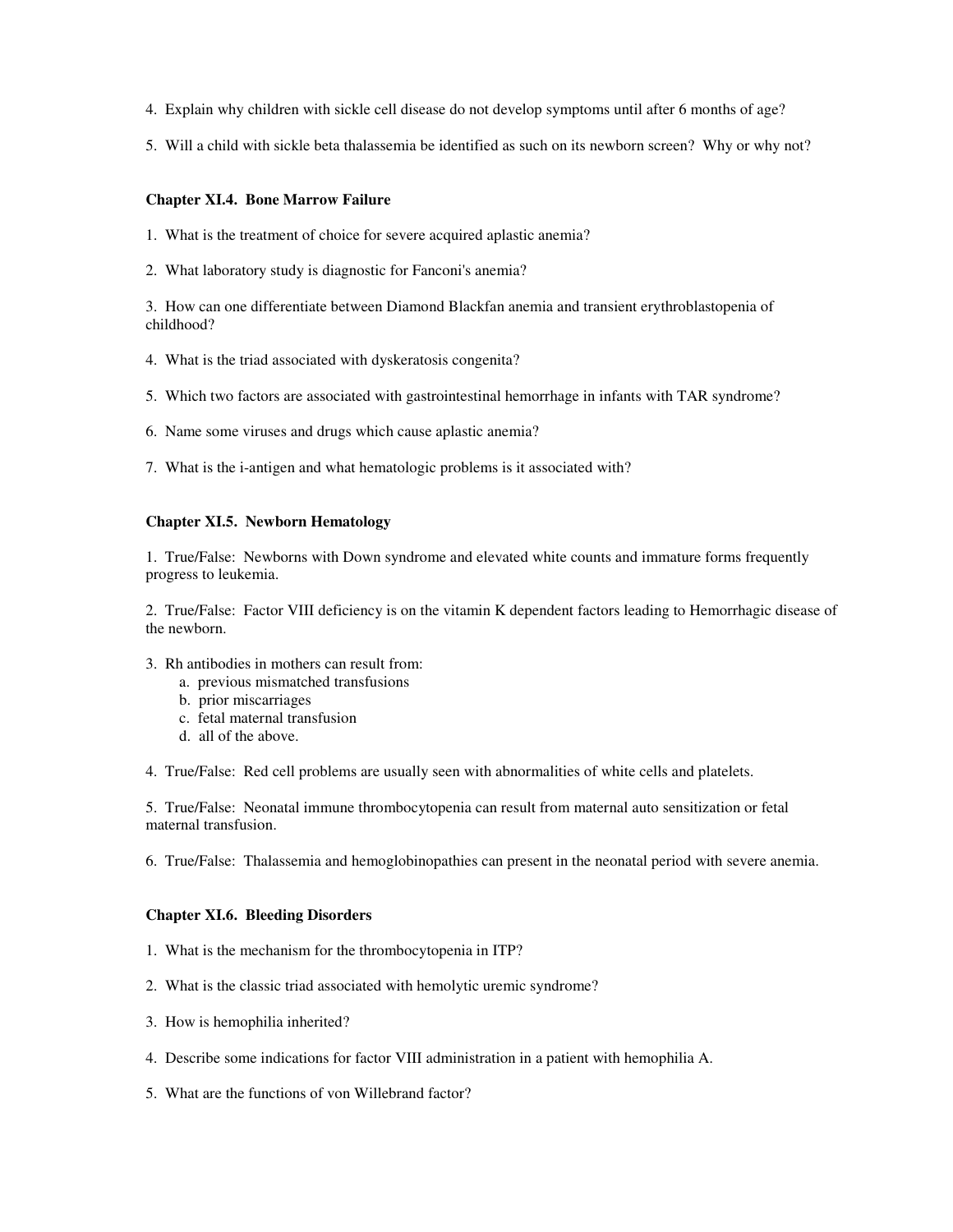- 6. What combination of laboratory tests are good screening studies for von Willebrand disease?
- 7. Why is it important to test for blood type in a person with suspected von Willebrand disease?
- 8. Name the vitamin K dependent factors.

9. Explain why the addition of normal plasma to a patient's PTT test, will help to identify a circulating anticoagulant such as the lupus anticoagulant.

#### **Chapter XI.7. Transfusion Medicine**

A 7 year old boy is being worked up for profound pancytopenia. He was well until one week ago when his grandparents noted pallor. He has had no recent history of fever, and is otherwise well. He was initially seen yesterday in the hematology clinic, where a CBC showed a hemoglobin of 5.3 g/dl, WBC 1.9 K/ml with 96% lymphocytes, and a platelet count of 4,000. He has a bone marrow aspirate scheduled for tomorrow. He is brought back in to the clinic today, because he has epistaxis, which has been ongoing for 1 hour now. He states he feels weak and dizzy.

Exam: He is afebrile, BP 110/40, HR is 186 with a mild gallop. Weight is 26 kg (75%ile). He is lying down, with a tissue to his nose, and bright red blood is dripping out. He is alert and oriented, nontoxic, and comfortable. He is pale appearing, conversing appropriately, and no other overt bleeding is noted. His abdomen is benign.

CBC today shows hemoglobin 5.1, WBC 1.3, and platelet count 5,000. After IV access is obtained, he is given a fluid bolus and a "type and hold" for blood status is ordered.

1. In the case above, you decide to transfuse the 26 kg patient with both PRBCs and one unit of single donor platelets. Which is the best way to transfuse the PRBCs?

- a. Transfuse 2 units, each over 6 hours, with furosemide in between the units.
- b. Transfuse 1 unit over 3 hours
- c. Transfuse 390 ml over 4 hours
- d. Transfuse 260 ml over 2 hours

2. During the transfusion of platelets, this patient develops 3 small hives (urticarial lesions) on his back. Which is the correct response? No pre-medications were given.

- a. Continue the transfusion. Stop and medicate if more hives appears.
- b. Stop the transfusion. Give diphenhydramine and proceed when the hives clear.
- c. Stop the transfusion. Draw blood for type and cross to check the crossmatch for that unit. Give

diphenhydramine, and proceed with the same unit when the hives clear, and if the repeated crossmatch is OK. d. Stop the transfusion. Give diphenhydramine and methylprednisolone, and proceed when the hives

3. During the transfusion of PRBC, the child starts to complain of lower back pain during the transfusion. What is most likely happening?

- a. A febrile reaction from donor white blood cells causing an inflammatory response.
- b. A hemolytic reaction involving donor antibodies to recipient red blood cells.
- c. A hemolytic reaction involving donor red blood cells and recipient antibodies.
- d. Recipient mast cell histamine release, stimulated by donor antigen presenting cells.

4. All of the following should be done with this complaint of lower back pain, EXCEPT:

a. Consider IV corticosteroids.

resolve.

- b. Hydrate with IV fluid bolus.
- c. Repeat crossmatch with unit of blood being transfused.
- d. Administer subcutaneous epinephrine.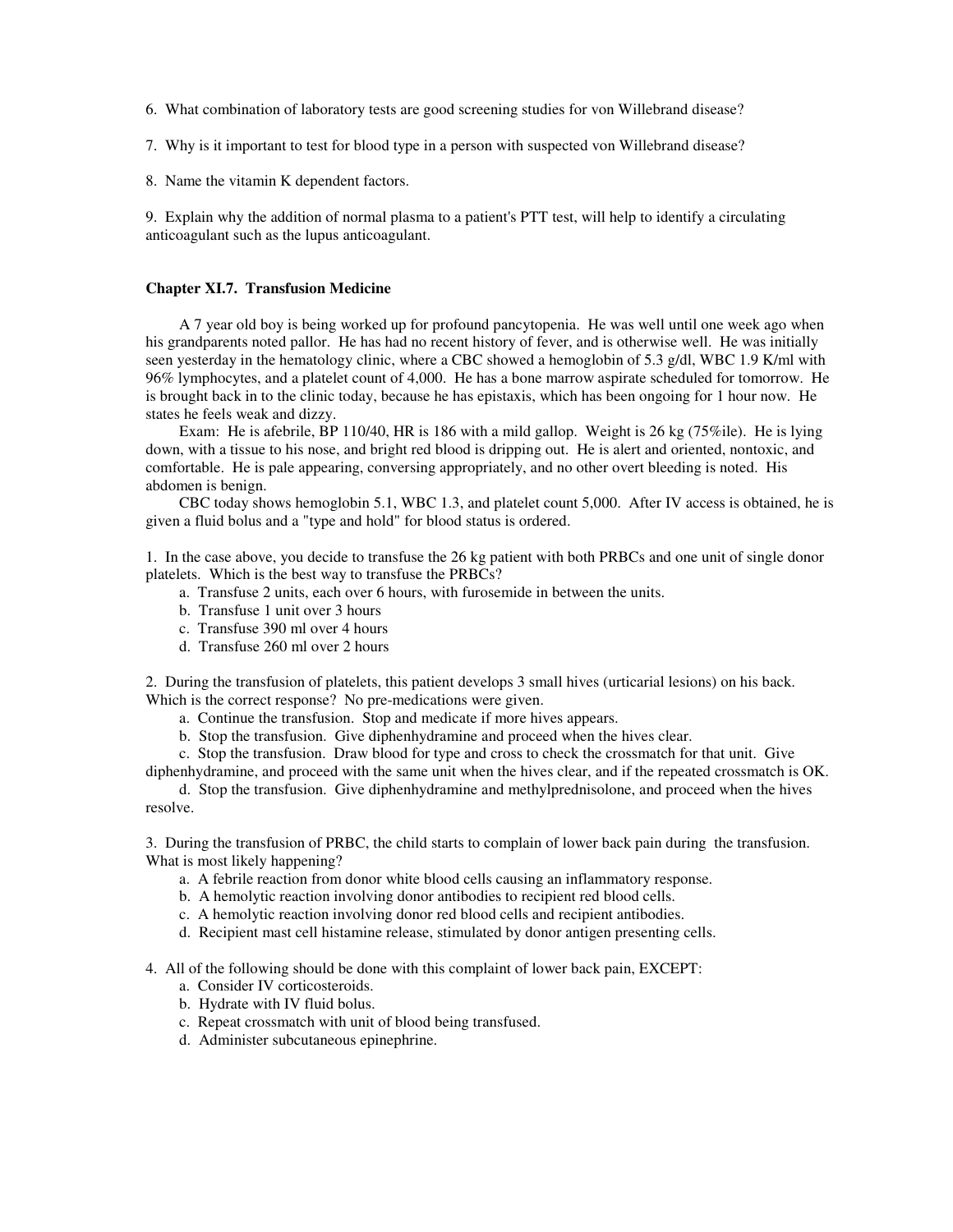5. Which of the following children should receive a transfusion of PRBC?

a. A 2 year old with Hgb 2.8 g/dl (etiology unclear at the moment), HR 200, with gallop.

b. A 2 year old Jehovah's Witness with Hgb 2.8 g/dl (etiology unclear at the moment), HR 200 with gallop.

c. A 4 year old just diagnosed with Neuroblastoma, Hgb 6.8 g/dl, HR 134.

d. A 13 year old girl, presents with butterfly rash on her face, has fevers, Hgb 6.8 g/dl, rales,

splenomegaly, HR 156.

e. All of the above

6. Irradiation of blood products:

- a. Will prevent donor white blood cells from proliferating in the recipient's body.
- b. Will kill many common infections that could be transmitted in extraneous donor WBC or plasma.
- c. Could, in theory, take the place of blood filters.
- d. Is very expensive and tedious, and therefore should be used in only selected cases.

7. An 11 month old boy weighs 7.5 kg, and has Fe deficiency anemia with a Hgb 2.2 g/dl. HR is 188. You decide to transfuse him. Which is the best way to transfuse him with PRBCs (checking the Hgb at appropriate intervals)?

- a. Transfuse 150 ml over 12 hours.
- b. Transfuse 2 half units, each over 4 hours.
- c. Transfuse 15 cc/kg, i.e. about 112 ml slowly over 6 hours, then start oral Fe.

d. Transfuse slowly at <3ml/kg/hour, with subunits from a unit split in the blood bank, and discard the remainder of each subunit after 4 hours.

8. All are true of a neonatal unit (of red blood cells) EXCEPT:

- a. Always CMV negative.
- b. Always irradiated.
- c. Intended only for babies <2 months of age.
- d. Always O negative.

# **Chapter XI.8. Neutrophil Disorders**

1. The risk of infection with neutropenia is highest when:

- a. Neutropenia onset is rapid
- b. Low bone marrow cellularity is present
- c. Peripheral destruction of neutrophils is occurring
- d. Anti-neutrophil antibody is present
- 2. The most common cause of neutropenia is:
	- a. Anti-neutrophil antibody
	- b. Drugs
	- c. Infection
	- d. Bone marrow failure
	- e. Malignancy
- 3. Neutropenia associated with steatorrhea is most characteristic of:
	- a. Cystic fibrosis
	- b. Kostmann syndrome
	- c. Evan's Syndrome
	- d. Chediak-Higashi Syndrome
	- e. Shwachman-Diamond Syndrome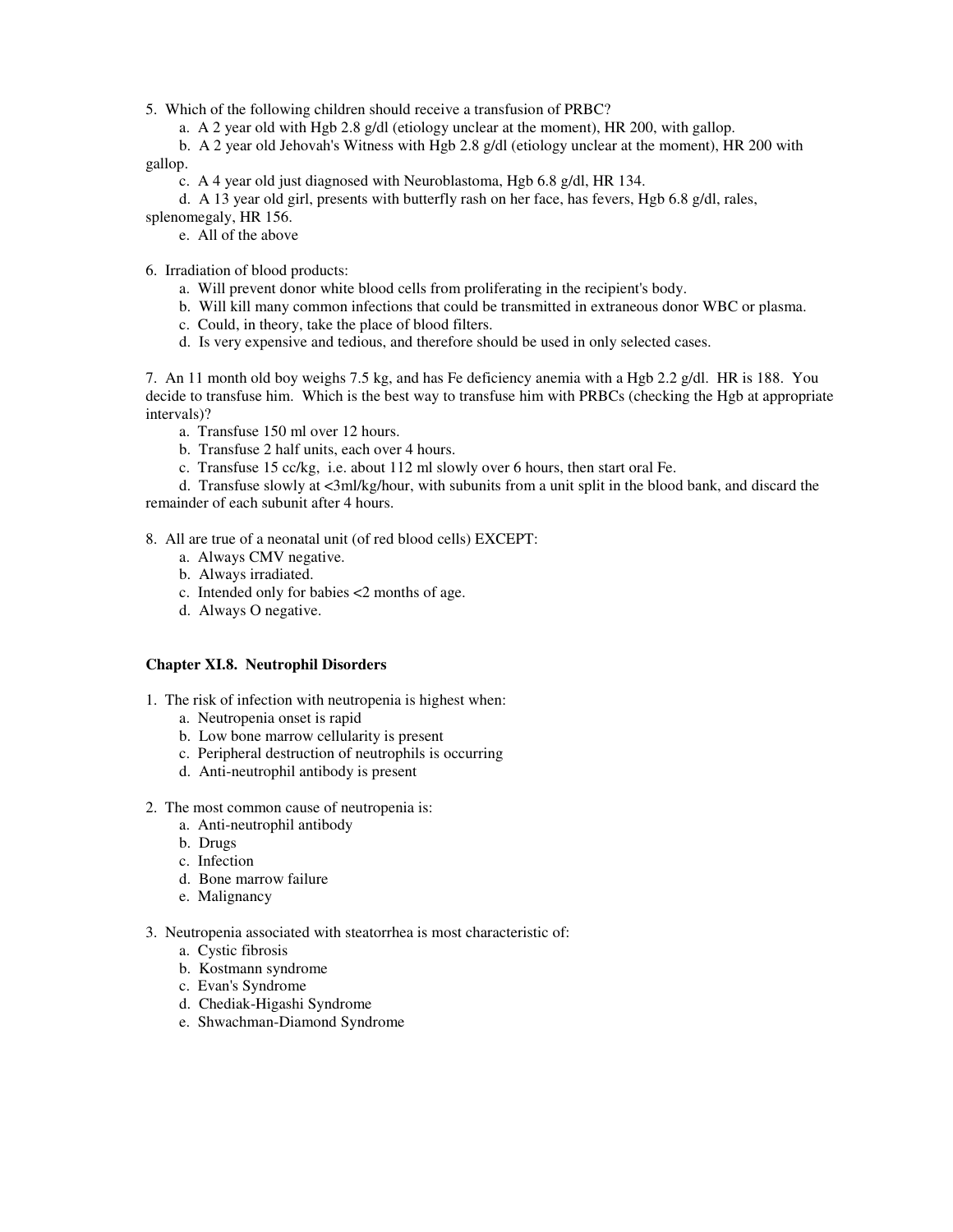- 4. Neutrophil defect associated with increased infections with catalase-negative organisms
	- a. Hyper-IgE syndrome
	- b. Leukocyte adhesion deficiency type I
	- c. Leukocyte adhesion deficiency type II
	- d. Chronic granulomatous disease
	- e. Pseudo-neutropenia
- 5. Infections in children with defects in neutrophil function are characterized by:
	- a. Decreased inflammation that may mask serious infection
	- b. Indolent, chronic infections
	- c. Bacterial and fungal organisms
	- d. Elevated erythrocyte sedimentation rate
	- e. All of the above

# **Section XII. Oncology**

# **Chapter XII.1. Oncology Treatment Principles**

1. What are some common opportunistic infections associated with immunosuppression induced by chemotherapy? What is the appropriate prophylaxis for these patients?

- 2. Give an example of a drug from each of the five classes of current chemotherapy in use.
- 3. What is a serious side effect for methotrexate use especially intrathecally delivered?
- 4. What is the mechanism responsible for most chemotherapeutic complications?
- 5. Where are various places that stem cells may be harvested from in the body?

# **Chapter XII.2. Leukemia and Lymphoma**

1. You are called to the ER to evaluate a 10 year old boy who has been tired for 2 weeks and his parents noticed that he becomes short of breath when he walks upstairs to go to his bedroom. Upon your physical exam, you note that he has some shortness of breath when he is placed in the supine position. Which of the following procedures might you consider initially ?

- a. Arrange for a better examination of the lungs and possible diagnostic biopsy under general anesthesia.
- b. PA and Lateral chest x-ray.
- c. An MRI of the chest to rule out an enlarged heart.
- d. Diagnostic fine needle aspirate without general anesthesia to find out why he is short of breath.

2. One of your patients (5 year old female) was diagnosed with ALL 6 months ago and is being treated by a pediatric hematologist/oncologist with chemotherapy. She now wants to start back to school and the school administration tells the parents that she needs to be up to date on her immunizations. They would like her MMR administered. What advice do you offer them?

a. Even though the child is on chemotherapy, there is evidence that her immune status is competent, therefore she can be given all of her scheduled immunizations.

b. Her immune system will only mount an immune response to live, attenuated vaccines, therefore she can receive the MMR vaccine as scheduled.

- c. MMR vaccine is contraindicated in a child receiving chemotherapy for cancer.
- d. The parents should wait until the child recovers from the side effects of the current cycle of chemotherapy and then make an appointment for the MMR vaccine.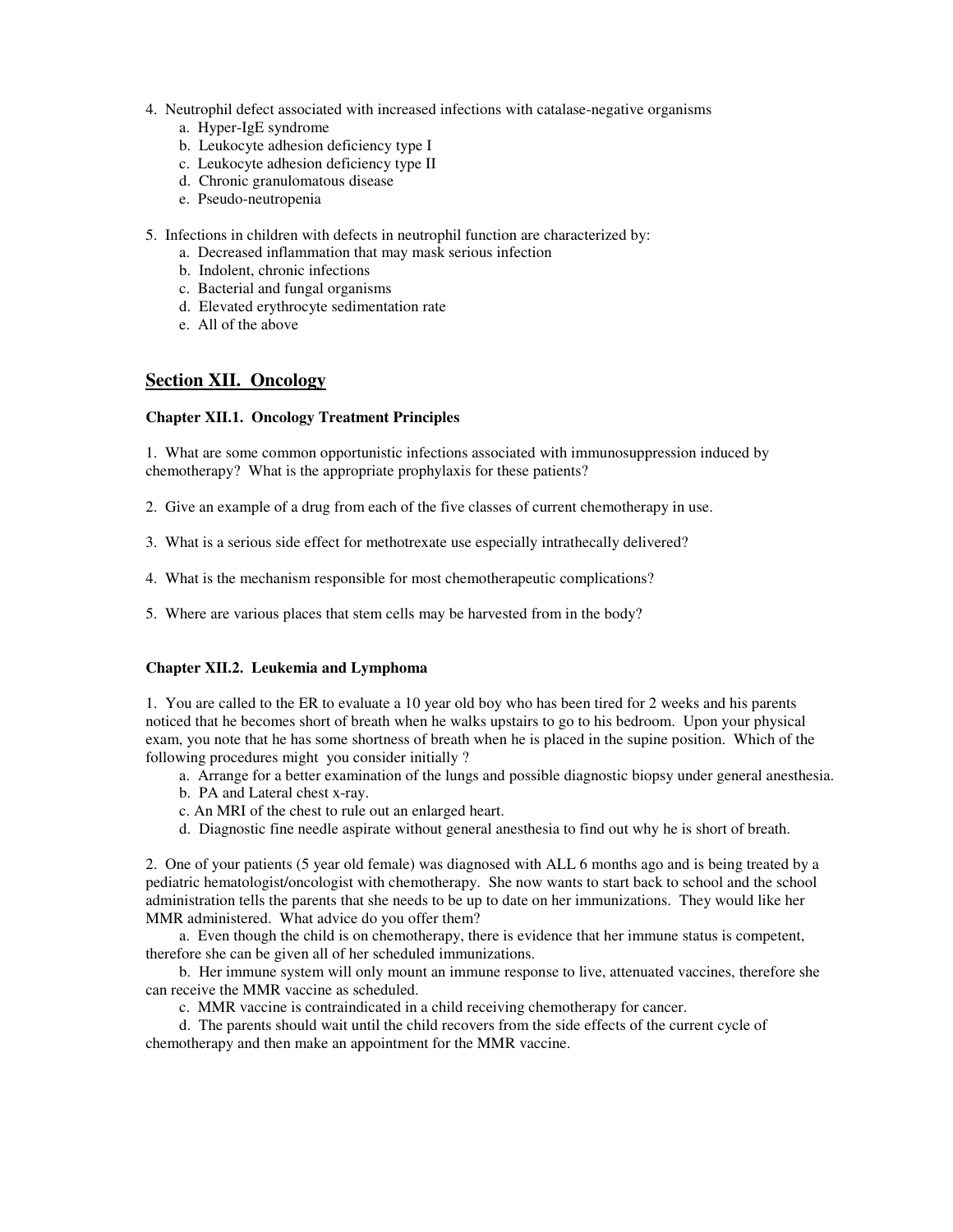3. As the pediatrician of a 7 year old boy who was diagnosed with NHL at 4 years of age and successfully completed chemotherapy, the parents made an appointment to have him see you because they were advised by the boy's teacher that he has not been keeping up academically. You review the boy's medical history, and other than the chemotherapy, you do not see anything that would account for the poor school performance. What is the best advice to the parents?

a. You remind the parents that because of the child's past medical situation, he has a feeling of neglect and abandonment therefore will need some remedial attention to overcome the psychological condition, which is causing his poor academic performance.

b. There is a high likelihood that the child has a secondary brain tumor, and may need at CT scan of the head.

c. Having received therapy which compromised the child's immune status, he most likely has meningitis, therefore should be admitted for therapy.

d. Children who have received chemotherapy and/or radiation may experience delays in growth and development, therefore further testing and gathering of information should be suggested.

4. You are the primary pediatric resident on the hematology/oncology team and covering the service over the weekend. A 6 year old was admitted on Thursday, with a history of being tired, shortness of breath, pallor and weight loss. A prompt and efficient workup revealed a diagnosis of T-cell NHL. Following the family conference and consent process to begin the child on a lymphoma protocol, treatment was started by the weekend. The chemotherapy is being administered properly, with attention to tumor lysis precautions, including vigorous hydration. As you make your midnight rounds, you notice that the documentation of fluid input and output shows a large discrepancy. The amount of fluid administered (orally and intravenously) is almost twice the volume as the urine output. You suspect that the patient is experiencing complications from the chemotherapy and think you should do which of the following:

a. Increase the hydration because the fluid balance is not equal, and the patient should be receiving more than twice maintenance fluid intake during induction chemotherapy.

b. Perform a thorough physical exam, have the patient weighed, repeat the serum electrolytes immediately to determine if the patient is fluid overloaded.

c. The patient is experiencing renal failure, and needs immediate consultation by a nephrologist to begin dialysis.

d. You decide that the oral fluid intake has not been taken into consideration, which it should be, and estimate the amount the patient has been taking in orally based on what was served on his meal trays. By your calculations, the total fluid intake and output is equal, therefore no further action is needed.

5. The parents of a 5 year old boy bring their son to see you because they are concerned that their son has leukemia. His 3 year old sister had a URI 2 weeks ago, but fully recovered and has been back in school and active. This 5 year old boy has URI symptoms now. They noticed bruising on his legs and arms over the last few days, and their neighbor's daughter had similar findings 2 years ago before she was diagnosed with acute lymphoblastic leukemia. The mother's grandfather died at the age of 80 from leukemia. Your physical exam is unremarkable except for the bruises noted on the anterior legs and on the forearms. He is playful and cooperative. What course of action or advice should you do next?

a. Because of the strong family history of ALL and the leukemia case in the neighborhood, you should pursue a presumed workup of ALL and notify the state Cancer Control Division.

b. Obtain a complete blood count.

c. The bruising strongly makes you suspicious of possible child neglect or abuse. Reassure the parents that you do not suspect them, but you should alert them of your concerns and find out who could possibly be the perpetrator.

d. Since the bruises are the only abnormal finding, you are less concerned about leukemia, therefore you alleviate the parents' concerns and tell them that the bruising is most likely related to the child's aggressive activities at school.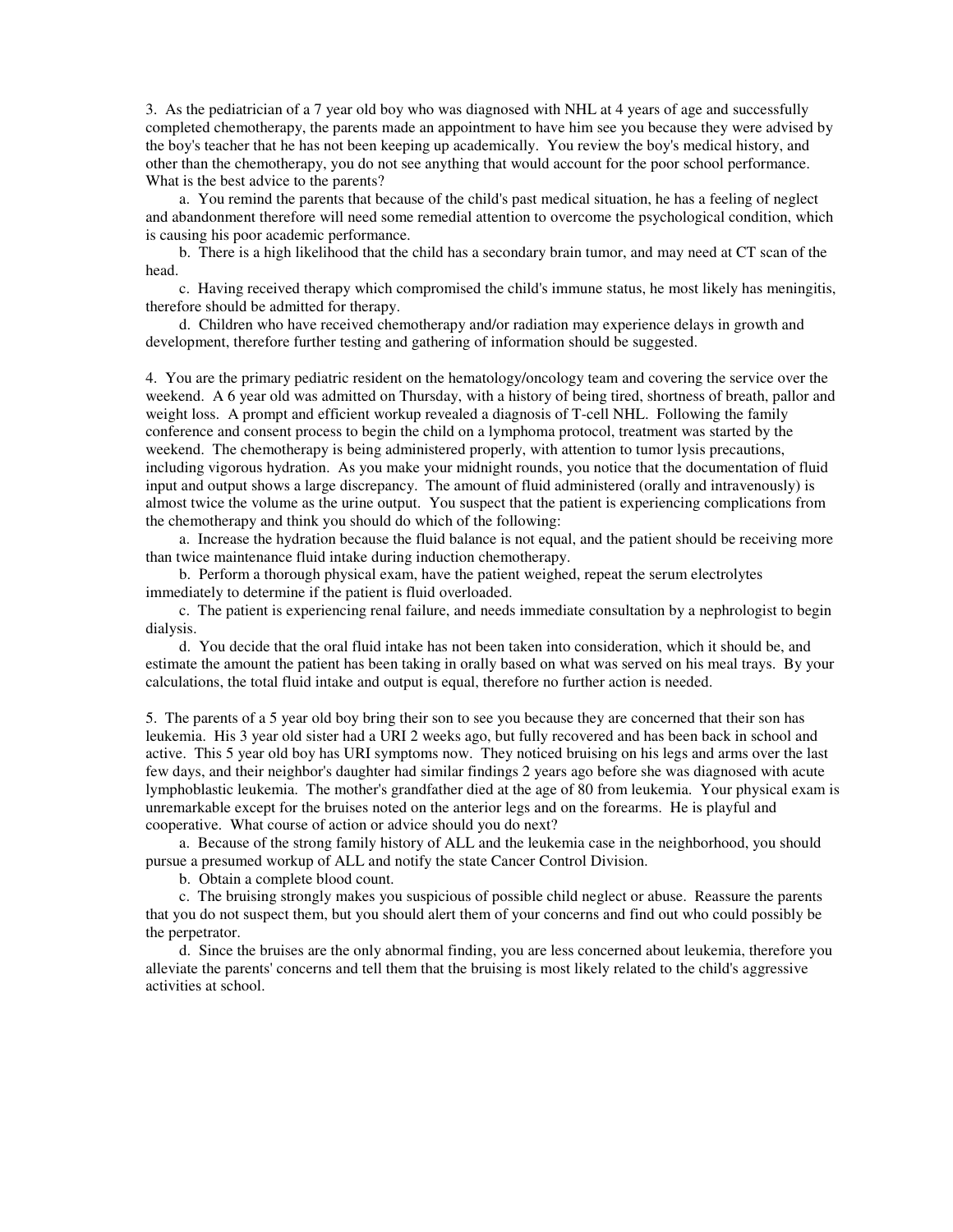# **Chapter XII.3. Solid Tumor Childhood Malignancies**

1. A 2 year old boy presents with a large right flank mass, fever, weight loss, proptosis of the right eye, and ecchymosis around the right eye. The most likely diagnosis is:

- a. Wilms' tumor
- b. Neuroblastoma
- c. Hydronephrosis
- d. Metastatic neuroblastoma
- 2. What is the most common secondary tumor that develops after survival of retinoblastoma?
	- a. Neuroblastoma
	- b. Soft tissue sarcoma
	- c. Osteosarcoma
	- d. Acute lymphocytic leukemia
- 3. Which one of the syndromes in the following list is not associated with Wilms' tumor?
	- a. Beckwith-Wiedemann syndrome
	- b. Li-Fraumeni syndrome
	- c. WAGR syndrome
	- d. Denys-Drash syndrome

4. If a teenager comes in complaining of night pain in his knee, which disorder should be at the top of your differential? Which would be the most likely, and which would be the most serious likely consideration?

- a. Juvenile Rheumatoid Arthritis
- b. Osteosarcoma
- c. Paget's Disease
- d. Stress fracture
- e. Growing pains
- 5. Retinoblastoma is often detected by:

a. Primary care physicians performing routine ophthalmoscopy checks for a red reflex, but finding a white reflex instead.

- b. Flash photography of infants and children done by family members.
- c. Incidental finding on CT scans done for head trauma.
- d. Genetic counseling and risk analysis.
- e. Detection of an orbital bruit.

### **Chapter XII.4. Palliative Care**

1. True/False: There is no "ceiling" on the amount of pain medication that can be used in palliative care.

- 2. True/False: Transfusions are not appropriate for terminally ill patients.
- 3. True/False: NSAIDS and acetaminophen can potentiate the action of opioids
- 4. True/False: The amount of pain medication required is whatever it takes to eliminate the pain.

5. True/False: Although the physical suffering related to a child's dying may not be totally eliminated, there is no reason for the child to be in pain.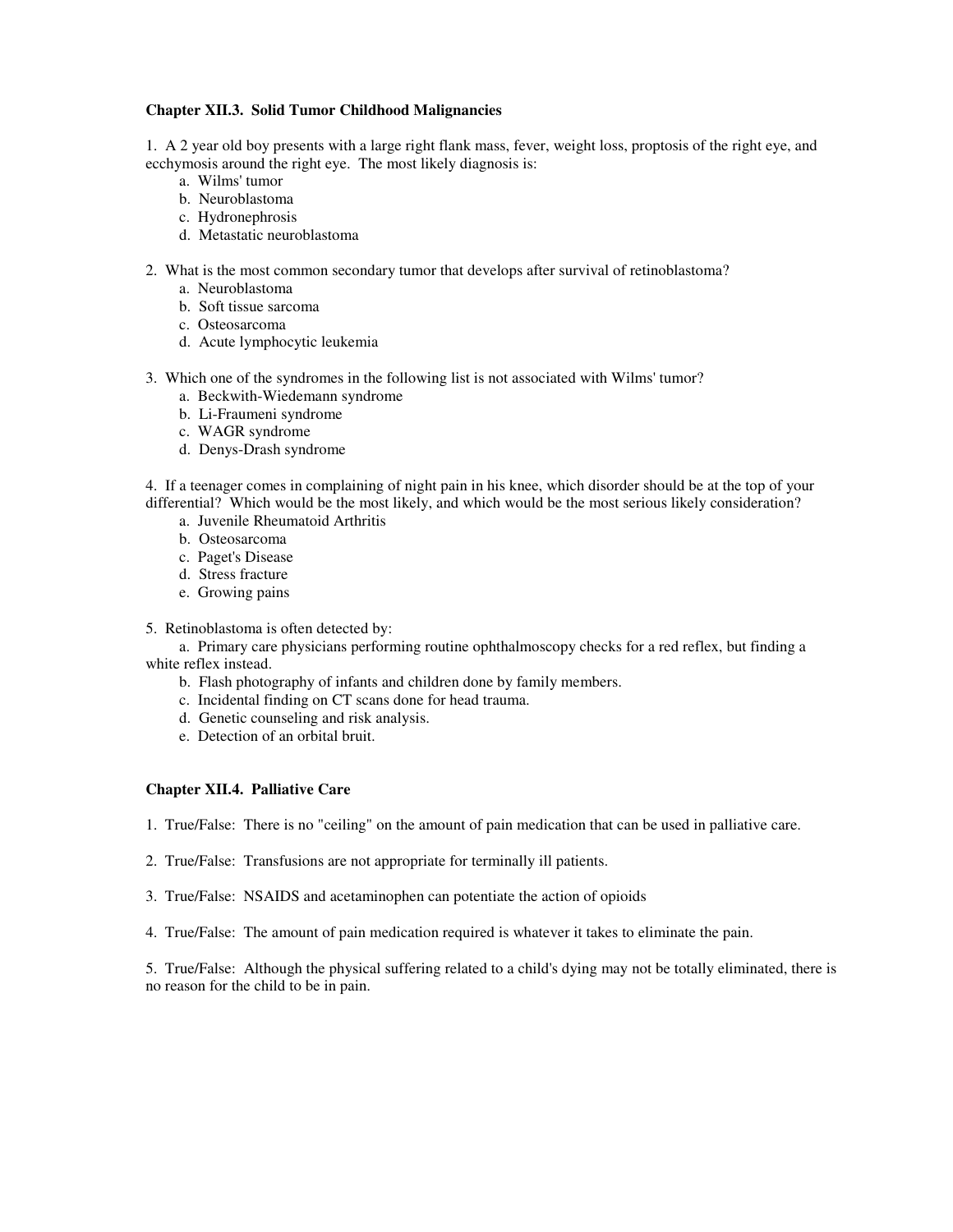# **Section XIII. Nephrology/Urology**

# **Chapter XIII.1. Nephritic Syndrome**

- 1. When does the complement C3 level return to normal in APSGN?
- 2. What is the significance of finding red cell casts in the urine?
- 3. What is the significance of finding white cell casts in the urine?
- 4. How long does hematuria persist in APSGN?
- 5. Describe some indications for hospitalization of patients with APSGN.
- 6. What are the clinical elements of the nephritic syndrome?
- 7. What are classic causes of the nephritic syndrome?

8. A 5 year old boy has a screening urinalysis as part of a general physical exam. The UA shows microscopic hematuria. History suggests that he has impetigo periodically. What a likely cause for the microscopic hematuria?

# **Chapter XIII.2. Nephrotic Syndrome**

- 1. The most common cause of primary idiopathic nephrotic syndrome is:
	- a. Focal segmental glomerular sclerosis
	- b. Membranoproliferative glomerulonephritis
	- c. Membranous glomerulopathy
	- d. Minimal change disease
- 2. Common causes of mortality in primary nephrotic syndrome is/are:
	- a. Acute renal failure
	- b. Thromboembolism
	- c. Congestive heart failure
	- d. Peritonitis
	- e. Seizure
- 3. True/False: A renal biopsy is necessary to confirm the diagnosis of primary idiopathic nephrotic syndrome.
- 4. The inheritance pattern of primary idiopathic nephrotic syndrome is/are:
	- a. Autosomal recessive
	- b. X-linked recessive
	- c. Autosomal dominant
	- d. Sporadic
- 5. Reasons for biopsy in a patient with nephrotic syndrome include:
	- a. Continued proteinuria after a week of prednisone therapy.
	- b. Age at onset of 10 months.
	- c. Relapse 1 year after initial course of therapy.
	- d. Cholesterol level greater than 400 mg/dL.
	- e. A patient who has a history of systemic lupus erythematosus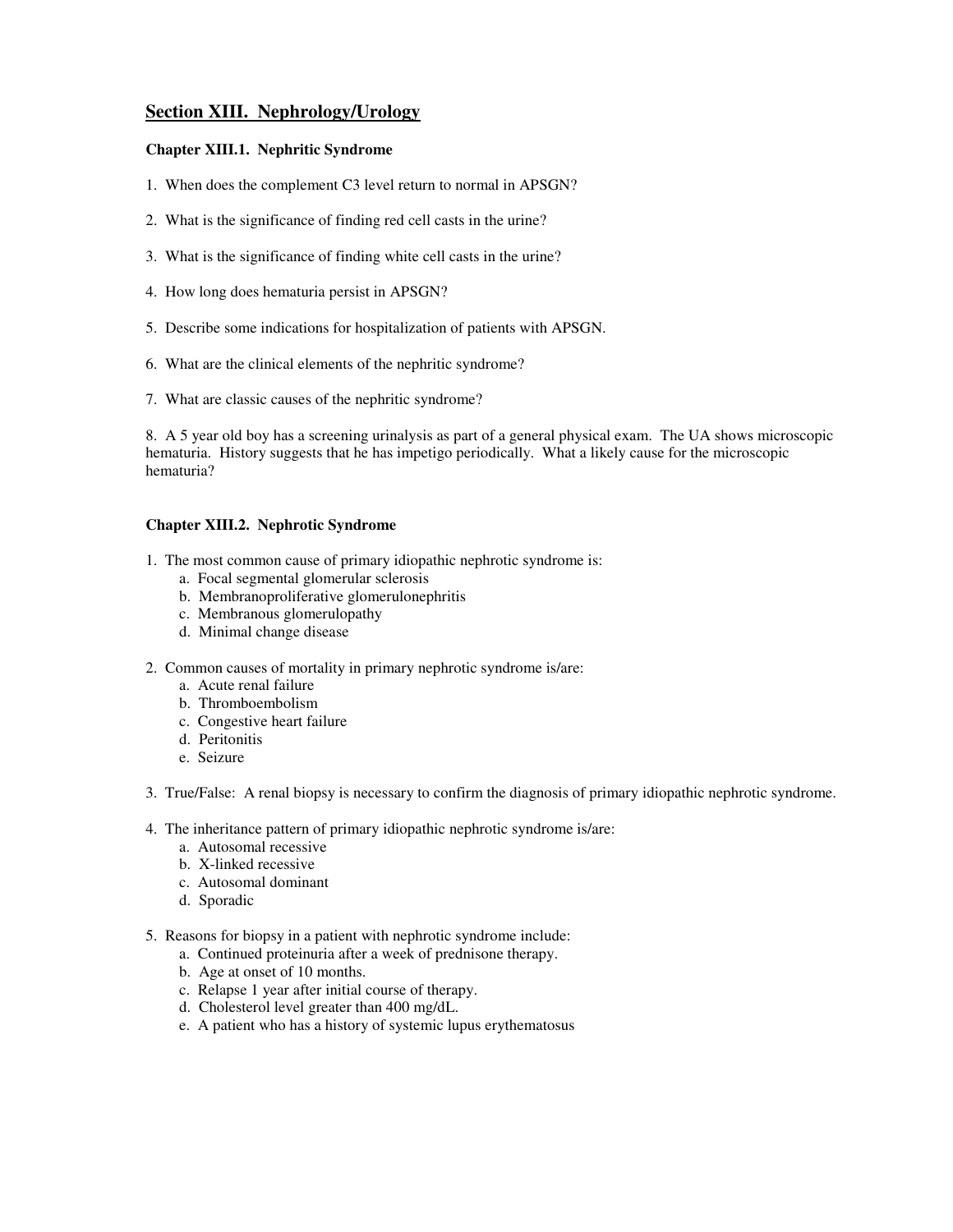### **Chapter XIII.3. Cystic Kidneys**

- 1. Which renal cystic diseases are inherited? What is the most common inherited renal disease?
- 2. How can you differentiate between ARPKD and ADPKD?
- 3. Compare the outcomes of MCDK and ARPKD?

4. What abnormalities besides renal manifestations should a clinician look for on physical examination of a patient with ARPKD?

5. Do extrarenal manifestations of ADPKD usually present in children?

# **Chapter XIII.4. Dialysis**

- 1. What are the indications for dialysis in pediatric patients?
- 2. What situation is CVV-HD preferred over HD or PD?
- 3. What are the advantages of PD?
- 4. What are three complications that may occur in patients undergoing hemodialysis?
- 5. What are some long term complications of renal failure?

# **Chapter XIII.5. Hemolytic Uremic Syndrome**

- 1. What is the likely etiology of D+ HUS?
- 2. What defines HUS?

3. What types of blood cells would be most consistent with a diagnosis of HUS in a 3 year old child with bloody diarrhea?

- a. Atypical lymphocytes
- b. Elliptocytes
- c. Myeloblasts
- d. Schistocytes
- e. Spherocytes
- 4. What is the strongest indication for dialysis?
	- a. Serum sodium of 120
	- b. Initial bicarbonate of 14
	- c. Serum BUN 120 mg/dL
	- d. Initial K of 5.2
	- e. Anuria for 3 days

5. True/False: The severity of hemolysis correlates with degree of renal failure?

6. A 3 year old girl presents with signs and symptoms of intussusception which include crampy intermittent abdominal pain, crying with puffy eyes, currant jelly diarrhea, pallor, dehydration and oliguria. Could this patient have HUS? Explain how all of the findings above could be due to HUS instead.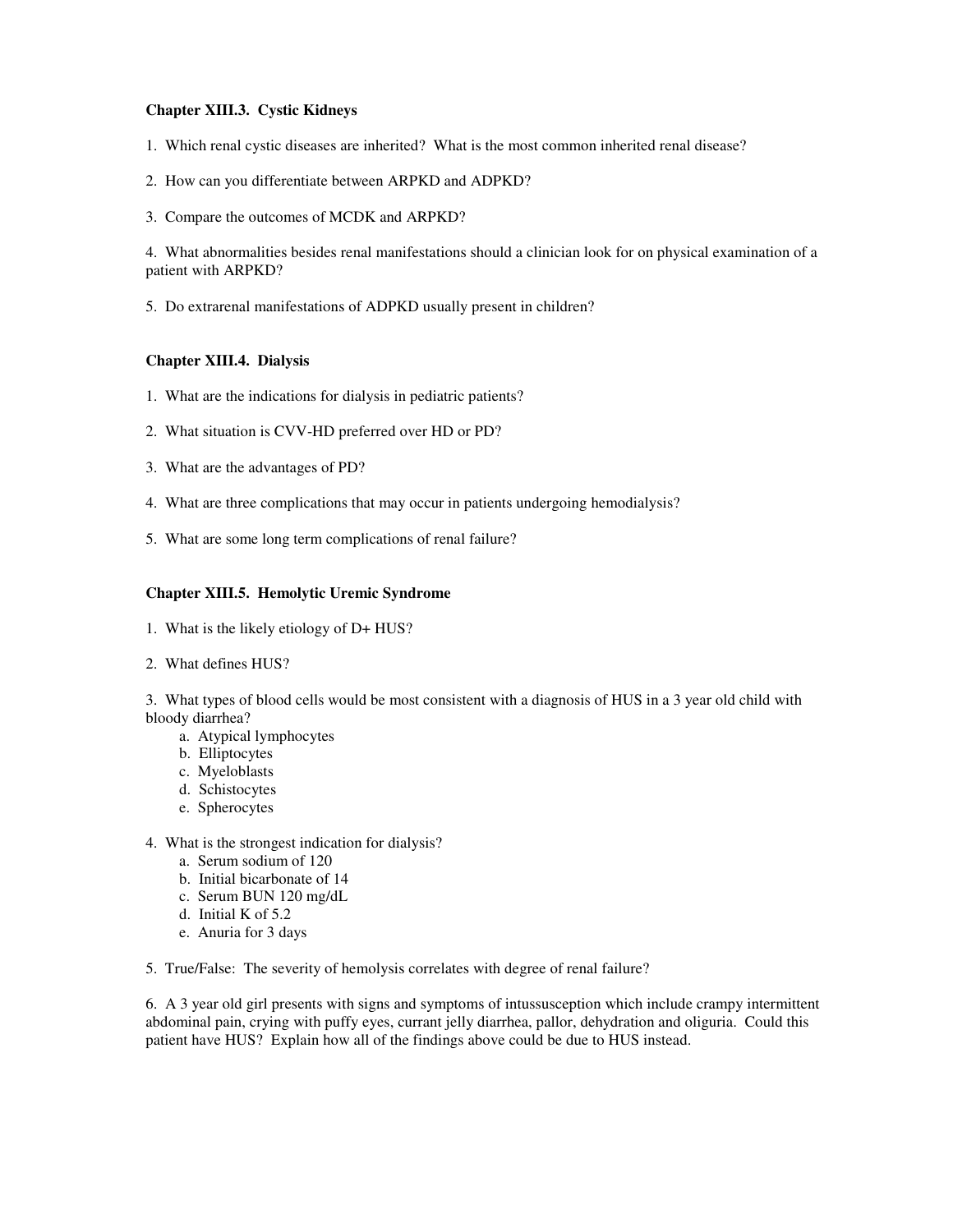### **Chapter XIII.6. Urinary Tract Infection**

1. When is it appropriate to treat empirically for UTI without first properly obtaining an adequate urine specimen for culture?

2. What factors affect the decision of how to obtain a urine specimen when UTI is being considered? How will the method of collection affect the interpretation of culture results? When is a urine specimen obtained by bag collection a definitive test for UTI?

3. What are some host and pathogen factors contributing to the development of UTI?

4. How is pyelonephritis distinguished from lower tract UTI? What is the importance of making the distinction?

5. What is the commonest clinical presentation of UTI in the child under 2 years of age? What are some associated signs and symptoms which may be present?

6. Which clinical features of UTI are reason to consider parenteral therapy and/or hospitalization?

7. How would you explain to parent and child the technique of obtaining a clean catch mid-stream urine sample: in girls and in circumcised and uncircumcised boys?

8. Familiarize yourself with the technique of transurethral bladder catheterization in male and female infants and toddlers, including: a) Prevention of specimen contamination, b) Selection of appropriate equipment, c) Relevant anatomic landmarks, and d) Possible complications.

### **Chapter XIII.7. Hydronephrosis and Reflux**

1. What is the most common congenital condition detected by prenatal US?

2. What is the initial imaging study that should be done to evaluate a newborn with a history of antenatal hydronephrosis?

3. What further studies should be obtained in a 2 day old male with US findings of hydroureteronephrosis, and a thick walled bladder? What diagnosis is suspected and what is the appropriate treatment?

4. What are the two most common causes of newborn hydronephrosis and how are they distinguished one from another?

5. What further tests should be ordered for the infant, with a history of prenatal hydronephrosis which persists on US on day 2 of life?

6. What are the options for treatment of UPJ and/or UVJ obstructions?

7. What is a ureterocele?

8. What is the cause of primary vesicoureteral reflux?

9. How does antibiotic prophylaxis for the management of vesicoureteral reflux prevent renal scarring?

10. What are the indications for surgical treatment of primary vesicoureteral reflux?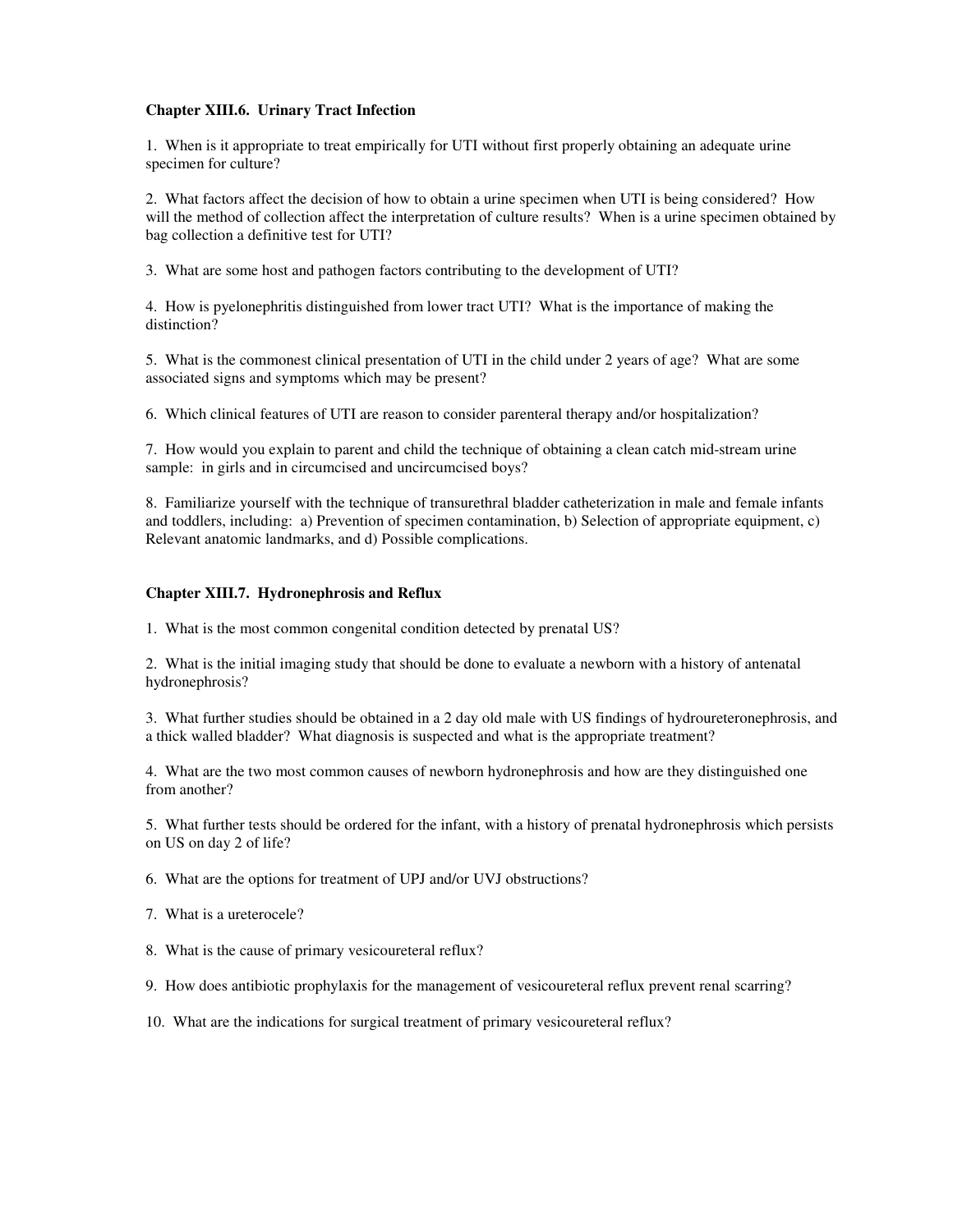#### **Chapter XIII.8. Circumcision**

- 1. What does neonatal circumcision protect against?
- 2. What are the 3 most common methods used to perform neonatal circumcision?
- 3. What are the 2 most common complications of neonatal circumcision?
- 4. What are the contraindications to performing a newborn circumcision?
- 5. Should you recommend newborn circumcision? Why or why not?

### **Chapter XIII.9. Enuresis**

- 1. At what age do parents usually become concerned about bed-wetting?
- 2. True/False: Most nocturnal enuresis is due to organic causes.
- 3. Which drug for nocturnal enuresis is cardiotoxic?
- 4. What laboratory test should be done to evaluate a child with enuresis?
- 5. What is the bladder capacity of children?
- 6. In evaluating a chronic bed-wetting child, what should you look for in an abdominal exam?

7. True/False: Enuresis alarms produce excellent results if the child wakes up spontaneously when the alarm goes off.

#### **Chapter XIII.10. Acute Scrotum**

- 1. What are the signs and symptoms that help to differentiate acute testicular torsion from epididymitis?
- 2. How is color Doppler ultrasound helpful in the differential diagnosis of acute scrotum?
- 3. What is the cremasteric Reflex? Prehn's sign? The blue dot sign? The bell clapper deformity?
- 4. What is the time frame most advantageous to restoring viability of a torsed testicle?
- 5. How is acute testicular torsion managed?
- 6. How is acute epididymitis managed?

# **Chapter XIII.11. Ambiguous Genitalia**

- 1. What clinical findings in an apparent newborn male raise the possibility of intersexuality?
- 2. What clinical findings in an apparent newborn female raise the possibility of intersexuality?
- 3. What findings in an apparent adolescent suggest the possibility of intersexuality?
- 4. What are the two most common causes of ambiguous genitalia in the newborn?
- 5. What laboratory and imaging studies should be done to investigate the infant with ambiguous genitalia?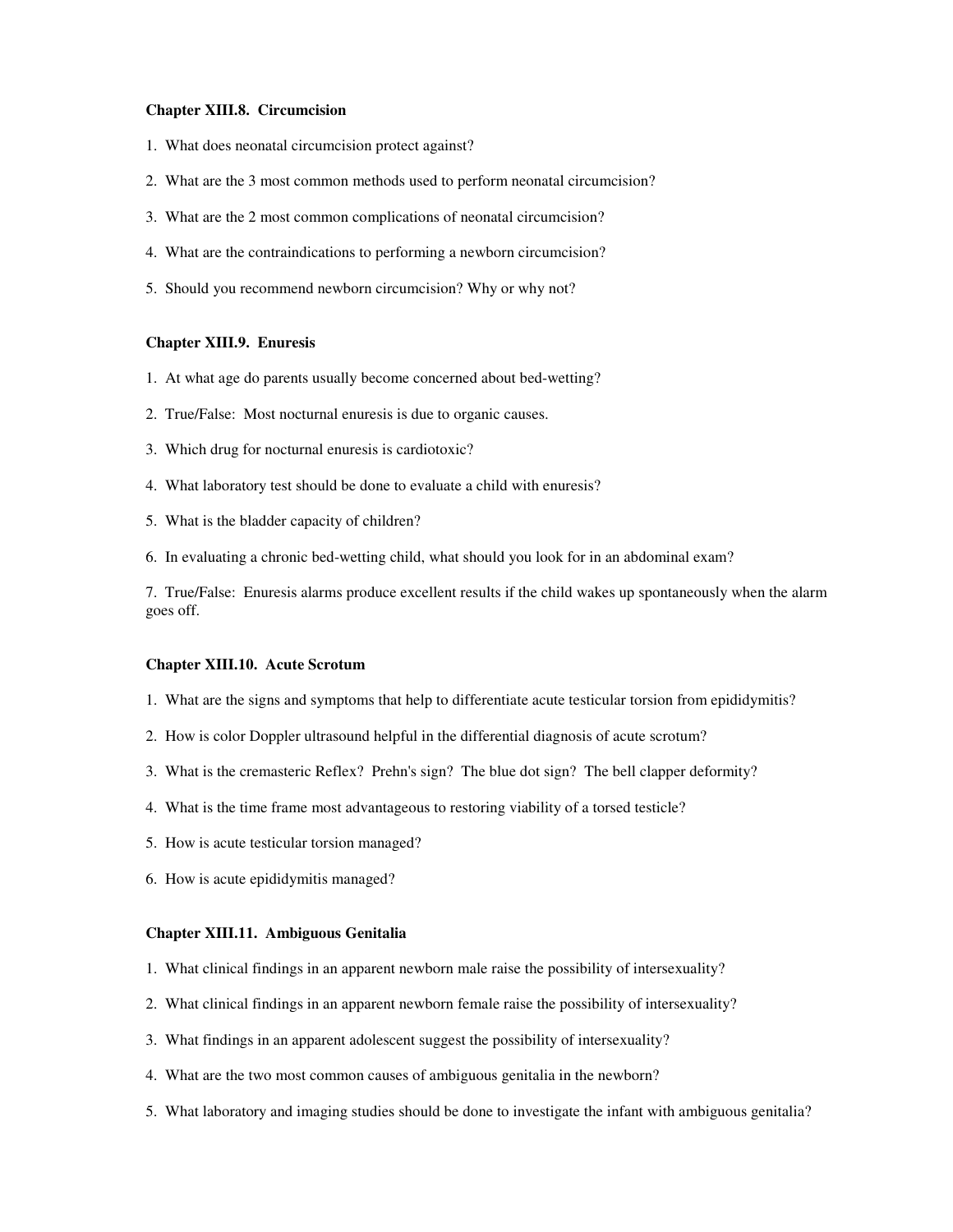6. What factors need to be weighed in deciding the appropriate sex of rearing for a newborn with ambiguous genitalia?

7. What genital reconstruction may be necessary in an infant with ambiguous genitalia and an assigned male sex of rearing? An assigned female sex of rearing?

#### **Chapter XIII.12. Hypospadias**

- 1. What is the incidence of hypospadias in newborn males in the United States?
- 2. Why is the presence of non-palpable gonads and hypospadias worrisome?
- 3. What are the anomalies most commonly associated with hypospadias?
- 4. What are the goals of hypospadias repair?
- 5. What are some common complications of hypospadias repairs?
- 6. Describe the possible locations for the hypospadiac urethral meatus.
- 7. How should chordee be described?

# **Section XIV. Critical Care and Emergency Medicine**

#### **Chapter XIV.1. Pulmocardiac Resuscitation**

- 1. The most common cause of pulmocardiac arrest in children is:
	- a. Acute myocardial infarction
	- b. Hemorrhagic shock
	- c. Nonaccidental trauma
	- d. Ventricular fibrillation
	- e. Hypoxia and respiratory failure
- 2. Endotracheal intubation is not indicated for which of the following:
	- a. Control and protection of the airway.
	- b. Prolonged mechanical ventilation.
	- c. Tension pneumothorax.
	- d. Hyperventilation of the patient with a head injury.
	- e. Improved oxygen delivery and ventilation.
- 3. The drug/treatment of choice for asystole in children is:
	- a. Atropine
	- b. Calcium chloride
	- c. Adenosine
	- d. Defibrillation
	- e. Epinephrine

4. A 12 year old child comes to the ED pulseless. ECG reveals a wide complex tachycardia. Initial management should be:

- a. Immediate defibrillation.
- b. Immediate synchronized cardioversion.
- c. Adenosine
- d. Epinephrine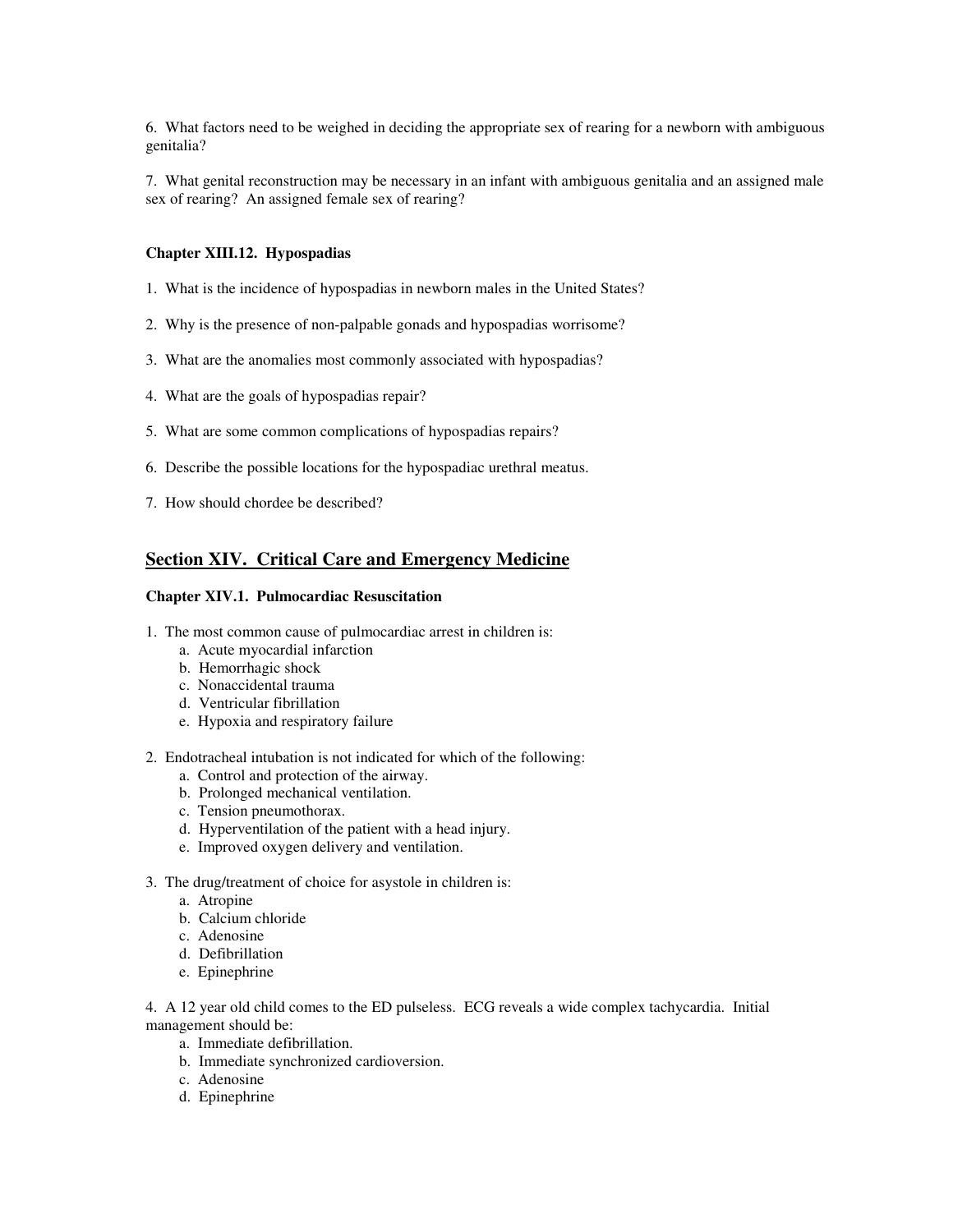- 5. The most common cause of PEA in children is:
	- a. Tension pneumothorax
	- b. Metabolic acidosis
	- c. Toxic ingestions
	- d. Profound hypovolemia
	- e. Hyperkalemia
- 6. The most common cause of bradycardia in children is:
	- a. Hypokalemia
	- b. Heart block
	- c. Hypoxemia
	- d. Toxic ingestions
	- e. Myocarditis

# **Chapter XIV.2. Shock**

- 1. Prioritize the initial management of the child with shock:
	- a. Administer oxygen
	- b. Administer volume resuscitation
	- c. Support a patent airway
	- d. Support blood pressure and perfusion with cardioactive drugs
	- e. Administer antibiotics
	- f. Address oxygen carrying capacity with administration of blood if anemia is present
- 2. The most sensitive indicator of intravascular volume in the pediatric patient is:
	- a. Cardiac output
	- b. Preload
	- c. Heart rate
	- d. Stroke volume

3. In the trauma patient with compensated shock, who is otherwise stable blood should be considered as part of volume resuscitation:

- a. Immediately after the airway is secured and intravenous access
- b. After 20 cc/kg of isotonic fluid has been administered without clinical response
- c. After 40 cc/kg of isotonic fluid has been administered without clinical response
- d. After 60 cc/kg of isotonic fluid has been administered without clinical response

e. After isotonic fluid administration has resulted in inadequate clinical response and the patient requires operative repair

- 4. Which circulatory finding is the hallmark of the diagnosis of late (decompensated) shock?
	- a. Capillary refill of 4 seconds
	- b. Altered mental status
	- c. Depressed anterior fontanelle
	- d. Hypotension
	- e. Absent distal pulses

5. An alert, 6 month old male has a history of vomiting and diarrhea. He appears pale and has an RR of 45 breaths per minute, HR of 180 beats per minute, and a systolic blood pressure of 85 mm Hg. His extremities are cool and mottled with a capillary refill time of 4 seconds. What would best describe his circulatory status?

- a. Normal circulatory status
- b. Early (compensated) shock caused by hypovolemia
- c. Early (compensated)shock caused by supraventricular tachycardia
- d. Late (decompensated) shock caused by hypovolemia
- e. Late (decompensated) shock caused by supraventricular tachycardia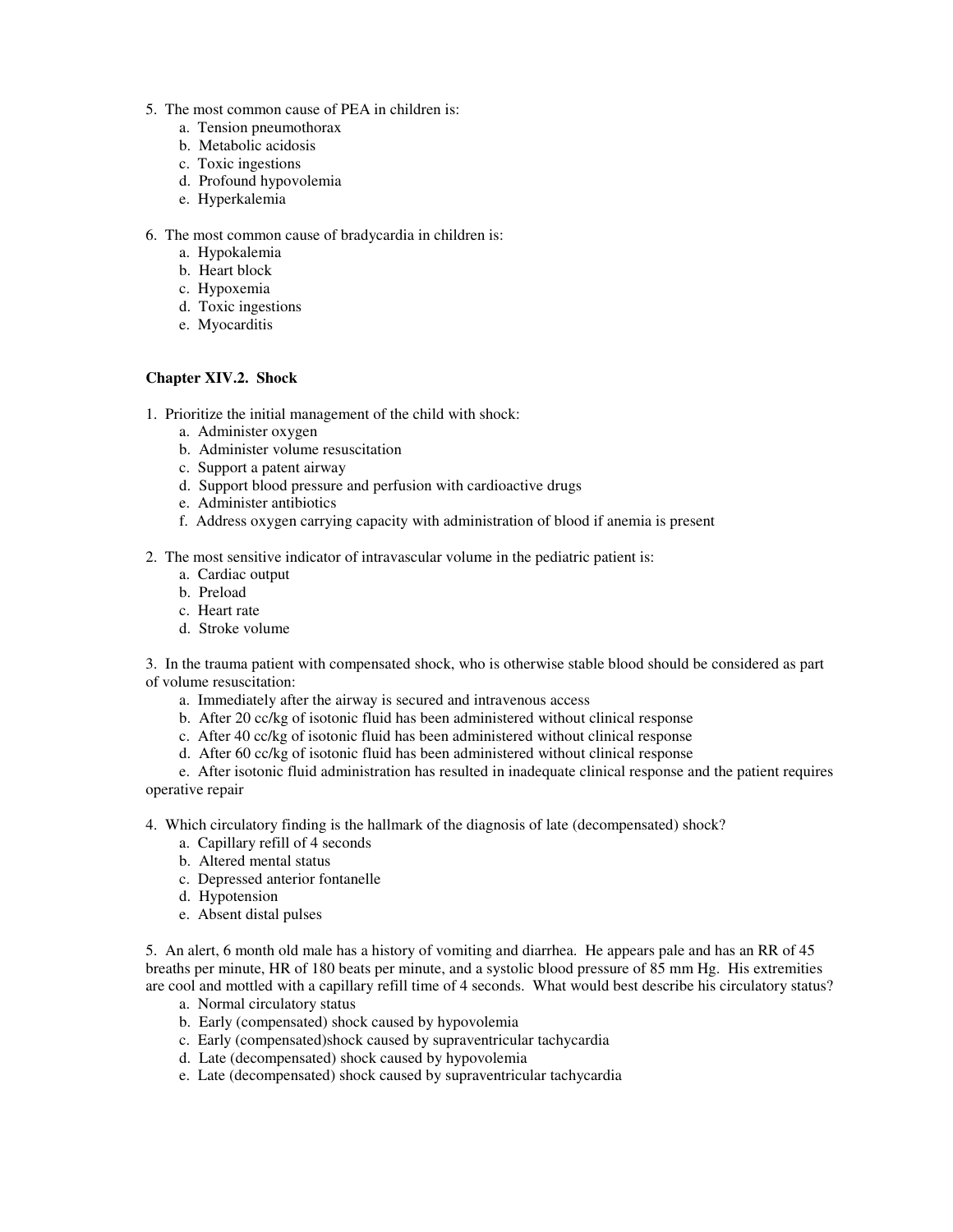- 6. Appropriate initial management for the child described in question 6 would include which of the following?
	- a. Initiation of oral rehydration therapy
	- b. Placement of an intraosseous line, fluid bolus of 20 ml/kg of normal saline
	- c. Placement of an intravenous (IV) line, fluid bolus of 20 ml/kg of normal saline
	- d. Placement of an IV line, adenosine 0.1 mg/kg IV

7. A 2 month old infant is brought to the ED with a pulse of 180 and BP 50/35 mm Hg. A liver edge is palpable to the umbilicus. Skin is mottled, capillary refill is 6 seconds with weak distal pulses. Chest x-ray reveals cardiomegaly. During the administration of 20 ml/kg of Ringer's lactate, respirations become labored and rales are heard. The next step would be:

- a. Sodium bicarbonate 1 mEq/kg IV
- b. Repeat fluid bolus 20 ml/kg
- c. Dopamine 5 to 10 mcg/kg/min IV infusion
- d. Synchronous cardioversion 0.5 joule/kg
- e. Epinephrine 0.01 mg/kg of the 1:10,000 solution IV

# **Chapter XIV.3. Respiratory Failure**

- 1. True/False: To diagnose respiratory failure one must obtain an ABG.
- 2. Etiologies of respiratory failure include:
	- a. burns
	- b. botulism
	- c. asthma
	- d. pneumonia
	- e. c & d
	- f. all of the above
- 3. Upper airway problems are generally manifest by:
	- a. wheezing
	- b. grunting respirations
	- c. stridor
	- d. tracheal deviation

4. A previously healthy child with acute onset of respiratory distress and unilateral wheezing should be suspected of having:

- a. reactive airway disease
- b. croup
- c. foreign body
- d. epiglottitis
- 5. Children with a neurologic conditions resulting in respiratory failure often display:
	- a. retractions
	- b. rapid abdominal breathing
	- c. head bobbing
	- d. none of the above
- 6. Reactive airway disease is characterized by:
	- a. distal airway swelling
	- b. increased secretions
	- c. airway constriction
	- d. wheezing
	- e. all of the above

7. True/False: Respiratory distress in a child with a tracheostomy should be considered a plugged or misplaced tracheostomy tube, until proven otherwise.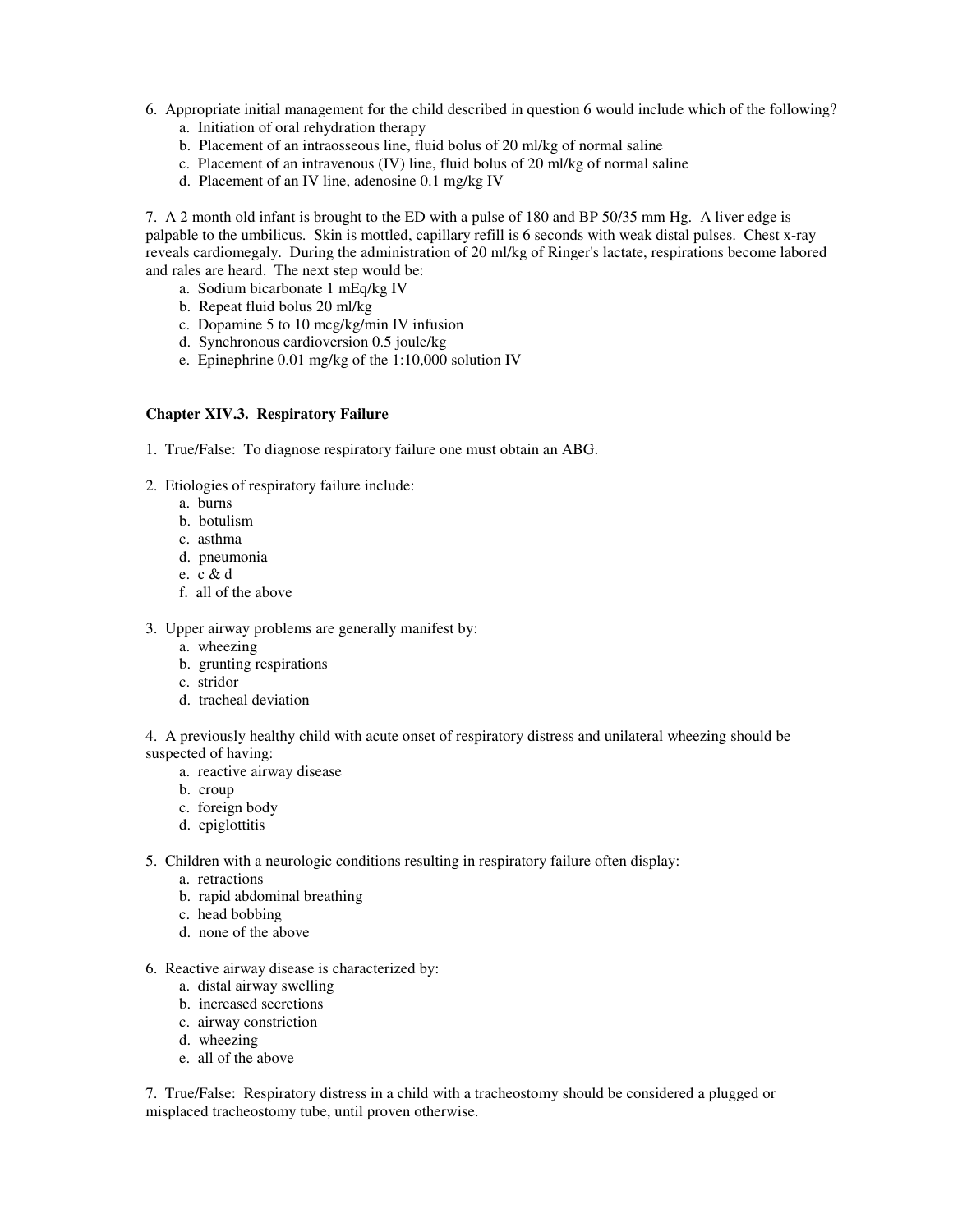- 8. ARDS is characterized by:
	- a. large alveolar-arterial gradient
	- b. reduced compliance
	- c. low morbidity & mortality
	- d. a & b

# **Chapter XIV.4. Intubation**

- 1. True/False: Neuromuscular relaxants should always be used for endotracheal intubation.
- 2. The appropriate ETT size for a 4 y.o. is: a)  $5.0$  b)  $4.0$  c)  $6.5$
- 3. True/False: A cuffed ETT is appropriate for a 5 year old in respiratory failure.

4. True/False: Bag mask ventilation should be used to ventilate a child with dysmorphic features until an anesthesiologist is available for endotracheal intubation.

- 5. True/False: For infants, a Macintosh blade is the most useful for endotracheal intubation.
- 6. In an intubated patient the most likely cause of acute deterioration is:
	- a. shock
	- b. airway problems
	- c. need for chest physiotherapy

# **Chapter XIV.5. Mechanical Ventilation**

- 1. SIMV stands for:
	- a. synchronized intermittent mandatory ventilation
	- b. simplified intermittent mechanical ventilation
	- c. synchronized interspersed mechanical ventilation
- 2. Name 2 prerequisites for extubation.
- 3. True/False: The ventilator FiO2 should never be reduced below 40%.

4. True/False: There are very specific, pediatric evidence based protocols that will guide you, step by step, on ventilation management.

- 5. Minute ventilation = respiratory rate x \_\_\_\_\_\_\_
- 6. Physiologic PEEP is (in mmHg):
	- a. 3-4
	- b. 1-2
	- c. 5-6
- 7. A good indicator of adequate tidal volume is:
	- a. good chest rise
	- b. adequate breath sounds
	- c. oxygen saturation =  $100\%$
	- d. a and b

8. As compliance worsens in a child receiving pressure controlled mechanical ventilation, the TV delivered to the patient will:

- a. increase
- b. decrease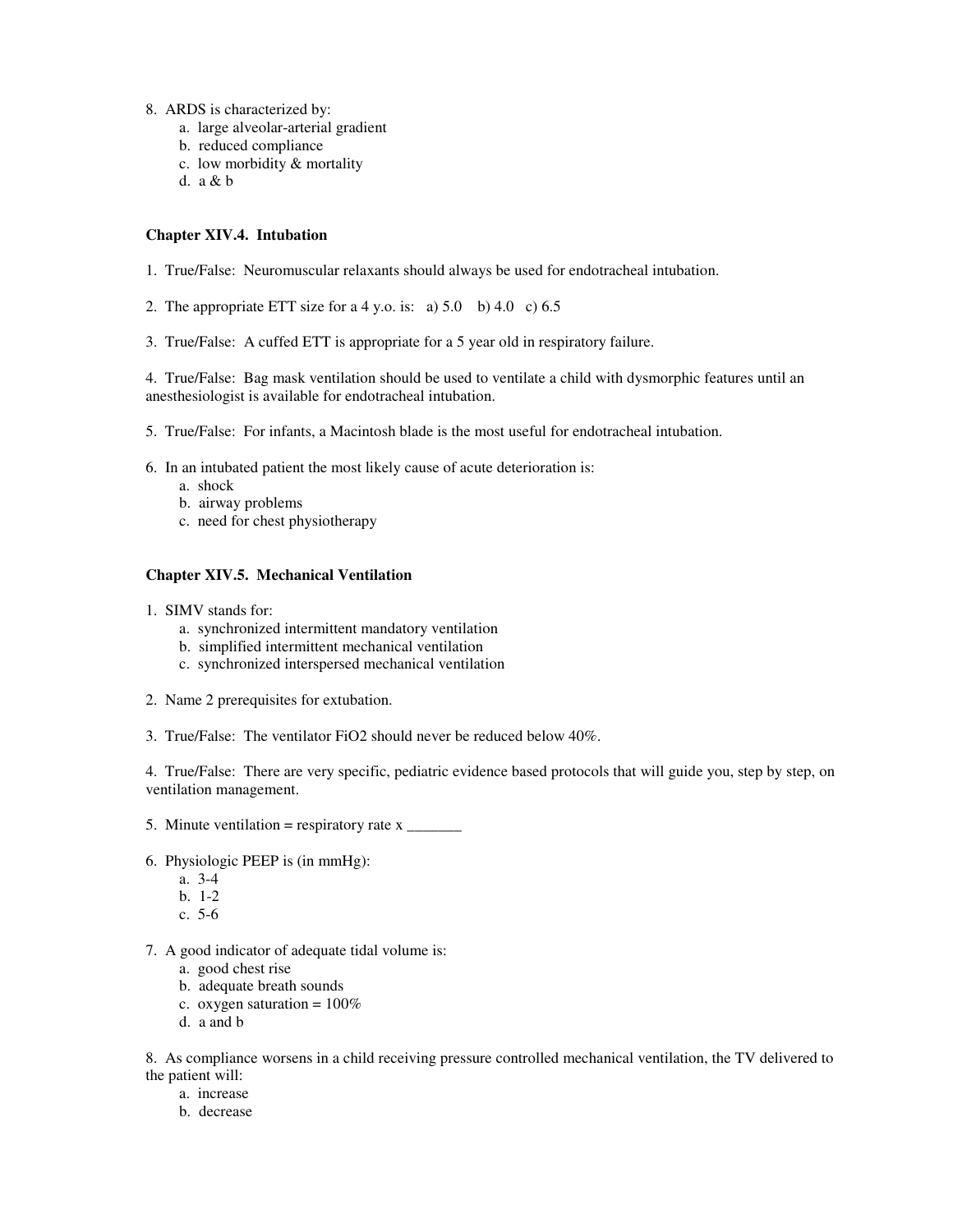9. If the patient has the ABG: pH 7.28, pCO2 50, pO2 120, BE -3, which of the following ventilator changes would NOT be a good idea:

- a. decrease the FiO2
- b. decrease the I-time
- c. decrease the PEEP
- d. decrease the rate

# **Chapter XIV.6. Submersion Injuries**

1. All of the following are considered risk factors for drowning except:

- a. Head trauma
- b. Alcohol use
- c. Upper respiratory infection with wheezing
- d. Seizure disorder
- e. Illegal drug use

2. True/False: The American Academy of Pediatrics advocates swimming classes for all children over two years of age.

- 3. Which of the following factors is associated with a poor outcome in a drowning case?
	- a. Low blood sugar level
	- b. Submersion longer than 5 minutes
	- c. Drug or alcohol use
	- d. Return of spontaneous cardiac rhythm following CPR
	- e. CPR for less than 3 minutes
- 4. Which of the following interventions will improve the outcome in a drowning victim?
	- a. Early intubation
	- b. Transfer to a trauma center
	- c. Intravenous access
	- d. Early bystander CPR
	- e. Cervical spine precautions
- 5. All of the following are complications after a submersion injury except?
	- a. Adult respiratory distress syndrome (ARDS)
	- b. Arrhythmias
	- c. Renal dysfunction
	- d. Hypernatremia
	- e. Aspiration pneumonia

### **Chapter XIV.7. Pneumothorax and Other Air Leaks**

1. True/False: A primary spontaneous pneumothorax in a tall thin boy does not require further work-up other than for treatment of the pneumothorax.

- 2. In order to emergently decompress a tension pneumothorax, one should insert a large bore needle between:
	- a. the second and third interspace in the midaxillary line
	- b. the fourth and fifth interspace in the midclavicular line
	- c. either a or b
	- d. neither a or b
- 3. List the different categories and classifications of pneumothoraces.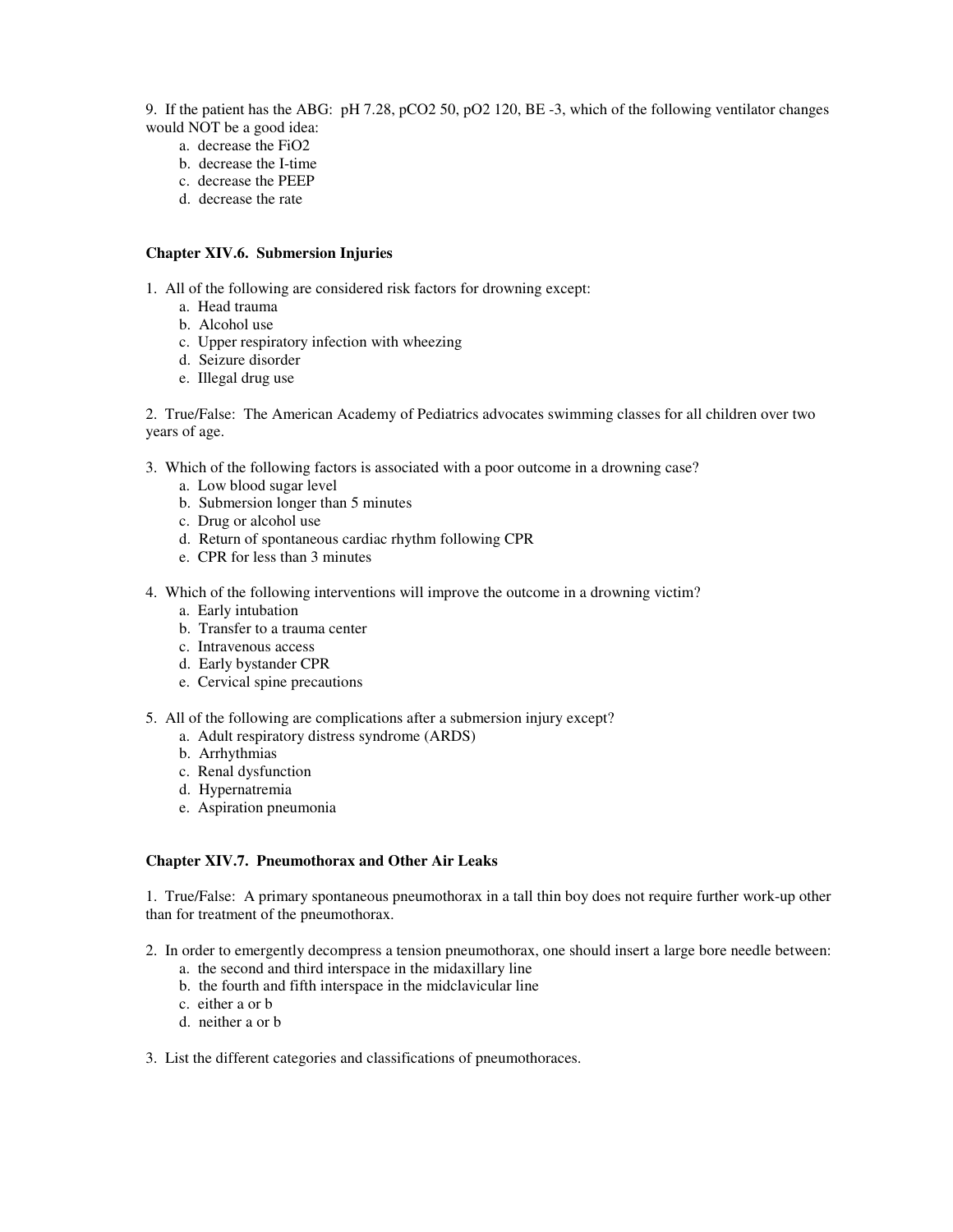- 4. Pick the two conditions which you would most likely to encounter a tension pneumothorax:
	- a. NICU ventilator patient for RDS.
	- b. Near drowning patient on blow-by oxygen.
	- c. Hydrocarbon aspiration.
	- d. Blunt chest trauma.
	- e. Stab wound to the mid lateral torso.
- 5. True/False: A chest tube is always the standard of care for the treatment of a pneumothorax.
- 6. A "sucking chest wound" refers to what kind of air-leak syndrome?
	- a. Interstitial emphysema
	- b. Simple pneumothorax
	- c. Tension pneumothorax
	- d. Communicating pneumothorax
	- e. Pneumomediastinum

# **Chapter XIV.8. Trauma**

1. The first priority in the resuscitation phase of any pediatric trauma patient is:

- a. To immediately establish vascular access.
- b. To establish and maintain patency of the airway while maintaining cervical spine immobilization.
- c. To obtain immediate x-rays and laboratory studies in order to ascertain the patient's overall status.

d. To alleviate any pain with intravenous analgesics in order to facilitate a more reliable physical examination.

- 2. The leading cause of death in children >1 year of age is:
	- a. Sudden infant death syndrome.
	- b. Lethal cardiac dysrhythmias.
	- c. Meningitis.
	- d. Trauma.
	- e. Leukemia.
- 3. The most common etiology of shock in the pediatric trauma patient is:
	- a. Neurogenic shock.
	- b. Cardiogenic shock.
	- c. Anaphylactic shock.
	- d. Hypovolemic shock.
	- e. Tension pneumothorax.
- 4. The main goal of the primary survey of trauma resuscitation includes:
	- a. Obtaining STAT portable radiographs of the neck, chest and abdomen.
	- b. Assessment and stabilization of the child's airway, breathing and circulation.
	- c. Obtaining immediate vascular access with a central line.
	- d. Performing immediate endotracheal intubation to prevent aspiration.
	- e. A trauma surgeon must be present to perform the primary survey.
- 5. All of the following statements regarding pediatric trauma are true except:
	- a. The majority of pediatric trauma-related fatalities are due to motor vehicle related accidents.
	- b. The majority of trauma that occurs in children is due to blunt trauma rather than penetrating trauma.
	- c. Cervical spine trauma is more common than abdominal trauma.
	- d. Multisystem trauma is common in children who sustain motor vehicle related accidents.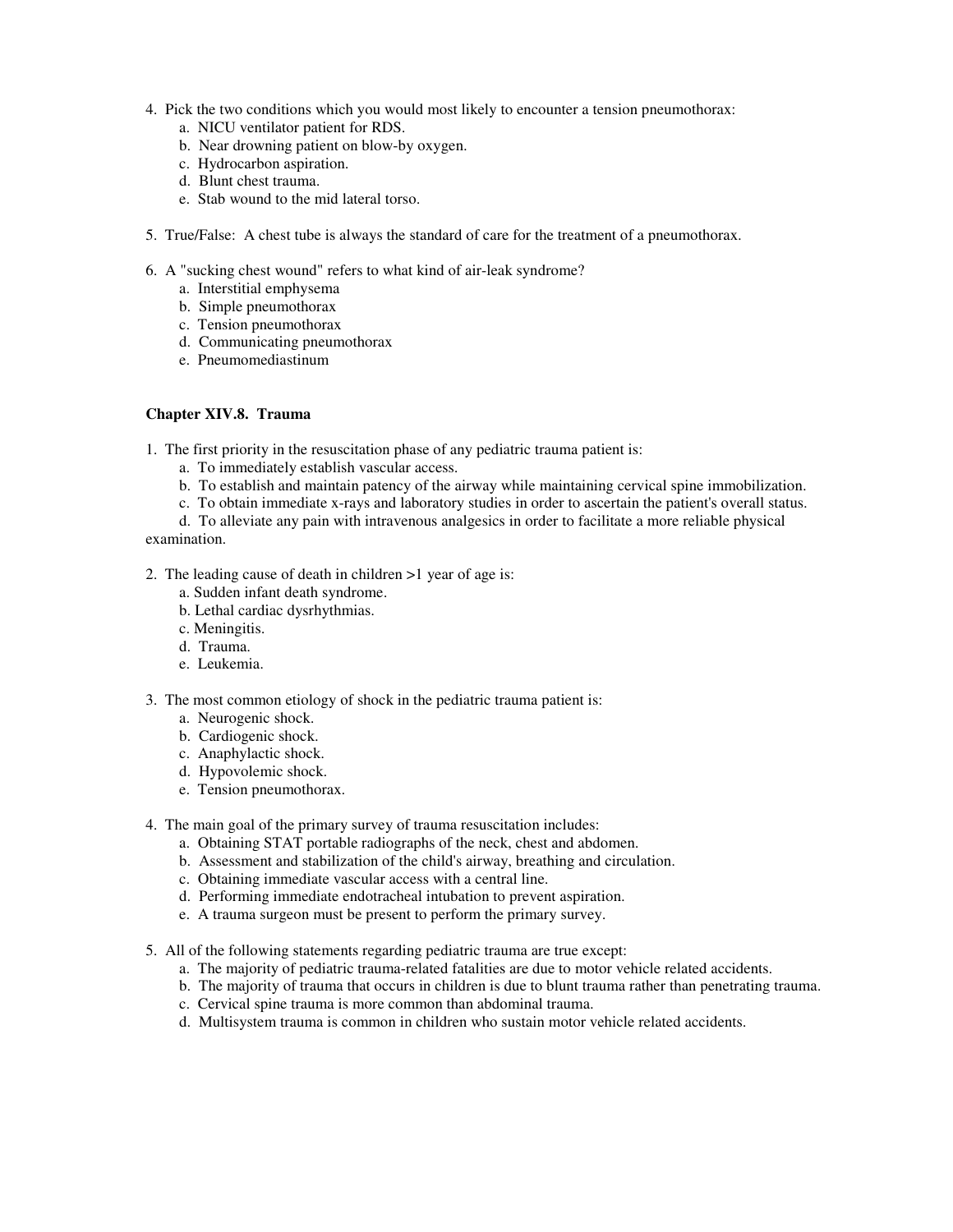6. The abdominal organ that is most commonly injured in children is the:

- a. Duodenum.
- b. Pancreas.
- c. Liver.
- d. Kidneys.
- e. Spleen.

7. What area of the body is associated with the greatest frequency of serious injuries in children?

- a. Head.
- b. Neck.
- c. Chest.
- d. Abdomen.

8. Which of the following scenarios would be most suspicious for possible child abuse?

- a. A 2 year old who presents with a tibial fracture after reportedly falling down a few steps.
- b. A 1 year old who presents with a forehead hematoma after reportedly falling out of a stroller.

c. A 3 month old who presents with a nondisplaced femur fracture after reportedly rolling off the changing table.

d. A 3 year old who presents with a spiral fracture of the tibia after reportedly getting his leg twisted while falling off a tricycle.

# **Chapter XIV.9. Toxicology**

1. The majority of accidental ingestions in the pediatric population occur in which age group?

- a. 6 months to 1 year of age.
- b. 18 months to 3 years of age.
- c. 4 years to 6 years of age.
- d. 8 years to 12 years of age.
- 2. The most common route of toxic exposures is via:
	- a. Inhalation.
	- b. Dermal contact.
	- c. Bites and stings.
	- d. Ingestion.
	- e. Ocular contact.

3. A mother of a 2 year old boy calls you because she suspects that her son may have eaten a few of his grandmother's "heart pills." She claims that her son seems fine and that the possible ingestion may have occurred 30 minutes ago. What is the best action for you to take as the child's pediatrician?

a. Have the mother induce vomiting immediately by sticking her finger in the child's mouth.

b. Immediately give the child eight ounces of water or milk to dilute the concentration of pills in his stomach.

c. Have her administer ipecac syrup immediately in order to induce vomiting.

d. Advise no interventions at the present time, but also advise her that if the child should begin to develop any symptoms to go to the emergency department for further treatment.

e. Call you local poison control center immediately for advice.

4. The gastrointestinal decontamination method of choice for a child who presents to the emergency department with multiple episodes of vomiting two hours after ingesting a toxic amount of iron is:

- a. Syrup of ipecac.
- b. Orogastric lavage.
- c. Activated charcoal with sorbitol.
- d. Multiple doses of activated charcoal.
- e. Whole bowel irrigation.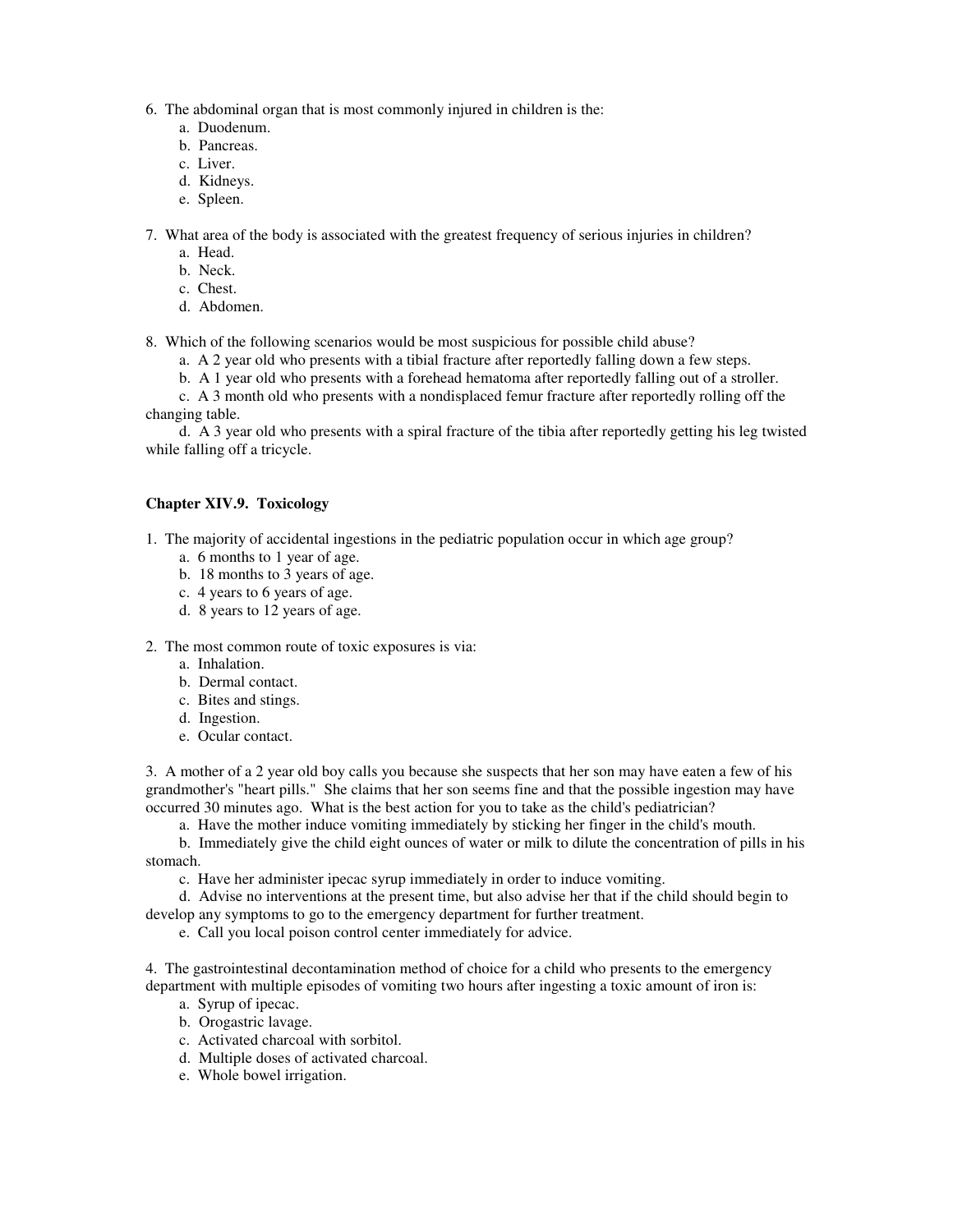5. A child with a suspected ingestion presents to the emergency department with delirium, tachycardia, mydriasis, dry mucus membranes and warm/dry skin. This child exhibits signs and symptoms of which toxidrome?

- a. Anticholinergic.
- b. Sympathomimetic.
- c. Cholinergic.
- d. Opioid.
- e. Sedative hypnotic.

6. A parent suspects that her 18 month old son may have accidentally ingested a few pellets of rat poison. The mother should:

a. Not panic and simply wait to see if her son develops any signs and symptoms of toxicity before calling her pediatrician.

b. Call 911 immediately since this may be a medical emergency.

c. Call her local poison control center immediately for advice, rather than waiting to see if her son will develop signs and symptoms of toxicity.

d. Induce vomiting by giving her son a teaspoon of ipecac syrup.

e. Rush her son to the nearest emergency department for immediate gastric lavage and activated charcoal.

7. Activated charcoal would NOT be an effective method of gastrointestinal decontamination for which one of the following ingestions?

- a. Albuterol.
- b. Ferrous sulfate.
- c. Amoxicillin.
- d. Carbamazepine.
- e. Phenobarbital.

### **Chapter XIV.10. Acetaminophen Overdose**

1. The toxic intermediate N-acetyl-p-benzoquinoneimine is formed via which pathway?

- a. Sulfation
- b. Glucuronidation
- c. Cytochrome P-450
- d. Glutathionation

2. True/False: An adolescent presents with an acute ingestion of acetaminophen 5 hours prior. She is lethargic and is not responding appropriately. This clinical presentation is due to the acetaminophen toxicity.

- 3. If charcoal has been given, the dose of N-acetylcysteine should be increased by:
	- a. Not increased.
	- b. 5-10%
	- c. 10- 20%
	- d. 30-40%
	- e. 50-60%
- 4. True/False: Hepatotoxicity is rare in children with a single dose acetaminophen ingestion.
- 5. N-acetylcysteine is most effective if given within how many hours of the acetaminophen ingestion?
- 6. Which is the first clinical stage that liver function tests may be abnormal?
	- a. Stage I
	- b. Stage II
	- c. Stage III
	- d. Stage IV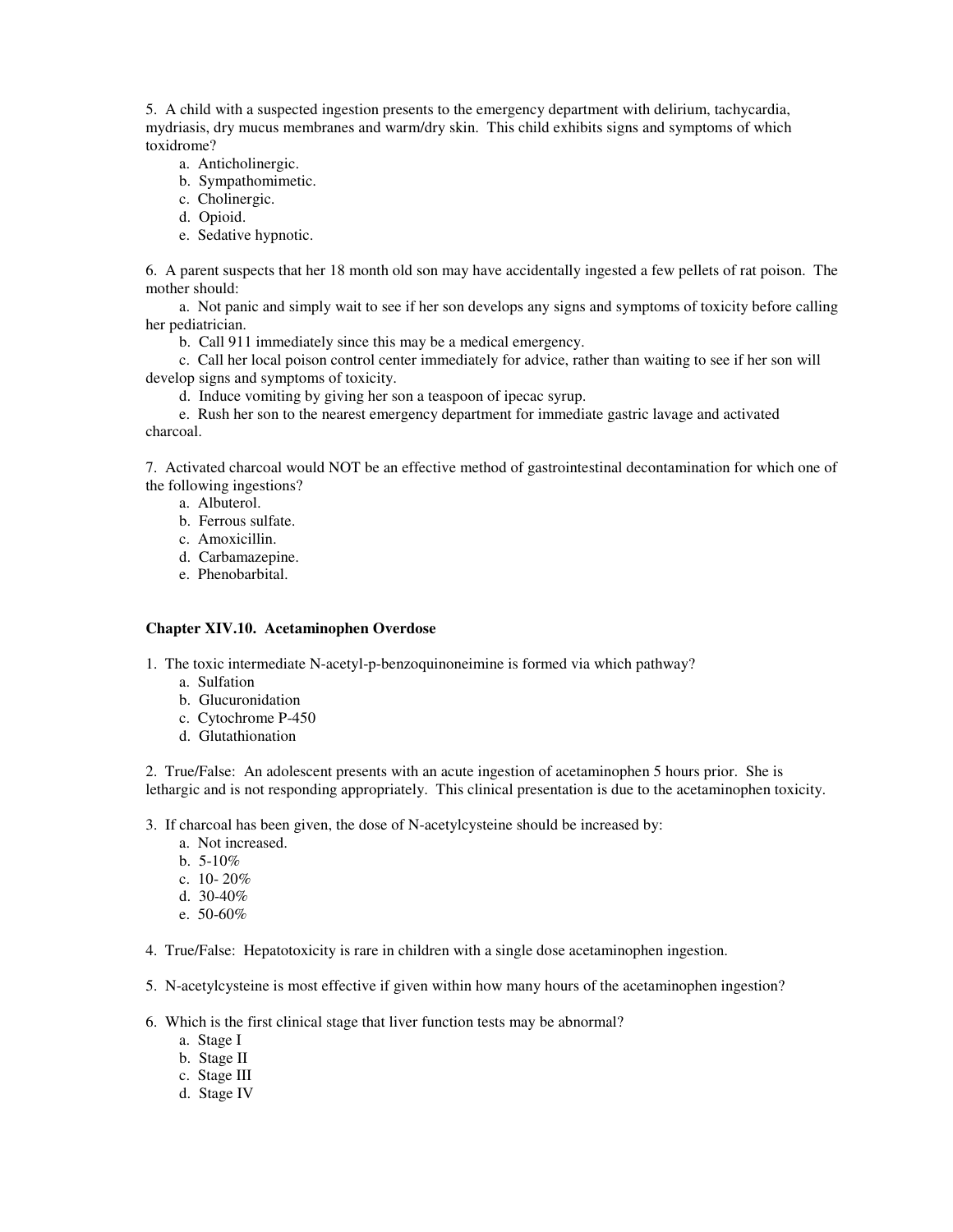7. A patient arrives to the emergency department 7 hours after intentionally ingesting an unknown amount of acetaminophen. What should be done?

- a. Directly admit the patient to the floor and await a psychiatric consult.
- b. Draw a stat acetaminophen level and await the result before further treatment.
- c. Give the patient syrup of ipecac if she has not vomited and then administer activated charcoal.
- d. Draw a stat acetaminophen level and administer NAC.

#### **Chapter XIV.11. Iron Overdose**

1. True or False: Charcoal is effective in binding iron and should be given in significant iron ingestions.

2. A 3 year old female (15 kg) ingested 15 of her mom's prenatal (325 mg ferrous sulfate) iron tablet. How much elemental iron per kilogram did she take?

- a. 15 mg/kg
- b. 25 mg/kg
- c. 45 mg/kg
- d. 65 mg/kg
- e. 85 mg/kg
- 3. Deferoxamine chelates the:
	- a. Ferrous ion (Fe++).
	- b. Ferric ion (Fe+++).
- 4. The two basic mechanisms of iron toxicity include:
	- a. Direct corrosive effect on the gastrointestinal mucosa.
		- b. Formation of a toxic metabolite.
		- c. Binding to the protein transferrin.
		- d. Toxic effect of the free ion.
- 5. Gastrointestinal symptoms may improve in which clinical (latent) stage of iron poisoning?
	- a. Phase I
	- b. Phase II
	- c. Phase III
	- d. Phase IV
	- e. Phase V
- 6. True or False: Total iron binding capacity (TIBC) is a reliable predictor of toxicity in iron poisoning?
- 7. The whole bowel irrigation rate in children is?
	- a. 5 ml/kg/h.
	- b. 25 ml/kg/h.
	- c. 75 ml/kg/h.
	- d. 100 ml/kg/h.
- 8. The deferoxamine infusion rate should initially be started at:
	- a. 15 mg/kg/h.
	- b. 25 mg/kg/h.
	- c. 40 mg/kg/h.
	- d. 50 mg/kg/h.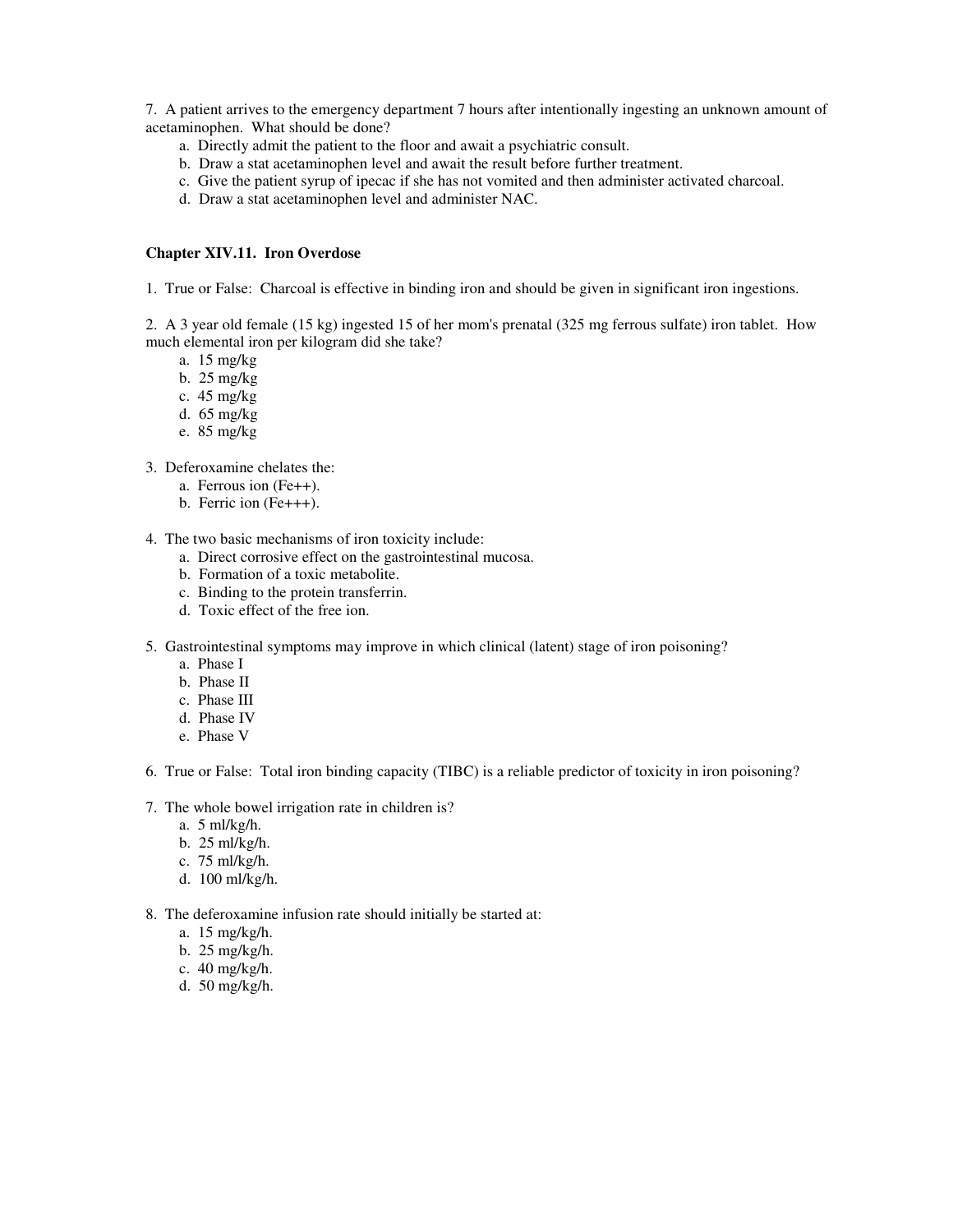### **Chapter XIV.12. Child Abuse**

1. A one year old child presents with facial bruising and a spiral fracture of the right femur. The parents state the child was bouncing on the bed and fell off and hit a nightstand. The leg is splinted in the emergency room. The patient has stable vital signs and does not appear to be in any pain. Child protective services has been contacted and a report has been filed. The hospital social worker wants to discharge the patient home pending the investigation. This child is medically stable for discharge. Should he be sent home?

- 2. What is Munchausen syndrome by proxy?
- 3. Define failure to thrive?
- 4. What is the key to determining nonaccidental injury as opposed to accidental injury?
- 5. True/False: Bruises that have different coloring can be used to date the time of the injuries.

# **Section XV. Endocrinology**

#### **Chapter XV.1. Diabetes Mellitus**

- 1. What is a reasonable goal range for infants, children, and teens?
- 2. Which type of diabetes is primarily an autoimmune problem?
- 3. The identical twin of a patient with type 1 diabetes has what risk for developing type 1 diabetes?
- 4. Which antibodies are often present in type 1 diabetes?
- 5. What is a hemoglobin A1C?
- 6. In the early phases of type 2 diabetes, is the fasting blood sugar or the postprandial blood sugar elevated?

#### **Chapter XV.2. Thyroid Disorders**

- 1. True/False: The major secretory product of the thyroid gland is T3.
- 2. True/False: A low T4 and low TSH at newborn screening suggests thyroid dysgenesis.
- 3. True/False: Most patients with Hashimoto thyroiditis present with a goiter and are asymptomatic.
- 4. True/False: Graves' ophthalmopathy is more severe in children than in adults.
- 5. True/False: Graves' disease occurs equally among males and females.
- 6. True/False: Papillary carcinoma is the most common type of thyroid cancer in children.

#### **Chapter XV.3. Short Stature**

1. What is the AMPH of a girl whose mother is 175 cm (5'9") and father is 193 cm (6'4")?

2. A) How should height be measured on a 22 month old boy? B) How should height be measured on a 39 month old girl?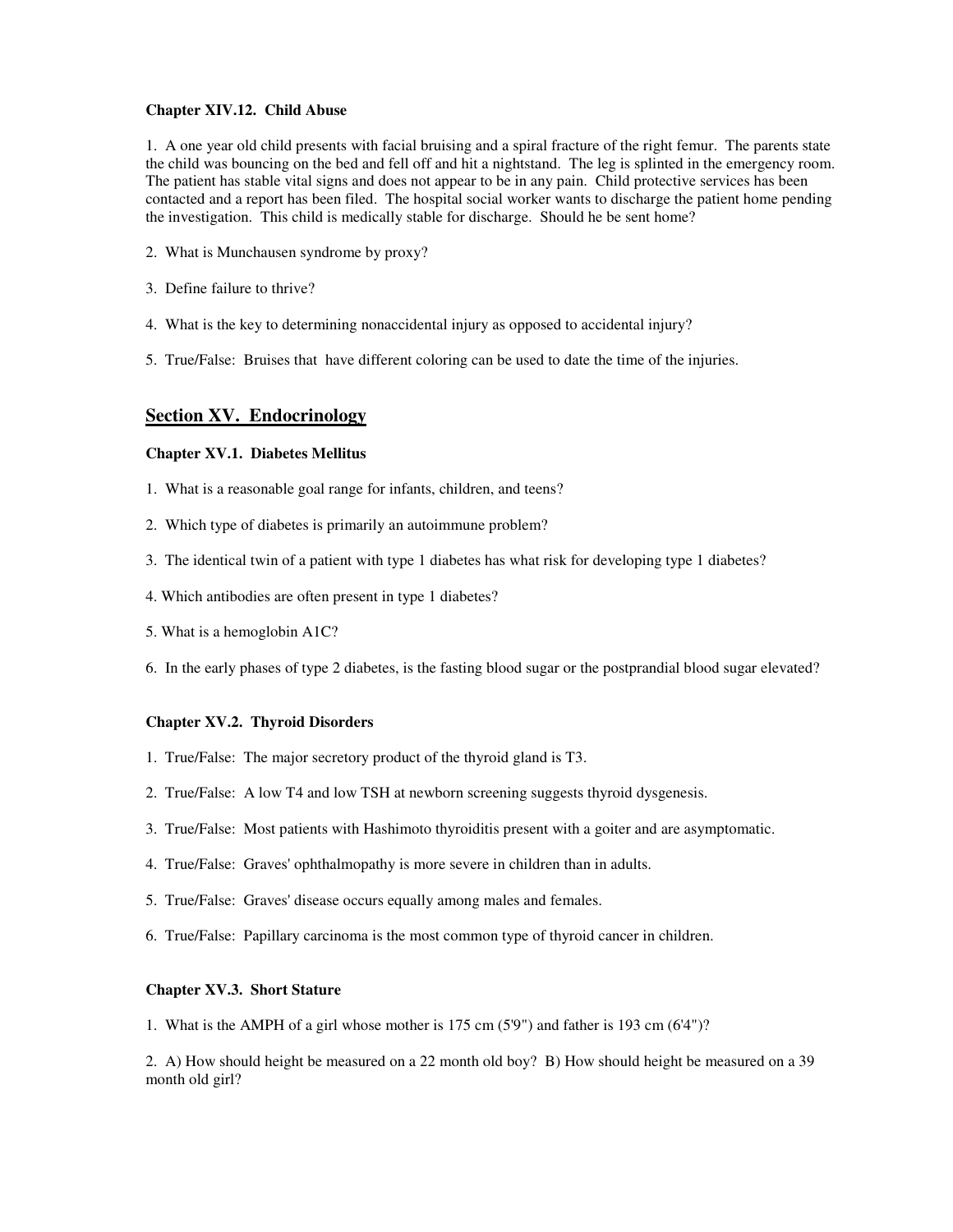3. You are evaluating a boy with a height below the 5% for age and weight is at the 50% for age. You are concerned that his growth is secondary to an endocrine cause. Should you order a serum growth hormone level in your work-up?

4. How do you obtain a bone age on a 20 month old child?

5. What is the cause of short stature in a 14 year old boy with a normal growth velocity and Tanner 2 genitalia on physical exam?

# **Chapter XV.4. Adrenal Disorders**

- 1. Urinary excretion rates of 17-hydroxycorticosteroids (17-OHCS) reflect the blood levels of:
	- a. Mineralocorticoids
	- b. Glucocorticoids
	- c. Sex steroids
	- d. Adrenal androgens
- 2. The daily secretory rate for plasma cortisol is approximately:
	- a. 5 mg / square meter / day
	- b. 12 mg / square meter / day
	- c. 25 mg / square meter / day
	- d. 50 mg / square meter / day
- 3. Congenital adrenal hyperplasia due to 21-alpha-hydroxylase deficiency is inherited as a(n):
	- a. Autosomal recessive trait.
	- b. Autosomal dominant trait.
	- c. X-linked recessive trait.
	- d. Sporadic disorder from a spontaneous gene mutation.
- 4. Acquired adrenal insufficiency in school age children and adolescents may present with:
	- a. Hypertension and a "Buffalo Hump".
	- b. Hypernatremia and hypokalemia.
	- c. Hypoglycemia and postural hypotension.
	- d. Biochemical findings of suppressed ACTH levels.
- 5. Chronic, primary adrenal insufficiency (Addison's disease) in children is most commonly due to:
	- a. Tuberculosis
	- b. Adrenal hemorrhage
	- c. Autoimmunity
	- d. Tumor

6. True/False: If patients have received large doses (i.e., greater than physiologic replacement) of glucocorticoids for a short period of time (i.e., less than one month) or small doses (i.e. less than physiologic replacement) for any period of time, adrenal function will likely resume shortly after cessation of therapy.

- 7. Which of the following is a hypertensive form of congenital adrenal hyperplasia?
	- a. Simple virilizing 21-hydroxylase deficiency
	- b. Salt-losing 21-hydroxylase deficiency
	- c. 11-hydroxylase deficiency
	- d. 3-beta dehydrogenase deficiency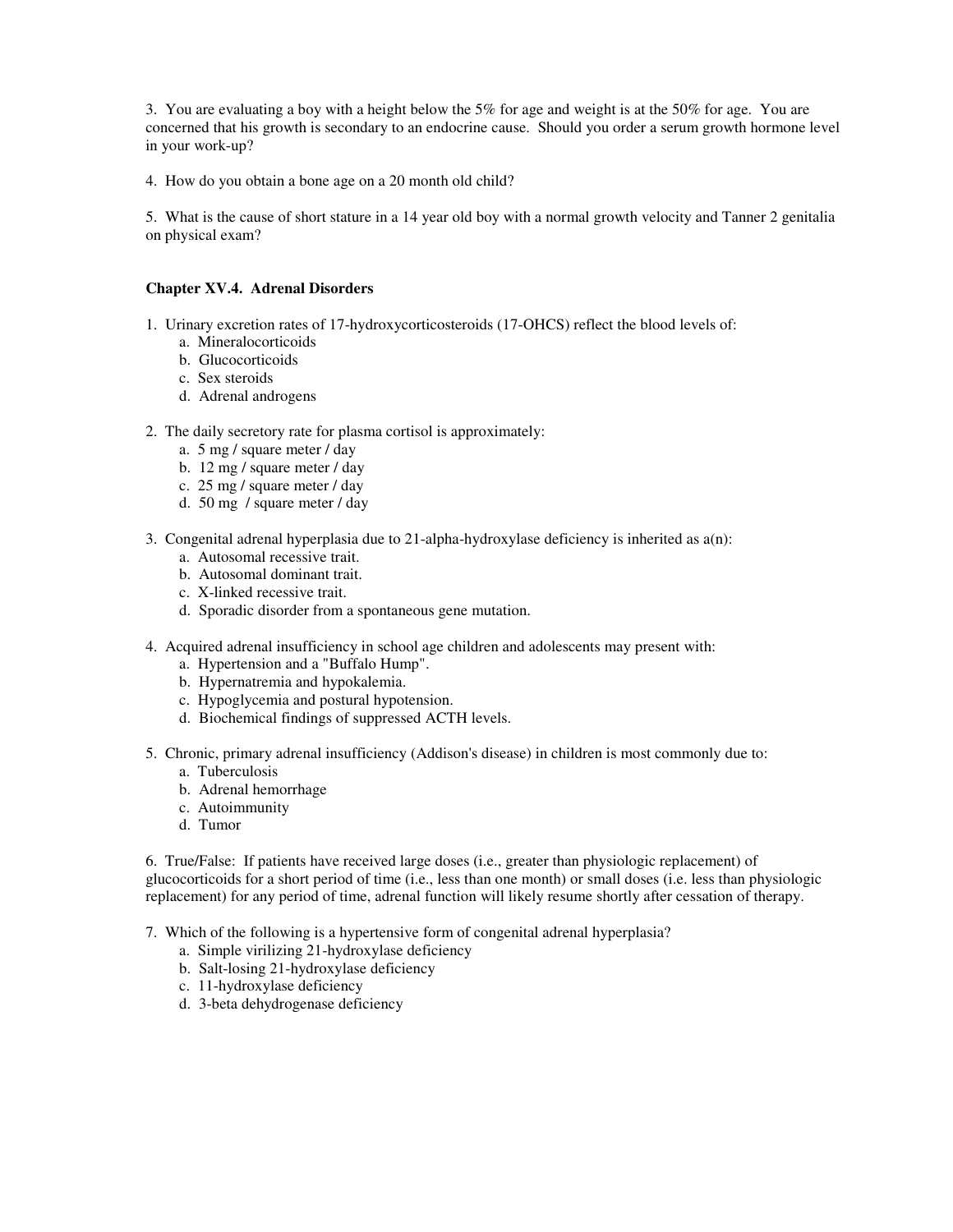8. Which of the following laboratory tests are most appropriate for monitoring the effectiveness of steroid replacement therapy in acquired, primary adrenal insufficiency ?

- a. 17-OH progesterone, androstenedione and ACTH levels.
- b. fractionated catecholamines and homovanillic acid (HVA) levels.
- c. post-dexamethasone urinary free cortisol and 17OH corticosteroids levels.
- d. ACTH, plasma renin and serum electrolyte levels.

9. A 2 week old infant presents with projectile vomiting and dehydration. The infant's electrolytes are as follows: Na 126, K 6.5, Cl 92, Bicarb 15, glucose 60. These electrolyte results are most compatible with which of the following diagnosis ?

- a. pyloric stenosis with bicarbonate loss from repeated vomiting.
- b. congenital Cushing's syndrome from excess mineralocorticoid effect.
- c. pheochromocytoma from excess catecholamine effect.
- d. salt-wasting CAH from mineralocorticoid deficiency.

10. Cushing's syndrome is characterized by the presence of:

- a. hyponatremia and hyperkalemia.
- b. an elevated urinary free cortisol excretion.
- c. genital virilization from excess adrenal androgens.
- d. low serum cortisol and increased ACTH levels.

### **Chapter XV.5. Antidiuretic Hormone**

- 1. What is actions does ADH have?
- 2. What clinical manifestations might one see in a case of diabetes insipidus?
- 3. How might one distinguish nephrogenic from central diabetes insipidus?
- 4. Are levels of ADH under regulatory control in SIADH?
- 5. What is the most common neoplastic cause of SIADH?
- 6. If hyponatremia is found, what is the most useful next test to determine the etiology of the hyponatremia.

7. True/False: 3% sodium chloride solution (hypertonic saline) can be used safely to raise the serum sodium level in SIADH.

#### **Chapter XV.6. Calcium Disorders**

1. True/False: The main biochemical findings in hypoparathyroidism are hyperphosphatemia and hypocalcemia.

- 2. True/False: Calcitonin injections can be used to raise a patient's serum calcium level.
- 3. True/False: Breast feeding prevents rickets.
- 4. True/False: Elevated levels of parathyroid hormone always result in hypercalcemia.
- 5. True/False: Vitamin D alone is curative all various forms of rickets.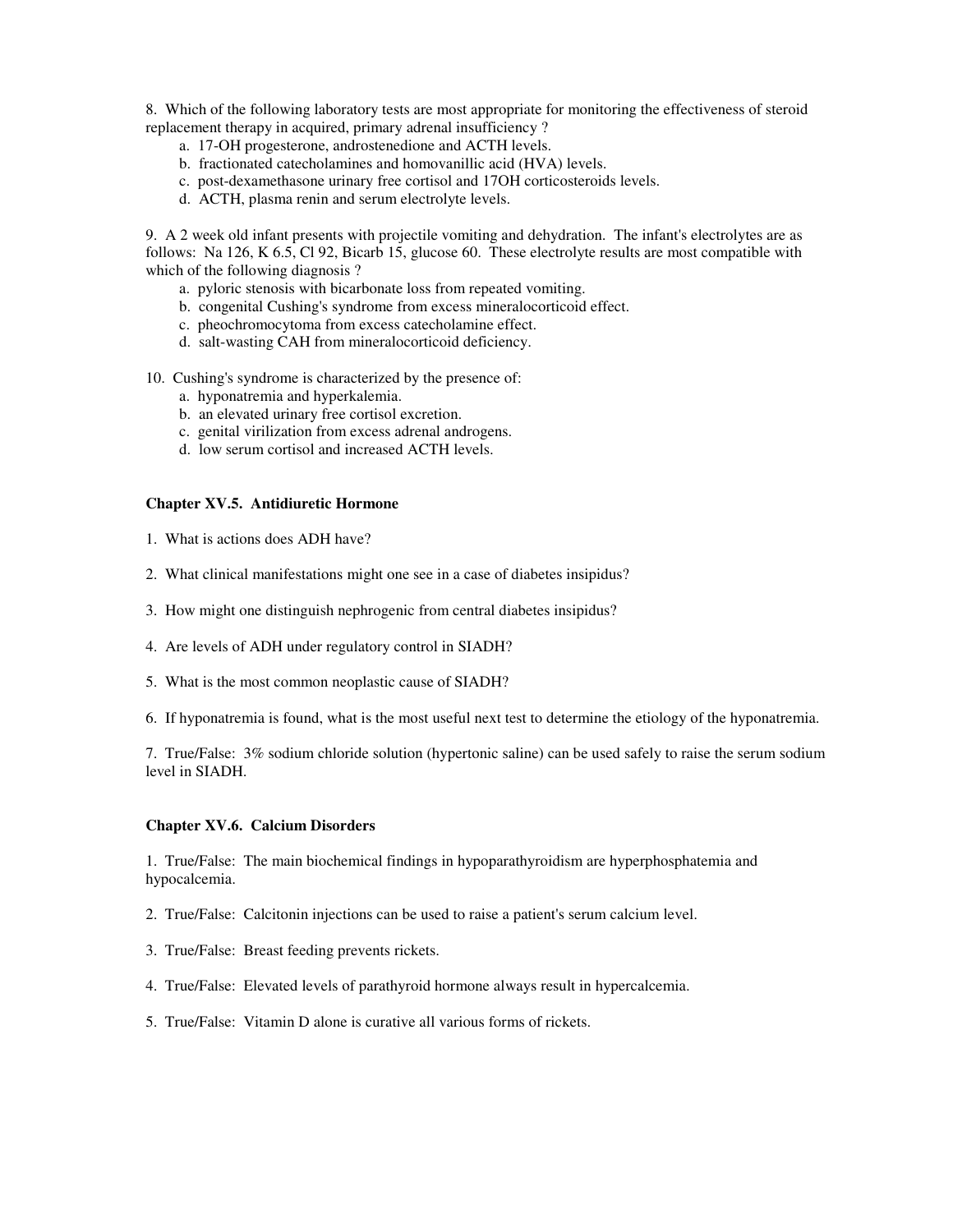# **Section XVI. Rheumatology**

# **Chapter XVI.1. Systemic Lupus Erythematosus**

1. List at least 6 of the 11 diagnostic criteria for SLE.

2. Name 3 drugs which are used for the treatment of SLE.

3. Which of the following statements are false?

a. Leading causes of morbidity and mortality for children with SLE are infection, renal disease, and CNS involvement.

- b. ANA, anti-ds DNA antibodies, anti-Sm antibodies are part of the criteria for diagnosis of lupus
- c. Ophthalmologic complications are infrequent in children with SLE
- d. UV emissions may exacerbate lupus
- 4. True/False: A positive ANA test is a useful screening test for SLE?

5. True/False: Patients with a lupus anticoagulant have a prolonged PTT and they have hemorrhagic tendencies similar to patients with hemophilia.

# **Chapter XVI.2. Juvenile Rheumatoid Arthritis**

- 1. Which of the following tests has a high positive predictive value for JRA
	- a. erythrocyte sedimentation rate
	- b. C-reactive protein
	- c. HLA-B27
	- d. antinuclear antibody
	- e. white blood count
- 2. True/False: JRA is largely a clinical diagnosis.

3. True/False: All patients with suspected JRA should be referred to an ophthalmologist for a thorough eye examination.

4. Name three types of JRA and how are they different.

5. List some pharmacologic treatments for JRA that have been used or are being studied.

6. Non-steroidal anti-inflammatory drugs (NSAIDs) inhibit inflammation, reduce fever and reduce pain. Theoretically, how does the action of NSAIDs in treating JRA differ from the action of NSAIDs treating an ankle sprain?

### **Chapter XVI.3. Vasculitis**

1. Which immunoglobulin is prominently involved with the lesions of Henoch-Schonlein purpura?

2. What is the tetrad of Henoch-Schonlein purpura?

3. What histopathological term is used to describe the light microscopic findings in the skin biopsy of HSP?

4. Infantile polyarteritis nodosa (IPAN) is considered by some to be the severe end of the spectrum of which other vasculitis of childhood?

5. Name three connective tissue diseases of childhood, which are sometimes complicated by vasculitis.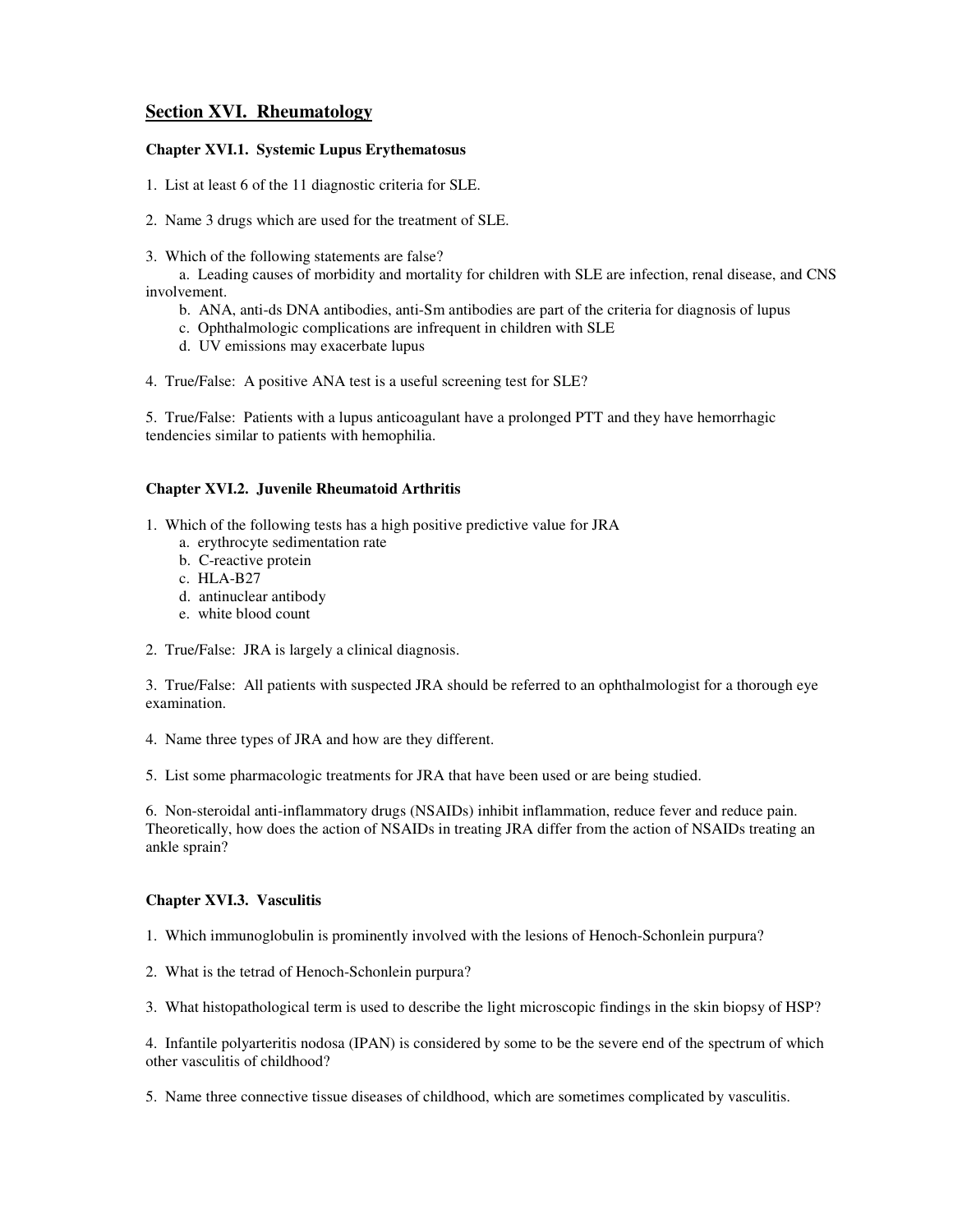# **Section XVII. Ophthalmology**

# **Chapter XVII.1. Neonatal Conjunctivitis and Eye Prophylaxis**

1. Which details of this patient's presentation (in the case) distinguish his illness from neonatal N. gonorrhoeae infection?

2. Besides the infant presented in the case vignette, which other family members should be treated for this condition?

3. What etiologies should be considered when a neonate presents with eye drainage?

4. Of 1% silver nitrate solution, 0.5% erythromycin ointment, 1% tetracycline ointment and 2.5% povidoneiodine solution, which is/are considered effective for prophylaxis of ocular chlamydial infection?

5. What is the treatment for C. trachomatis ophthalmia? For N. gonorrhoeae ophthalmia?

6. What are the long-term complications of N. gonorrhoeae ophthalmia neonatorum? Of neonatal C. trachomatis infection?

7. Infants under 6 weeks of age are at increased risk for the development of what disease following treatment with erythromycin?

### **Chapter XVII.2. Primary Care Eye Examination**

- 1. What is the differential diagnosis of an absent pupillary light reflex (red reflex)?
- 2. What condition causes leukocoria?

3. A parent is worried that her Asian baby has crooked eyes. How would you assess whether this is pseudostrabismus?

- 4. What is the distance of focus for infants?
- 5. At what age can an infant follow an object to the midline, past the midline, and 180 degrees?
- 6. How can you assess extraocular movements in the uncooperative or young child?
- 7. What is one way you can look at the fundus in the uncooperative child?

# **Chapter XVII.3. Strabismus and Amblyopia**

- 1. What is the most common form of infantile strabismus?
- 2. What is the upper age limit in the definition of infantile esotropia?
- 3. How is amblyopia most commonly treated?
- 4. Name 3 entities in the differential diagnosis of infantile esotropia.
- 5. By what age should surgery be undertaken for infantile esotropia?
- 6. What is the consequence of not recognizing infantile strabismus in a timely fashion?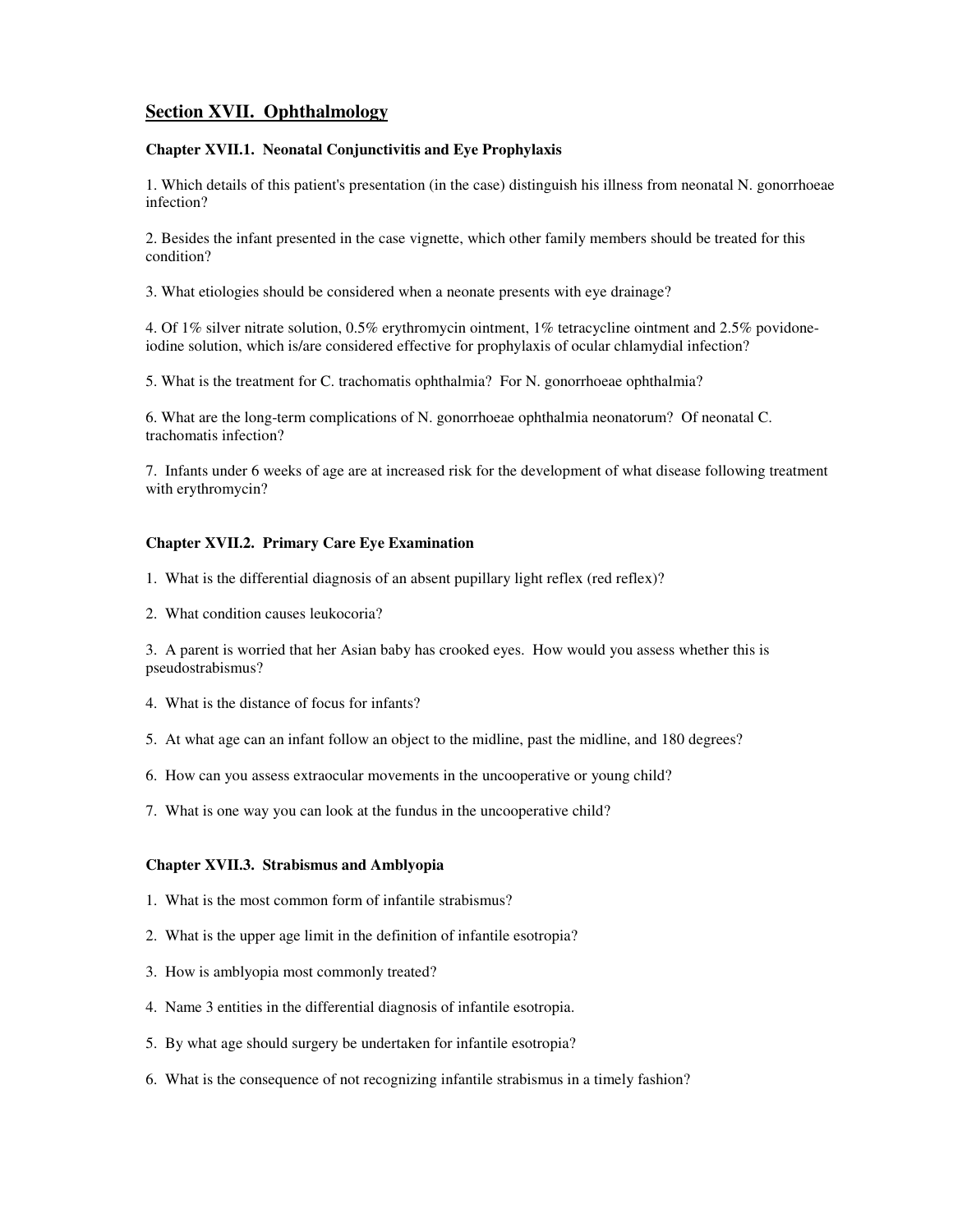# **Chapter XVII.4. Eye Infections and Conjunctivitis**

- 1. Herpes simplex conjunctivitis:
	- a. may be chronic.
	- b. may be associated with skin vesicles.
	- c. may recur.
	- d. all of the above.
- 2. Common causes of periorbital cellulitis include the following:
	- a. sinusitis
	- b. chalazion
	- c. dental infection
	- d. eyelid skin laceration

3. A three-year old boy presents with an acute red lump in his right upper eyelid, the pediatrician diagnoses that it is an acute chalazion. What are the proper treatments?

- a. warm compress
- b. antibiotic eyedrops
- c. oral antibiotics
- d. topical corticosteroid

4. An 18 year old female presents with a chronic follicular conjunctivitis and a diagnosis of chlamydial conjunctivitis is made. What is the proper treatment?

5. A four month old male has congenital tear duct obstructions and has symptoms of chronic tearing and mucus. His primary care physician prescribes topical sulfacetamide drops three times a day to clear up the mucus, but after using the drops for one month, his eyelids are more erythematous than ever and the conjunctiva is more swollen and he constantly rubs his eyes. What should be done?

# **Chapter XVII.5. Corneal Abrasions**

1. An eye with a corneal abrasion should be patched if:

- a. it is associated with a corneal infiltrate.
- b. it has been scratched by a fingernail.
- c. it occurs in a contact-lens wearer.
- d. it is large and is in the center of the cornea.

2. A 4 year old boy was playing with sparklers on the 4th of July. He held it up high and his parents think that some sparks fell into his eye. He has some small blisters around his eyelids and he is complaining of intense eye pain. He refuses to open his eyes for an examination because of pain. Which of the following are possible options (more than one correct answer is possible):

- a. topical proparacaine as a single dose to facilitate an examination.
- b. intramuscular morphine to facilitate an examination.
- c. topical proparacaine now and p.r.n. at home for discomfort.
- d. acetaminophen with codeine syrup.

3. A 10 year old boy presents to the pediatrician with a red and teary eye for a day. He had been to a soccer practice on the day before presentation and the red eye began after that. The pediatrician does not see a corneal abrasion with fluorescein and sends him home with topical antibiotics. He still has the same symptoms the next day. What should the pediatrician do?

4. A 16 year old female presents to the primary care doctor with the complaint of bilateral red and painful eyes since waking up. She had forgotten to take off her soft contact lenses the night before because she was too tired. The primary care physician does not see any corneal abrasions but there are some small "white" dots in the corneas. What should be done?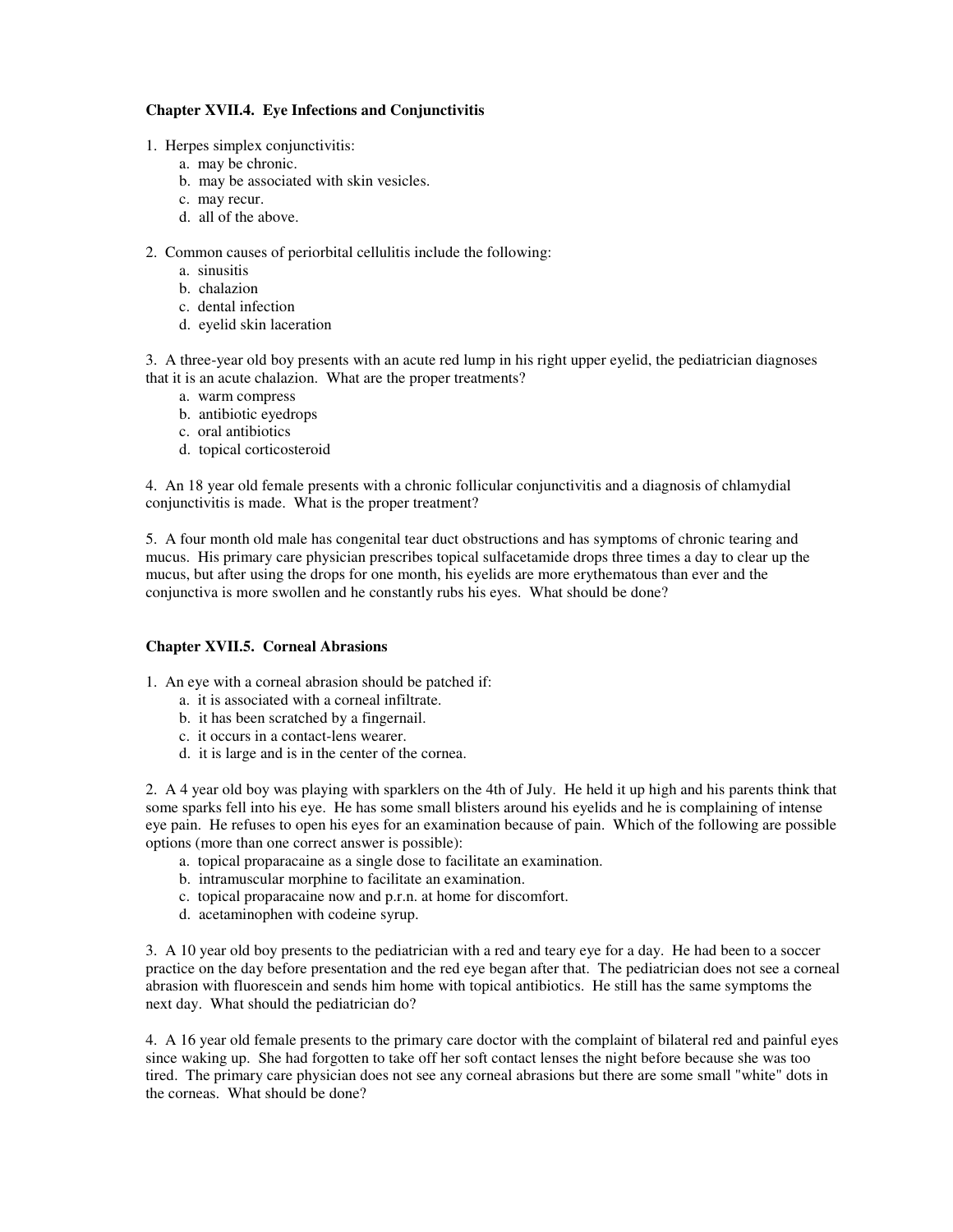5. A 4 year old boy presents to the emergency room with a red and painful right eye after a swing had accidentally hit the eye on the playground. On examination, he does not like to have the left eye covered because he "cannot see". The eyelids are swollen and ecchymotic and the conjunctiva has hemorrhages. The physician sees a blood clot covering 65 percent of the anterior chamber. What is the appropriate management?

# **Section XVIII. Neurology**

# **Chapter XVIII.1. Neurologic Examination**

- 1. Name the steps involved of the older child's neurological examination.
- 2. Name five primitive reflexes.
- 3. What extraocular muscles are innervated by abducens and trochlear nerves?
- 4. What does optokinetic nystagmus signify? When can it be performed in an infant?
- 5. What is the pronator sign? What does it test for?
- 6. In what two instances can a positive Babinski's sign be seen in normal patients?

# **Chapter XVIII.2. Cerebral Palsy**

- 1. Cerebral Palsy may have changing clinical features in: (select one)
	- a. The brain abnormality.
	- b. Effects on the motor system.
	- c. That seizures are usually not treatable after a few years.
	- d. Subtypes first a person has the choreoathetoid type, then the spastic type, and then becomes

quadriplegic.

- e. Decrease in IQ over time.
- 2. Currently, most cases of cerebral palsy with a known etiology are thought to be
	- a. Prenatal in origin.
	- b. Perinatal in origin.
	- c. Postnatal in origin.
- 3. What is the most common type of cerebral palsy?
	- a. Spastic
	- b. Choreoathetoid
	- c. Ataxic
	- d. Mixed
	- e. All are equally common
- 4. Which of the following is NOT a worrisome sign that may indicate cerebral palsy?
	- a. Poor rate of head growth
	- b. Hand preference at 6 months of age
	- c. Scissoring of the legs
	- d. Obesity
	- e. High muscle tone

5. True/False: Because of the neuromotor dysfunction and associated conditions, children with cerebral palsy rarely live into adulthood.

6. True/False: Children with hemiplegia have a higher rate of ambulation than diplegia and quadriplegia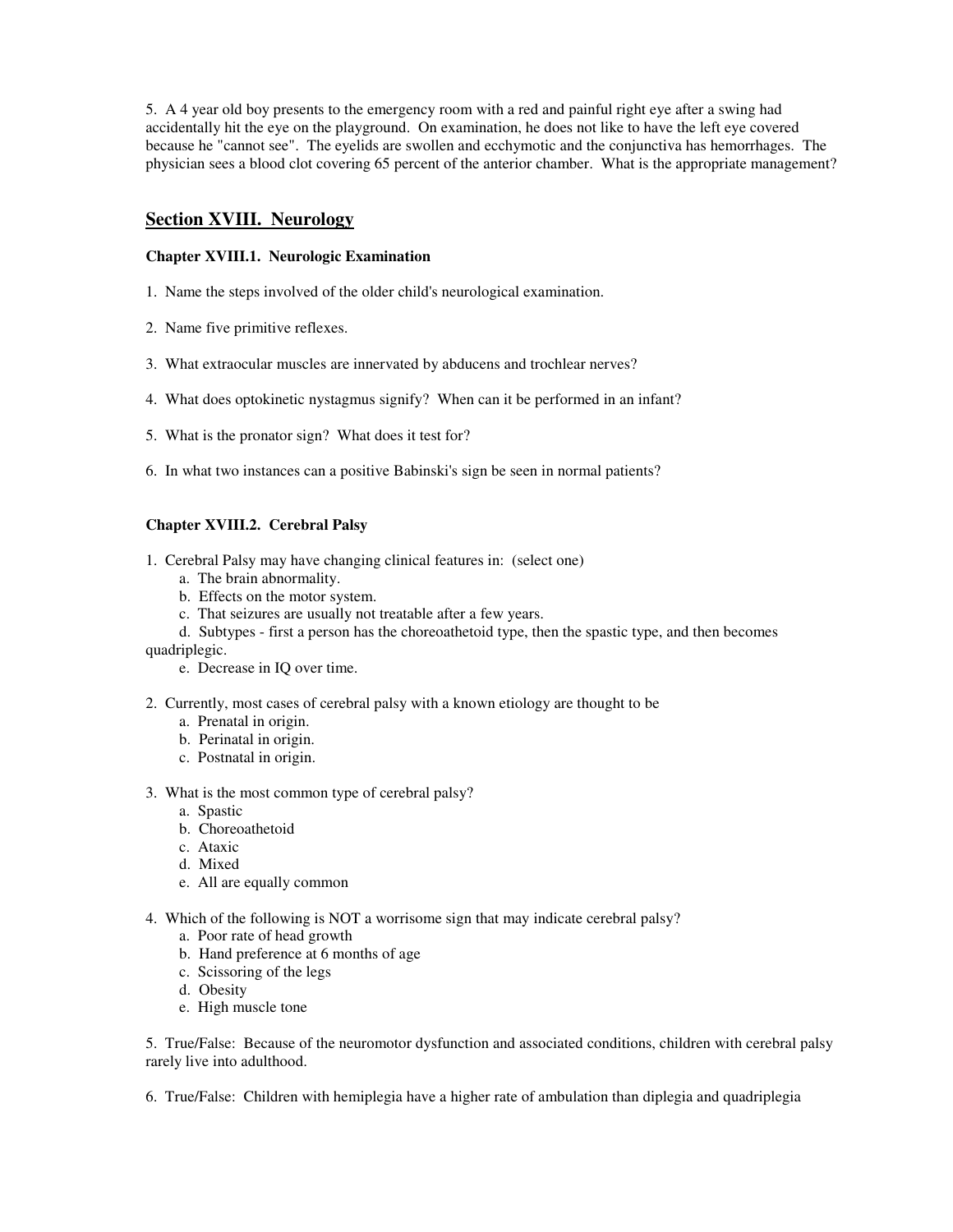# **Chapter XVIII.3. Febrile Seizures**

1. At what ages do febrile seizures occur? How common is this problem?

2. In what percentage of patients will febrile seizures occur a second time?

3. What are the differences between simple and complex febrile seizures? Why is it important to know this distinction (think of recurrence risk of febrile seizures, development of epilepsy, and work-up)?

4. A febrile seizure is a diagnosis of exclusion. What other diagnoses should be considered in a child with fever and seizures?

5. According to the guidelines put forth by the American Academy of Pediatrics' Practice Parameter, who should be strongly considered to receive a lumbar puncture?

6. Most patients with febrile seizures can be discharged home. What are three indications for a child who should be hospitalized for overnight observation?

7. Although diazepam (Valium) can be used to prevent recurrences when given at the start of a febrile illness, what are its disadvantages?

8. A key part to management is reassurance. What are three ways parents should be reassured and educated?

# **Chapter XVIII.4. Epilepsy**

1. List 4 basic types of seizures (hint: two are partial and two are generalized).

2. List some of the old names that correlate to each of the above 4 seizure types and indicate the reason these old names were used.

3. A 14 year old girl is found unconscious. Witnesses say that she had some facial twitching. She gradually awakens and tells you that she smelled some burning rubber just prior to feeling faint. She tried to call for help, but couldn't speak. She now seems to be normal. A CT scan demonstrates a left temporal lobe arteriovenous malformation. What seizure type is she likely to have had and why?

4. Can the term petit mal be used to describe a seizure of small jerking movements of one arm?

5. Name some tests/studies which would be ordered for a 7 year-old girl who presents to the emergency department actively having a generalized seizure which stops spontaneously. She is afebrile and was brought in by her babysitter who is unaware of any history except that she may have been on some kind of medicine.

6. Why would an eventual MRI be useful for the patient in questions 5 if there are no obvious reasons for the seizure?

7. If a patient has no epileptiform activity on an EEG does that rule-out epilepsy? Why?

8. What are typical EEG findings in generalized absence seizures? In infantile spasms?

9. What AEDs (anti-epileptic drugs) are used for treatment of generalized absence seizures?

10. What percent of children with epilepsy eventually enter long-term remission? What percent of children with epilepsy never become seizure free on AEDs?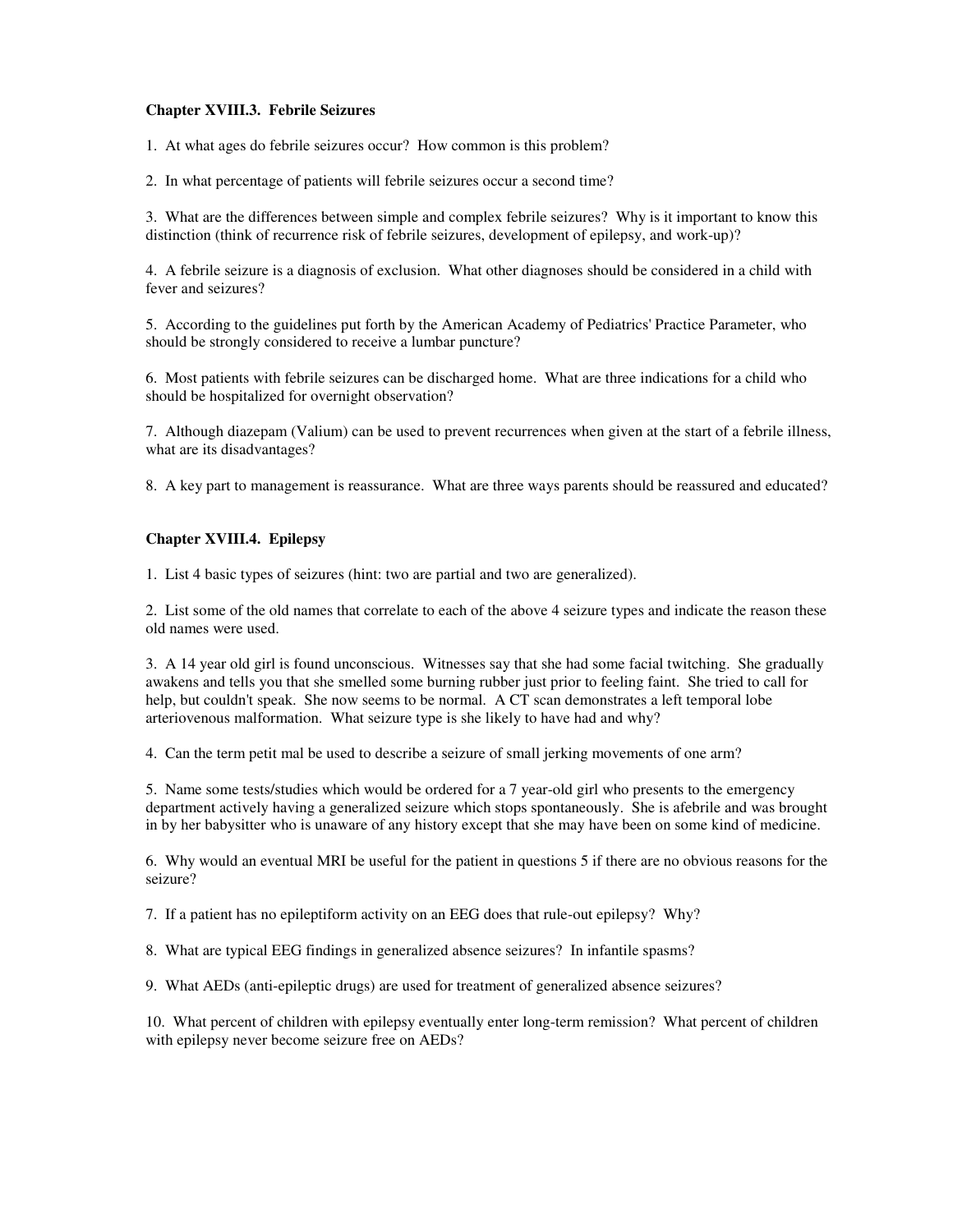### **Chapter XVIII.5. Status Epilepticus**

- 1. After oxygen, the first drug that is administered to a patient in status epilepticus is from what drug class?
- 2. Name three other anticonvulsant drugs, not belonging to the class above, that can be given IV?
- 3. Name two ways that diazepam can be given in status epilepticus?
- 4. Which benzodiazepine has the longest duration?

5. In status epilepticus, what drug should be administered after a benzodiazepine in most instances (other than in neonates)?

- 6. What is the most serious complication of status epilepticus?
- 7. Name 5 causes of status epilepticus?

# **Chapter XVIII.6. Infant Botulism**

1. The mother of a 4 month old infant asks if it is okay to coat a pacifier with honey to soothe her baby, what is your response?

2. What is the basic mechanism of action of botulinum toxin?

3. Describe the typical clinical presentation of infant botulism. Why may the diagnosis be unclear initially? What is the classic age distribution?

4. What are the principle methods that can be used to confirm infection by C. botulinum?

5. What are the indications for antibiotic treatment in an infant with infant botulism? Why are aminoglycoside antibiotics contraindicated?

- 6. What is the role of human botulinum immunoglobulin in the treatment of infant botulism?
- 7. What is the prognosis for an infant infected with infant botulism?
- 8. Describe the basic difference between "botulism" and "infant botulism".

### **Chapter XVIII.7. Guillain-Barre Syndrome**

- 1. What is the most commonly identified antecedent infection in Guillain Barre syndrome?
- 2. What is meant by albuminocytologic dissociation?
- 3. True/False: Improvement in strength occurs in the order in which it was affected.
- 4. Why is IVIG preferred over plasmapheresis in children?
- 5. When should a child with GBS be intubated?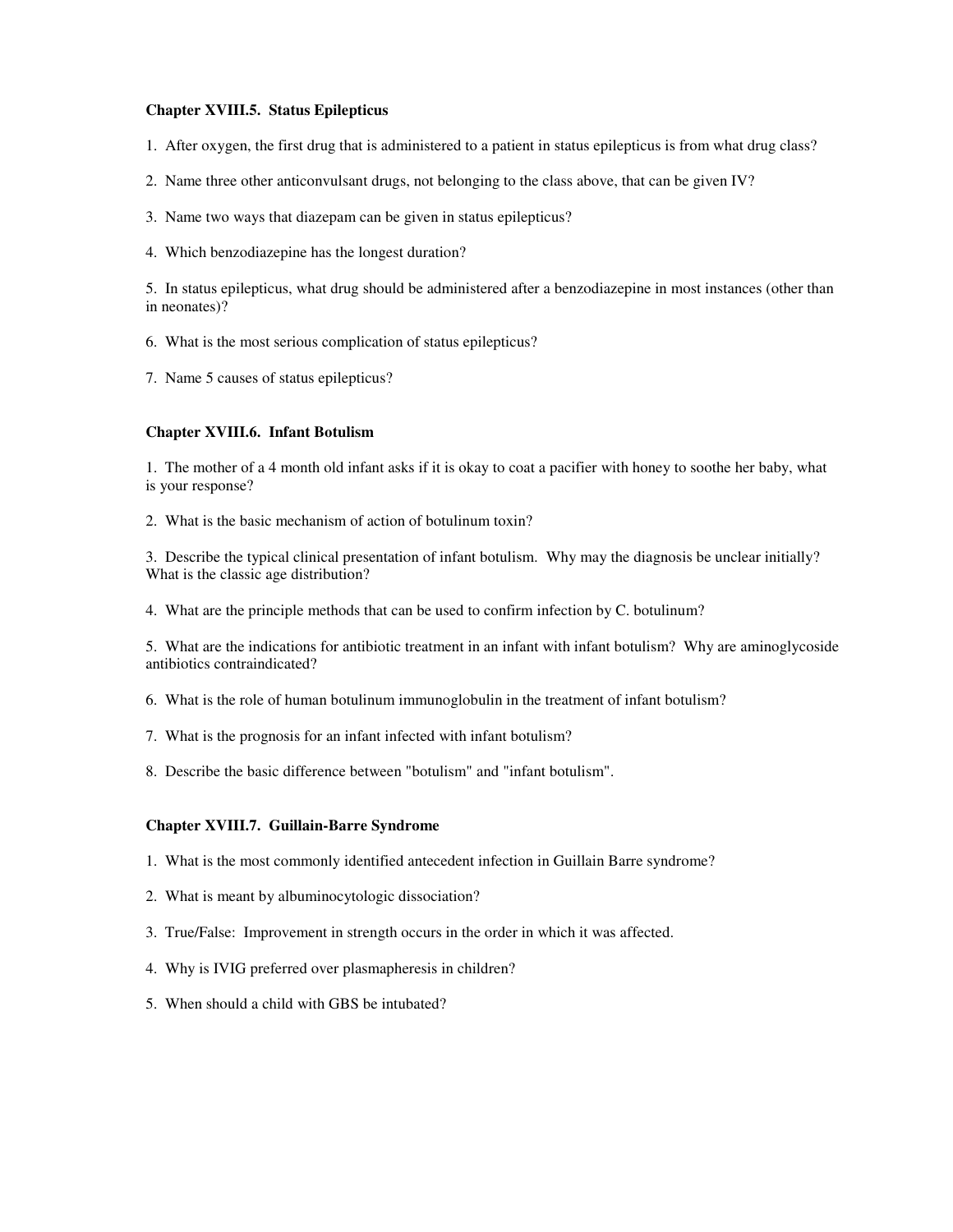### **Chapter XVIII.8. Multiple Sclerosis**

- 1. True/False: Childhood MS most commonly occurs in children between the age of 10-15 years.
- 2. The etiology of MS is probably related to:
	- a. A dysfunction in autoimmune regulation
	- b. Environmental factors
	- c. Hereditary factors
	- d. All of the above
- 3. True/False: Visual disturbances is one of the most common manifestations of childhood MS.
- 4. True/False: Laboratory investigations usually provide a definitive diagnosis for MS.
- 5. True/False: Corticosteroids can speed the recovery from an acute attack.

#### **Chapter XVIII.9. Hydrocephalus**

- 1. Define hydrocephalus and distinguish this term from macrocephaly and megalencephaly.
- 2. What are the two classic classifications of hydrocephalus and give examples of each?
- 3. What are the most common causes of congenital hydrocephalus?
- 4. What is X-linked hydrocephalus?
- 5. True/False: The Dandy-Walker syndrome is usually diagnosed at birth.
- 6. What is the purpose of routine cranial ultrasound screening in the very low birth weight infant?
- 7. True/False: CT is the best imaging method for the diagnosis of hydrocephalus after the neonatal period?
- 8. What is the frequency of shunt failure after initial surgical treatment of hydrocephalus?
- 9. What is the rate of infection after shunt insertion, and what is the most likely etiologic agent?
- 10. True/False: Most children with hydrocephalus go on to have IQs consistent with mental retardation.

#### **Chapter XVIII.10. Neural Tube Defects**

1. True/False: Vitamin supplementation prior to pregnancy has been found to reduce the risk of neural tube defects.

- 2. True/False: Spina bifida patients have neurogenic bladders.
- 3. True/False: Hydrocephalus develops in meningomyelocele patients because of cord tethering.

4. True/False: Children with meningomyelocele have a high risk of developing latex allergy, therefore, they should not be exposed to latex from birth.

5. True/False: High meningomyeloceles result in lower extremity paralysis, but most patients with low lying meningomyeloceles are able to ambulate on their own or with assistive devices.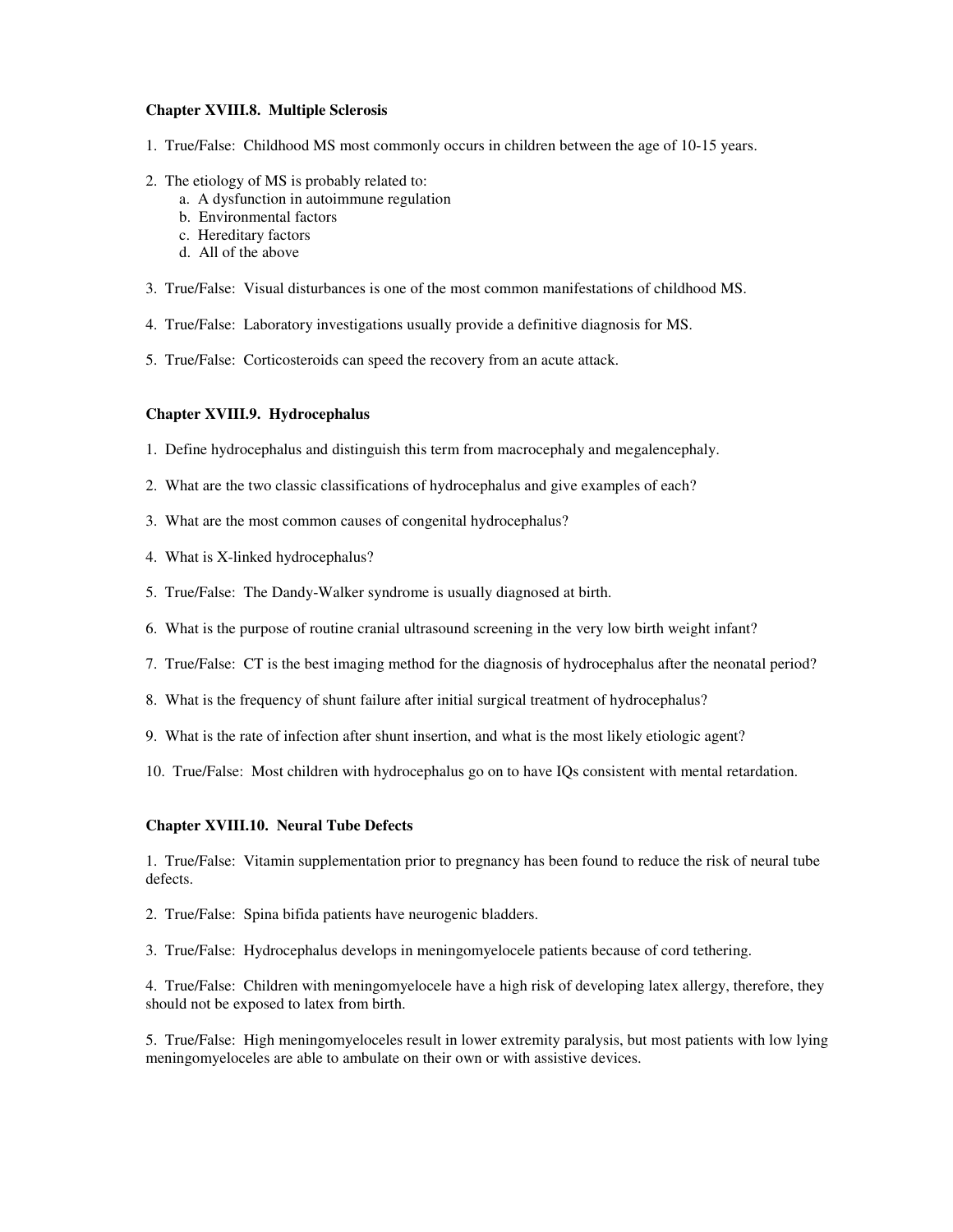### **Chapter XVIII.11. Neurofibromatosis**

1. How many cafe au lait spots are needed to diagnose neurofibromatosis? How big do they need to be in prepubertal and postpubertal patients?

2. What is the hallmark tumor in NF-2? How is it manifested in a patient?

3. If you see a patient with cafe au lait spots who you suspect has von Recklinghausen's disease, what tests or evaluations need to be performed?

- 4. What types of neurofibromas can become malignant?
- 5. What skin manifestations occur in the newborn period? How about in older children and adults?

6. What is the genetic inheritance pattern for neurofibromatosis? What percentage of cases occur without a family history of NF (sporadic)?

7. What are the eye tumors that you can find on the iris of NF-1 patients called?

### **Chapter XVIII.12. Tuberous Sclerosis Complex**

- 1. How is tuberous sclerosis complex inherited?
- 2. What percentage of TSC is sporadic (due to new mutations)?
- 3. Name three dermatological features of TSC. At what ages do each of these lesions occur?
- 4. What is the treatment of choice for infantile spasms that is approved by the FDA?
- 5. What is the EEG pattern of infantile spasms?

6. If a patient is diagnosed with TSC by computed tomography of the brain, what other tests must be done in the work-up?

#### **Chapter XVIII.13. Head Trauma and Hemorrhage**

- 1. True/False: Epidural hematomas have a crescent shaped mass on CT scan
- 2. True/False: Epidural hematomas are mostly produced by venous blood.

3. True/False: The prognosis for epidural and subdural hematomas are about the same as long as the hematomas have been evacuated early.

4. True/False: Since epidural hematoma is always a neurosurgical emergency and subdural hematoma is less often a neurosurgical emergency, epidural hematomas are more serious (i.e., the prognosis is poorer) than subdural hematoma.

5. True/False: Infants are at low risk for having intracranial injuries.

6. True/False: Hypotension and hypoxia are two monitoring parameters that are extremely important to avoid in a child with a moderate to severe head injury.

7. True/False: The equation to calculate cerebral perfusion pressure is: CPP=MAP-ICP.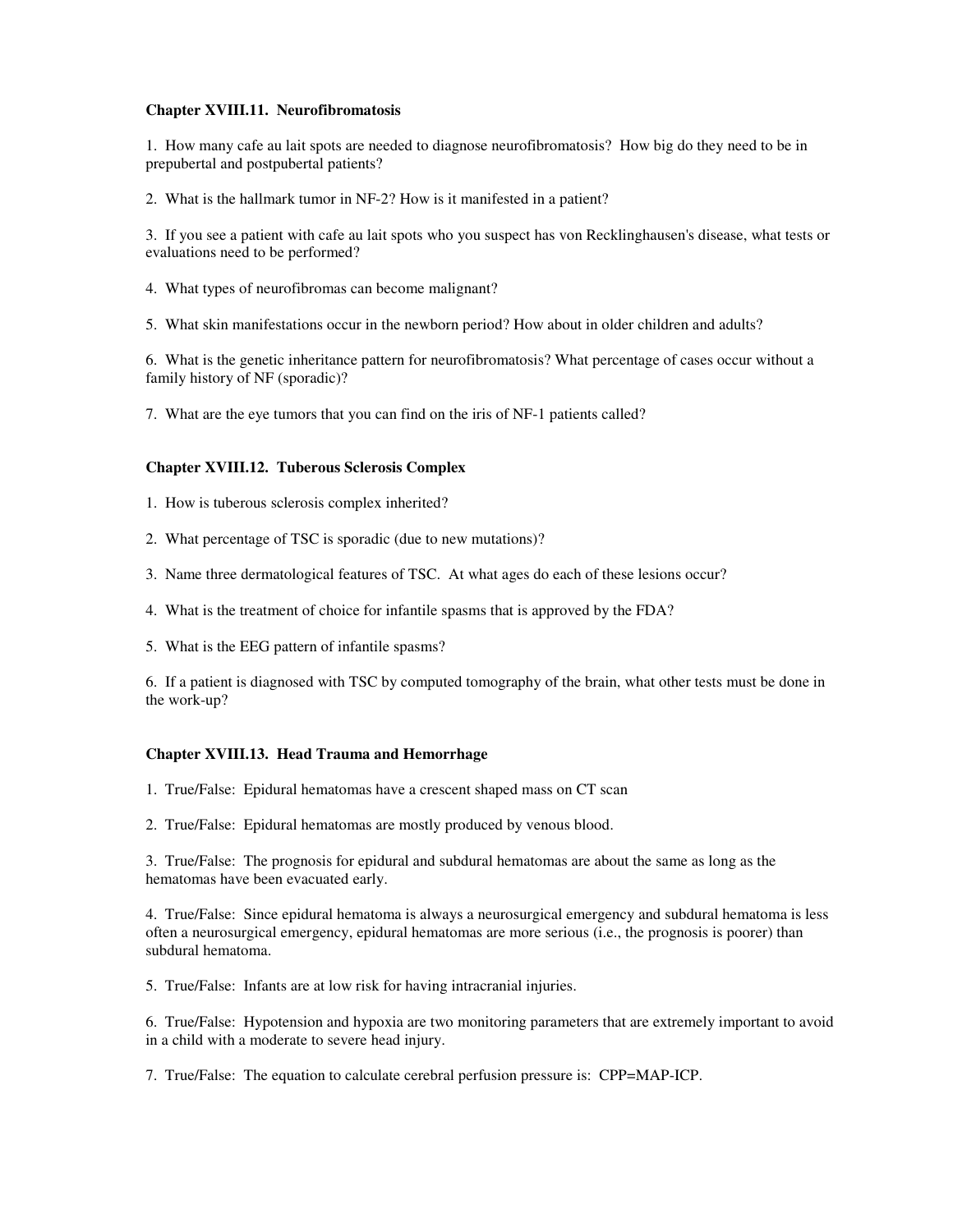8. True/False: Hypernatremia can occur secondary to inappropriate anti-diuretic hormone release in moderate to severe head injuries.

9. True/False: A 4 year old male child fell and hit his head on the carpet about 5 hours ago. There is no reported history of loss of consciousness or vomiting. His PE is normal, and he is acting appropriately at the time of the visit. A CT scan should be ordered to assess this child for intracranial injury even though the risk of serious injury is remote.

10. True/False: A patient has a GCS of 9 if he can open his eyes to a noxious stimuli, has inappropriate speech, and flexes his extremities to pain.

# **Chapter XVIII.14. Muscular Dystrophy**

- 1. How are Duchenne and Becker muscular dystrophy inherited?
- 2. What protein is absent in Duchenne muscular dystrophy?
- 3. What is the Gowers' maneuver (or sign)?
- 4. What are some early signs and symptoms of Duchenne muscular dystrophy?

5. What is the average life expectancy for Duchenne muscular dystrophy? What do they die from? When do they lose ambulation?

6. By what age do almost all patients with Duchenne muscular dystrophy present with weakness?

7. Name three other organ systems, besides the musculoskeletal system, that are affected in Duchenne muscular dystrophy.

8. What is the only medication proven to improve weakness in DMD?

### **Chapter XVIII.15. Myopathy and Myositis**

- 1. True/False: Can sun exposure result in flare-ups in JDM?
- 2. What is the rate of recurrence in JDM?
- 3. Myopathies are most likely to cause:
	- a. Delayed language skills.
	- b. Sensory impairment.
	- c. Delayed developmental motor milestones.
	- d. Delayed social adaptive behavior.
- 4. Each of the following is true about myopathies, except:
	- a. Distal weakness suggests a myopathic condition.
	- b. Weakness is the primary symptom.
	- c. Weakness or pain following exercise is a common feature of metabolic myopathies.
	- d. Pain is not usually a feature of muscular dystrophies.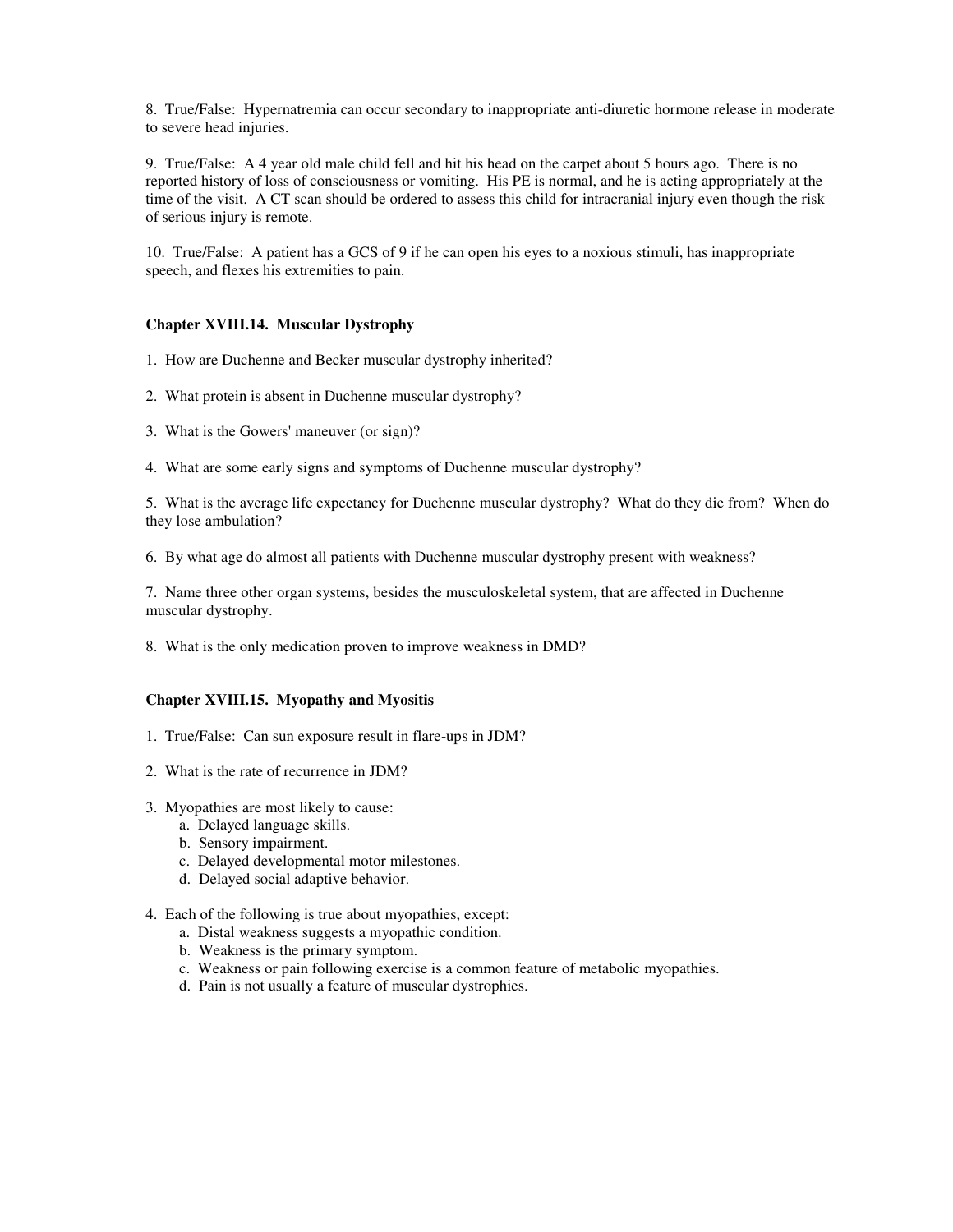- 5. Which of the following (may be more than one) are typical of acute viral myositis but not JDM?
	- a. Acute onset.
	- b. Pain.
	- c. Biceps involvement.
	- d. Elevated CPK.
	- e. Elevated ESR.
	- f. Spontaneous resolution.

# **Chapter XVIII.16. Developmental Brain Anomalies**

- 1. What is the most common type of Chiari malformation?
- 2. What CNS structure is displaced in Chiari malformations?
- 3. What are the 3 general categories of neuronal migration abnormalities?
- 4. What basic abnormality is revealed with lissencephaly on MRI imaging and gross inspection?
- 5. What other abnormalities are often found with type II Chiari malformations?

# **Chapter XVIII.17. Reye Syndrome**

- 1. True/False: Reye syndrome is most often preceded by a history of viral illness.
- 2. The cause of Reye syndrome is:
	- a. liver failure
	- b. brain abscess
	- c. unknown
	- d. too much fat in the diet
- 3. Which drug is associated with the development of Reye syndrome?
	- a. antidepressants
	- b. salicylates
	- c. cancer chemotherapy
	- d. barbiturates
- 4. Reye syndrome is primarily a disease of:
	- a. adults
	- b. the elderly
	- c. children and adolescents
	- d. infants
- 5. What is/are the most common feature(s) of Reye syndrome?
	- a. liver infection
	- b. rapid accumulation of fat in the liver
	- c. inflammation of the brain
	- d. b and c
- 6. Treatment of Reye syndrome focuses on:
	- a. Maintaining cerebral perfusion.
	- b. Ammonia removal or detoxification.
	- c. Treating hypoglycemia.
	- d. Preventing urinary tract infection.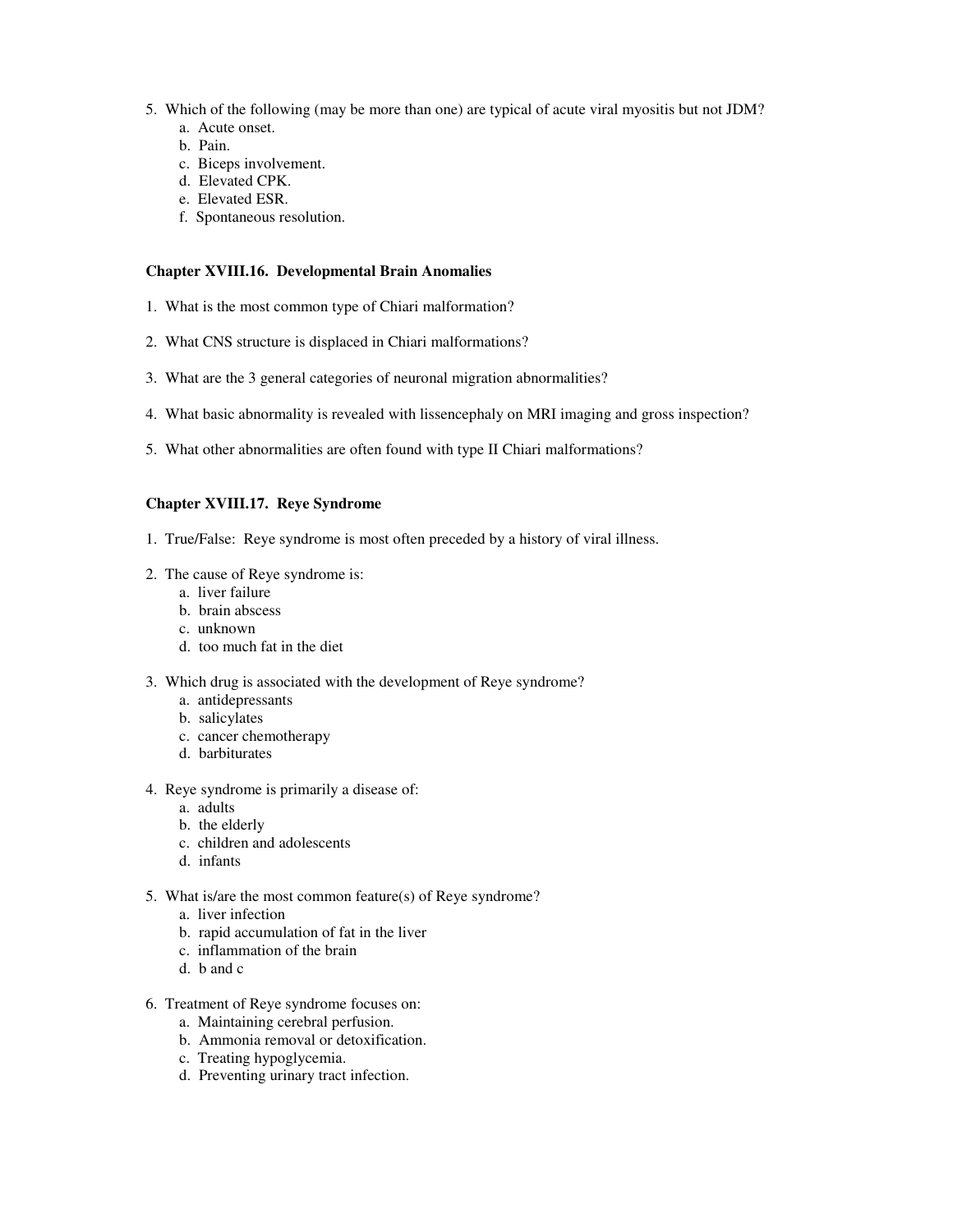## **Chapter XVIII.18. Brain Tumors**

- 1. Which statement(s) about pediatric brain tumors are true:
	- a. Most common childhood solid tumor.
	- b. Brainstem and cerebellar locations more common than adults.
	- c. Incidence rate appears to be increasing.
	- d. Overall survival has not kept pace with other childhood tumors.
	- e. All of the above.
	- f. b and d only.
- 2. Which of the following is not a common presenting sign of brain tumors?
	- a. Visual problems
	- b. Fever
	- c. Seizure
	- d. "flu-like" symptoms
	- e. Headaches with early morning emesis
- 3. Brain stem tumors:
	- a. Should always be biopsied
	- b. Are infratentorial
	- c. Can be cured with aggressive resection
	- d. May present with cranial nerve abnormalities
	- e. All of the above
	- f. b and d only
- 4. Which of the following is most consistent with improved long-term survival in children with brain tumors?
	- a. Young age at diagnosis
	- b. Subtotal tumor resection
	- c. Brain stem location
	- d. Gross total tumor resection
	- e. The use of regular-dose chemotherapy
- 5. Long term sequelae of brain tumors in children include:
	- a. Decreased cognition
	- b. Impaired memory
	- c. Growth hormone deficiency
	- d. Delayed puberty
	- e. All of the above

### **Chapter XVIII.19. Arteriovenous Malformations**

1. True/False: AVMs represent abnormal embryonic and fetal morphogenesis during the retiform stage of development of endothelial channels (approximately day 48 of human embryogenesis).

- 2. All of the following are used in the treatment of AVMs except:
	- a. Excision
	- b. Stereotactic radiotherapy
	- c. Embolization
	- d. Cryotherapy
	- e. Occlusion of feeding vessels

3. True/False: The rare AVM that produces a very enlarged "vein of Galen aneurysm" can cause heart failure in infancy as a result of large volume blood flow through the shunt.

4. True/False: Occipital AVMs are frequently associated with hemangiomas of the face (Sturge-Weber syndrome).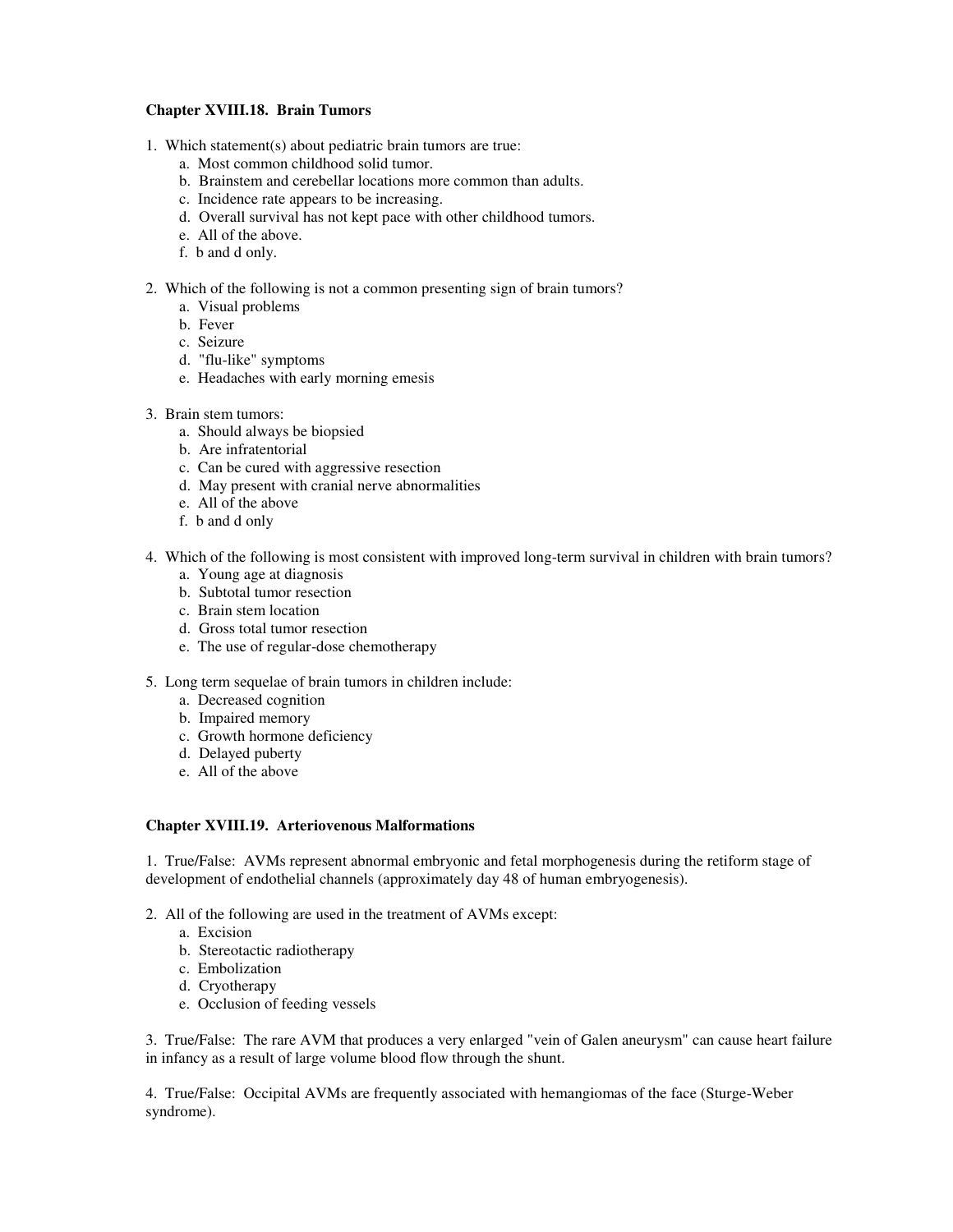5. True/False: The decision to treat an individual patient with an AVM requires balancing the natural history of the disease and in particular, the risk of hemorrhage against the risk of an interventional procedure.

6. True/False: Significantly decreased perfusion pressure is uncommon in areas adjacent to an AVM.

# **Section XIX. Orthopedics**

### **Chapter XIX.1. Fractures**

- 1. Why do pediatric fractures heal faster than adult fractures?
- 2. How is a fracture described?
- 3. How is external fixation different from internal fixation?
- 4. What is the most frequently fractured bone in pediatric patients?
- 5. What kind of fracture is sustained in a toddlers fracture?
- 6. How can a toddler's fracture be distinguished from child abuse?
- 7. What other injury is commonly associated with a mid or proximal ulna fracture?
- 8. Name at least three fractures that are difficult to identify on X-rays and must often be diagnosed clinically?

#### **Chapter XIX.2. Splinting**

- 1. What are the common indications for splinting?
- 2. What is the purpose of splinting?

3. What are the complications involved with splinting, and how should these complications be evaluated by the patient?

- 4. Should sprains be splinted in a pediatric patient?
- 5. Briefly compare and contrast plaster and fiberglass splints.
- 6. What conditions warrant an orthopedic consult prior to splinting?
- 7. When choosing a splint strip size, what is the general rule of thumb?
- 8. What temperature of water should an inexperienced person use when splinting?
- 9. What is the first step in splinting?
- 10. What are some reasons for preferring splinting over casting?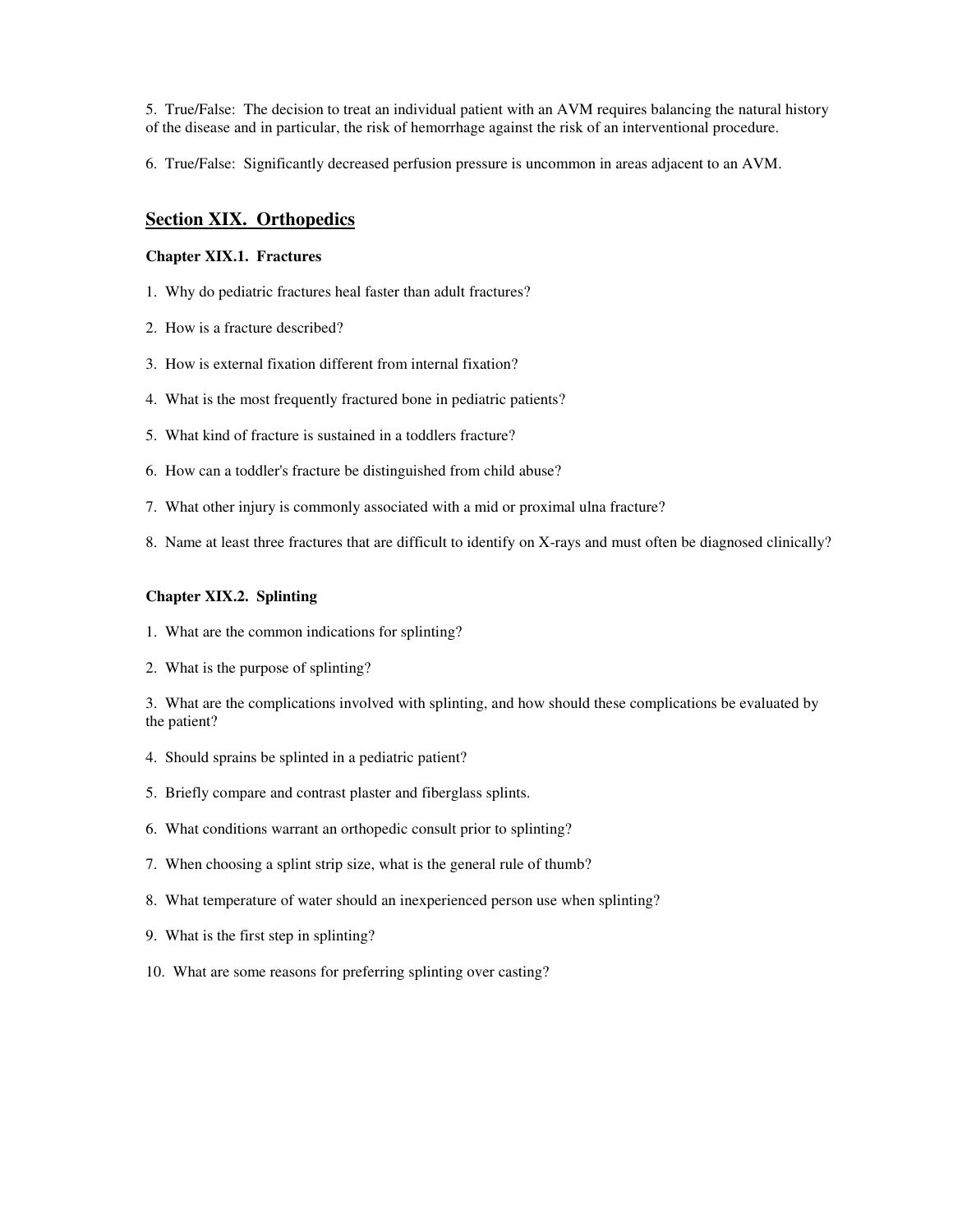## **Chapter XIX.3. Scoliosis**

- 1. How is idiopathic scoliosis defined clinically and radiographically?
- 2. Who is more commonly affected males or females?
- 3. As a diagnosis of exclusion, what other causes of scoliosis must be eliminated?
- 4. What physical findings are present in patients with scoliosis?
- 5. In the forward bending test, what physical finding suggests scoliosis?
- 6. What are the primary considerations when planning treatment?
- 7. What three forms of treatment are valid?
- 8. What is the long term prognosis for a patient with scoliosis in adulthood?

#### **Chapter XIX.4. Osteomyelitis**

- 1. True/False: The most common pathogen in acute hematogenous osteomyelitis is Group A streptococci.
- 2. True/False: A sequestration is an area of loose necrotic bone that is a result of acute osteomyelitis.
- 3. True/False: The duration of antibiotic therapy for acute hematogenous osteomyelitis is typically 7-10 days.

4. True/False: Two clinical conditions for surgical intervention in acute osteomyelitis are the ability to aspirate pus from the lesion and a lack of response to medical treatment in 36-48 hours.

5. True/False: Plain X-rays will always show bony changes within the first few days of the onset of acute osteomyelitis.

- 6. True/False: The most common bone involved in acute hematogenous osteomyelitis in children is the tibia.
- 7. True/False: Osteomyelitis has a propensity to involve the diaphysis of the long bones.

8. True/False: Since Staph aureus is the most common organism involved in osteomyelitis, initiating therapy with an anti-Staph aureus penicillin such as oxacillin is generally accepted as adequate.

#### **Chapter XIX.5. Septic Arthritis**

- 1. True/False: Septic arthritis is a disease most commonly found in adolescent males.
- 2. True/False: In septic arthritis, the hips and knees are the most commonly affected joints.

3. True/False: In a child with septic arthritis of the hip, redness, swelling, and warmth are often detectable on physical exam.

- 4. True/False: Children with toxic synovitis never present with fever.
- 5. True/False: The ESR and CRP can usually distinguish between toxic synovitis and septic arthritis.
- 6. True/False: The most common bacterial etiology of septic arthritis is Staph aureus.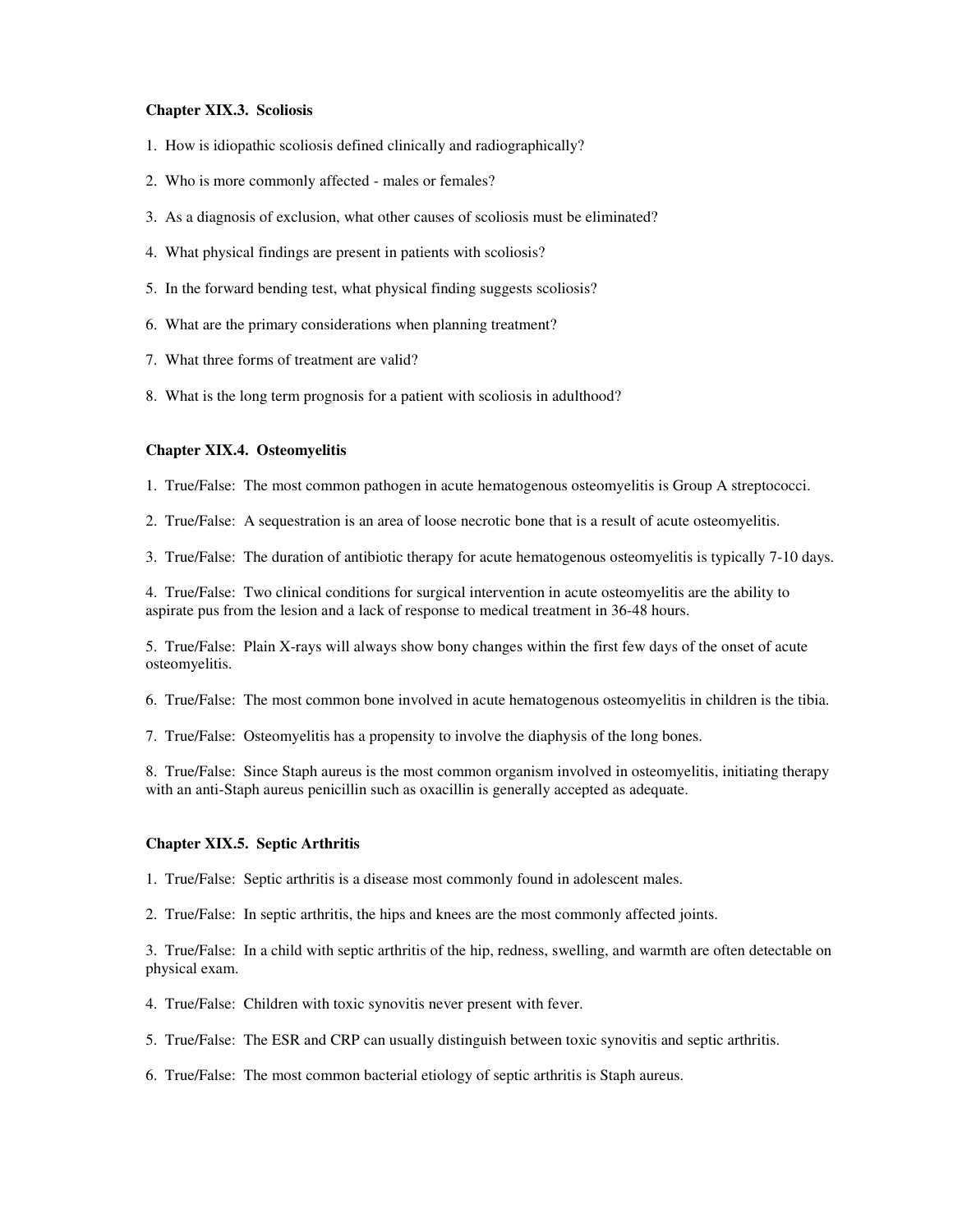7. True/False: Haemophilus influenzae type B used to be a common cause of septic arthritis in young children, but this is very uncommon today.

8. True/False: Surgical arthrotomy is always warranted for cases of septic arthritis.

#### **Chapter XIX.6. Hip Conditions**

- 1. What three questions should be considered in the limping child? Why?
- 2. What are three common causes for limping in the toddler? Juvenile? Adolescent?
- 3. What physical findings are noted in a newborn with DDH?
- 4. What physical findings are found in the toddler with hip dislocation?
- 5. What three factors are required for normal hip development to guide treatment for DDH?
- 6. What is the proposed etiology of LCP?
- 7. What are the four radiographic stages of LCP?
- 8. What factors influence the long-term prognosis most significantly for LCP?
- 9. What is the typical body habitus for a patient with SCFE?
- 10. What physical findings are present in SCFE?
- 11. What is the overall prognosis with proper treatment for SCFE?

#### **Chapter XIX.7. Common Sprains and Dislocations**

- 1. What is the usual mechanism of injury in an ankle sprain?
- 2. Which ankle ligament is most commonly injured?
- 3. Early management of acute ankle sprain employs RICE. What does this mnemonic stand for?
- 4. What is the mechanism of injury in nursemaid's elbow?
- 5. How do you reduce subluxation of the radial head (nursemaid's elbow)?

6. If you suspect an ACL knee injury in a patient, what specific test can you do to assess ACL laxity. Should you be worried about other injuries in this patient?

7. What nerve is commonly injured in an anterior dislocation of the shoulder. What are the typical neurologic deficits associated with this injury?

8. Describe two procedures to reduce an anterior shoulder dislocation.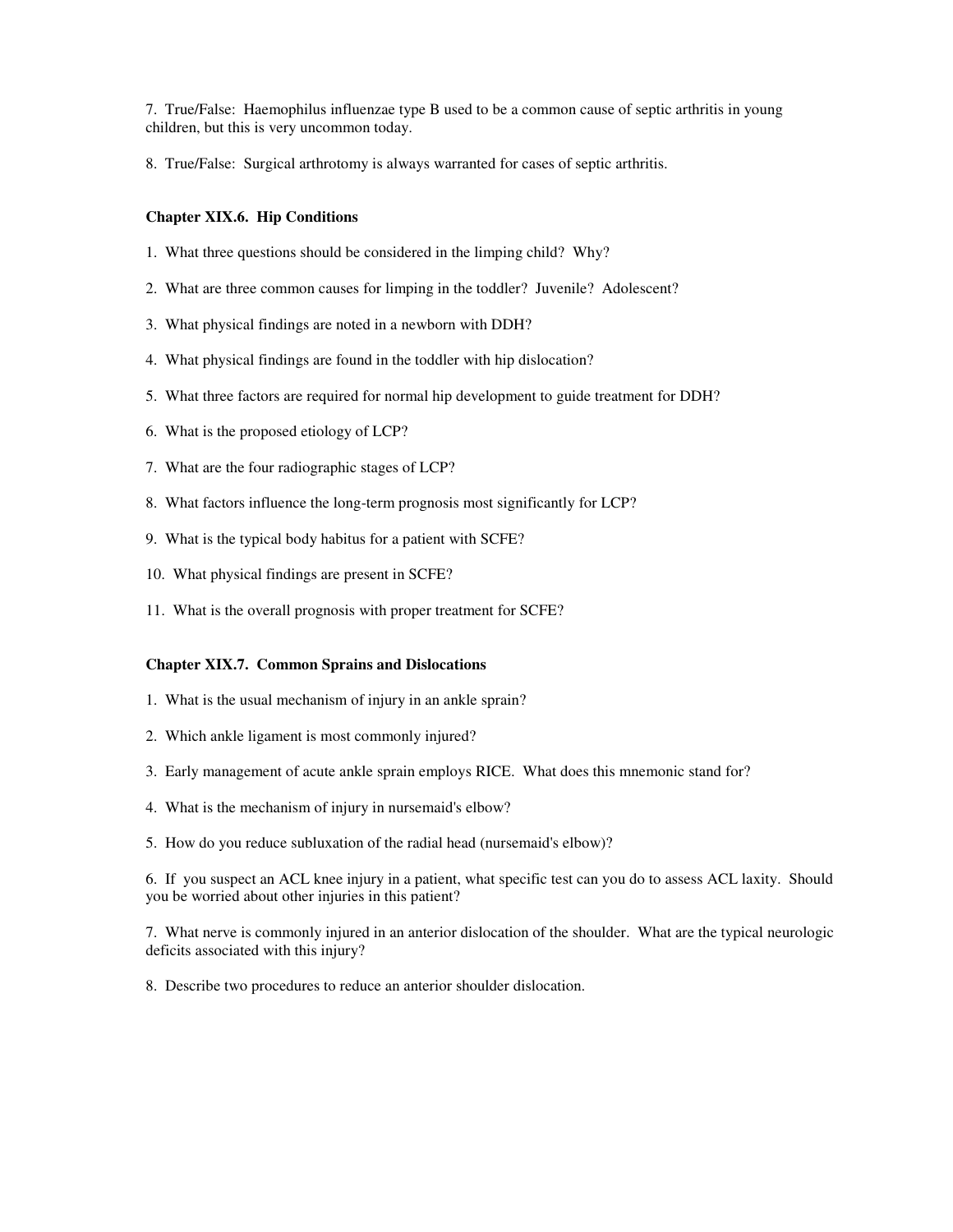### **Chapter XIX.8. Sports Injuries**

- 1. What is the definition of Osgood-Schlatter's disease?
- 2. Who is Osgood Schlatter disease and Sever's disease commonly seen in?
- 3. Is it common to have Osgood-Schlatter disease in both knees?
- 4. What is the definition of Little League elbow?
- 5. What types of athletes are subject to Little League elbow besides baseball pitchers?
- 6. What is a blowout fracture of the orbit?
- 7. What is the best imaging technique to identify a blowout fracture?
- 8. How can you reduce elevated intraocular pressure?
- 9. What is the most severe complication of a hyphema and how can you prevent this?

# **Section XX. Adolescent Medicine**

### **Chapter XX.1. Puberty**

1. What is the first objective physical sign of puberty in the male? In the female?

2. The difference in age between the initiation of pubertal (sexual) changes in the male and female is how many months?

- 3. What is the definition of delayed puberty? Precocious puberty?
- 4. What is the height age?
- 5. The best indicator of the biological age of the individual is?

# **Chapter XX.2. Anabolic Steroids**

1. True/False: Anabolic steroid use is usually effective in enhancing athletic performance.

2. Name the two most common routes of anabolic steroid administration. Which is the more hepatotoxic route?

3. In an adolescent using anabolic steroids who is at Sexual Maturity Rating (Tanner Stage) II, what is a major danger involving the musculoskeletal system?

- 4. In which patients should pediatricians consider the possibility of anabolic steroid use?
- 5. What is the role of the pediatrician in addressing anabolic steroid use?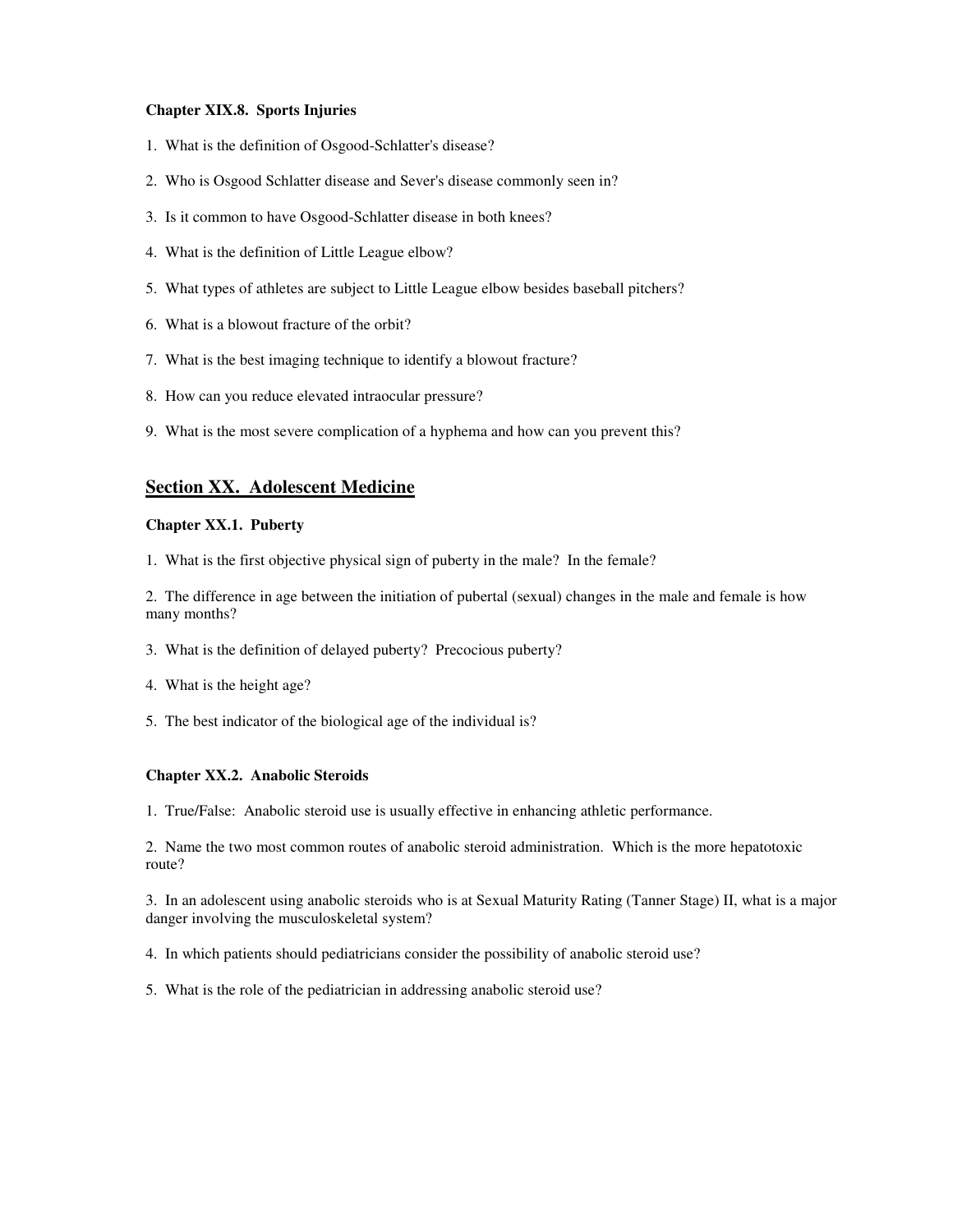### **Chapter XX.3. Substance Abuse**

1. The prevalence of alcohol abuse and dependence among 17 to 19 year olds in the United States is closest to:

- a. 1%
- b. 10%
- c. 30%
- d. 50%
- e. 90%

2. True/False: Stimulant treatment of Attention Deficit Hyperactivity Disorder increases risk for future substance abuse.

- 3. True/False: Death may occur during intoxication with alcohol or an illicit substance.
- 4. True/False: Death may occur during withdrawal from alcohol or an illicit substance.
- 5. Match the following substances with their associated syndromes:
	- a. Barbiturates i. Severe encephalopathy
	- b. "Ecstasy" ii. Lung cancer
	- c. Inhalants iii. Rhabdomyolysis during intoxication
	- d. Marijuana iv. Wanting to touch/be touched during intoxication.
	- e. Methamphetamine v. Seizures during withdrawal
	- f. PCP vi. "Swiss cheese" appearance on functional brain imaging

# **Chapter XX.4. Adolescent Suicide and Violence**

1. True/False: Mood disorders should be seriously considered in all teenagers with disruptive behaviors and decline in academic performance.

2. True/False: Otitis media, meningitis, and pneumonia are the top leading causes of death in children and adolescents.

3. True/False: The comprehensive bio-psycho-social approach to suicide/violence prevention is a potentially life saving skill that all physicians should practice.

4. True/False: Physicians should liberally use antidepressants to treat any child or adolescent who appears depressed.

5. True/False: A teenager who intentionally ingests a large yet non-toxic dose of a non-toxic medication may still be at significant risk for suicide.

6. True/False: Physicians caring for teenagers with disruptive behaviors should attempt to minimize contact with the teenagers' families.

7. True/False: In the future, pediatricians will likely have little role in violence prevention, because there are projected to be enough child and adolescent psychiatrists to fulfill this role.

### **Chapter XX.5. Eating Disorders**

1. What is the leading cause of death in patients diagnosed with anorexia nervosa?

2. What is the most likely electrolyte abnormally in patients with bulimia nervosa who engage in self induced vomiting?

3. Name three indications for medical hospitalization of a patient with an eating disorder.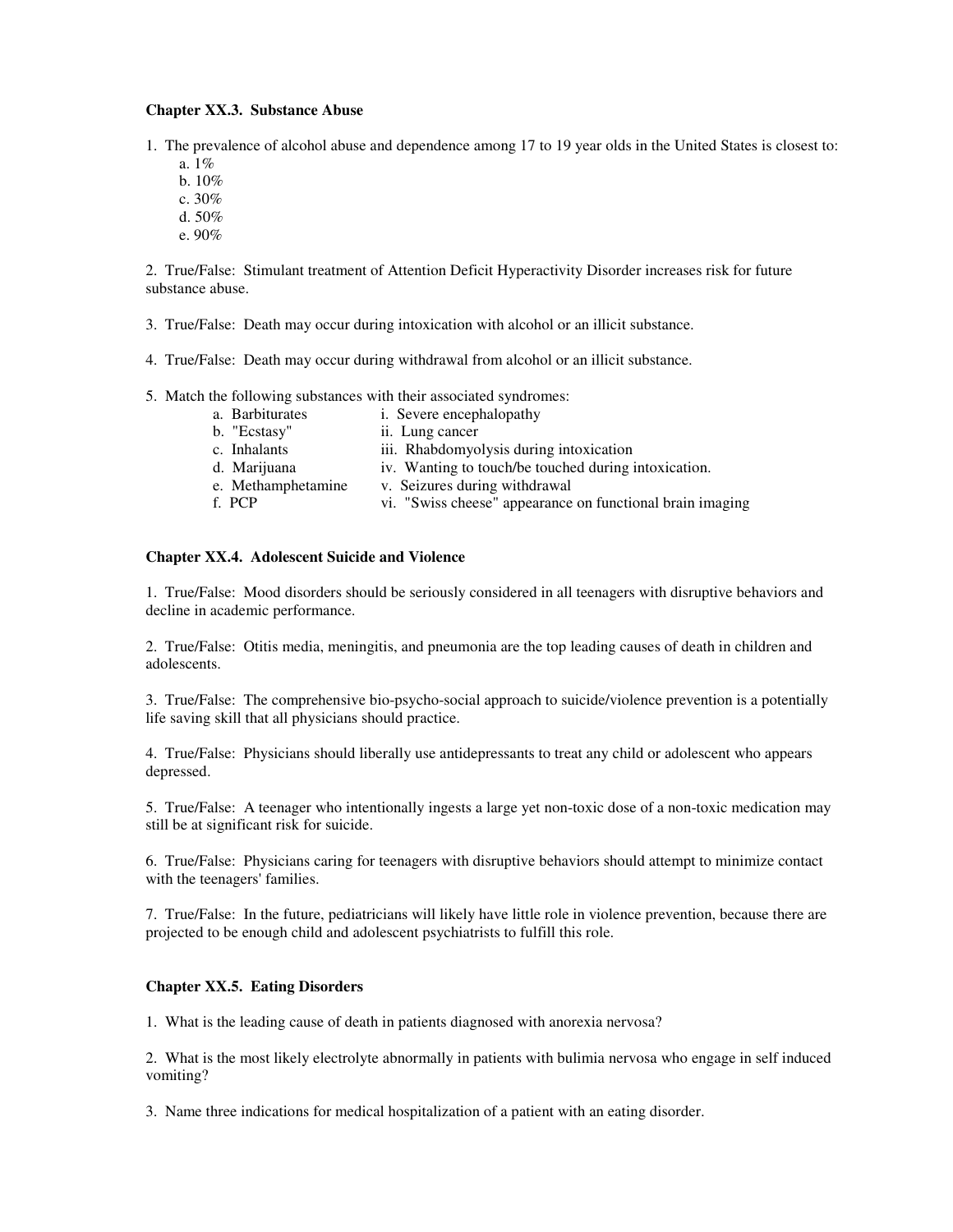4. A teenaged female reports feeling healthy, denies feeling fat, and has normal menstrual periods. However, she has evidenced a 20 lb. weight loss. What is the most likely diagnosis?

5. Name six possible conditions or disorders on the differential diagnosis of excessive weight loss in an adolescent.

6. Which disorder is most likely to present with a normal physical exam, anorexia nervosa or bulimia nervosa?

#### **Chapter XX.6. Adolescent Sexuality**

1. True/False: The incidence of U.S. adolescent sexual activity has increased over the past decade.

2. A 16-year-old boy reveals to you that he has become increasingly aware of his sexual attraction to other boys. Which is the most appropriate first response as a pediatrician to this revelation?

a. Reassure the boy that such feelings are normal and may or may not be indicative of a homosexual or bisexual orientation.

- b. Report this revelation to the patient's parents.
- c. Refer the patient to a therapist trained in "reparative therapy."
- d. Discuss the dangers of anal intercourse, including HIV infection and other STIs.
- e. Suggest the boy spend more time with appropriate male role models and activities.

3. True/False: The onset of sexual activity in older adolescents may have different antecedents, predictors and consequences than that in younger adolescents.

4. True/False: Sexual experimentation is a normal part of adolescent development.

- 5. In the field of pediatrics which of the following is considered abnormal in adolescent sexual development.
	- a. Masturbation
	- b. Sexual coercion
	- c. Homosexual orientation
	- d. Sexual fantasies
	- e. Sexual experimentation

## **Chapter XX.7. Adolescent Gynecology**

1. Can a physician provide family planning services to a minor without parental knowledge? If an adolescent demands confidentiality, how can a physician prevent the transfer of billing/insurance information to reach parents?

- 2. What is the normal age range for menarche?
- 3. What are some common treatments for dysmenorrhea?
- 4. Name some things that should be discussed with a female adolescent during a physician visit?
- 5. What is the normal cycle length, amount of blood loss, and duration of flow in menses?
- 6. What is the most common side effect of progestin-only contraceptive methods?

7. If a speculum exam cannot be performed, or the patient refuses, how can screening for chlamydia and/or gonorrhea be accomplished?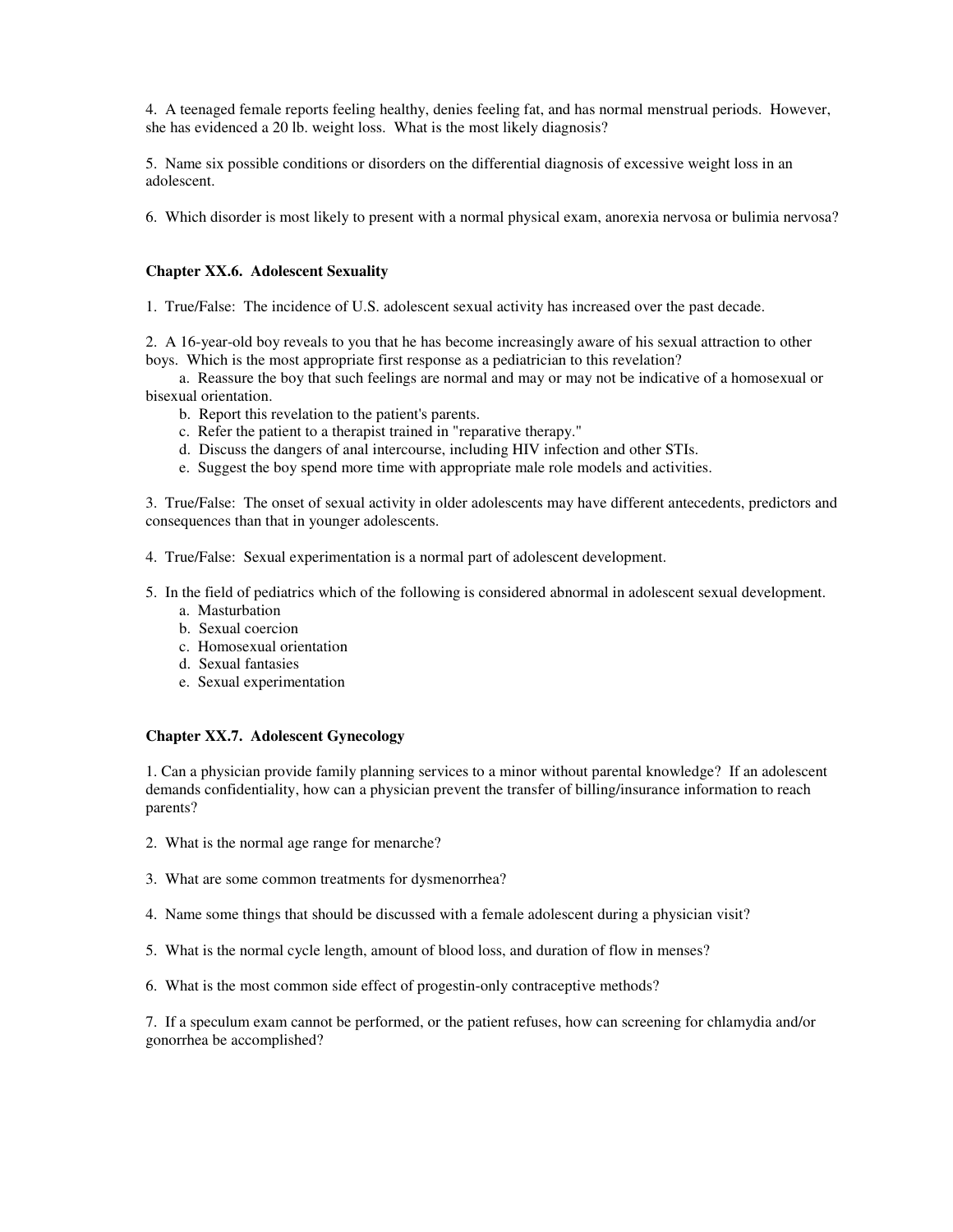# **Section XXI. Skin**

## **Chapter XXI.1. Eczematous Dermatitis (Atopic Dermatitis and Seborrhea)**

1. True/False: Seborrhea starts in infancy at the same time as atopic dermatitis.

2. True/False: Many infants who have seborrhea will eventually develop atopic dermatitis.

3. True/False: The prevalence of atopic dermatitis is generally higher in more developed societies and may be in part related to diverse environmental stimuli present in these communities.

- 4. Which of the following is a true statement?
	- a. Seborrhea produces dry scales on the scalp of infants.
	- b. Both seborrhea and atopic dermatitis benefit from scale removal.
	- c. Seborrhea is not pruritic.
	- d. Hydrocortisone cream can be used in cradle cap dermatitis.

5. A 5 year old child presents with a red, itchy rash in a 2 cm band across his abdomen below the umbilicus. The most likely diagnosis is:

- a. Contact dermatitis
- b. Scabies
- c. Atopic dermatitis
- d. Shingles

### **Chapter XXI.2. Acne**

- 1. Organisms associated with the inflammatory process of acne include all of the following except:
	- a. Pityrosporum ovale
	- b. Propionibacterium acnes
	- c. Strep pyogenes
	- d. Staphylococcus epidermidis
- 2. All of the following are true statements are true of isotretinoin except:
	- a. Cheilitis and xerosis necessitate discontinuing the drug
	- b. Pseudotumor cerebri is sometimes irreversible
	- c. The drug can be used in fertile women
	- d. Increased levels of low density lipoproteins are sometimes seen
- 3. True/False: Comedones can be thought of as small pustules that can eventually develop into cystic acne.
- 4. True/False: Closed comedones are composed of small pus collections.
- 5. True/False: Retin-A (tretinoin) and Accutane (isotretinoin) both act to decrease hyperkeratosis.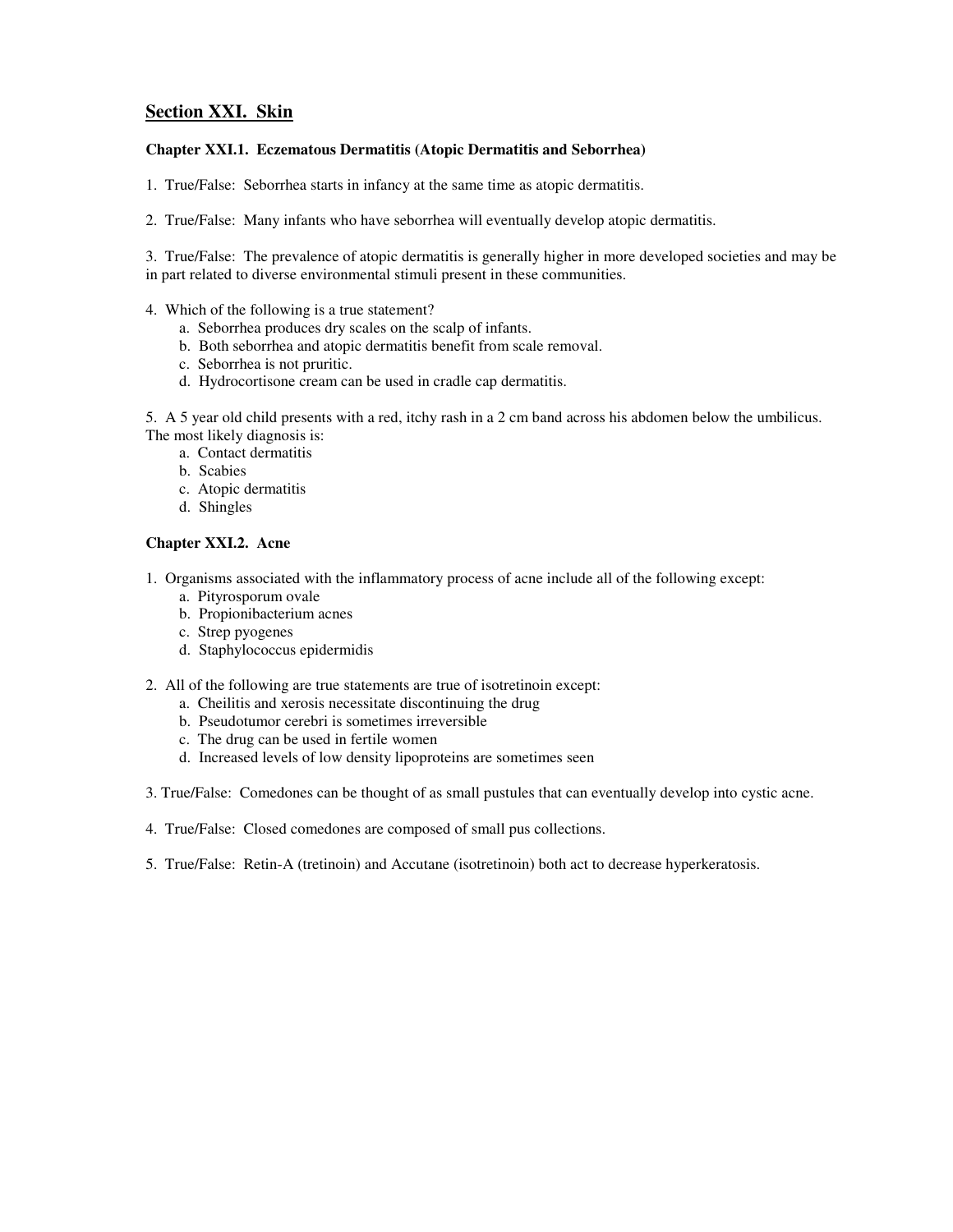## **Chapter XXI.3. Hemangiomas, Vascular Malformations and Nevi**

1. True/False: Proliferating vascular endothelium can be arrested with laser treatment.

2. True/False: The concerned parent whose child has a protuberant, growing vascular lesion in early childhood can often be reassured that the lesion will involute with time.

- 3. Common manifestations of Sturge-Webber Syndrome include all of the following except:
	- a. Meningeal vascular malformations
	- b. Choanal atresia
	- c. Homonymous hemianopia
	- d. Mental retardation

4. True/False: Like most hemangiomas, Kasabach-Merritt Syndrome lesions tend to involute with time, but do not disappear.

5. True/False: Lentigines are "age spots" that crop up in sun exposed areas.

6. True/False: Peutz-Jeghers syndrome often is picked up when hyperpigmented macules are found on the lips of children with chronic abdominal pain.

## **Chapter XXI.4. Burns**

- 1. When is antibacterial ointment indicated?
- 2. When treating an infant, what are some special considerations that must be acknowledged?
- 3. When should a patient be sent to a burn unit?
- 4. How is the %TBSA calculated?

5. What formula is used to determine the amount of fluid administered to the pediatric burn patient within the first 24 hrs?

6. Despite following the above fluid formula, a burn patient has a continuous urine output via urinary catheter of only 0.2 cc/kg/hr (ideally, this should be about 1 cc/kg/hr). The child appears to be moderately edematous. Should the fluid rate be increased or continued at the same rate?

### **Chapter XXI.5. Bites and Stings**

1. A ten year old male is stung by a bee. Upon examination of the sting site, a stinger is still embedded in the skin. What should you do?

- a. Pinch it off
- b. Brush it off
- c. Wait till you seek medical attention

2. A twelve year old male moving boxes in the basement experienced a pinprick sensation on his right hand followed by muscle cramps and swelling in his right axilla. On presentation to the ER a target lesion is noted on his right hand. The patient is noted to be nauseated, sweating, hypertensive, and tachycardic. What is the probably culprit?

- a. Centipede
- b. Scorpion
- c. Yellow jacket
- d. Black widow
- e. Brown violin spider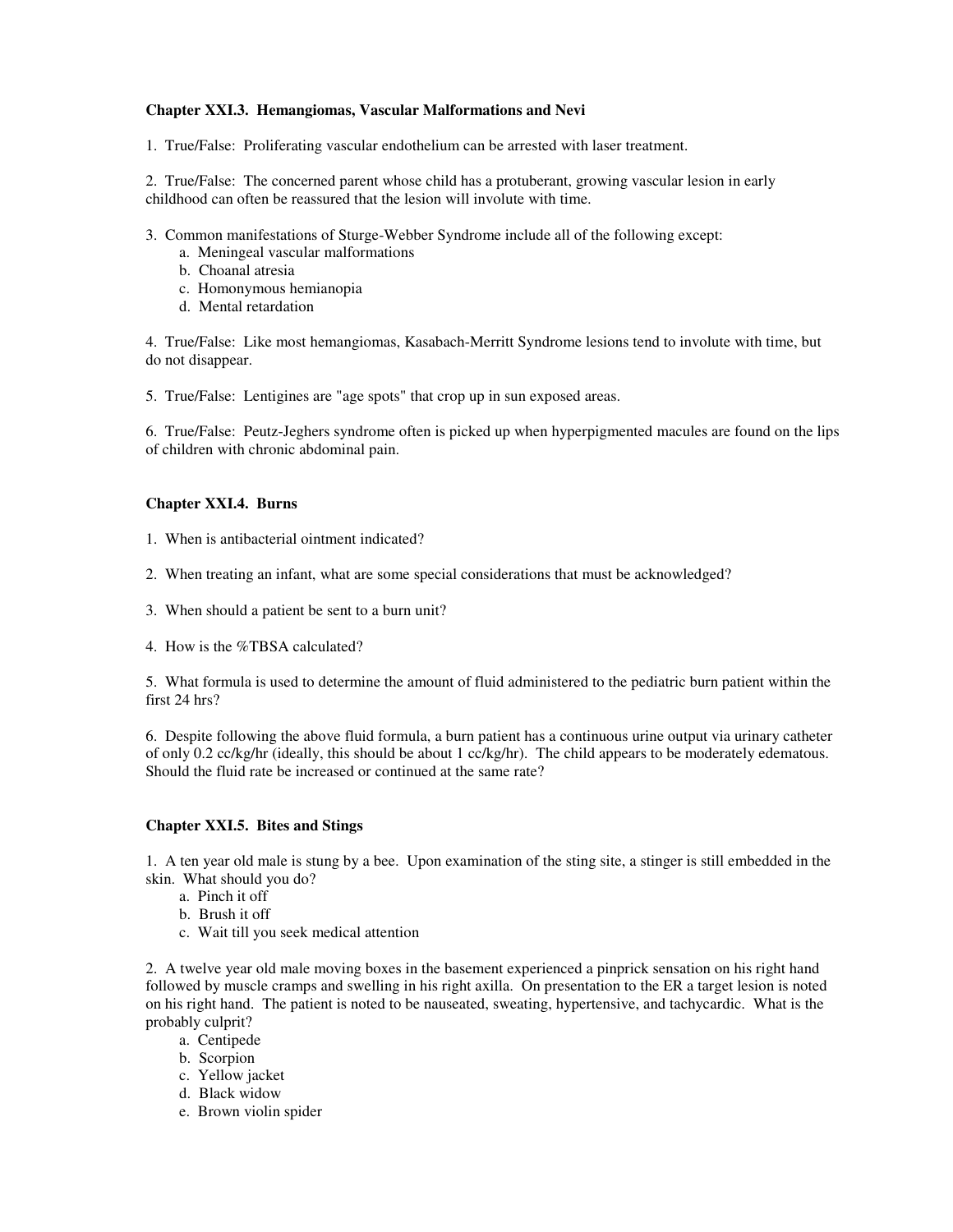- 3. True/False: Ticks, flies and mosquitoes can cause anaphylaxis.
- 4. True/False: Snakes and scorpions are some of the most venomous animals in Hawaii.
- 5. What two spiders are found in Hawaii that can inflict a serious and potentially deadly envenomation?
- 6. True/False: Repeat anaphylactic reactions to insect stings are more common in adults than in children.

7. A teenage boy fishing is accidentally poked by a spiny fish. The site becomes red and painful. What are reasonable management steps.

- a. Local wound care
- b. Epinephrine
- c. Application of heat to sting site
- d. Antibiotic ointment
- e. Tetanus toxoid
- f. Contact a poison information center

## **Chapter XXI.6. Common Skin Conditions**

- 1. Name the three layers of skin. Name three functions of skin.
- 2. What organism is responsible for the development of warts?
- 3. What are the two organisms responsible for infection in acute paronychia?
- 4. What is the treatment for lice?
- 5. Who should receive varicella zoster immunoglobulin?
- 6. What characteristics of a mole are suspicious for malignant melanoma?

# **SectionXXII. Reviewing the Medical Literature**

### **Chapter XXII.1. Statistics**

1. You have interviewed 50 children who have been hospitalized for bicycle related head injuries and found that 14 of them were wearing a bicycle helmet at the time of the accident. In a control group (children without injuries riding their bicycle on a community bicycle path), you observe the first 100 children and note that 92 of them are wearing bicycle helmets. What descriptive statistics should be described here? What inferential statistical test should be done?

2. If the result of the inferential statistical test for the example above is p=0.001, what conclusion can be drawn?

- 3. What would the null hypothesis be for the example above?
- 4. Indicate whether the following are categorical variables or continuous variables?
	- a. Type of health insurance.
	- b. Cholesterol.
	- c. Oxygen saturation.
	- d. Respiratory rate.
	- e. Subdural hematoma.
	- f. Lumbar puncture result.
	- g. Cervical spine fracture.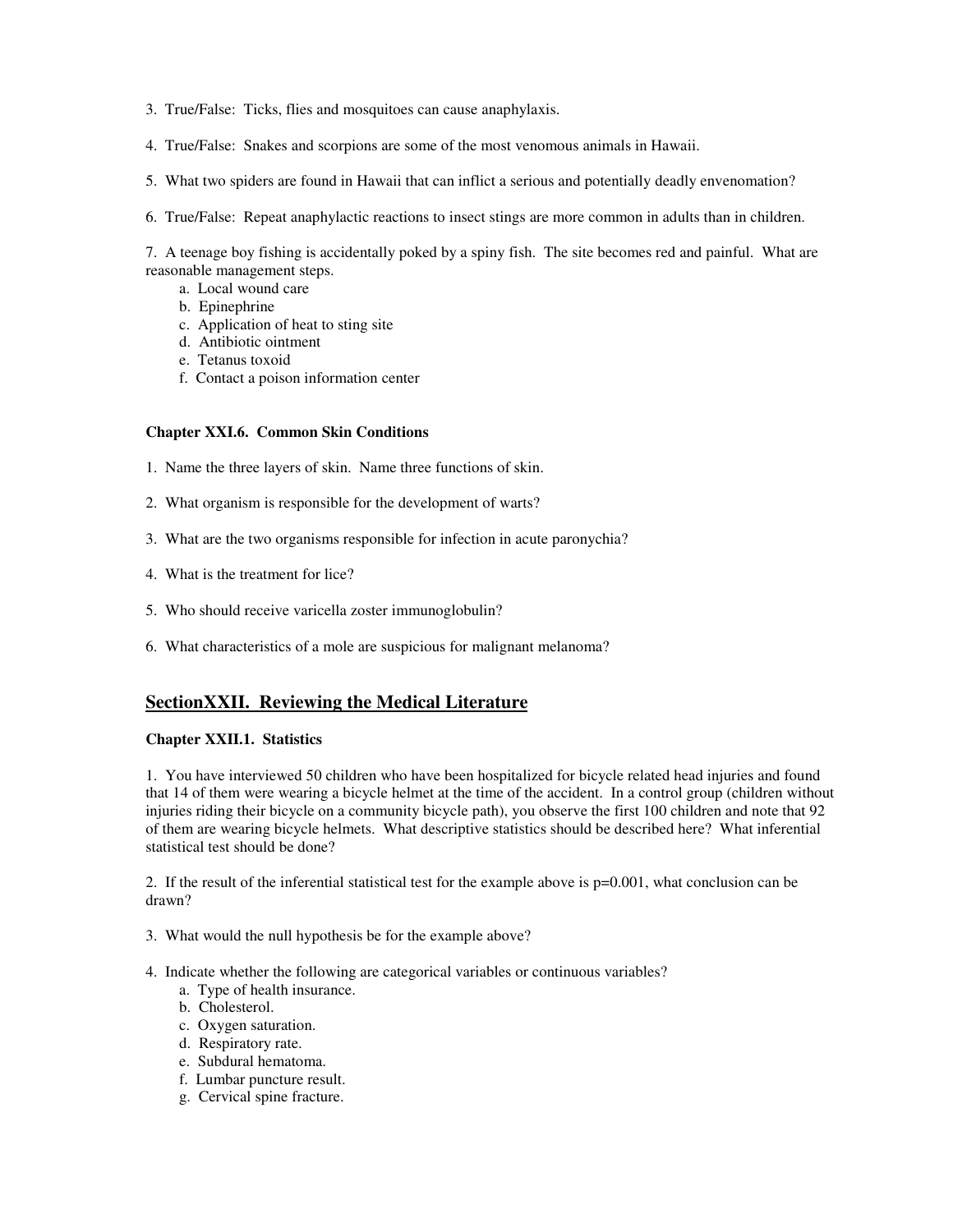5. You are doing a study on oxygen saturation values in asthmatics presenting to an emergency room. You find that asthmatics who are eventually discharged home had a mean oxygen saturation of 95.6% at initial presentation, but the asthmatics who require hospitalizations presented with a mean oxygen saturation of 94.5%. What are the descriptive statistics that should be presented? What inferential statistical test should be used here?

6. In the example above the p value is found to be 0.001. This is considered highly significant since the p value is so small. Comment on whether this highly significant result is clinically important?

7. Is the oxygen saturation measurement distributed in a normal fashion? In other words, if you plotted a value of oxygen saturation for 10,000 patients, would the shape of the distribution be bell shaped? Explain why or why not.

8. Without doing a statistical test, indicate whether you think the following examples show groups that are significantly different or not and justify your answer:

a. Mean IQ in two groups are 90 and 120. The standard deviation is 45 for both groups.

b. Mean weight in two groups are 45 and 55 kilograms. The standard deviation is 3 for the first group and 2 for the second group.

c. Mean oxygen saturations in two groups are 94% and 97%. The standard deviation is 2% for both groups.

#### **Chapter XXII.2. Evidence-Based Medicine**

1. What are the 7 basic steps outlining the evidence-based medicine approach to clinical problems?

- 2. Why is randomization important?
- 3. What is an "intention-to-treat analysis?"

4. How do you calculate relative risk, relative risk reduction (RRR), absolute risk reduction (ARR), and number needed to treat (NNT), and what do these values mean?

- 5. What is the "95% confidence interval?"
- 6. Why is "blinding" important?

7. What are sensitivity, specificity, positive predictive value (PPV), and negative predictive value (NPV) and how do you calculate these values?

8. What are positive and negative likelihood ratios, and how do they differ from sensitivity and specificity?

9. How are pretest and posttest probabilities calculated and applied?

10. How can evidence-based medicine help you in your practice of medicine?